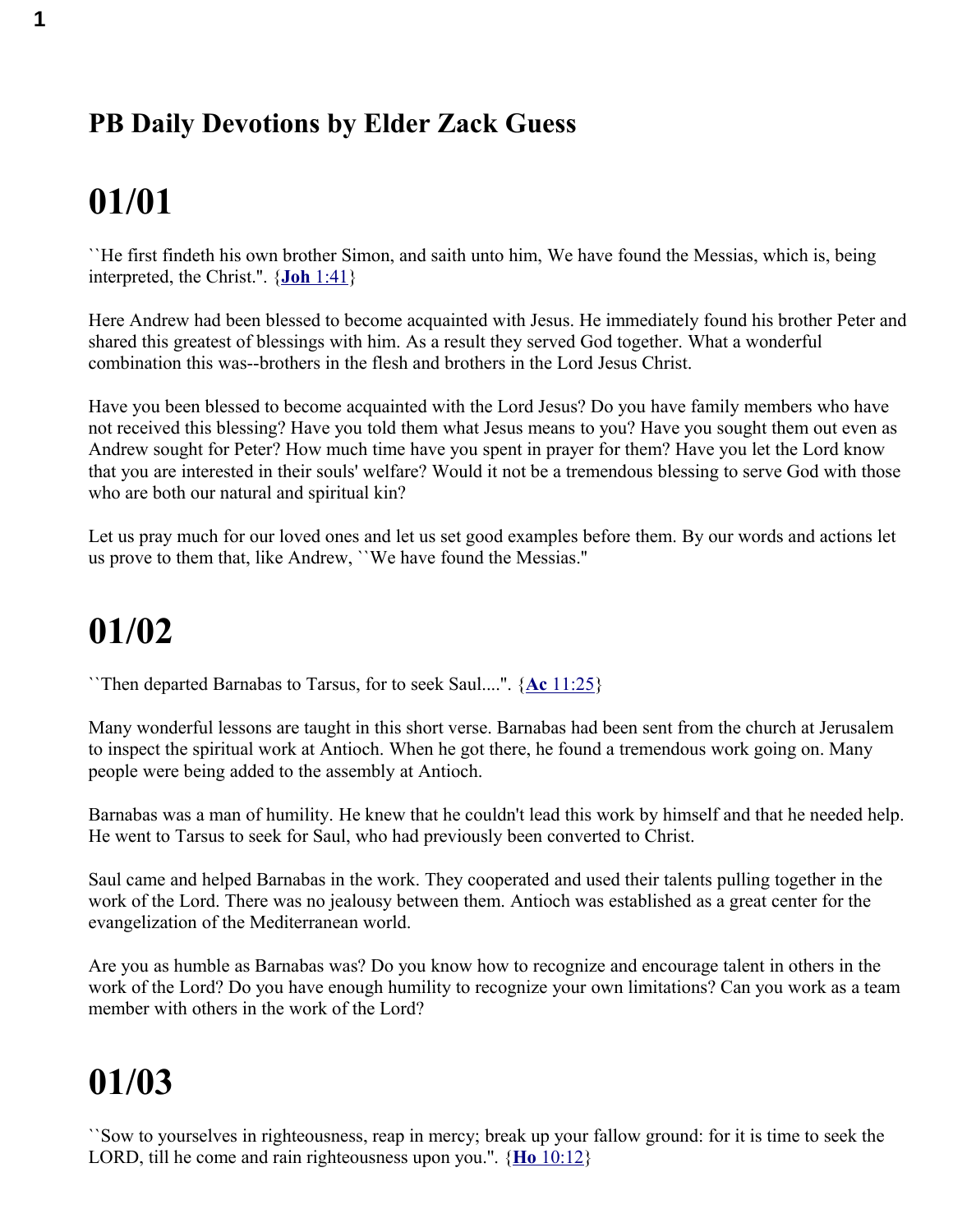God is speaking through His word today these same words which He spoke to Israel through Hosea. We are in a back-slidden condition. There is no power in our lives to begin to compare with the power exercised by the early Christians.

Let us "sow in righteousness." Ask God to purge you from your sins--your secret sins, your "pet" sins, your ``little'' sins. Ask God to take away laziness, indifference, jealousy, a complaining attitude, etc. Strive for righteousness both internal and external. The promise is that we shall ``reap in mercy.''

What areas of our lives have been "fallow ground"--ground that has lain unused? Has it been prayer, reading the word, neglecting the needy? Break these areas up and cultivate them. This will take some hard, continuous work.

``It is time to seek the Lord.'' How long must we seek Him? ``Till he come and rain righteousness upon you.''

#### **01/04**

``Therefore also now, saith the LORD, turn ye even to me with all your heart, and with fasting, and with weeping, and with mourning....''. { **Joe** [2:12}](swordsearcher://bible/Joe2.12)

The pronouncement of terrible judgment had come to the people of God. Their sinfulness had provoked the wrath of God. Their only hope lay in complete and thorough repentance.

The same is so true today. God's judgment hangs over our churches, over our nations, and over many of our individual lives like a great sword hanging on a thread. Let us awake from our sleep and turn unto the Lord.

And, oh, what a turning this must be! It cannot be partial or half-hearted. We can't hold on to the Lord with one hand and on to a cherished idol with the other. We must turn to the Lord ``with all your heart.'' What is there in your life that prevents you from doing this? What favorite sin stands between you and God?

Turn from it! If we could only realize the wrath of God against sin it would be no problem to ``fast, weep, and mourn.'' Let us flee in repentance to the Savior and ask for mercy.

#### **01/05**

``Lament like a virgin girded with sackcloth for the husband of her youth.''. { **Joe** [1:8}](swordsearcher://bible/Joe1.8)

We need to learn to really mourn for the sinfulness of the world in general and for the lukewarm condition of the churches and of Christians in particular. Are we losing any sleep over these conditions? Do we lament over them, or have we become so insensitive and complacent that we think that things are really not so bad after all?

May God open our eyes and call us to acute lamentation and prayer! May broken hearts cry out to God for revival. Our land is filled with the murder of unborn babies. Homosexuality, which God detests, is becoming socially acceptable. Corruption abounds on all levels of government. Evolutionary teaching, which in effect calls God a liar, is universally taught in public schools. The God-given roles of male and female are being challenged and ridiculed. But who is weeping? Who is agonizing in prayer?

May God bless us to lament with anguish of soul like a young virgin who mourns at the death of her espoused husband.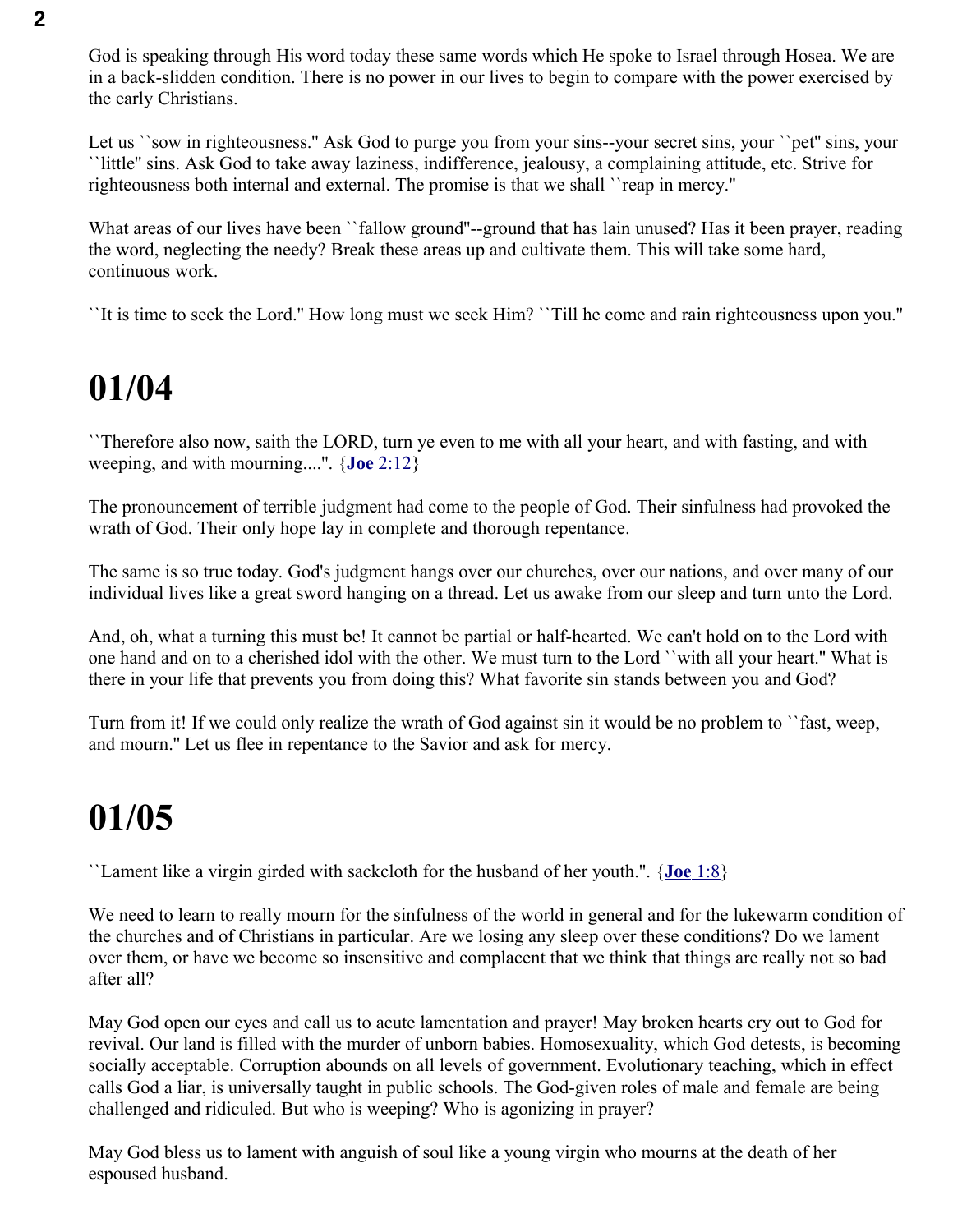``And I will restore to you the years that the locust hath eaten, the cankerworm, and the caterpillar, and the palmerworm, my great army which I sent among you.''. { **Joe** [2:25}](swordsearcher://bible/Joe2.25)

When a person has wasted a portion of his life away from God or in a back-slidden condition, he is apt to view all as lost when God shows him his condition.

Satan tells him that all is lost, that since he has wasted so much of his life he may as well waste the rest of it. ``What good'' the Devil asks, ``will a few years serving God do, seeing you have wasted such a great portion of your life?'' The awakened sinner is tempted to give it all up in despair.

But, wait! See the glorious promise of God to Israel! ``I will restore to you the years.'' Blessed promise this is. It is also good to the one who has been brought to repentance by the Holy Spirit. Paul wasn't converted to Christ till he was a mature man. The strength of his youth had been spent in opposition to the true spiritual realities. But look at Paul after his conversion as he walked with God. He accomplished much in the power of the Spirit. The years were ``restored.'' Take courage and serve God with all your might for the rest of your days.

#### **01/07**

``You only have I known of all the families of the earth: therefore I will punish you for all your iniquities. Can two walk together, except they be agreed?''. { **Am** [3:2-3}](swordsearcher://bible/Am3.2-3)

Israel had a special relationship with God. She had blessings and privileges that no other nation enjoyed. God had worked miracles on her behalf. He had brought her up out of Egypt and taken care of her in the wilderness. Finally he had brought her to the land of Canaan. She had the tabernacle, the priesthood, the prophets, the Old Testament scriptures. In spite of these blessings, Israel had turned her back on the ways of the Lord.

``Therefore'' God said that He would bring judgment on her. She who had enjoyed special blessings would now have to endure special judgments. Much had been given and much was now required.

The same principles apply today. Those who have been blessed to know the Lord have great responsibilities.

How is it with you? Do you desire to walk with the Lord? Then you must ``agree'' with Him as how you are to live.

### **01/08**

``The lion hath roared, who will not fear? the Lord GOD hath spoken, who can but prophesy?''. { **[Am](swordsearcher://bible/Am3.8)** 3:8}

Are you shy in your witnessing for the Lord? Do you lack boldness in defending His cause? Is it difficult to stand up for Him when you think there might be opposition?

This spiritual timidity seems to be a common ailment today that afflicts many Christians. What is needed to overcome this? We must ask God to speak to our hearts with power. He spoke to Amos and Amos prophesied faithfully with great power in spite of much opposition.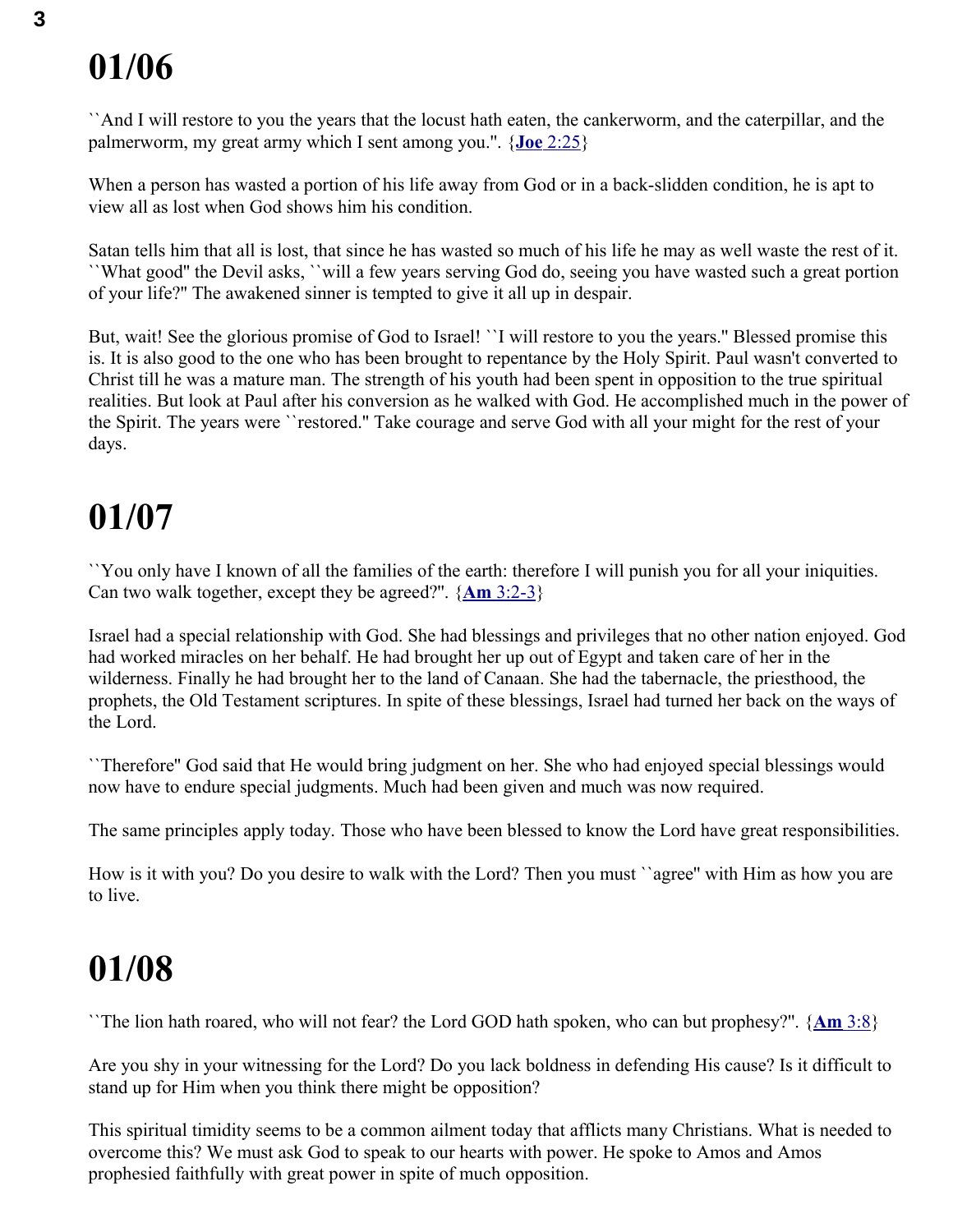The Lord spoke to Jeremiah and the word of God was in his ``... heart as a burning fire....''. { **Jer** [20:9}](swordsearcher://bible/Jer20.9) The Lord spoke to Peter who had denied Him three times. The result was that he uttered a flaming message of truth on the great day of Pentecost.

We must pray continually until God speaks to our hearts in power. When he speaks ``who can but prophesy?''

#### **01/09**

``Therefore thus will I do unto thee, O Israel: and because I will do this unto thee, prepare to meet thy God, O Israel.''. { **Am** [4:12}](swordsearcher://bible/Am4.12)

God was here threatening judgment on the nation of Israel as a whole. These were not heathen; they were the chosen people of God! Yet by their continual and prolonged disobedience they had stirred up the wrath of God against themselves.

God had inflicted them with some preliminary judgments but now He was fixing to come in a much more severe judgment. He counseled them to ``Prepare to meet thy God, O Israel.'' God was ``calling them on the carpet.'' What would you do if you knew that your boss was about to call you on the carpet at work? You would prepare to meet him. You would ask him for "another chance." You would right as many wrongs as possible and would repent of any deviation from his commands.

Friends, let us prepare to meet our God.

#### **01/10**

``Hate the evil, and love the good, and establish judgment in the gate: it may be that the Lord God of judgment will be gracious unto the remnant of Joseph.''. { **Am** [5:15}](swordsearcher://bible/Am5.15)

Serving God is either black or white--there is no gray area. A thing is either good or it is evil. May God open our eyes and give us discernment so that we may clearly recognize what is good and what is evil. Having recognized this, let us learn to have a holy hatred of evil and a reverential love of that which is good.

Evil sometimes masquerades as good and we are deceived by it and fail to hate it. How deceptive Satan is and how attractively he packages evil so that we will feel kindly toward it. Being lulled to sleep, we will see evil destroy the usefulness of our lives and the happiness of our families and of our churches. Truly, ``The fear of the Lord is to hate evil....".  $\{Pr 8:13\}$ 

Let us follow the lead of the Savior. It was said of Him ``Thou hast loved righteousness, and hated iniquity.....''. { **[Heb](swordsearcher://bible/Heb1.9)** 1:9}

## **01/11**

``Woe to them that are at ease in Zion....''. { **[Am](swordsearcher://bible/Am6.1)** 6:1}

These words were pronounced against the ancient nation of Israel, but how applicable they are to us today. It is impossible to truly serve the Lord and be lazy or at ease. The service of the Lord is wonderful, satisfying, service, but it is hard, continual work!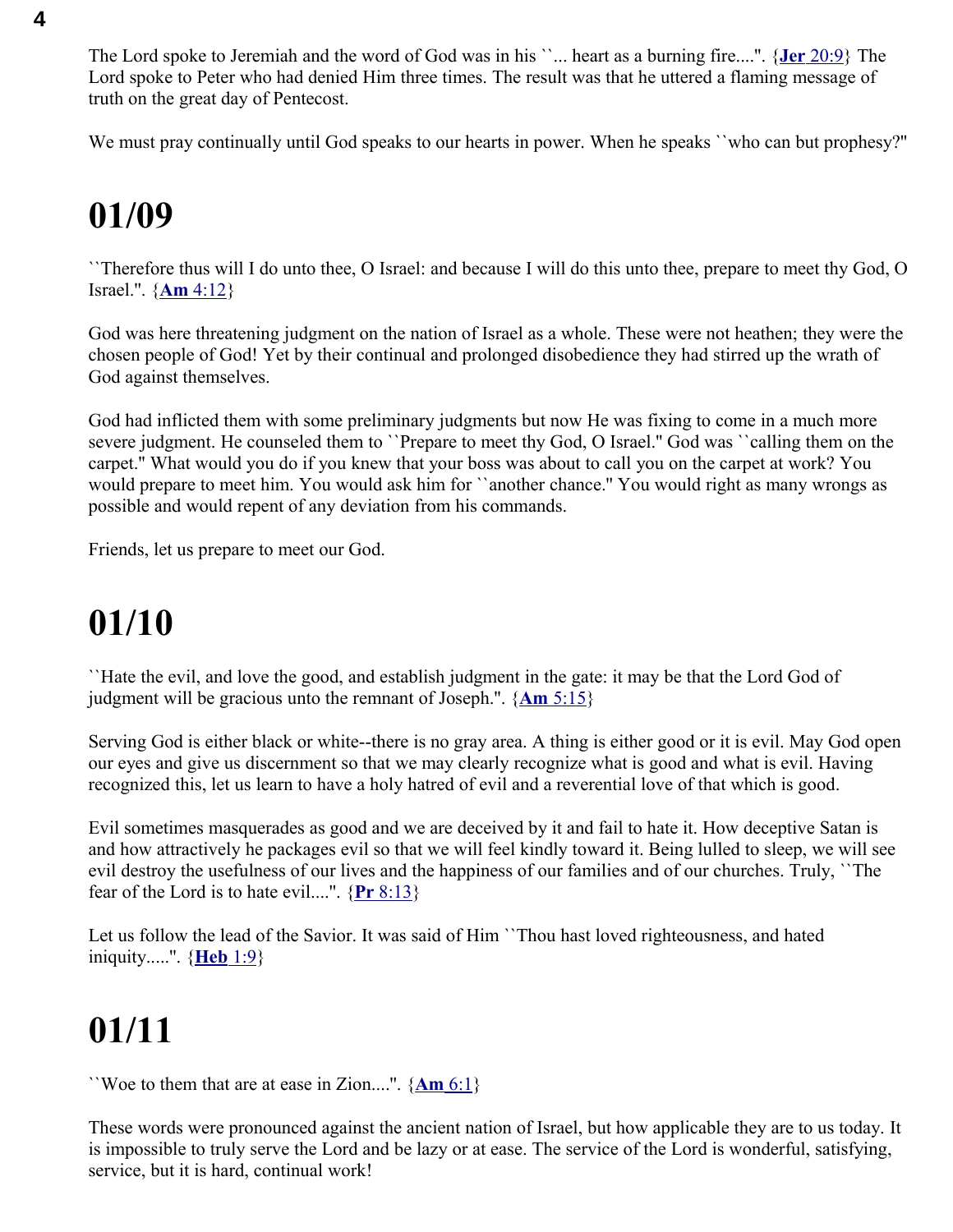Many do not even attend church meetings regularly, but for those who do this is just the beginning of our work for the Lord. There is much praying to be done. There are the fatherless, widows, spiritually sick, etc. to be visited. These are only a few suggestions, but they should suffice to stimulate us to more arduous service.

Do not remain at ease! This is a dangerous condition to be in. Woe is pronounced on it!

## **01/12**

``Then answered Amos, and said to Amaziah, I was no prophet, neither was I a prophet's son; but I was an herdman, and a gatherer of sycomore fruit: And the Lord took me as I followed the flock, and the Lord said unto me, Go, prophesy unto my people Israel. { **Am** [7:14-15}](swordsearcher://bible/Am7.14-15)

The Lord's ways are as high above our ways as the heavens are above the earth. He chooses those to bear His message who appear to lack adequate qualification for the work so far as the world is concerned. Amos did not have a distinguished family background. He did not have a seminary education. He had a very menial occupation.

Yet the Lord chose him to be His prophet to the nation of Israel. God's call and enablement prepared Amos for this great work.

What has God called you to do for Him? Are you to preach the Gospel? Are you to support and hold up the hands of those who do? Are your to be a godly father or mother and raise your children for the Lord? Whatever He has called you to do, He has also provided the qualifications. Go forth in His strength.

## **01/13**

``Behold, the days come, saith the Lord God, that I will send a famine in the land, not a famine of bread, nor a thirst for water, but of hearing the words of the Lord.''. { **Am** [8:11}](swordsearcher://bible/Am8.11)

A famine is a terrible thing. The ground is parched. Vegetation dies. People become ill and die. Babies and children cry in hunger. All is bleak and desolate. A famine is to be feared and dreaded.

All this holds true with a famine of hearing the words of the Lord. Lives dry up. All true deep joy vanishes. People's lives are in chaos because of lack of direction. There is no comfort in times of sorrow and tragedy. How bleak and barren this is. How such a famine should be dreaded and avoided if at all possible.

Why would God send such a famine into our lives? For disobedience. For failing to appreciate and highly value His blessed Word. For despising and rebelling against those servants whom He sent to deliver the word to the people.

Friends, love God's word! Obey God's word! Read and meditate on God's word! Let God see that you truly are thankful to Him for the great gift of His word.

## **01/14**

``But truly I am full of power by the spirit of the Lord, and of judgment, and of might, to declare unto Jacob his transgression, and to Israel his sin.''. { **[Mic](swordsearcher://bible/Mic3.8)** 3:8}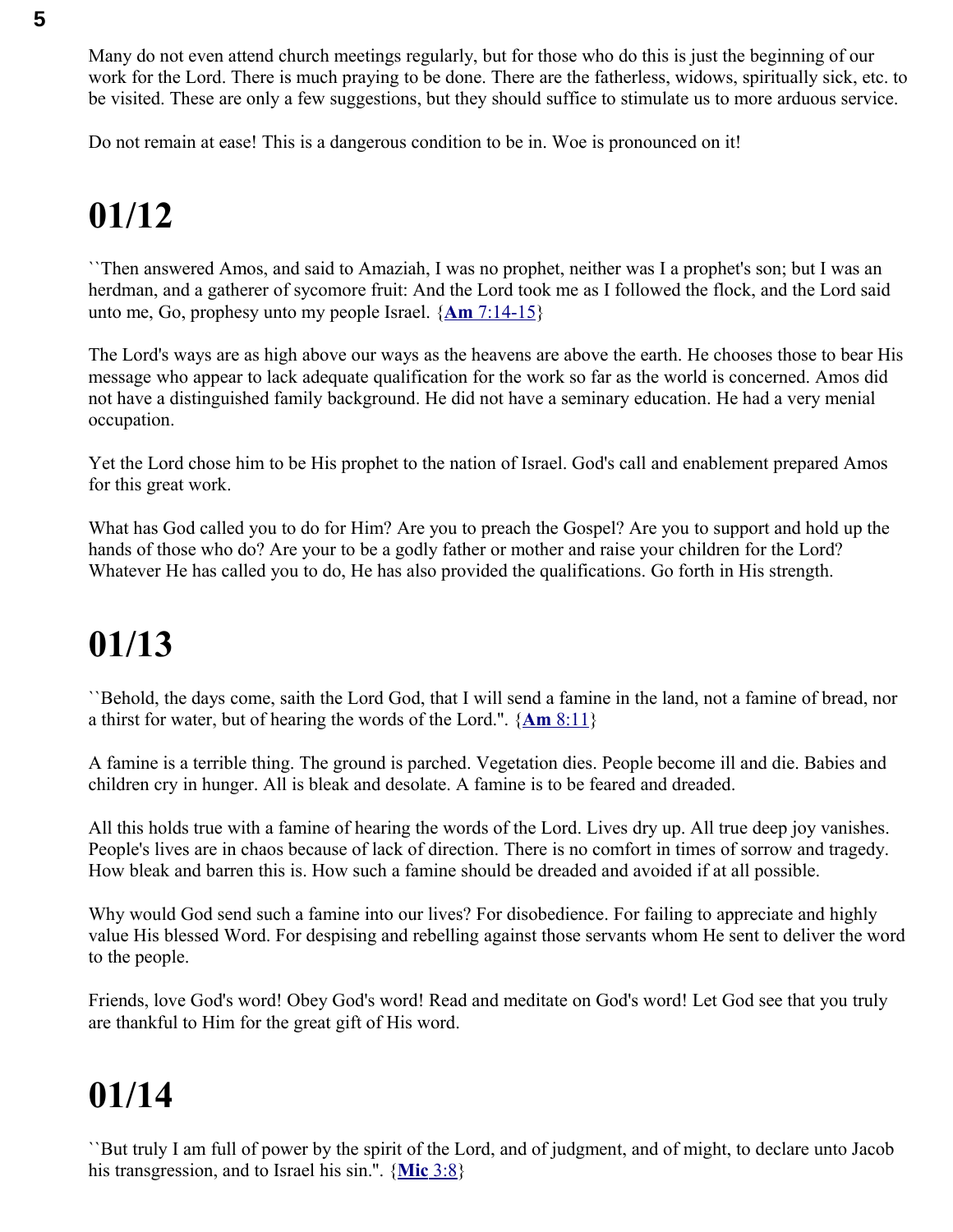It takes courage to speak out in the name of the Lord and to show people their sins. People usually have a deep resentment toward those who point out their deviations from the commandments of God.

A man will not consistently speak out in the name of the Lord by mere human courage. When criticism and abuse come, he will cease to speak. The only power that will enable a person to stand up for the Lord is Holy Spirit power. Micah was God's faithful man because he was ``full of power by the spirit of the Lord.'' The fearful apostles became bold heralds of the Gospel when they were filled with the Holy Spirit on the day of Pentecost. They had been in a ten day prayer meeting immediately prior to this filling. The key to being filled with the Spirit of God is consistent and persistent prayer. The Lord Jesus said: "If ye then, being evil, know how to give good gifts unto your children: how much more shall your heavenly Father give the Holy Spirit to them that ask him?".  $\{\underline{\mathbf{L}} \underline{\mathbf{u}} \ 11:13\}$ 

#### **01/15**

``But thou, Bethlehem Ephratah, though thou be little among the thousands of Judah, yet out of thee shall he come forth unto me that is to be ruler in Israel; whose goings forth have been from old, from everlasting.''. { **[Mic](swordsearcher://bible/Mic5.2)** 5:2}

This is a direct prophecy of the incarnation of the Lord Jesus Christ. The chief priests and scribes recognized this as a prophecy of the Messiah. { **Mt** [1:5-6}](swordsearcher://bible/Mt1.5-6) Fulfilled prophecy is one of the greatest proofs of the authenticity of the word of God. The first coming of the Lord was prophesied in minute detail. These prophecies were fulfilled in every detail.

God has proved His word to be trustworthy. We can completely rely on it--its promises, threatenings, rebukes, encouragements, etc. God's word is true.

Looking with confidence into the future, we can be sure that the prophecies of the second coming of the Lord Jesus will be fulfilled just as certainly as the ones concerning His first coming here. Maranatha! ``Our Lord cometh!''

#### **01/16**

``He hath shewed thee, O man, what is good; and what doth the Lord require of thee, but to do justly, and to love mercy, and to walk humbly with thy God?''. { **[Mic](swordsearcher://bible/Mic6.8)** 6:8}

Sometimes we think that the service of the Lord is complicated. We run across passages of scripture that we don't understand and we feel so stupid. We become confused as to how to serve the Lord every day. Satan loves to have it so. He likes to complicate the matter. Paul was fearful lest the Devil should corrupt the minds of the Corinthian saints from the ``... simplicity that is in Christ.''. { **2Co** [11:3}](swordsearcher://bible/2Co11.3)

What is this simplicity? It is to ``do justly." In a world of fraud, lying, deceit, cheating, etc., the child of God is to ``do justly.''

Simplicity is to ``love mercy.'' When men of the world are filled with hatred, vengeance, and cruelty, the child of God is called upon to ``love mercy.''

Simple service is to ``walk humbly with thy God.'' While others are running after the Devil and his world system of entertainment, carnal pleasure, greed, lust for material things, etc., we must walk humbly with our God.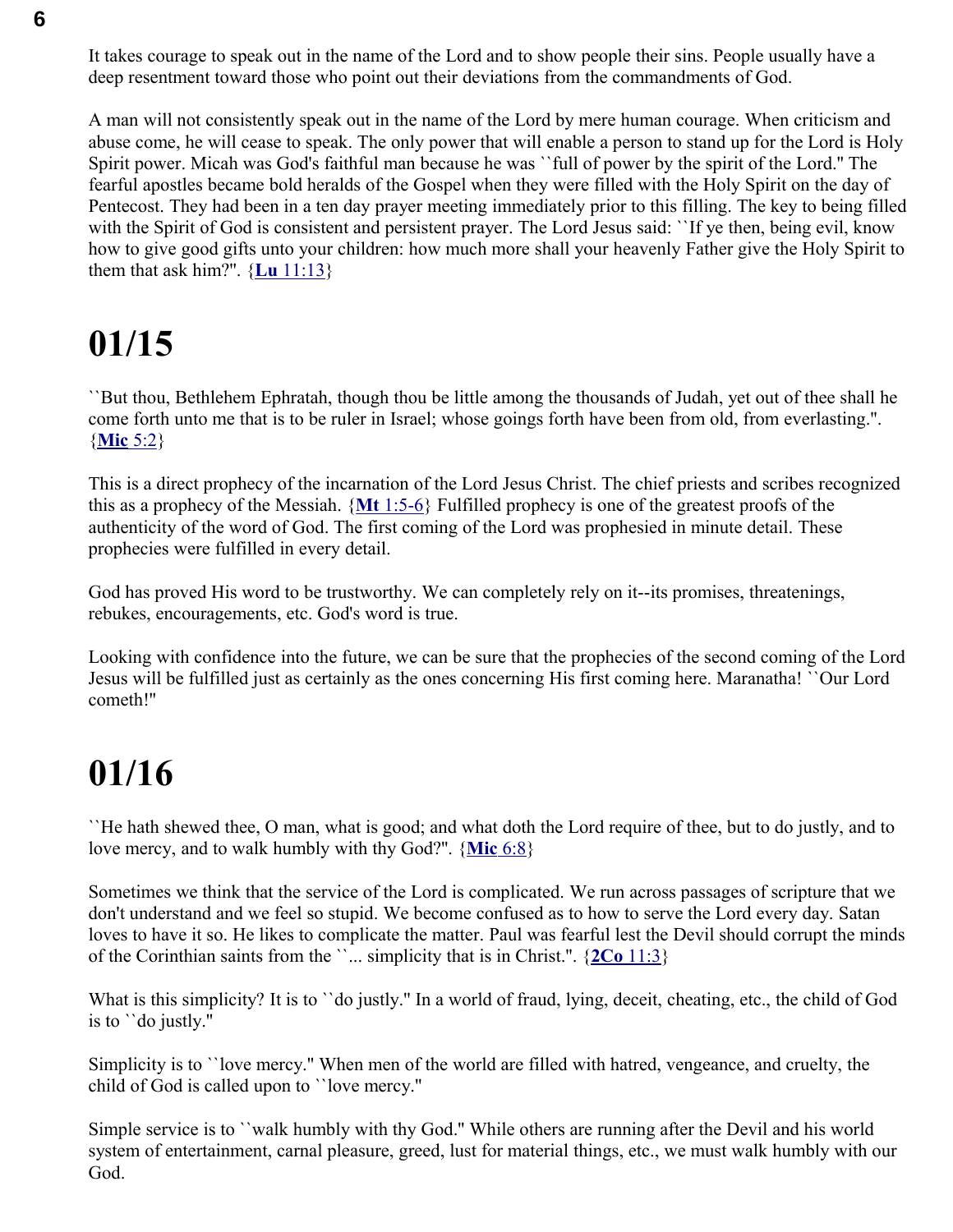``Who is a God like unto thee, that pardoneth iniquity, and passeth by the trangression of the remnant of his heritage? he retaineth not his anger for ever, because he deligheth in mercy.''. { **Mic** [7:18}](swordsearcher://bible/Mic7.18)

This is one of the most precious verses in the Bible to those who realize what great sinners they are. All mankind fell in Adam and the entire human race is steeped in sin. Even our best thoughts and actions are not entirely free from sin. This fact connected with the fact of the absolute holiness of God, should strike awe into our hearts. Such miserable creatures deserve nothing but death--eternal death. The holiness of God is so awesome that when Isaiah saw the Lord he said, ''... Woe is me! for I am undone; for I am a man of unclean lips, and I dwell in the midst of a people of unclean lips: for mine eyes have seen the King, the Lord of hosts.''. { **Isa** [6:5}](swordsearcher://bible/Isa6.5)

To realize that such a Holy God ``delighteth in mercy'' toward His people because of the blood of the Lord Jesus Christ should prompt us to great gratitude both in our lives and with our lips.

### **01/18**

``He will turn again, he will have compassion upon us, he will subdue our iniquities; and thou wilt cast all their sins into the depths of the sea.''. { **Mic** [7:19}](swordsearcher://bible/Mic7.19)

The story is told of a child-like man who had a deep love for the Lord. He attended a very dignified church which was steeped in formalism. When the love of God to poor sinners was preached he would often break out in shouts of praise. This embarrassed the congregation and he was asked to stop this. He replied that he was sorry to cause disruption but that he just couldn't help shouting when he thought of the love of God.

The officers of the church requested that when he felt a shout coming on he should go to the foyer and read a book to get his mind occupied and to stifle the shout. He agreed to this and at the next service he was observed going out to the foyer with a geography book. Soon shouts of praise were heard from the foyer. The officers rushed out to him and asked what was in a geography book that would cause one to shout. He replied that in the book he had found that in some places the seas were several miles deep. When he read in the Bible that his sins were ``cast into the depths of the sea'' he just had to shout!

May God grant that we can shout over such a wonderful truth!

### **01/19**

``The Lord is good, a strong hold in the day of trouble, and he knoweth them that trust in him.''. { **Na** [1:7}](swordsearcher://bible/Na1.7)

The Lord is described by many figures in scripture. Each of these figures describes an aspect of His glorious Person. Here He is described as a ``strong hold in the day of trouble.'' A strong hold is a fortified refuge where one is safe from the enemy. When the adversary approaches the intended victim can flee to the stronghold and find safety.

No matter what your trouble is, flee to the Lord and find refuge. Is Satan tempting you to commit some terrible sin? Flee to the stronghold! Has a loved one died? Flee to the stronghold and find comfort. Have you committed sin and your heart is grieved? Flee to the stronghold for repentance and forgiveness. Are you spiritually cold? Flee to the stronghold that your soul may be revived.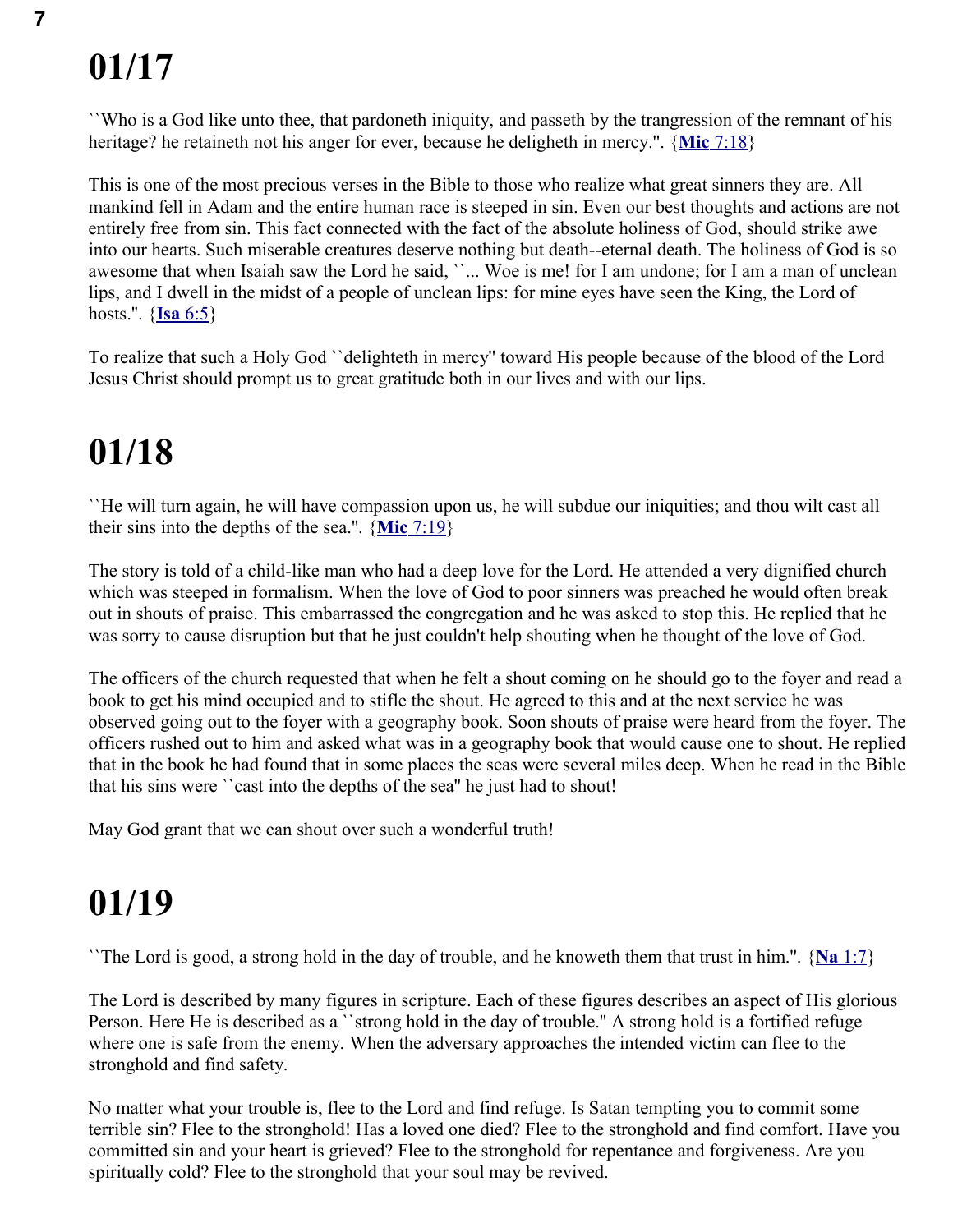Whatever the trouble, flee to Him for refuge and safety.

How do we find the stronghold? By fervent prayer and meditation on the word of God.

## **01/20**

``For the vision is yet for an appointed time, but at the end it shall speak, and not lie: though it tarry, wait for it; because it will surely come, it will not tarry.''. { **[Hab](swordsearcher://bible/Hab2.3)** 2:3}

God's children need ``vision'' or divine direction for their lives. Without this direction they fall into all sorts of pits and snares and get their lives into some horrible messes. When they are impatient and refuse to wait on direction from the Lord, they are certain to get into trouble.

They can and should study God's Word for direction, but sometimes it is not clear how they should apply the Word to a specific situation. Then it is time to wait on the vision. This waiting should involve constant study and prayer. God can't be rushed. If His people continually wait on Him, He will be pleased to send the vision in due time. Waiting for an answer is hard but remember, ``it will surely come, it will not tarry.''

What is that major decision that you must make? What is that decision that will affect the entire course of your life? Wait on the Lord! And be sure that He will never direct you contrary to His Word.

## **01/21**

``O Lord, I have heard thy speech, and was afraid: O Lord, revive thy work in the midst of the years, in the midst of the years make known; in wrath remember mercy.''. { **[Hab](swordsearcher://bible/Hab3.2)** 3:2}

This should be our constant prayer. We need revival! Our homes need to be revived. Marriages among most Christians are departing further and further away from the Biblical pattern. Our churches need to be revived. Even the liveliest of churches today are comparatively cold and powerless. Our nation desperately needs revival. Only a true Holy Spirit revival will save our civilization from the massive onslaught of secular humanism, gross immorality, and a wide-spread attitude of rebellion.

This revival must occur among God's children. Only the living can be revived!

We don't deserve a revival. We can't earn a revival. We must continually beg Him to "in wrath remember" mercy.'' Will you call for prayer meetings in your homes and churches to supplicate God for revival?

## **01/22**

``Although the fig tree shall not blossom, neither shall fruit be in the vines; the labour shall fail, and the fields shall yield no meat, the flock shall be cut off from the fold, and there shall be no herd in the stalls: yet will I rejoice in the Lord, I will joy in the God of my salvation.''. { **Hab** [3:17-18}](swordsearcher://bible/Hab3.17-18)

The joy of a child of the world depends on external circumstances. When the godless one is in health, when he has sufficient wealth, when his family is well--then he can rejoice. Take these things away and he is dejected, sad, and dissatisfied.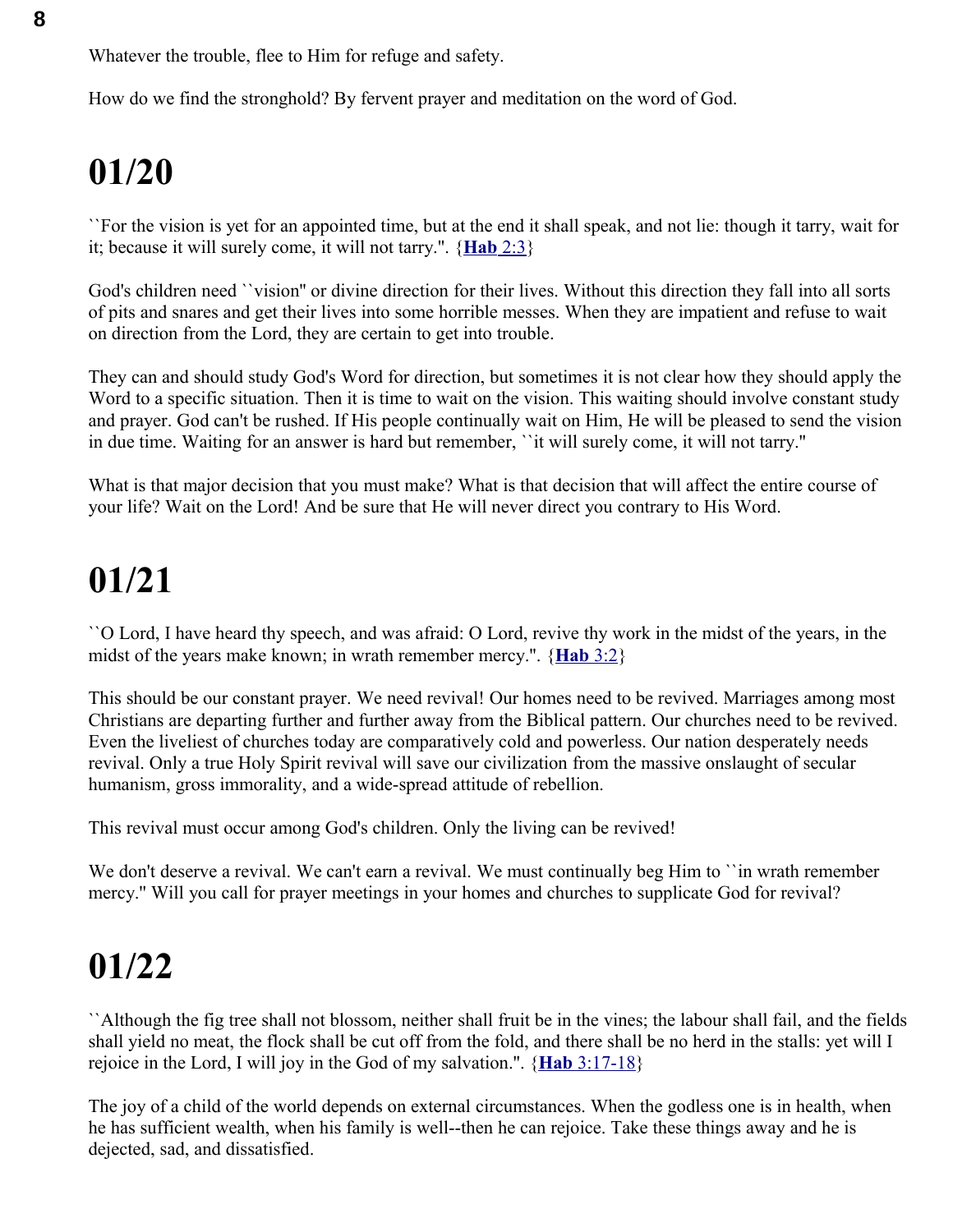This is not true of the child of God. He is thankful when things go well. But he can still rejoice when everything seems to go wrong. Paul and Silas can sing and pray in prison. The martyrs can go to their deaths with hearts full of joy. Why? Because their happiness does not depend upon things or circumstances.

Their happiness is in the Lord! Because He is immutable, so is their joy in Him.

I heard a poverty-stricken, arthritis-ridden old sister shout the praises of God one time. She shouted, ``Take your money and give me Jesus!''

## **01/23**

``And he departed, and began to publish in Decapolis how great things Jesus had done for him: and all men did marvel!''. { **Mr** [5:20}](swordsearcher://bible/Mr5.20)

You can't tell people what Jesus has done for you if you are not conscious that He has done anything for you. Only those can effectively witness for Christ who have in reality been delivered from the bondage of sin. Nothing falls so flat as a dry, technical attempt to witness when there is no life in the testimony. A man may be able to quote the entire Bible and still fail miserably as a witness for the Lord.

This man was no theologian. He was no Bible scholar. But he knew that Jesus had done great things for him. And he couldn't be quiet about it! He published the good news in Decapolis, a region of ten cities. He was able to do this because he had something to tell.

Do you have anything to tell? If not, then examine your relationship with the Lord Jesus Christ. Ask Him to return you to your first love. Ask Him to give you some things to tell. Make men to marvel about your glorious Savior.

## **01/24**

``And Jesus, moved with compassion, put forth his hand, and touched him, and saith unto him, I will; be thou clean.''. { **Mr** [1:41}](swordsearcher://bible/Mr1.41)

We should be so thankful that the Lord Jesus was and is a Man of compassion. His great heart is moved by the suffering plight of human beings. And He doesn't just ``feel'' compassion; He does something about it.

Not only should we be thankful that Jesus is compassionate; we should also follow Him in this. We must beg Him to give us hearts which are filled with compassion. Many people despise and distrust Christianity because many Christians seem to have little or no compassion. They may preach to those who have made no profession of Christ, but they rarely show true compassion toward them.

The church must preach pure doctrine, but she must also show compassion. She must not look down on sinners in cold self-righteousness. The combination of pure preaching clothed in deep compassion is an irresistible combination. Let us be like the Savior; let us reach out to sinners with compassion.

## **01/25**

``Behold, he that keepeth Israel shall neither slumber nor sleep.''. { **Ps** [121:4}](swordsearcher://bible/Ps121.4)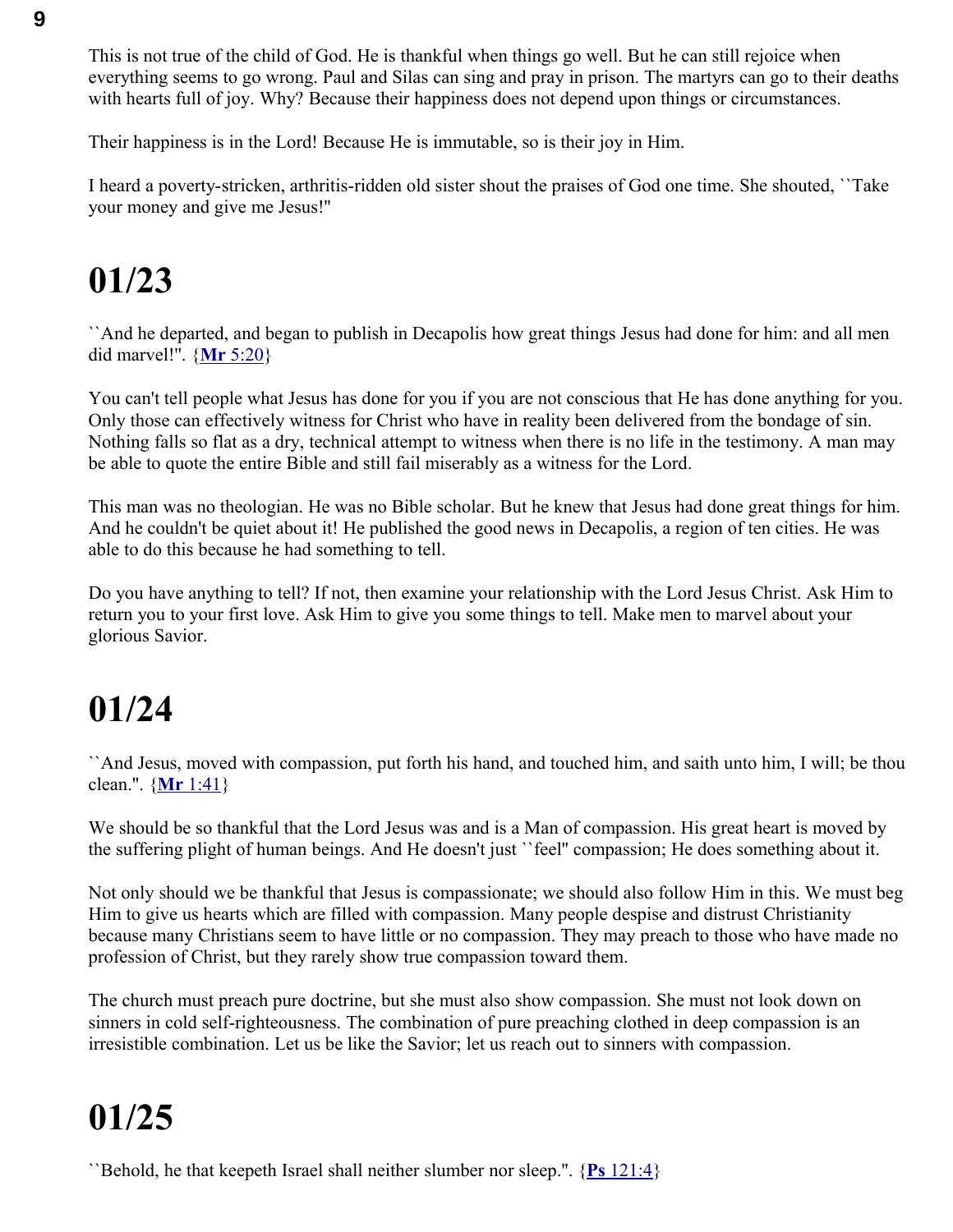Do you ever have sleepless nights? Do you toss and turn but have no one to talk to? Perhaps you are a widow or a widower and feel with acute pain the empty space in bed where your companion used to lie and from which he or she used to commune in precious words in the still hours of the night. Maybe you are one who is afraid at night, especially if you are alone.

What good news it is to hear that the dear Lord never sleeps. He is constantly watching over His own. Not only does He watch over His children even at night but He ever stands ready to commune with them. Talk to Him; listen closely and He will talk back to you. Cast your cares upon Him, pour out your heart to Him. These ``night-watches'' with the Lord, when all is still and there is no one to disturb, can become some very precious times. David said that his soul was satisfied ``When I remember thee upon my bed, and meditate on thee in the night watches.".  $\{P_s \ 63:6\}$  Daniel spoke of ``... the visions of mine head in my bed....".  $\{D_a \ 4:10\}$ 

#### **01/26**

``If any of you lack wisdom, let him ask of God, that giveth to all men liberally, and upbraideth not; and it shall be given him.''. { **Jas** [1:5}](swordsearcher://bible/Jas1.5)

Wisdom, that is true wisdom, is a priceless treasure. It is a very rare attribute that is possessed by very few. True wisdom comes directly form the Lord. There is much so-called wisdom in the world but it is not really wisdom. The wisdom of men has ``... indeed a show of wisdom...", {Col [2:23}](swordsearcher://bible/Col2.23) but it is not really so. ``... Hath not God made foolish the wisdom of this world?''. { **1Co** [1:20}](swordsearcher://bible/1Co1.20) In the ancient world, even among the famous philosophers, Paul says that ``Professing themselves to be wise, they became fools....''. { **Ro** [1:22}](swordsearcher://bible/Ro1.22) Worldly wisdom is self-seeking and earthly. It concerns itself solely with the things of this world. ``But the wisdom that is from above is first pure, then peaceable, gentle, and easy to be intreated, full of mercy and good fruits, without partiality, and without hypocrisy.''. { **Jas** [3:17}](swordsearcher://bible/Jas3.17)

The source of this wisdom is Christ ``In whom are hid all the treasures of wisdom and knowledge.''. { **[Col](swordsearcher://bible/Col2.3)** [2:3}](swordsearcher://bible/Col2.3) We draw on this great Storehouse of wisdom by the prayer of faith.

### **01/27**

``And he ordained twelve, that they should be with him, and that he might send them forth to preach....''. {**[Mr](swordsearcher://bible/Mr3.14)**  $3:14$ 

There are some precious things here that we would do well to consider. Christ chose these apostles that ``he might send them forth to preach.'' But He also chose them ``that they should be with Him.'' They would not be fit to preach until they had spent some time with Him. They learned from His example as they lived with Him and watched Him constantly. They heard Him speak and learned as they watched Him handle various situations.

If we wish to be sent forth in our daily lives to be witnesses for Him, we are going to have to spend some time with Him and learn from Him. We must spend time with Him in prayer. We must spend time with Him in His word also. We can observe there the life He lived while on earth and we can seek to emulate it.

Then we will be equipped to go out and speak for Him.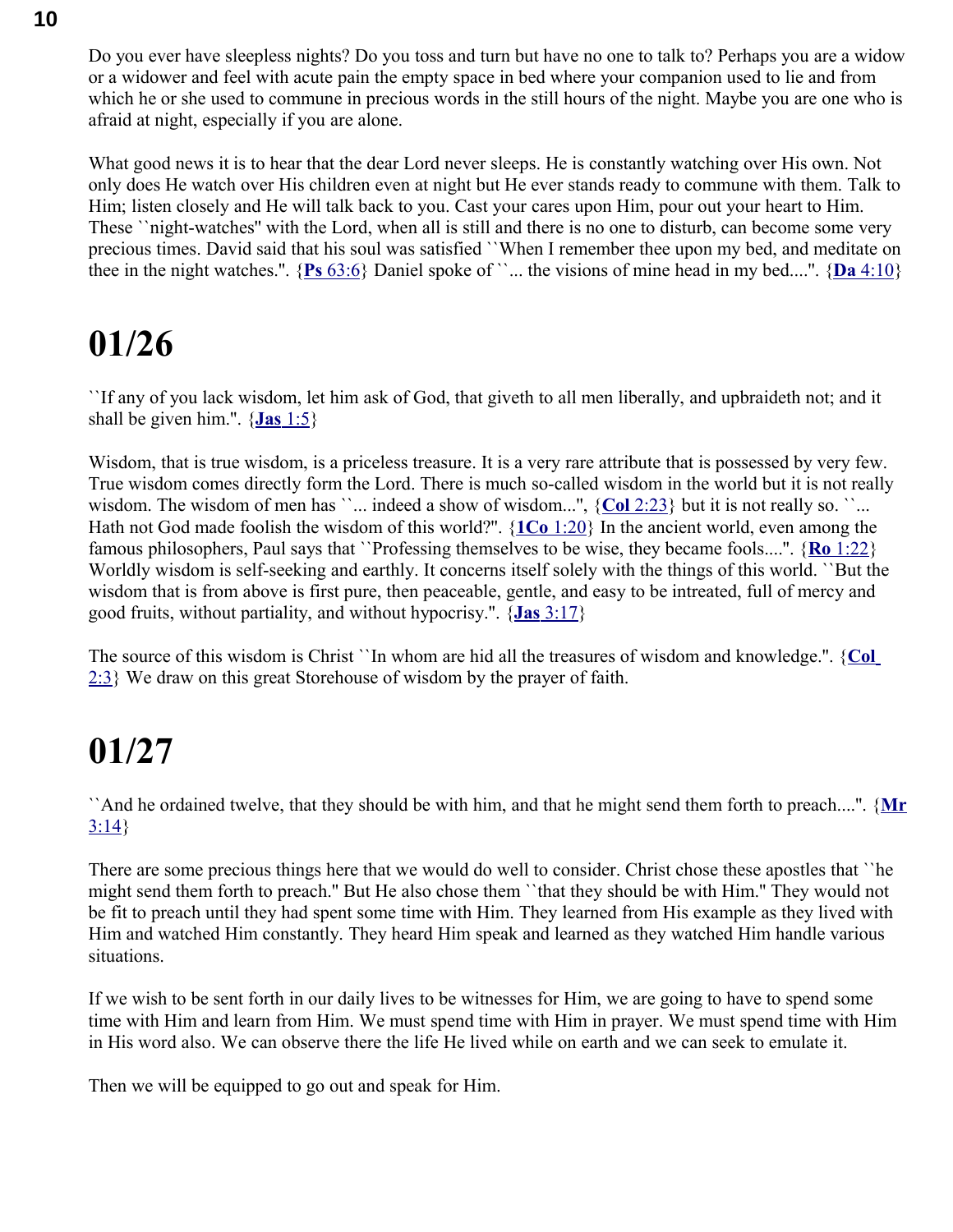``Woe unto you, when all men shall speak well of you! for so did their fathers to the false prophets.''. { **[Lu](swordsearcher://bible/Lu6.26)** [6:26}](swordsearcher://bible/Lu6.26)

We are not to try to be popular and we are not to try to be unpopular. We are simply to live as the Lord commands us to in His word. Invariably, when we do this we will have some critics and some bitter enemies. It is impossible to stand for something without standing against something. Whenever we stand up for Jesus, we are automatically standing against all who are opposed to Him.

No one likes to be corrected, rebuked, and exposed. Termites, rats, and human beings who are living in sin hate the light because it exposes their awful condition. That is why men hated the Lord Himself as He walked here on earth. Many today who profess the name of Christ would still hate Him if He were to come to earth and preach and live as He did in His pilgrimage here.

If I follow Him, not everyone will like me or speak well of me. If I am almost universally popular, I would do well to examine my Christian life and profession.

### **01/29**

``After these things the Lord appointed other seventy also, and sent them two and two before his face into every city and place, whither he himself would come.''. { **Lu** [10:1}](swordsearcher://bible/Lu10.1)

Only rarely does the Lord require for one to labor in the gospel alone. I believe that a failure to recognize and practice this truth except in a few instances, is one of the reasons there is no more power in the churches today. These seventy were sent out by twos. Peter and John went up to the temple together. { **Ac** [3:1}](swordsearcher://bible/Ac3.1) Paul and Barnabas were sent out together. { **Ac** [13:2}](swordsearcher://bible/Ac13.2) Later it was Paul and Silas. { **Ac** [15:40}](swordsearcher://bible/Ac15.40)

Prayerfully ask God to give you a Christian friend, with whom you can work in spreading the gospel. In the case of married Christians your husband or wife can be you witnessing partner. See this in the case of Aquila and Priscilla. { **Ac** [18:2}](swordsearcher://bible/Ac18.2)

Remember that ``Two are better than one; because they have a good reward for their labour. For if they fall, the one will lift up his fellow: but woe to him that is alone when he falleth; for he hath not another to help him up.''. { **Ec** [4:9-10}](swordsearcher://bible/Ec4.9-10)

### **01/30**

``But if I tarry long, that thou mayest know how thou oughtest to behave thyself in the house of God, which is the church of the living God, the pillar and ground of the truth.''. { **1Ti** [3:15}](swordsearcher://bible/1Ti3.15)

The Lord Jesus Christ set up His own church in Person while He was still here on earth. He delivered the ordinances to the church in Person, instituting the Lord's Supper on the night of His betrayal. He trained the twelve and others and commissioned them to disciple the nations, baptizing and teaching. { **Mt** [28:18-20}](swordsearcher://bible/Mt28.18-20) The church was founded by Jesus Christ, empowered on the day of Pentecost and has had a continual existence ever since. The church is 'the pillar and ground of the truth." The Lord has perpetuated His truth through the church--not through ``coffee house'' groups which engage in continual dialogue or extra-church prayer and study groups. Some good may be done in these and similar groups but they are not and never will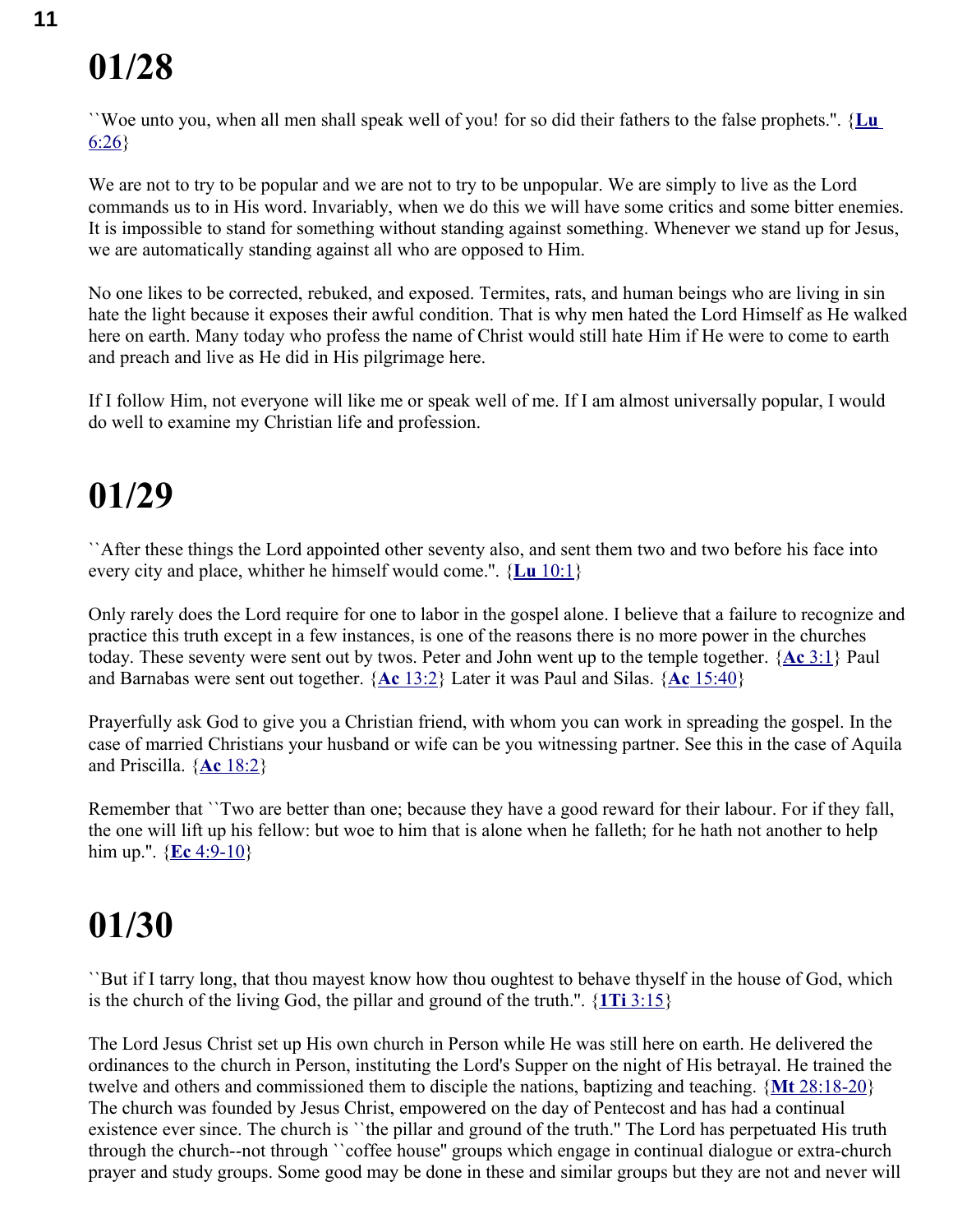be substitutes for the church of the Lord Jesus Christ. If you are a Christian it is your duty before God to support one of His true local churches. Other religious exercises will not be recognized by Him as a substitute for this.

## **01/31**

``... And, lo, I am with you alway, even unto the end of the world. Amen.''. { **Mt** [28:20}](swordsearcher://bible/Mt28.20)

This is a glorious promise and it was made to the church of the Lord Jesus Christ represented by the apostles. As Paul said, ``And God hath set some in the church, first apostles....''. { **1Co** [12:28}](swordsearcher://bible/1Co12.28) Many have been the attempts of the enemy to destroy those who worship in spirit and in truth--many in the Lord's church have died the death of martyrs. But, in spite of all assaults, the church is still in existence and will be when the Lord Jesus comes again. She does not rest on her own strength but on the promises of God. They are sure and steadfast. He promised Peter that ``... upon this rock I will build my church; and the gates of hell shall not prevail against it.''. { **Mt** [16:18}](swordsearcher://bible/Mt16.18)

Concerning the Lord's Supper, Christ said, ``For as often as ye eat this bread, and drink this cup, ye do show the Lord's death till he come.''. { **1Co** [11:26}](swordsearcher://bible/1Co11.26) This indicates that there will be true churches of the Lord Jesus, keeping His ordinances when He comes again.

### **02/01**

``Lo, children are an heritage of the LORD: and the fruit of the womb is his reward.''. { **Ps** [127:3}](swordsearcher://bible/Ps127.3)

We are living in an evil day when children are often unwanted by their parents. Many forms of "birth" control'' abound. Abortion, which is one of the vilest forms of murder, is practiced on a widespread scale. Even when children are actually born they are often neglected. Instead of enjoying and tenderly caring for their precious off-spring, many mothers turn them over to ``baby-sitters'' or ``day-care'' centers while these little ones are in their formative years.

How different is the Biblical picture! The first command that God gave mankind was to ``... Be fruitful, and multiply, and replenish the earth....''. { **Ge** [1:28}](swordsearcher://bible/Ge1.28) This command was given before man fell into sin and it has never been withdrawn.

Children are to be deeply appreciated as wonderful blessings from the Lord. They are not, however, just playthings or novelties to be enjoyed selfishly. They belong to the Lord and they are to be diligently brought up in the  $\ldots$  nurture and admonition of the Lord.". {**Eph** 6:4}

#### **02/02**

``And thou saidst, I will surely do thee good, and make thy seed as the sand of the sea, which cannot be numbered for multitude.''. { **Ge** [32:12}](swordsearcher://bible/Ge32.12)

Jacob uttered the above words when in fervent prayer. He had reached a crisis in his life and seemed to be in great danger. He pleaded with the Lord to deliver him from the hand of his enemy. Then he uttered the above words. What he was doing here was reminding God of His promises. While God does not need reminding, nevertheless, He is pleased when His children plead His promises with Him in prayer. This is a good way to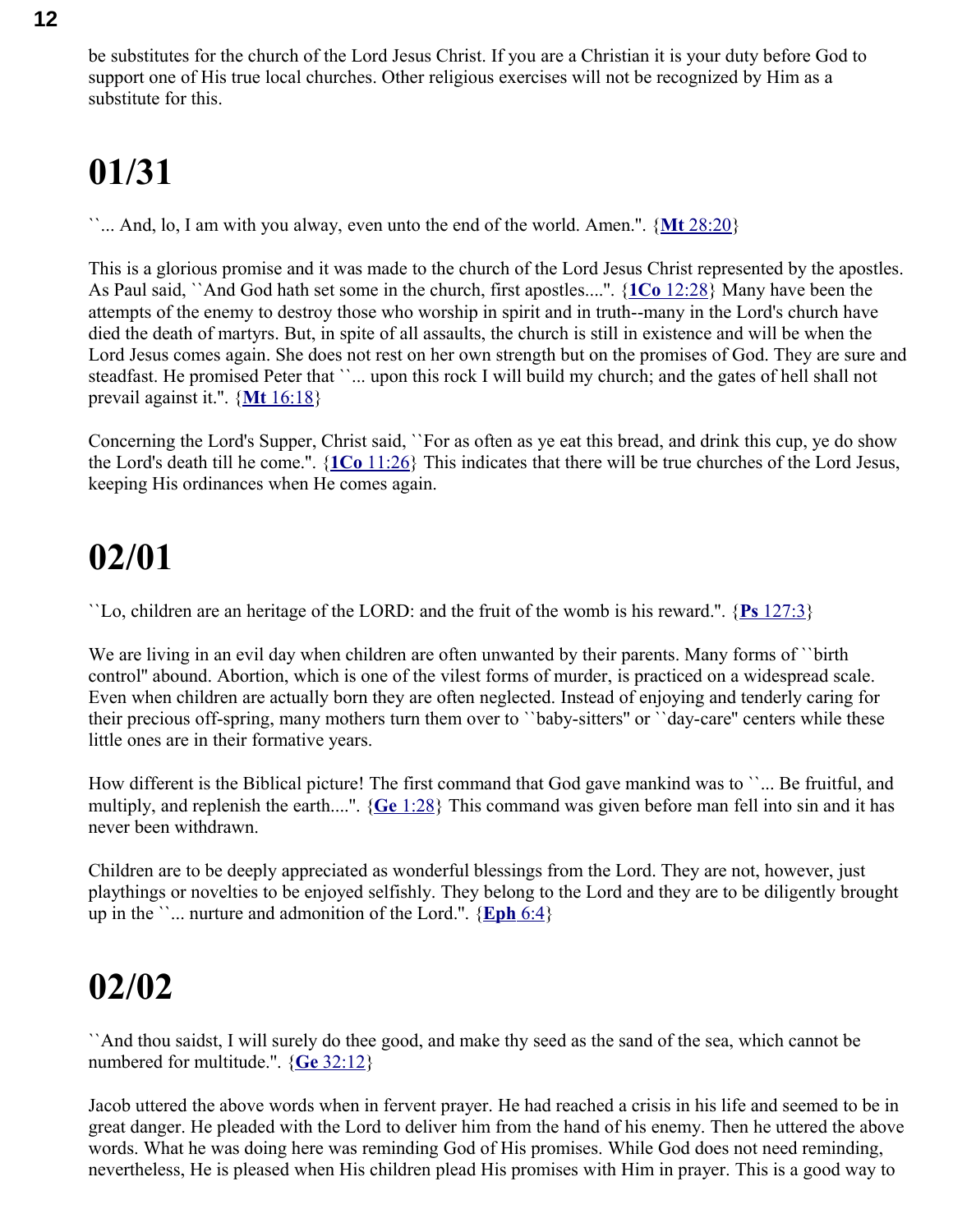pray. It is a necessary way to pray. It is an indispensable way to pray. Search the scriptures. Find God's promises to His people. Then plead these promises while in prayer. Moses did this. { **Ex** [32:13}](swordsearcher://bible/Ex32.13) Solomon did this. { **1Ki** [8:26}](swordsearcher://bible/1Ki8.26) David did this. { **Ps** [119:58}](swordsearcher://bible/Ps119.58) Daniel did this. { **Da** [9:19}](swordsearcher://bible/Da9.19)

We must learn to humbly but boldly plead the promises of God in our prayers. God always keeps His promises!

### **02/03**

``... Joseph, being seventeen years old, was feeding the flock with his brethren ... And Joseph was thirty years old when he stood before Pharaoh king of Egypt....'' { **Ge** [37:2;](swordsearcher://bible/Ge37.2) [41:46}](swordsearcher://bible/Ge41.46)

These two passages show us that Joseph went through a great trial of faith which lasted for thirteen long years. He was seventeen years of age when his brothers cruelly sold him into slavery. When he was thirty he became next to Pharaoh in power and authority. In the meantime, he suffered severely. He was absent from his beloved father. He was a slave who had lost his freedom. He was falsely accused of attempted adultery and cast into prison.

How did he behave himself while under these trials? He diligently worked at whatever job was placed before him. He did not murmur nor complain. He did not become bitter or discouraged.

After God had tried him and prepared him in the furnace of afflictions, He promoted Joseph to a position of great responsibility and honor.

If you are under trial, take heart! Behave under your trial as Joseph did. Remember, in the providence of God every trial has an end!

#### **02/04**

``... How then can I do this great wickedness, and sin against God?''. { **Ge** [39:9}](swordsearcher://bible/Ge39.9)

Potipher's wife repeatedly tempted Joseph to commit adultery with her. Finally, when he steadfastly refused her advances, she became angry and falsely reported that he had tempted her to sin. For this Joseph was cast into prison.

Why didn't Joseph commit adultery? He was away from home in a strange land where no one knew him. The ``boss's'' wife would probably have tried to obtain better working conditions for him if he had pleased her. He could have enjoyed the pleasures of sin for a season.

One thing that kept Joseph from sinning was the respect that he had for his master. But the ultimate reason that Joseph stated for refusing to do this wickedness was that it was ``sin against God.'' David recognized the same thing about his sin with Bathsheba. He told God that ``Against thee, thee only have I sinned, and done this evil in thy sight....".  $\{Ps\ 51:4\}$ 

Recognize sin for what it truly is and avoid it like the plague. When we sin, we sin against God!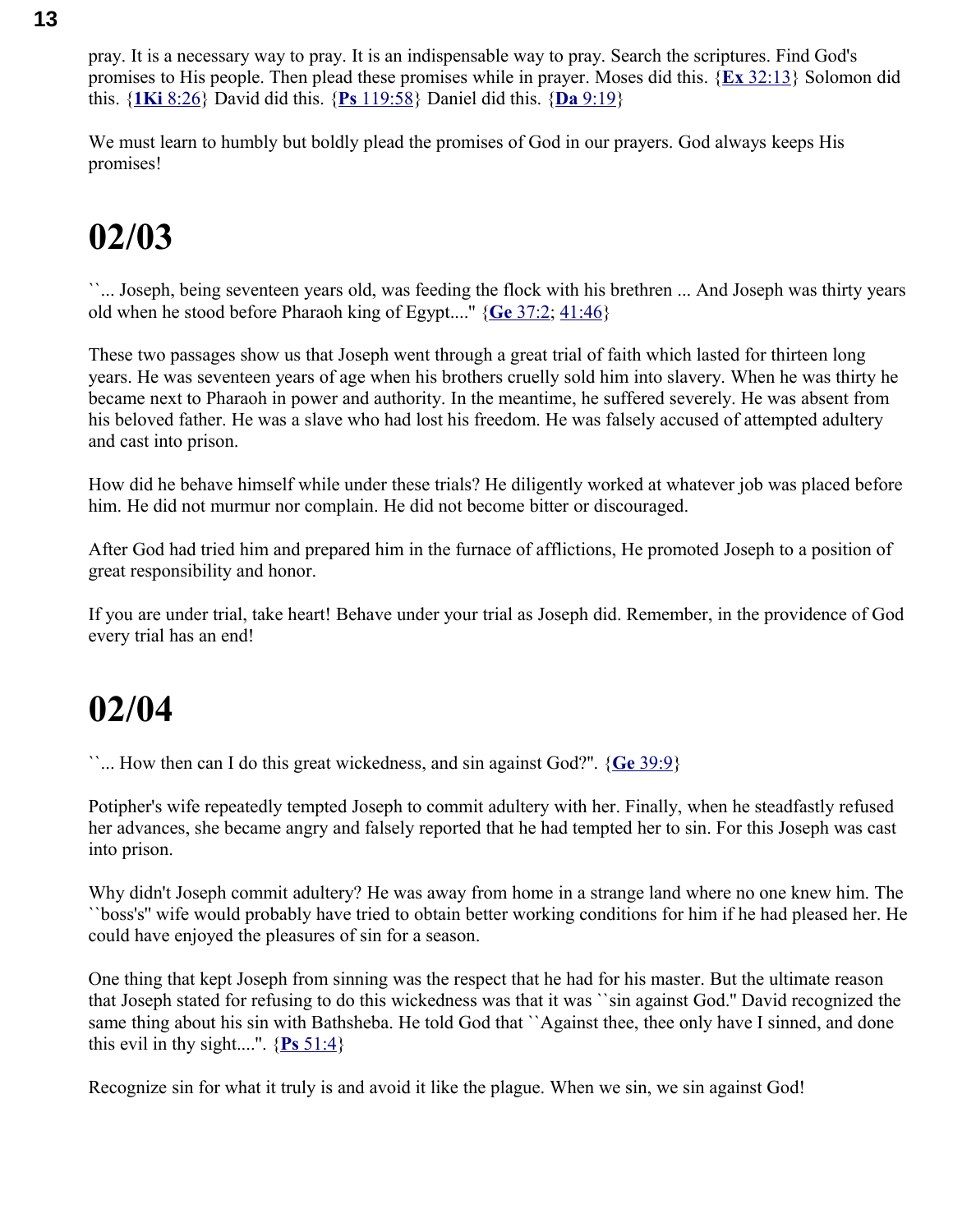``But the LORD was with Joseph, and showed him mercy, and gave him favour in the sight of the keeper of the prison.''. { **Ge** [39:21}](swordsearcher://bible/Ge39.21)

God is completely and sovereignty in control of every human being. ``The king's heart is in the hand of the LORD, as the rivers of water: he turneth it whithersoever he will.''. { **Pr** [21:1}](swordsearcher://bible/Pr21.1) The Lord can cause those who are over you to regard you with favor. Are you having trouble with your employer? Live right before God and pray to Him about it. The Lord gave Joseph favor in the sight of this keeper of the prison. The Lord gave Nehemiah favor in the sight of the king of Persia who gave him permission and help to rebuild the walls of Jerusalem. { **Ne** [1:11}](swordsearcher://bible/Ne1.11) The Lord gave Esther favor in the sight of the Persian king. { **Es** [5:2}](swordsearcher://bible/Es5.2) ``Now God had brought Daniel into favour and tender love with the prince of the eunuchs.''. { **Da** [1:9}](swordsearcher://bible/Da1.9)

This ought to encourage us to walk humbly before God and to depend upon Him for our proper relationships with people. ``When a man's ways please the Lord, he maketh even his enemies to be at peace with him.". { **Pr** [16:7}](swordsearcher://bible/Pr16.7)

#### **02/06**

``And they said one to another, We are verily guilty concerning our brother, in that we saw the anguish of his soul, when he besought us, and we would not hear; therefore is this distress come upon us.''. { **Ge** [42:21}](swordsearcher://bible/Ge42.21)

Guilt is a terrible thing and we cannot avoid it when we violate the laws of God. We may "... be sure your sin will find you out.''. { **Nu** [32:23}](swordsearcher://bible/Nu32.23) Thirteen years before this, Joseph's brothers had sinned against God and against Joseph by selling him into slavery. They concealed their evil deed with a lie to their father, Jacob. They thought that no one would ever know. But God knew and he brought them before Joseph, whom they had wronged. Even though they did not as yet know that this was Joseph, their hearts were filled with guilt and fear.

King Herod had beheaded John the Baptist. He thought he head gotten rid of him for good. But when Jesus began to preach and to work miracles, Herod thought that John had risen from the dead. { **Mr** [6:16}](swordsearcher://bible/Mr6.16) His wicked heart was filled with guilt.

Let us, like Paul, exercise ourselves ``... to have always a conscience void of offence toward God and toward men.''. { **Ac** [24:16}](swordsearcher://bible/Ac24.16)

#### **02/07**

``And Joseph brought in Jacob his father, and set him before Pharaoh: and Jacob blessed Pharaoh.''. { **[Ge](swordsearcher://bible/Ge47.7)** [47:7}](swordsearcher://bible/Ge47.7)

It is a wonderful thing to be a child of God! God's children are ``... heirs of God, and joint-heirs with Christ.... { **Ro** [8:17}](swordsearcher://bible/Ro8.17) They are ``... rich in faith....''. { **Jas** [2:5}](swordsearcher://bible/Jas2.5) They are ``... partakers of the inheritance of the saints in light.''. { **Col** [1:12}](swordsearcher://bible/Col1.12) Their wealth is eternal.

Not only are they rich, they are also in a position of dignity, honor, and power. Though they are usually despised by the children of this world, some day they shall judge angels. { **[1Co](swordsearcher://bible/1Co6.3)** 6:3}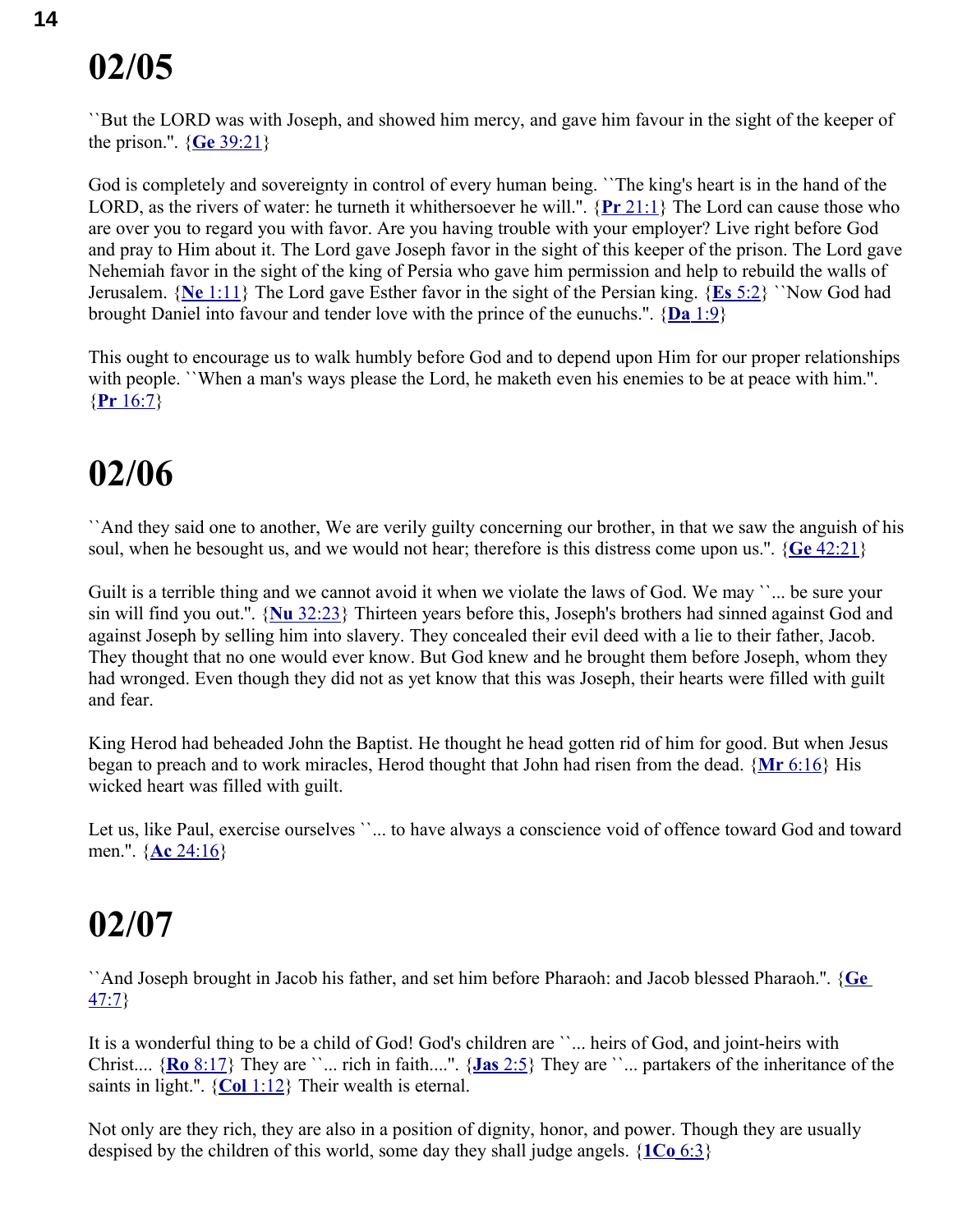In this scene Jacob blessed Pharaoh. ``And without all contradiction the less is blessed of the better.''. { **[Heb](swordsearcher://bible/Heb7.7)** [7:7}](swordsearcher://bible/Heb7.7) Pharaoh might have been amused at Jacob. Here was an old nomad who had a family of around 70 members blessing Pharaoh, the mighty monarch who ruled over vast dominions and great multitudes of people.

But this was no fluke; this was not an accident. Pharaoh was just another king who would soon die and be forgotten. But Jacob was God's patriarch; he was God's child.

Are you a child of God? Lift up your head and walk worthy of your calling.

### **02/08**

``And he blessed Joseph, and said, God, before whom my fathers Abraham and Isaac did walk, the God which fed me all my life long unto this day....''. { **Ge** [48:15}](swordsearcher://bible/Ge48.15)

Jacob was well over one hundred years of age when he wrote these words. He had gone through many trying experiences in life and had one time suffered famine. He had been rescued from one trouble after another as he lived. Now, looking back over thousands of days of life and tens of thousands of meals, he said that God had fed him all the way.

David, also an old man, said: ``I have been young, and now am old; yet have I not seen the righteous forsaken, nor his seed begging bread.''. { **Ps** [37:35}](swordsearcher://bible/Ps37.35) The Lord Jesus said: ``Behold the fowls of the air: for they sow not, neither do they reap, nor gather into barns; yet your heavenly Father feedeth them.'' Then He asked His disciples, ``Are ye not much better than they?''. { **Mt** [6:26}](swordsearcher://bible/Mt6.26)

God has been feeding His people for centuries and He will continue doing it so long as the world stands. Don't dishonor Him with distrust.

#### **02/09**

``And Pharaoh's daughter said unto her, Take this child away, and nurse it for me, and I will give thee thy wages. And the woman took the child, and nursed it.''. { **Ex** [2:9}](swordsearcher://bible/Ex2.9)

As we read through the scriptures we must continually marvel and be comforted as we see the controlling influence of God. Here is a vivid case in point. Pharaoh had decreed that all the male infants of the Hebrews were to be destroyed. But Pharaoh's very own daughter adopted the infant Moses. And Moses' own mother was paid wages for nursing her own son! Great is the power of God manifested in behalf of His people.

Moreover, Moses was raised in Pharaoh's house and was educated there. He was ``... learned in all wisdom of the Egyptians....''. { **Ac** [7:22}](swordsearcher://bible/Ac7.22) Moses later became the great enemy of the Egyptians. Pharaoh, thus, provided an education for his enemy.

Pharaoh thought that he was a sovereign ruler when he decreed that the baby boys should be killed. But, unintentionally, he fed, clothed, and educated his mortal enemy. God proved to be the only Sovereign and He still rules and reigns.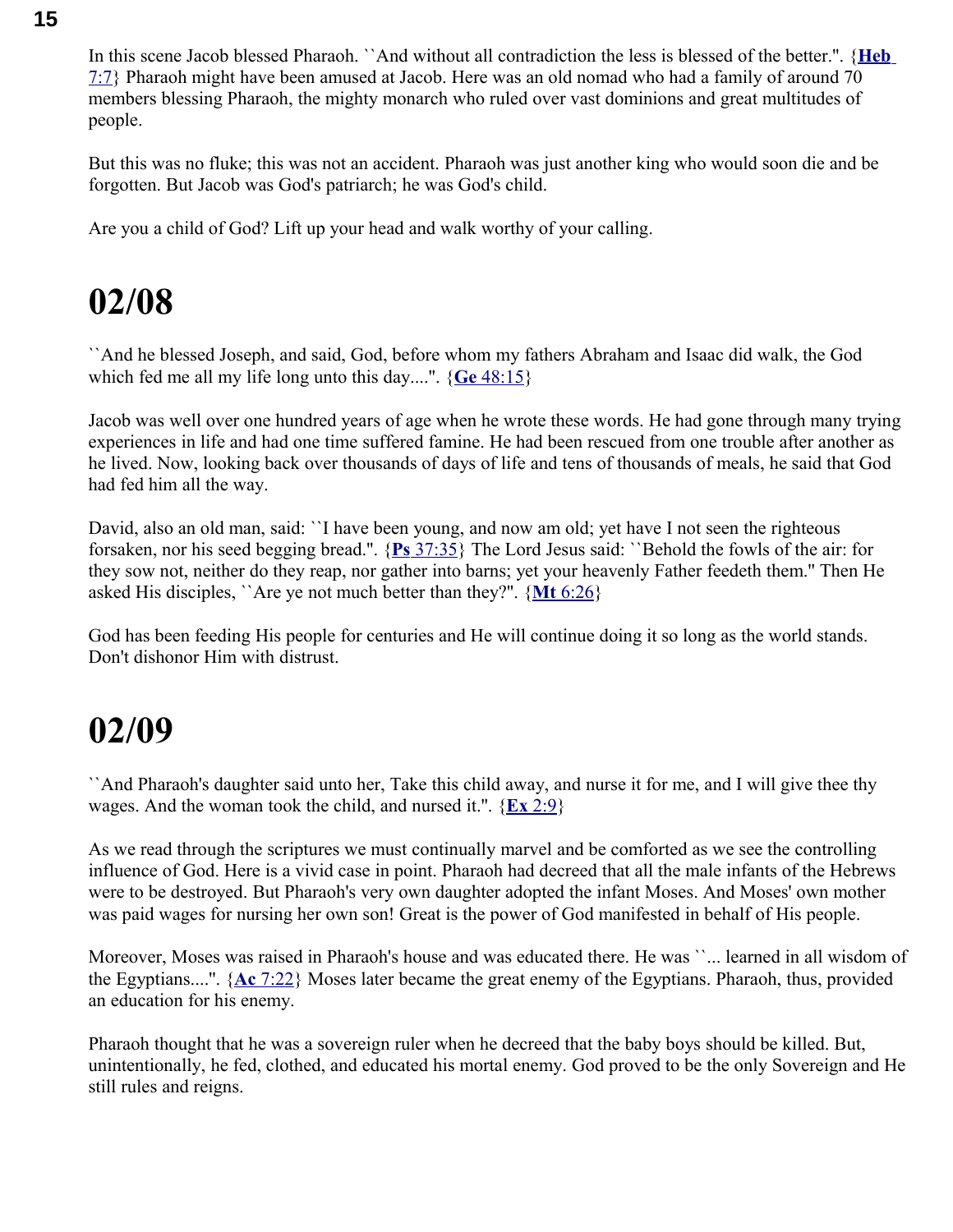``And the LORD said, I have surely seen the affliction of my people which are in Egypt, and have heard their cry by reason of their taskmasters; for I know their sorrows....''. { **Ex** [3:7}](swordsearcher://bible/Ex3.7)

Sometimes God's people fear that God has forgotten about them or forsaken them. They get in deep distress. Their troubles grow into a great heap. There doesn't seem to be any way out. That was precisely the situation with the children of Israel in Egypt. They were forced to perform hard labor for the Egyptians. They had been in Egypt for four hundred years and things had gone from bad to worse. Their situation looked hopeless. Surely God didn't care any longer.

But, not so! God ``saw'' their affliction. He ``heard'' their cry. He ``knew'' their sorrows. And at the very moment the situation looked the most hopeless He was preparing for their deliverance.

Are you, Christian friend, in dire circumstances? Then remember that God still sees, hears, and knows. ``... Look up, and lift up your heads; for your redemption draweth nigh.''. { **Lu** [21:28}](swordsearcher://bible/Lu21.28)

#### **02/11**

``And the anger of the LORD was kindled against Moses, and he said, Is not Aaron the Levite thy brother? I know that he can speak well....".  $\{ \mathbf{Ex} \, 4:14 \}$ 

A very important lesson is here for us. The Lord had appeared unto Moses in the burning bush and told him to go to Egypt to bring His people out from bondage. Moses, realizing his weakness, questioned God about this. The Lord promised to go with Moses. Moses then protested that the Israelites would not believe him when he told them that God had sent him. The Lord promised to confirm his commission with signs and wonders. Then Moses complained that he was ``slow of speech, and of a slow tongue.'' God promised to ``be with thy mouth, and teach thee what thou shalt say.''

Moses then asked the Lord to send someone else. God became angry with Moses, but in mercy gave him Aaron as a spokesman. Later, Aaron was the one who made the golden calf the Israelites worshipped as an idol. On another occasion Aaron and his sister Miriam challenged Moses' authority as leader. { **Nu** [12:2}](swordsearcher://bible/Nu12.2) Aaron seemed to be a frequent source of trouble to Moses.

Has God given you a job to do? Be about the father's business. Don't complain.

#### **02/12**

``For since I came to Pharaoh to speak in thy name, he hath done evil to this people; neither hast thou delivered thy people at all.''. { **Ex** [5:23}](swordsearcher://bible/Ex5.23)

An old expression has it that ``the darkest hour is just before dawn.'' It often seems that way in human affairs. Sometimes things have to get worse before they can get better. God had sent Moses to Egypt to deliver His people from cruel bondage. But Pharaoh didn't let the people go. Instead he made things harder for them. The people were discouraged and angry with Moses. Moses complained to God and wanted to know what was going on.

God had a purpose in the delay. He was going to bring severe judgments on Pharaoh. Man's extremity was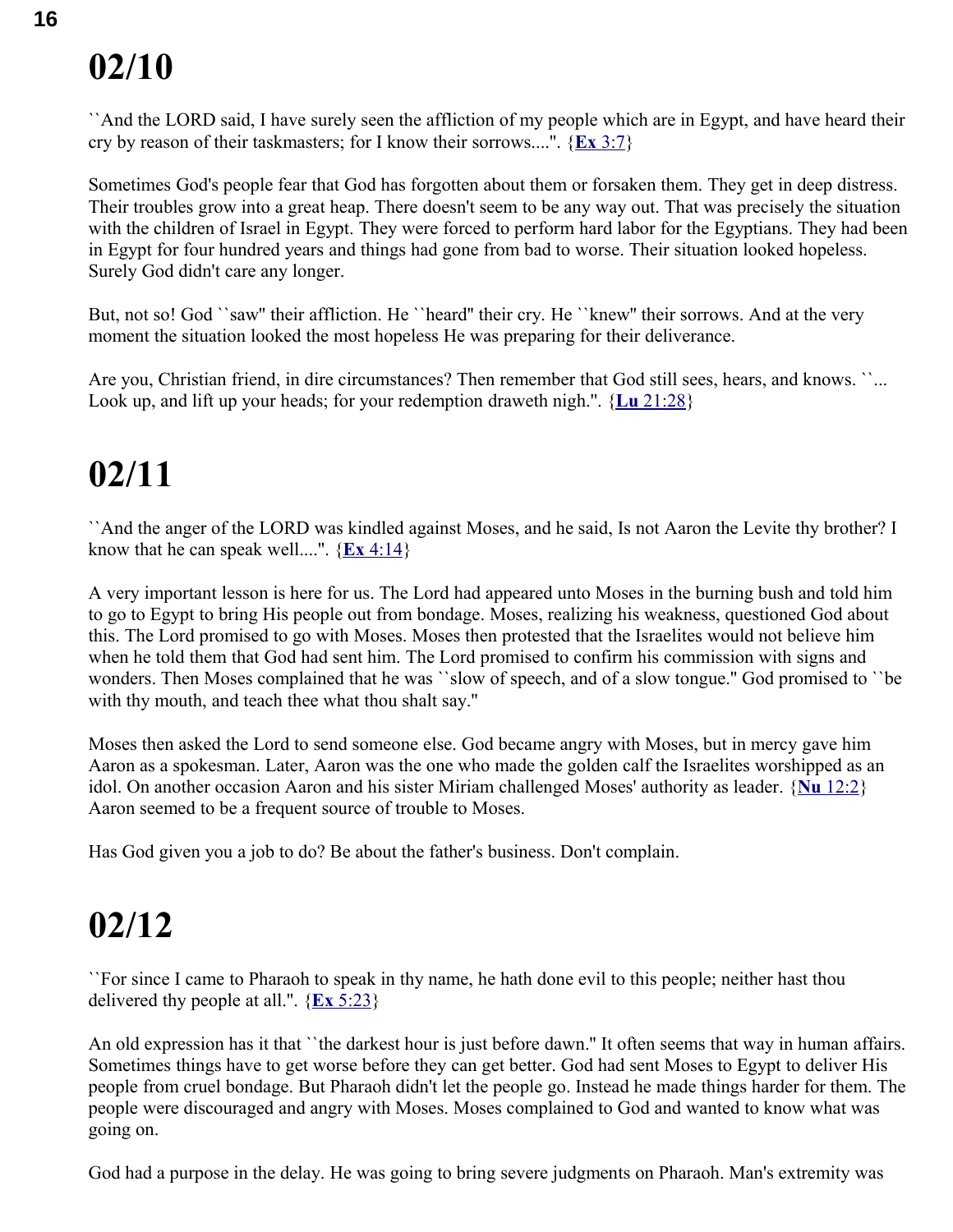God's opportunity. The harder the battle the sweeter the victory. The people of Israel would have done well to have trusted God's promises. Their eyes should have been on Him instead of on the circumstances.

Are things difficult? Wait patiently on the Lord. He will manifest Himself in due time.

## **02/13**

``But when Pharaoh saw that there was respite, he hardened his heart, and hearkened not unto them; as the LORD had said.''. { **Ex** [8:15}](swordsearcher://bible/Ex8.15)

True repentance is a gracious gift of God. God ``... commandeth all men everywhere to repent....". {Ac [17:30}](swordsearcher://bible/Ac17.30) But in his state of being dead in sin he is unable to do so. It takes a work of grace to enable a person to repent. Paul said of some people that ``... if God peradventure will give them repentance to the acknowledging of the truth....''. { **2Ti** [2:25}](swordsearcher://bible/2Ti2.25)

True repentance is not sorrow for the consequences of sin, but sorrow for the sin itself. ``For godly sorrow worketh repentance to salvation....''. { **2Co** [7:10}](swordsearcher://bible/2Co7.10)

Pharaoh was not sorry for his sin; he was sorry because of the consequences of his sin. Pressure had been applied to him and he had seemed to repent. When the pressure was removed he ``hardened his heart.''

How is it with you? Are you genuinely sorry because of your sins? If so, you will turn from them. Not because of the consequences, but because you are sorry that you have sinned against the precious Lord.

### **02/14**

``Our cattle also shall go with us; there shall not an hoof be left behind; for thereof must we take to serve the LORD our God; and we know not with what we must serve the LORD, until we come thither.''. { **Ex** [10:26}](swordsearcher://bible/Ex10.26)

After God had applied some pressure to Pharaoh he agreed to let the children of Israel go worship God. But he said they must leave their cattle behind. This was a wicked attempt at compromise. God's people could not worship God with full effectiveness without their cattle because they needed them to offer as sacrifices. Moses immediately refused to accept this compromise. In the boldness of a vigorous faith he told Pharaoh that they wouldn't leave one hoof behind.

Satan works today like Pharaoh did. He tempts God's people with compromises. He tells us that it is all right to serve God but we must withhold our money, our prime time, or refuse to part with some of our pet sins. He tells us to hold on to that particular job or that group of friends that is hindering us in our service to God.

We must refuse to compromise. We must tell Satan plainly that all we are and all that we have belongs to God. We must not leave a single hoof behind.

## **02/15**

``And it came to pass at the end of the four hundred and thirty years, even the selfsame day it came to pass, that all the hosts of the LORD went out from the land of Egypt.".  ${E<sub>x</sub> 12:41}$  ${E<sub>x</sub> 12:41}$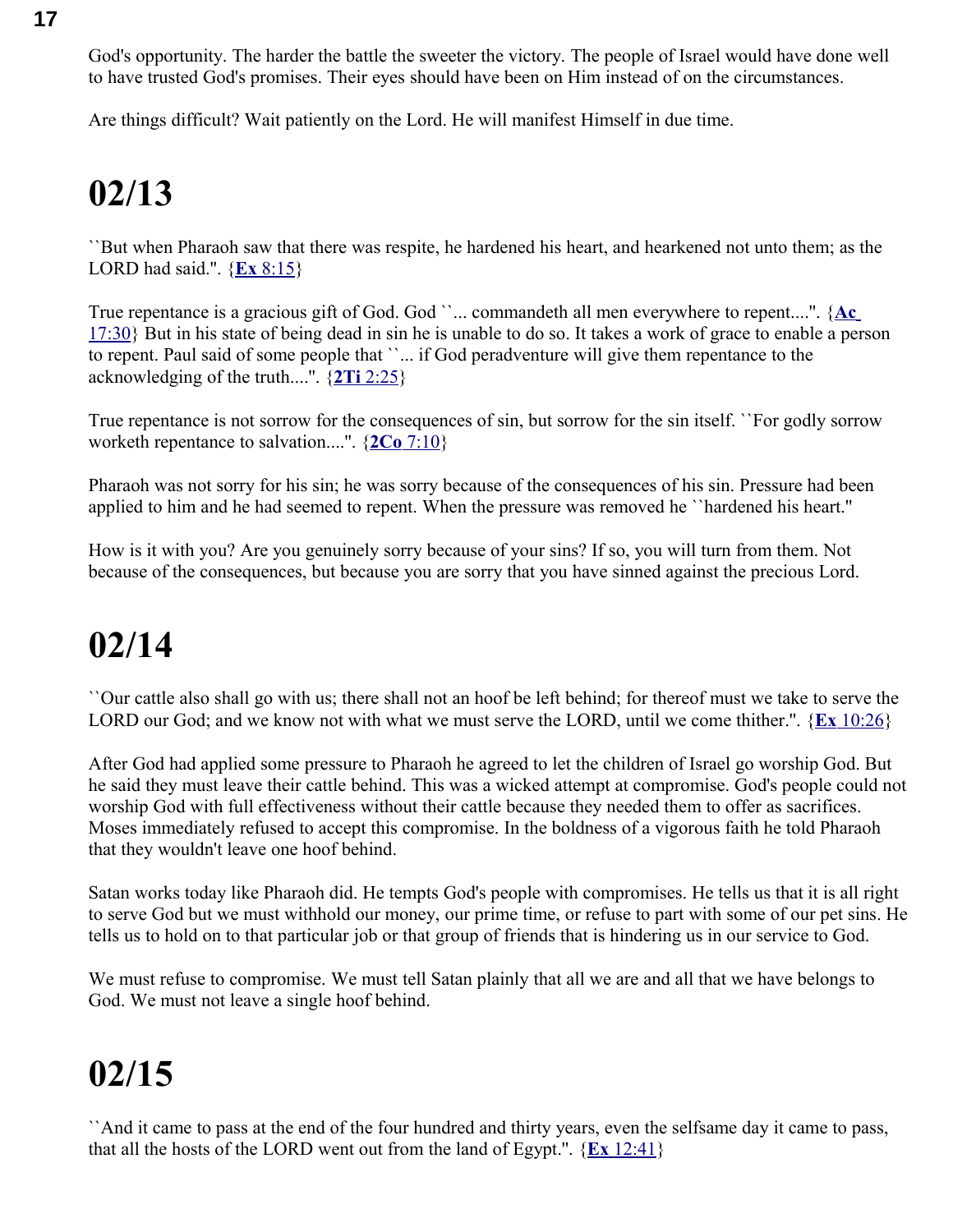Even though the world is several thousand years old God is on a precise timetable. He has history planned out to the minutest detail. He had prophesied to Abraham that the family of God should go into captivity in Egypt and that they would be delivered at a precise time. He accomplished that prophecy on the very day that He had intended to do so.

Later, when He sent His Son into the world, He sent Him ``... when the fulness of time was come....". {**Ga** [4:4}](swordsearcher://bible/Ga4.4) Not a minute too early, not a minute too late. When the Blessed Redeemer drew near the time He was to go to the cross, He said, ``... My time is at hand....''. { **Mt** [26:18}](swordsearcher://bible/Mt26.18) Christ gave Himself a ransom for all His people ``... to be testified in due time.''. { **1Ti** [2:6}](swordsearcher://bible/1Ti2.6)

The universe is still operating on God's timetable. At the precise time, the Son of God will return to consummate His kingdom and time will give way to eternity.

#### **02/16**

``Children, obey your parents in the Lord: for this is right.''. { **[Eph](swordsearcher://bible/Eph6.1)** 6:1}

We are living in a day of general disobedience. This is manifested flagrantly in the disobedience of children to their parents. Most people don't realize what an abomination this is to God. God commanded obedience to parents in the Ten Commandments. { **Ex** [20:12}](swordsearcher://bible/Ex20.12) Under the law, disrespect or disobedience to parents was a crime punishable by death. { **Ex** [21:15](swordsearcher://bible/Ex21.15)[,17}](swordsearcher://bible/Ex21.17) In the New Testament disobedience to parents is listed in the category of ``... backbiters, haters of God, despiteful, proud, boasters, inventors of evil things....''. { **Ro** [1:30}](swordsearcher://bible/Ro1.30) Paul said that in the last days men would be ``... blasphemers, disobedient to parents, unthankful, unholy.". { **2Ti** [3:2}](swordsearcher://bible/2Ti3.2)

Children, recognize the seriousness of this and obey your parents! Parents, if you love God and if you love your children, you must insist that they obey you. This is your responsibility before God. To fail to do so will bring the wrath of God down upon you and upon your children. Don't listen to the world. Don't listen to godless psychologists. Listen to God!

#### **02/17**

``Thou shalt not follow a multitude to do evil....''. { **Ex** [23:2}](swordsearcher://bible/Ex23.2)

It is easy to follow the crowd. It is hard to resist and to not follow the crowd. But God's people must do exactly that. The Bible is full of those who refused to follow the multitude to do evil. Shadrach, Meshach, and Abednego refused to follow the crowd. They would not bow down to worship the golden image. God delivered them. There were many Hebrew captives in Babylon, but evidently many of them followed the multitude and bowed down to the idol.

Daniel refused to follow the multitude to do evil. He continued to pray openly to God even when he was told to do so no longer. He was cast into the den of lions but God delivered him. Throughout history there have been those men and women of God who took a stand against the crowd. Some of them were delivered in life; some of them were delivered in death. Let us walk in their footsteps as they follow Christ.

In the words of the song writer: ``Dare to be a Daniel; dare to stand alone; dare to have a purpose firm; dare to make it known.''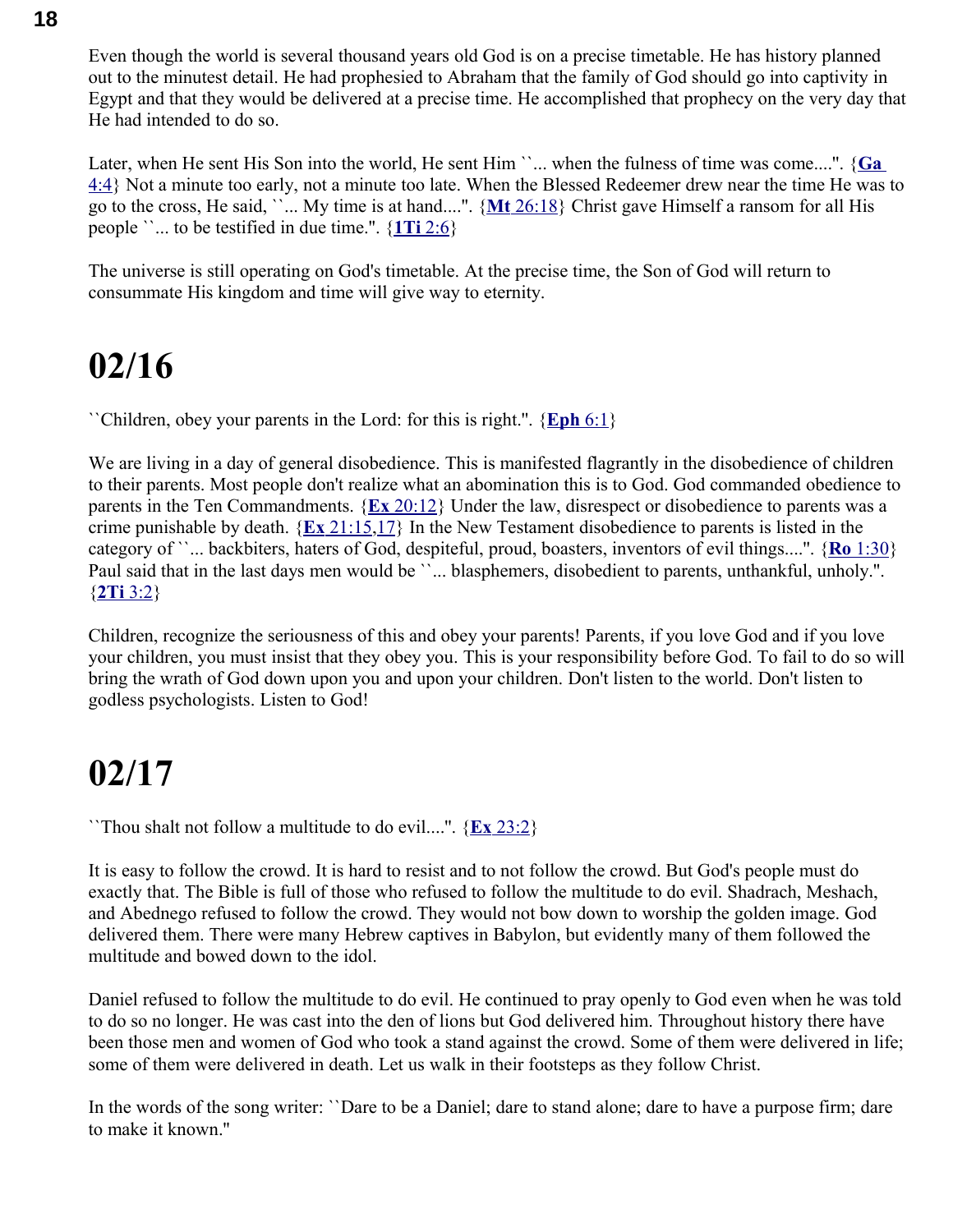``By little and little I will drive them out from before thee, until thou be increased, and inherit the land.''. {**[Ex](swordsearcher://bible/Ex23.30)** [23:30}](swordsearcher://bible/Ex23.30)

Cannan was full of enemies to the people of Israel. God promised to drive those enemies out. But He said that He would not drive them out all at once. If He drove them out immediately there would be no one to cultivate the land. The Israelites were not yet numerous enough to populate the land. The land would become a wilderness filled with wild beasts.

God promised that He would drive out the inhabitants by "little and little." As the children of Israel gradually increased and were able to occupy and care for the country the Lord would give them more and more territory.

There is a good spiritual lesson here. Many of God's people would like to have opportunities for service that they are not capable of handling. They don't understand why God doesn't open up more doors for them. But, as God's people increase in godliness, dedication, and spiritual knowledge then ``little by little'' He will open the doors of opportunity. We must concentrate on deepening the testimony of our lives. God will provide for the spreading of that testimony to others.

#### **02/19**

``And thou shalt put the two stones upon the shoulders of the ephod for stones of memorial unto the children of Israel: and Aaron shall bear their names before the LORD upon his two shoulders for a memorial.''. { **[Ex](swordsearcher://bible/Ex28.12)** [28:12}](swordsearcher://bible/Ex28.12)

Aaron was the high priest of Israel. As such, he was a type of the Lord Jesus Christ as the High Priest of His people. When Aaron went into the most holy place of the tabernacle he bore the names of the children of Israel on his shoulders before the Lord. The names were engraved on two onyx stones which were placed upon the shoulders of the high priest.

The tabernacle and the priesthood were ``... patterns of things in the heavens....''. { **Heb** [9:23}](swordsearcher://bible/Heb9.23) Aaron represented the Lord Jesus Christ as the High Priest who appears before God the Father to intercede in behalf of His people. What is the significance of the names being borne on the shoulders of the high priest? The shoulders in scriptures often represent the points of strength. In **Isa** [9:6,](swordsearcher://bible/Isa9.6) speaking of Christ, it is said, ``... and the government shall be upon His shoulder....''

No one but Christ has the strength and ability to bear His people before God the Father. No one else is ``... mighty to save.".  $\{ \text{Isa } 63:1 \}$ 

#### **02/20**

``And Aaron shall bear the names of the children of Israel in the breastplate of judgment upon his heart, when he goeth in unto the holy place, for a memorial before the LORD continually.''. { **Ex** [28:29}](swordsearcher://bible/Ex28.29)

As we saw yesterday, Aaron as the high priest of Israel represented Christ as the High Priest of His people. As Aaron went into the most holy place of the tabernacle, Christ is entered into the heavens into the presence of God the Father. ``For Christ is not entered into the holy places made with hands, which are the figures of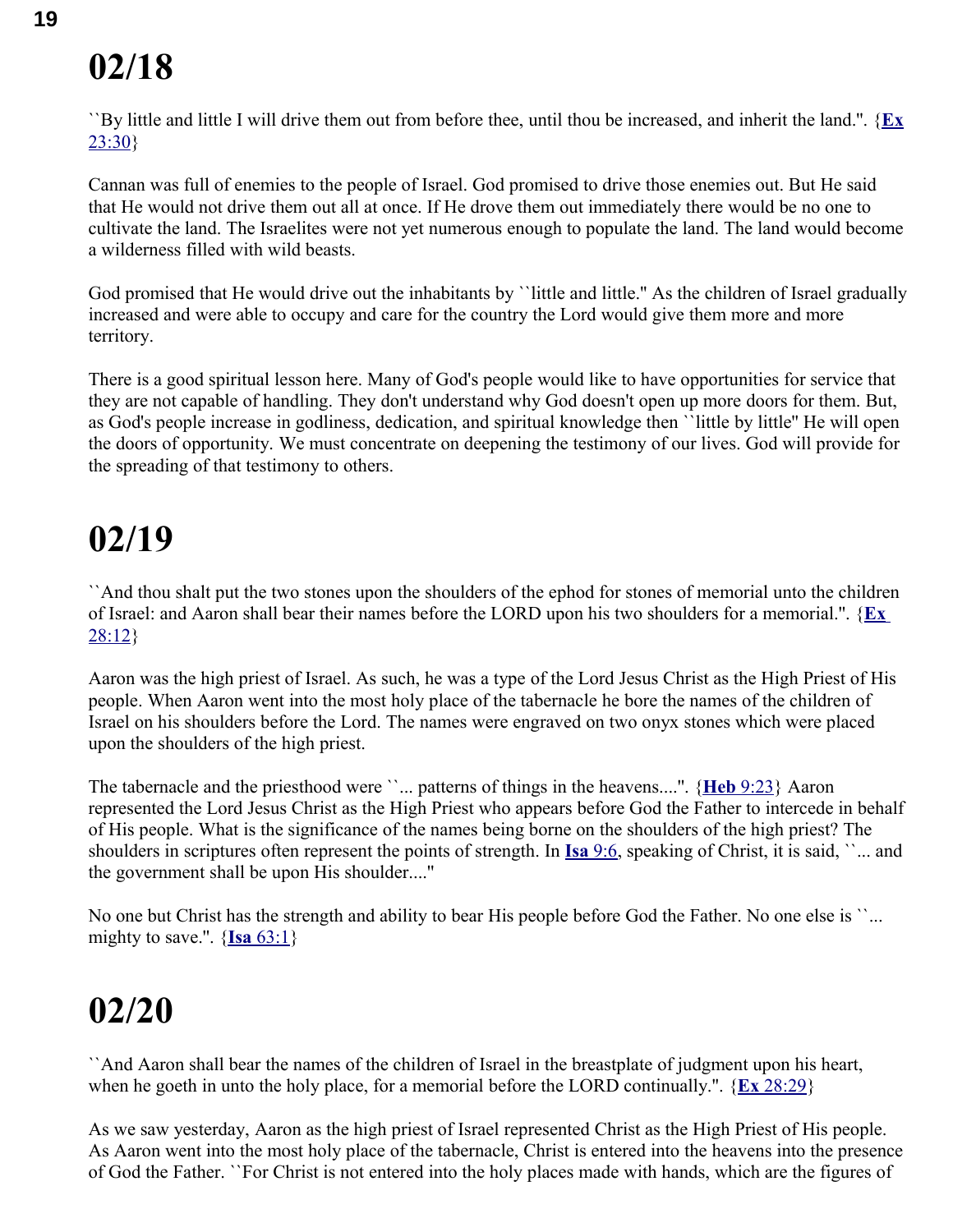the true; but into heaven itself, now to appear in the presence of God for us....''. { **Heb** [9:24}](swordsearcher://bible/Heb9.24) As the High Priest of His people, he ``... ever liveth to make intercession for them.". {**Heb** [7:25}](swordsearcher://bible/Heb7.25)

Aaron bore the names of the children of Israel before God in the tabernacle. These names were engraved on twelve precious stones which were contained in Aaron's breastplate ``upon his heart.'' What a precious type! The names of God's children are continually borne before God the Father by Jesus Christ. And they are borne upon His heart--the place of affection! Wonderful blessing it is to be ``near to the heart of God!''

## **02/21**

``And when he had taken the book, the four beasts and four and twenty elders fell down before the Lamb, having every one of them harps, and golden vials full of odours, which are the prayers of saints.''. { **Re** [5:8}](swordsearcher://bible/Re5.8)

In the Old Testament tabernacle service there was an altar of incense. This altar stood right before the holiest of holies. The priest burned sweet-smelling incense on this altar morning and evening. { **Ex** [30:7-8}](swordsearcher://bible/Ex30.7-8) What did this incense represent? What lesson are we to learn from it? Evidently incense was symbolical of the ascending prayer of the officiating high priest. David prayed, ``Lest my prayer be set before thee as incense....'' (Paul's. 141:2).

Here, in **Re** [5:8,](swordsearcher://bible/Re5.8) there are ``... golden vials full of odours, which are the prayers of saints." In **Re** [8:3-4](swordsearcher://bible/Re8.3-4) incense is offered with the prayers of the saints.

Beautiful spiritual realities are taught here. The prayers of the saints ascend before the throne of God as they are mixed with the beautiful fragrance of the intercessions of their great High Priest, the Lord Jesus Christ. His blessed fragrance is what makes our prayers accepted.

#### **02/22**

``Then Moses stood in the gate of the camp, and said, Who is on the LORD'S side? let him come unto me. And all the sons of Levi gathered themselves together unto him.''. { **Ex** [32:26}](swordsearcher://bible/Ex32.26)

God's people had sinned grievously when they had made and worshipped the golden calf. When Moses came down from the mount and saw what abominations they had committed, he made this challenge. The Levites committed themselves and came to Moses' side.

Today the need is great for those who profess Christianity to come out loudly and clearly on the Lord's side. We must live the separated life, in order to be on the Lord's side. Not separated physically, but separated in attitudes and actions. Where do you stand? Whose side are you on in matters of morality, dress, entertainment, education, etc? Does the world dictate you standards or does God's word? Do those with whom you live and work know where you stand? They do if you have really taken a stand. And, of course, God knows exactly where you stand. He knows if you are on His side or not.

## **02/23**

``Keeping mercy for thousands, forgiving iniquity and transgression and sin....''. { **Ex** [34:7}](swordsearcher://bible/Ex34.7)

If Christians realized more fully the horror of their sins they would be more thankful for the redemption that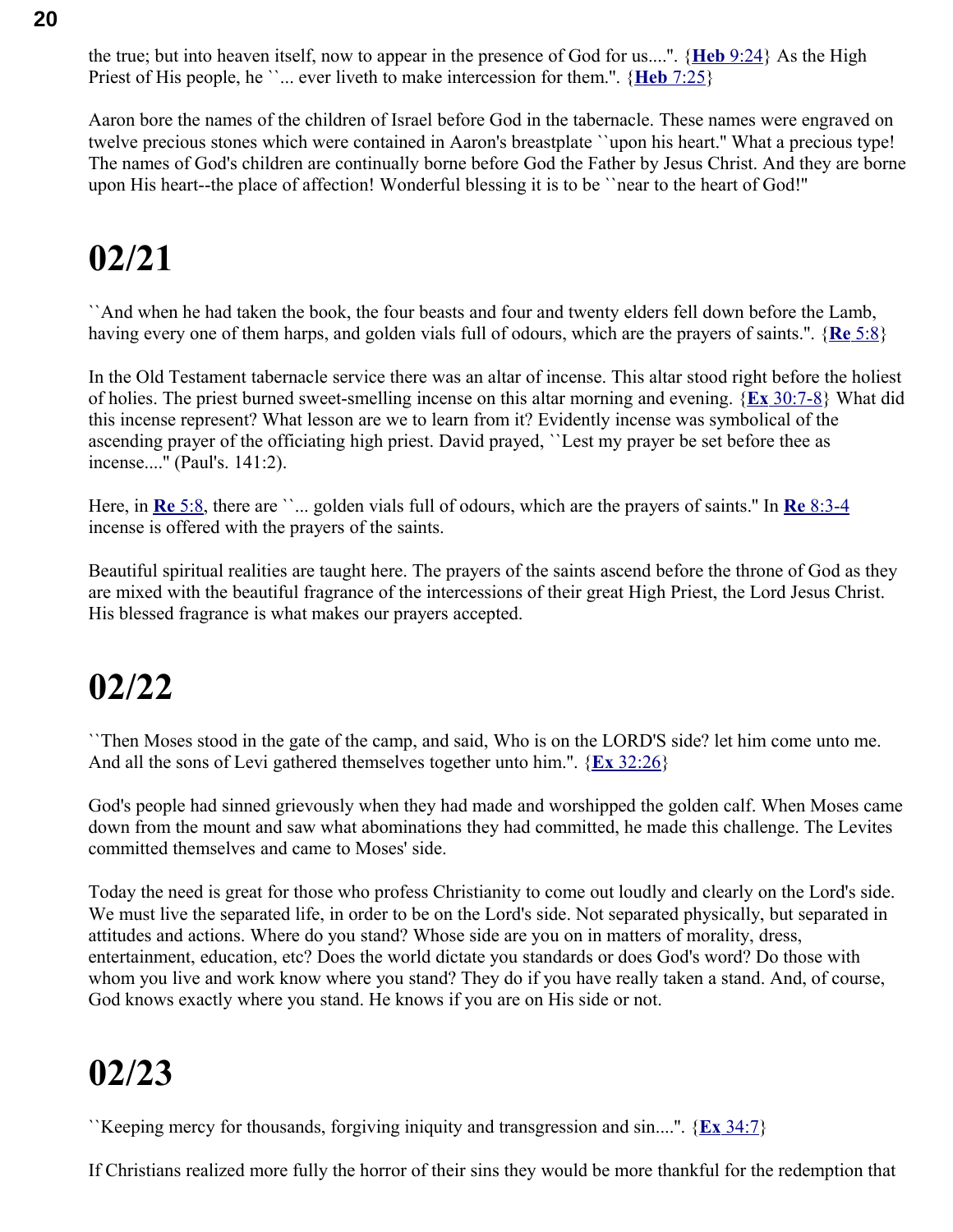is in Jesus Christ. Often we try to minimize the true nature of our sins by referring to them as ``weaknesses'' or ``shortcomings.'' But the scriptures permit no such minimizing. They call sin ``sin'' and even use many descriptive words to show the nature of sin.

Here the Lord referred to ``iniquity," transgression," and ``sin." The Hebrew word translated ``iniquity'' means ``perverseness'' or ``crookedness.'' It has reference to one who leaves a straight path. The word translated ``transgression'' means ``rebellion.'' We sinners rebel against the most high God every time we fail to fully obey Him from the heart. The word translated ``sin'' means ``missing the mark.'' Paul speaks of this in **Ro** [3:23:](swordsearcher://bible/Ro3.23) ``For all have sinned, and come short of the glory of God....''

David admitted being guilty of all three of these in **Ps** [51:1-2.](swordsearcher://bible/Ps51.1-2) Let us freely admit our guilt before God and be thankful for the salvation that is in Jesus Christ.

#### **02/24**

``And they spake unto Moses, saying, The people bring much more than enough for the service of the work, which the LORD commanded to make.''. { **Ex** [36:5}](swordsearcher://bible/Ex36.5)

Asort of true religious revival is described here. The tabernacle was being constructed by the command of God. Much material, most of it of a very expensive and precious nature, was required in the construction of the tabernacle. It might have been thought that this material would be very hard to obtain. But the Lord stirred up the hearts of the people. They freely gave of what they had in the service of the Lord. They were so generous that the workmen told Moses that they had too much material. Moses issued a proclamation for the people to bring no more.

When people's hearts are stirred like this, it is because the Holy Spirit is at work among them. Would you like to check the condition of your heart? How generous are you toward God? Do you give to His cause freely and joyfully or grudgingly and sparingly? Pray for a revival in your soul. What a wonderful thing it would be to see this scene repeated in our own day.

#### **02/25**

``And if he be not able to bring a lamb, then he shall bring for his trespass, which he hath committed, two turtledoves, or two young pigeons, unto the Lord....''. { **Le** [5:7}](swordsearcher://bible/Le5.7)

God never asks us to do more than we can but He does ask us to do everything we can do. For the trespass offering the guilty party was to bring a lamb to be sacrificed. But some people were too poor to bring a lamb. They had the responsibility of bringing two turtledoves or two young pigeons. If a man could not afford the lamb the Lord accepted his offering of birds just as certainly as He would have accepted the lamb. But if a man who could afford a lamb offered the turtle doves or pigeons, he would be robbing God.

The same principle applies today. If you have been prospered by the Lord but you only give as much in His cause as one who has not been so prospered you are as guilty as the man who could sacrifice a lamb but only sacrificed turtledoves.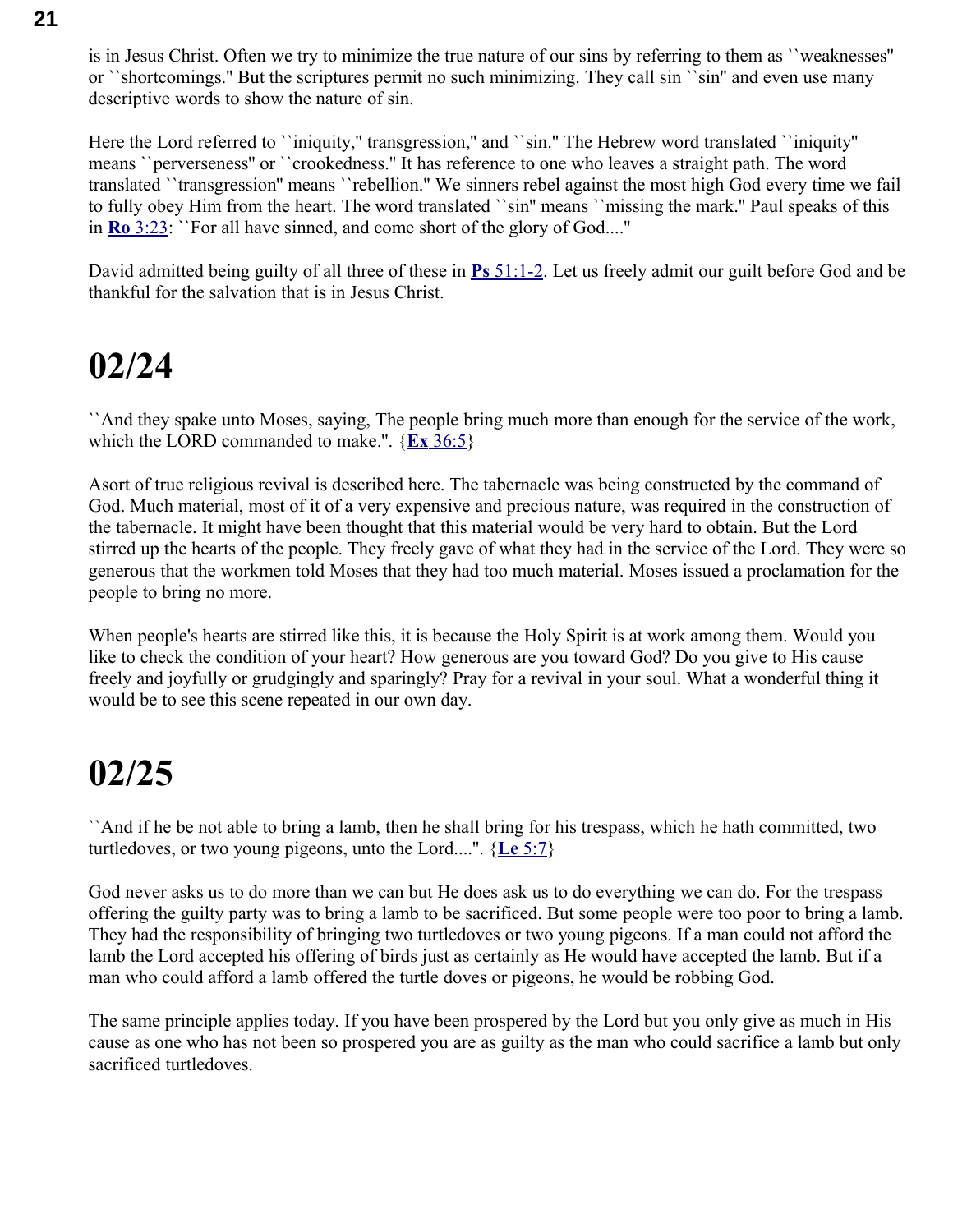``Put on therefore, as the elect of God, holy and beloved, bowels of mercies, kindness, humbleness of mind, meekness, longsuffering....''. { **Col** [3:12}](swordsearcher://bible/Col3.12)

God's elect are priests with God. Speaking of New Testament saints Peter said, ``Ye also, as lively stones, are built up a spiritual house, an holy priesthood, to offer up spiritual sacrifices, acceptable to God by Jesus Christ.''. { **1Pe** [2:5}](swordsearcher://bible/1Pe2.5)

One of the things that distinguished Old Testament priests was the type of clothing that they wore. **Le** [8:7-9](swordsearcher://bible/Le8.7-9) gives a description of the clothes which the priests wore. They had a special coat, an ephod, a robe and other garments. These clothes served to distinguish them from all other people.

The New Testament priest is to be distinguished from all other people also. But not so much by his outward dress (even though Christians are to dress modestly and decently). The Christian is to be distinguished by his attitudes and actions which manifest the condition of his heart. He is to be merciful, kind, humble, meek, longsuffering. It is certain that if a Christian puts on these things in abundance he will stand out from those around him.

#### **02/27**

``For he whom God hath sent speaketh the words of God: for God giveth not the Spirit by measure unto him.''. { **Joh** [3:34}](swordsearcher://bible/Joh3.34)

The Lord Jesus Christ is the great High Priest of His people. As such He was anointed by God the Father. With the Holy Spirit without measure. Aaron was a type of Christ as the High Priest. Aaron was anointed with the anointing oil before he entered in on his service as the High Priest. { **Le** [8:12}](swordsearcher://bible/Le8.12) the Son of God was anointed with the Holy Spirit without measure before He began His public ministry. At His baptism the Spirit descended and remained on Him. { **Joh** [1:33}](swordsearcher://bible/Joh1.33)

All believers in Christ are given the Holy Spirit, but only Christ was given the Spirit without measure. God the Father said to Him: ``Thou hast loved righteousness, and hated iniquity; therefore God, even thy God, hath anointed thee with the oil of gladness above thy fellows.''. { **[Heb](swordsearcher://bible/Heb1.9)** 1:9}

### **02/28**

``But as he which hath called you is holy, so be ye holy in all manner of conversation; Because it is written, Be ye holy; for I am holy.''. { **1Pe** [1:15-16}](swordsearcher://bible/1Pe1.15-16)

God intends for His people to be holy. This is the only way we can have fellowship with Him. His nature is holy so if we are to commune with Him we must be holy too. Now, no human is perfectly holy in the present state. But God's Spirit is continually working in all the children of God to bring them to greater degrees of practical holiness. The Lord chastens His people that they ``... might be partakers of his holiness.". {**Heb**  $12:10$ } The fact that the Lord is coming again should make us to continually consider ``... what manner of persons ought ye to be in all holy conversation and godliness....''. { **2Pe** [3:11}](swordsearcher://bible/2Pe3.11)

If we have a desire to be holy now this is evidence that we are truly children of God. We can then look forward to the day that we will be ``holy and without blame'' before God because of the redemption that is in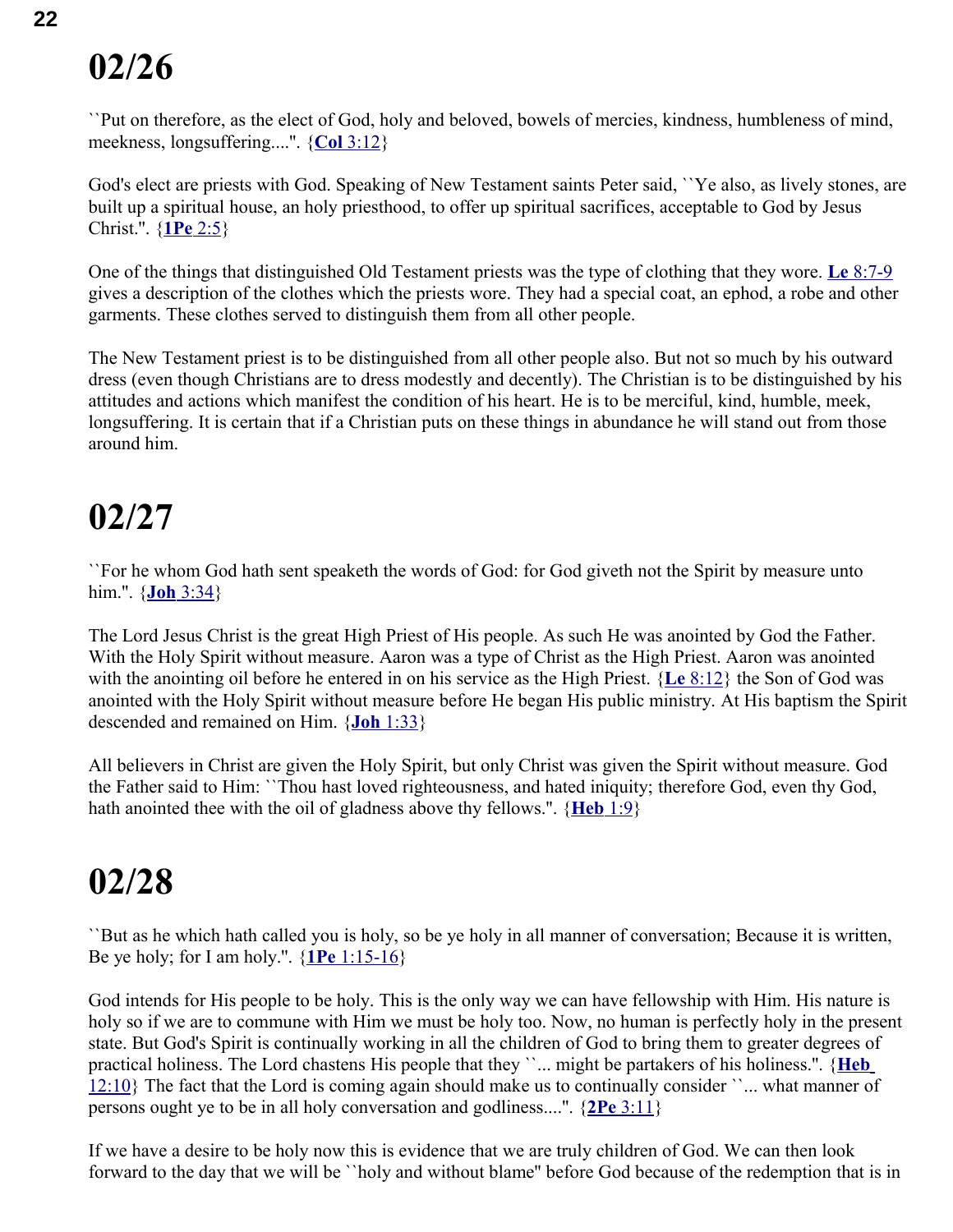``And if she be not able to bring a lamb, then she shall bring two turtles, or two young pigeons....''. { **Le** [12:8}](swordsearcher://bible/Le12.8)

The Lord Jesus Christ is a ``merciful and faithful High Priest'' for His children. { **Heb** [2:17}](swordsearcher://bible/Heb2.17) He can comfort His people when they suffer because He suffered when on earth in His body of flesh. { **Heb** [2:18}](swordsearcher://bible/Heb2.18) One of the areas in which He is able to comfort is in the area of poverty. The Lord Jesus was born into a poor home. As is pointed out here, when a woman under the law gave birth to a child she had to go through the rite of purification. For an offering at this time she was to bring a lamb. But if she was unable to bring a lamb, she was to bring two turtledoves or two young pigeons.

When Mary, the mother of our Lord, came to be purified she offered the sacrifice of the poor. { **Lu** [2:24}](swordsearcher://bible/Lu2.24) So, if you are in or from a poor home the blessed Lord was also. He can comfort you.

## **03/01**

``But flesh with the life thereof, which is the blood thereof, shall ye not eat.''. { **Ge** [9:4}](swordsearcher://bible/Ge9.4)

There are several vitally interesting things to consider in this verse. First, it confirms the inspiration of the scriptures. It is true that the life is in the blood. How did Moses know this? Because he was writing by infallible inspiration. Other ancient cultures had all kinds of weird and erroneous ideas as to the nature of physical life, but the Hebrews, with their divinely-inspired scriptures, knew that the ``life was in the blood,'' a fact which became known in modern times in or around 1648 by the English physician, William Harvey.

This verse also tells us that when the Lord Jesus Christ shed His precious blood in behalf of His people He was literally shedding His very life for them. This fact was predicted in **Le** [17:11](swordsearcher://bible/Le17.11) and was explained in these words: ``... without shedding of blood is no remission.'' (i.e. of sins - ZG; **Heb** [9:22\)](swordsearcher://bible/Heb9.22).

Because the blessed Savior shed His very life for me I must say with William Cowper ``E'er since by faith I saw the stream Thy flowing wounds supply, Redeeming love has been my theme, And shall be till I die.''

## **03/02**

``Thou shalt not avenge, nor bear any grudge against the children of thy people, but thou shalt love thy neighbour as thyself: I am the LORD.''. { **Le** [19:18}](swordsearcher://bible/Le19.18)

The Lord Jesus explained that the commandments of God are summed up into two--love for God and love for one's neighbor. { **Mr** [12:31}](swordsearcher://bible/Mr12.31) In the Parable of the good Samaritan, Jesus explained that the neighbor is anyone who needs help whom God has brought across our pathway in His providence. { **Lu** [10:29-37}](swordsearcher://bible/Lu10.29-37) So love to our neighbor is expressed in action, in works of mercy to those who are in need.

But here we are made to understand that love to one's neighbor also has to do with our attitudes. We are not to avenge ourselves when wronged. But, furthermore, we are not even to bear any grudges. If we are bearing grudges, we are not loving our neighbor and we are violating the commandment of God.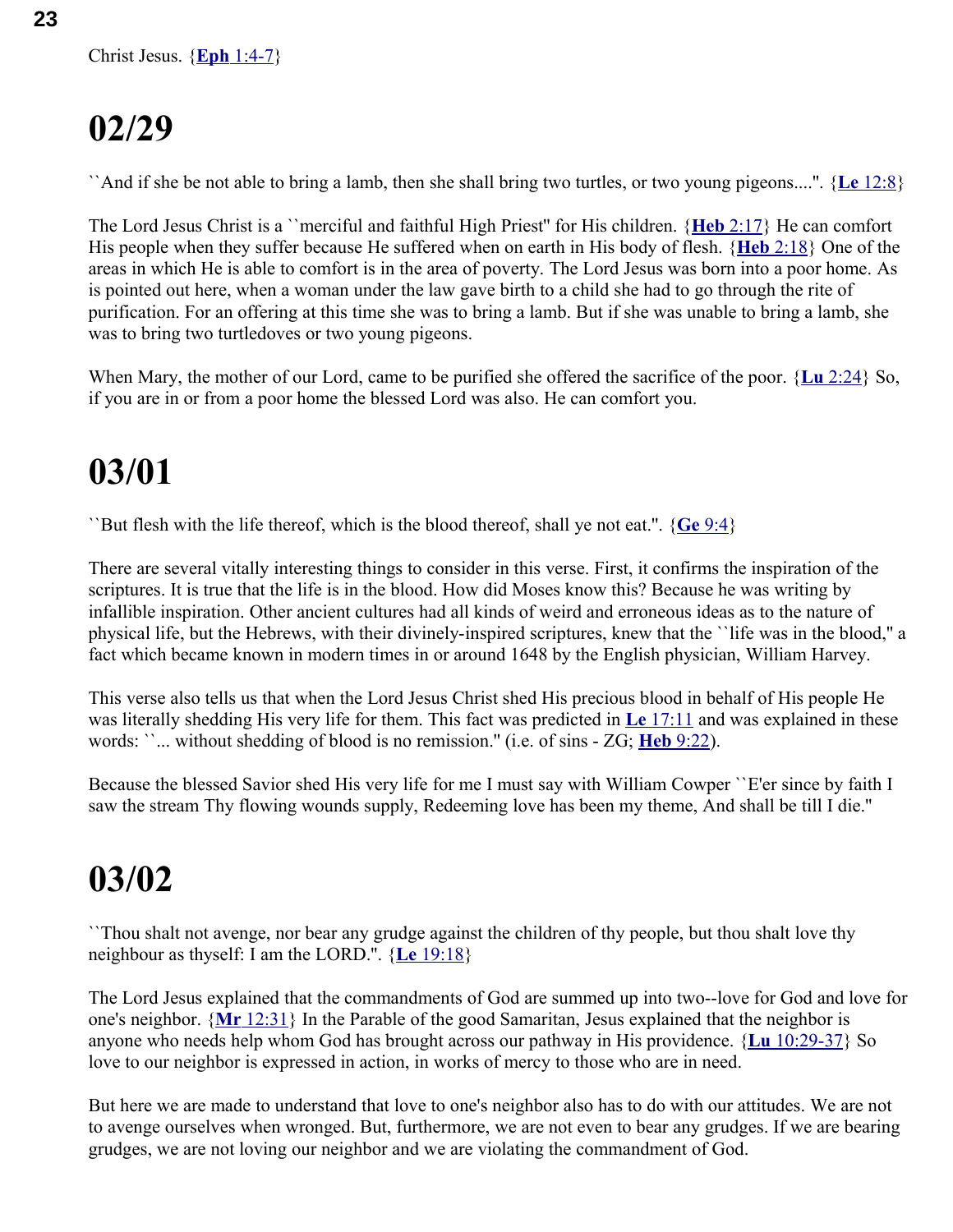``Regard not them that have familiar spirits, neither seek after wizards, to be defiled by them: I am the LORD your God.''. { **Le** [19:31}](swordsearcher://bible/Le19.31)

We are seeing a revival of interest in the occult, with witchcraft, seances, astrology, fortune-telling, palmreaders, mind-readers, hypnotism, etc. Some Christians have regarded these things as entertainment or as just harmless fun. Some of those who predict the future have claimed that they received this ability as a gift from God. Some see no danger in following the horoscopes in magazines and in newspapers.

But God warns against all these and similar practices; He says that to engage in them is to be defiled. Many have ruined their lives by becoming involved in the occult. A Christian must absolutely shun these practices. Satan is the instigator of them. ``Witchcraft'' is denounced as a work of the flesh. { **Ga** [5:20}](swordsearcher://bible/Ga5.20) The word translated ``witchcraft'' is the word from which we get the English word ``pharmacy.'' It refers to the taking the of mind-affecting drugs. Satan has used these to destroy many a person.

Beware of the wicked devices of Satan!

#### **03/04**

``Thou shalt rise up before the hoary head, and honour the face of the old man, and fear thy God: I am the LORD.''. { **Le** [19:32}](swordsearcher://bible/Le19.32)

We are living in an age and in a culture when there is little respect for old age. We literally worship youth. Anyone who is past the age of thirty-five is regarded as ``over-the-hill'' and ``out-of-date.'' Even children often are not taught to respect their parents, grandparents, and other older people. Advertisers and the entertainment media glorify the cult of youth.

Older people are guilty also. They don't want to grow older with dignity. They want to dress and act like young people. They dread growing old. They dye their hair and have their faces ``lifted.''

Brethren, according to the word of God, these things ought not to be! Let us respect old age. Let us teach our children to show deference to those who are older. And let us grow old gracefully ourselves. Let us heed the word of God!

### **03/05**

``... I am the LORD your God, which have separated you from other people.''. { **Le** [20:24}](swordsearcher://bible/Le20.24)

It is not an optional matter for God's people to live the ``separated'' life. God is the One who did the separating. We must live as He has placed us. He has not separated us physically. He has not taken us out of the world. But He has separated us morally, intellectually, and spiritually. We must not let the world set our standards and dictate our values. We must not think like the world. We must not dress like the world when they dress immorally.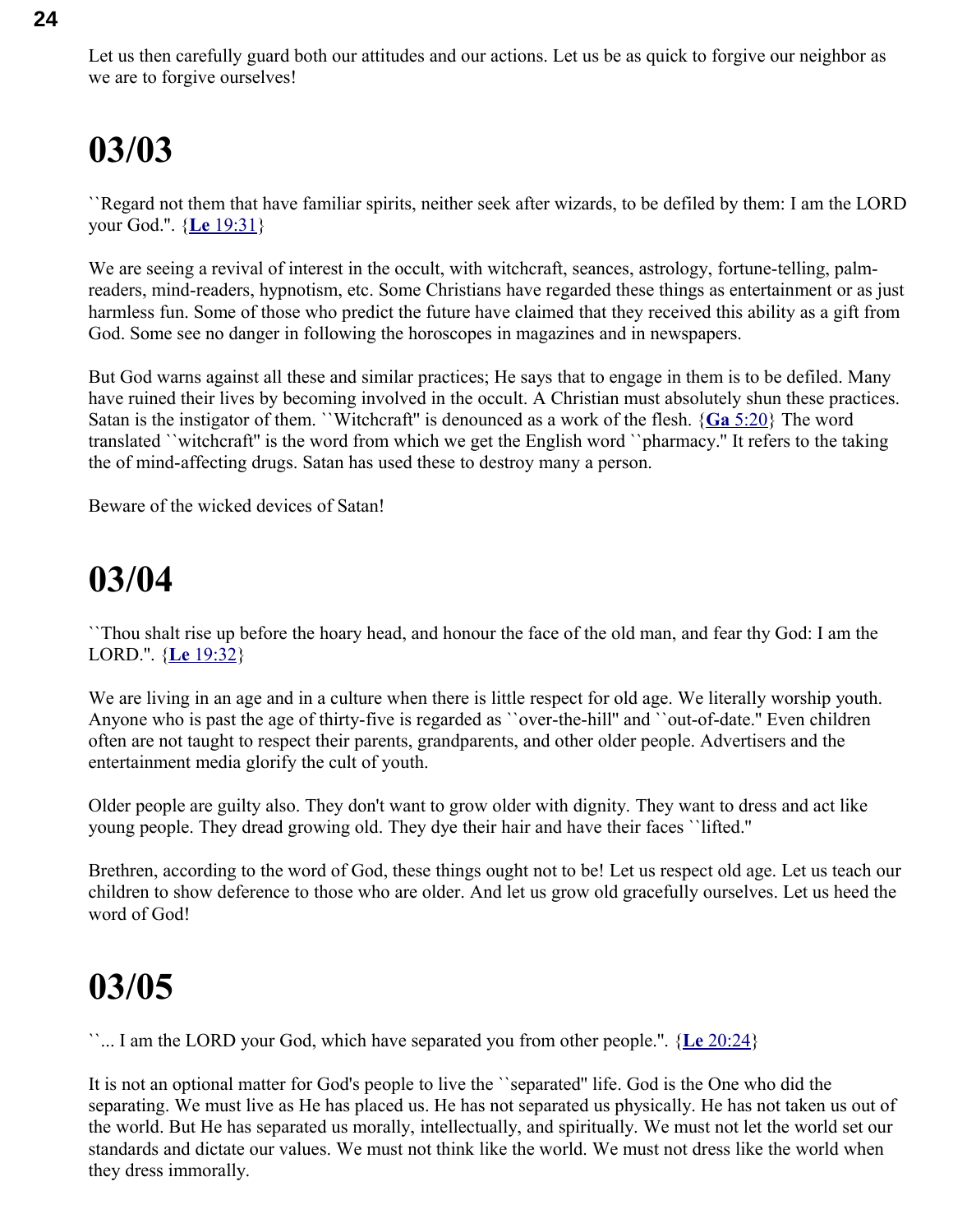We must be different! To not be so is to dishonor God. Admittedly this is difficult to do. It requires conscious, daily thought and effort. It will involve us to a more or less degree in persecution. We will be persecuted because we make the world feel uncomfortable when we refuse to conform to their standards. Christ said, ``If ye were of the world, the world would love his own: but because ye are not of the world, but I have chosen you out of the world, therefore the world hateth you.''. { **Joh** [15:19}](swordsearcher://bible/Joh15.19)

Are you willing to be separated? Are you willing to suffer the reproach of Christ?

### **03/06**

``But whatsoever hath a blemish, that shall ye not offer: for it shall not be acceptable for you.''. { **Le** [22:20}](swordsearcher://bible/Le22.20)

The Israelites were forbidden to offer sacrifices which were blemished. God simply refused to accept blemished sacrifices. There are two important lessons for us here, one doctrinal and one practical.

Doctrinally, the Old Testament sacrifices prefigured Christ. If there had been one blemish in the Person or Work of Christ, His work of redemption would have been unsatisfactory. But, praise God, His work was perfect. God accepted it on behalf of the elect people of God.

Practically, this lesson teaches us that our offerings of service to God must be the very best that we have to offer. We cannot give God the left-overs of our time, money, effort and concern and expect Him to accept them. To attempt to do so is to insult God and to deceive ourselves.

God gave the very best He had for us--His only-begotten Son. Let us give the best we have for Him!

### **03/07**

``... Whether it was by day or by night that the cloud was taken up, they journeyed.''. { **Nu** [9:21}](swordsearcher://bible/Nu9.21)

The children of Israel were favored with visible symbols of the presence of God. They observed these symbols (a cloud by day and fire by night) and when God moved they moved. When God stood still, they stood still. It would have been disaster and folly if they had moved ahead of God. They would have gone off on their own and been liable to destruction by their enemies. If they had remained still when God moved on, they would have been left on their own. They had to remain sensitive to the movements of God and be ready to move by day or by night.

God's people today don't have these visible manifestations of God, but they have His blessed Presence in the Person of the Holy Spirit. They can be sensitive to Him and discern how, when, and where He is moving. How can they maintain this sensitivity? By constant, fervent prayer. By continual examination of the Holy scriptures. By refusing to allow unconfessed sin to remain in their lives. They must do this. They must move when God moves and remain still when God remains still.

## **03/08**

``... We are journeying unto the place of which the LORD said, I will give it you: come thou with us, and we will do thee good: for the LORD hath spoken good concerning Israel.''. { **Nu** [10:29}](swordsearcher://bible/Nu10.29)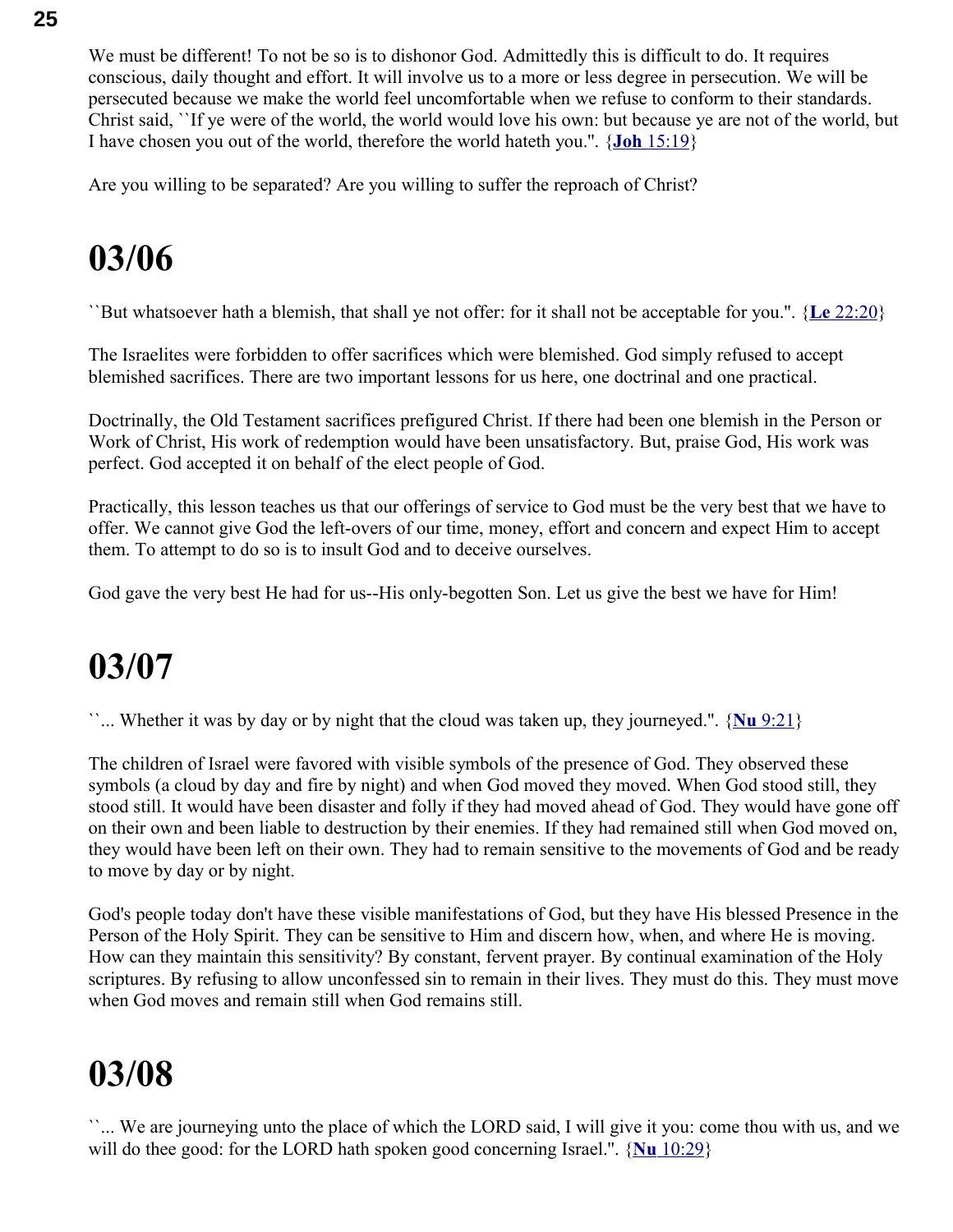Moses spoke these words to his brother-in-law. Christians today ought to be able to speak these words to those with whom they come in contact. First, they must be sure where they are going. By study of the scriptures and constant examination of their lives, they must know that they are heading in the direction in which God would have them go. God has promised to give them many things as they walk in obedience to His Word.

In the pathway of obedience they are assured of God's abiding presence and then can be sure that good will accrue to all who go with them.

Can you say this about your church? Are you journeying to the spiritual land of God? Can you with confidence assure good to those who go with you? Has the Lord spoken good concerning you?

#### **03/09**

``And the people spake against God, and against Moses, Wherefore have ye brought us up out of Egypt to die in the wilderness? for there is no bread, neither is there any water; and our soul loatheth this light bread.''. { **Nu** [21:5}](swordsearcher://bible/Nu21.5)

The people thought they were speaking against only Moses. But they were also speaking against God, for Moses was God's appointed leader and was acting on God's directions.

Times were hard; God was testing their faith to see if they would be obedient and trust even in adverse circumstances. They had forgotten the terrible conditions in Egypt from which God had sent Moses to deliver them.

Have you ever spoken against the man whom God has placed as your leader--the man who is doing the best he knows how to lead you according to God's commandments as revealed in His Word? Has it ever occurred to you that you might be speaking against God? Have you forgotten Egypt? Are you dissatisfied with God's provisions? Does your soul loath God's light bread?

#### **03/10**

``How shall I curse, whom God hath not cursed? or how shall I defy, whom the LORD hath not defied?''. { **Nu** [23:8}](swordsearcher://bible/Nu23.8)

Balak, the wicked king of Moab, had hired Balaam, the heathen prophet, to curse Israel. Balaam sacrificed and did his utmost to pronounce a curse on Israel. But each time God forced the wicked prophet to pronounce glorious blessings upon Israel. His diabolical mission was a dismal failure. He just could not curse those whom God had blessed. Israel was wonderfully protected from her unknown enemy be the power of God.

Wonderfully comforting spiritual realities are taught here. The children of God have many terrible enemies who desire to ruin their souls. Chief among these is Satan who is the ``... accuser of our brethren....". {Re [12:10}](swordsearcher://bible/Re12.10) He is assisted by a horde of demons. But all the efforts of the enemy will be to no avail. God's people are blessed in Christ Jesus. None can curse them because He bore the curse for them. { **Ga** [3:13}](swordsearcher://bible/Ga3.13)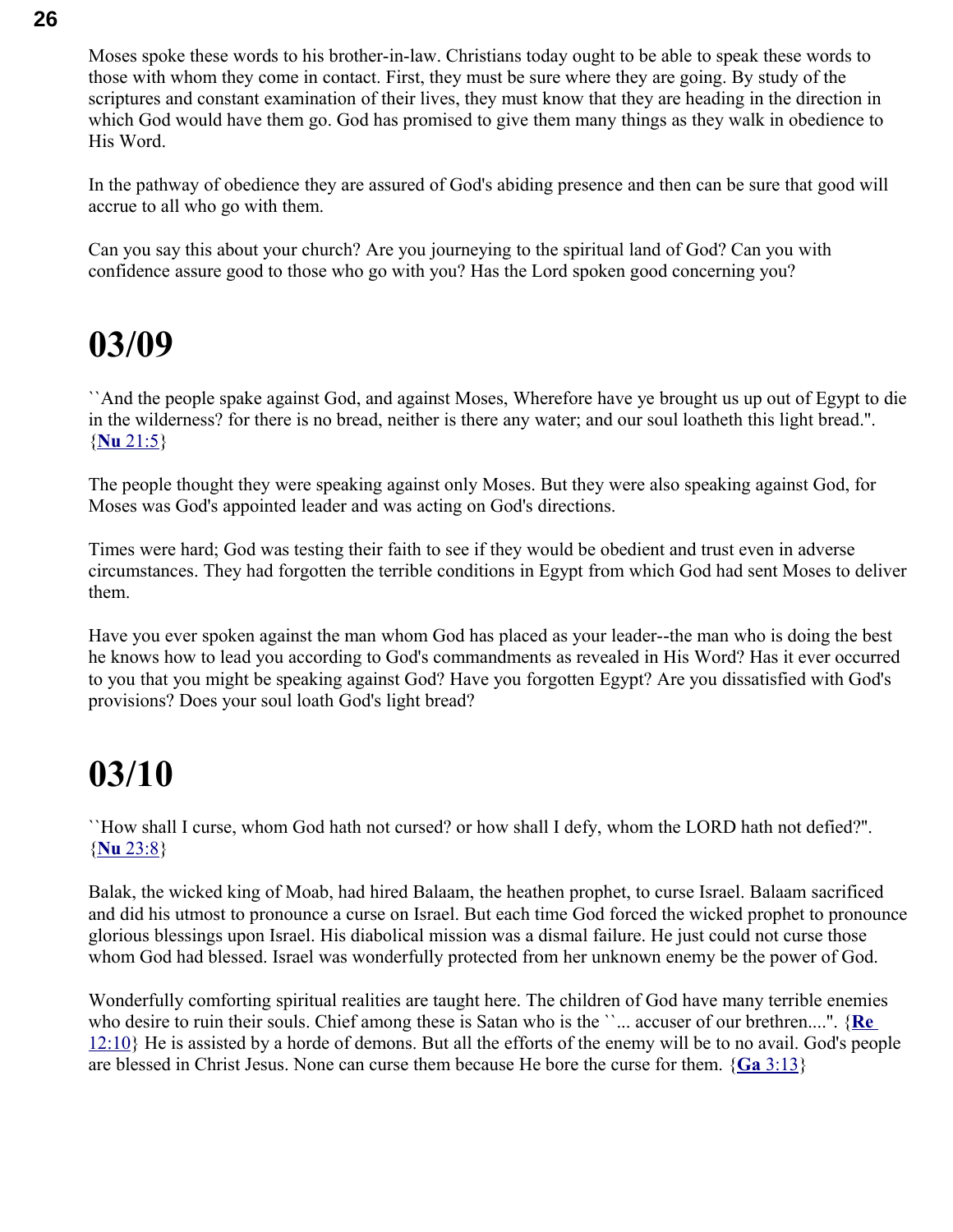``And ye shall seek me, and find me, when ye shall search for me with all your heart.''. { **Jer** [29:13}](swordsearcher://bible/Jer29.13)

Are you desiring sweet communion with God? Is your soul lean and dry and famished? Have you sought Him with prayers and tears but just can't find Him? Are you about ready to give up and despair?

Wait! You must not give up. God will be found if you will truly seek him. He has promised this in His Word. His promises are always true. You must lay hold on these promises and persevere until you find Him.

What has been the trouble? You have not searched for Him with all your heart. Search your heart diligently. Discover which area you have held back from Him. What pet sin or wrong attitude have you entertained? You must forsake it.

Beg Him to ``... let me hear thy voice: for sweet is thy voice, and thy countenance is comely." (**Song** 2:14). When you find Him, do as the little lady: ``... but I found him whom my soul loveth: I held him, and would not let him go....'' ( **[Song](swordsearcher://bible/Song3.4)** 3:4).

### **03/12**

``And thou, Solomon my son, know thou the God of thy father, and serve him with a perfect heart and with a willing mind....''. { **1Ch** [28:9}](swordsearcher://bible/1Ch28.9)

Are any of you who are reading this fathers? Do you have a son? Have you ever given your son any advice on how to live a successful life? What was the advice that you gave to him? Did you encourage him to make money as the primary goal in life?

The advice that King David gave here to his son, Solomon, is the best advice that any father could give to his son. Tell your son to know God and to serve Him with a perfect heart and a willing mind. This knowing God and serving Him makes for the best life that any son could live.

But wait! Can you truly say as David did, ``know thou the God of thy father?'' Is God truly your God? Have you put Him first in your life? Can your son see that you are actually serving God as well as talking about it? If you want your son to live your advice you must live it yourself before him. Remember that your actions speak louder that your words. Your son hears your talk and he sees your walk.

### **03/13**

``And to knowledge temperance; and to temperance patience; and to patience godliness....''. { **2Pe** [1:6}](swordsearcher://bible/2Pe1.6)

One of the most important as well as one of the most neglected Christian graces is temperance. Temperance is self-control. Lack of self-control has marred the testimony of many a Christian. When a man lacks selfcontrol in eating he is a glutton; when he lacks self-control in sex he is an adulterer; when he lacks selfcontrol in temper he is a contentious man and a trouble-maker; when he lacks self-control in the use of his tongue he is a gossip; when he lacks self-control in the spending of money he is a poor steward of what God has placed in his hands and is a robber of God; { **[Mal](swordsearcher://bible/Mal3.8)** 3:8} when he lacks self-control in the use of his time he wastes his very life and walks as a fool before God; { **Eph** [5:15-16}](swordsearcher://bible/Eph5.15-16) when he lacks self-control as regards sleep he becomes lazy and accomplishes little for God.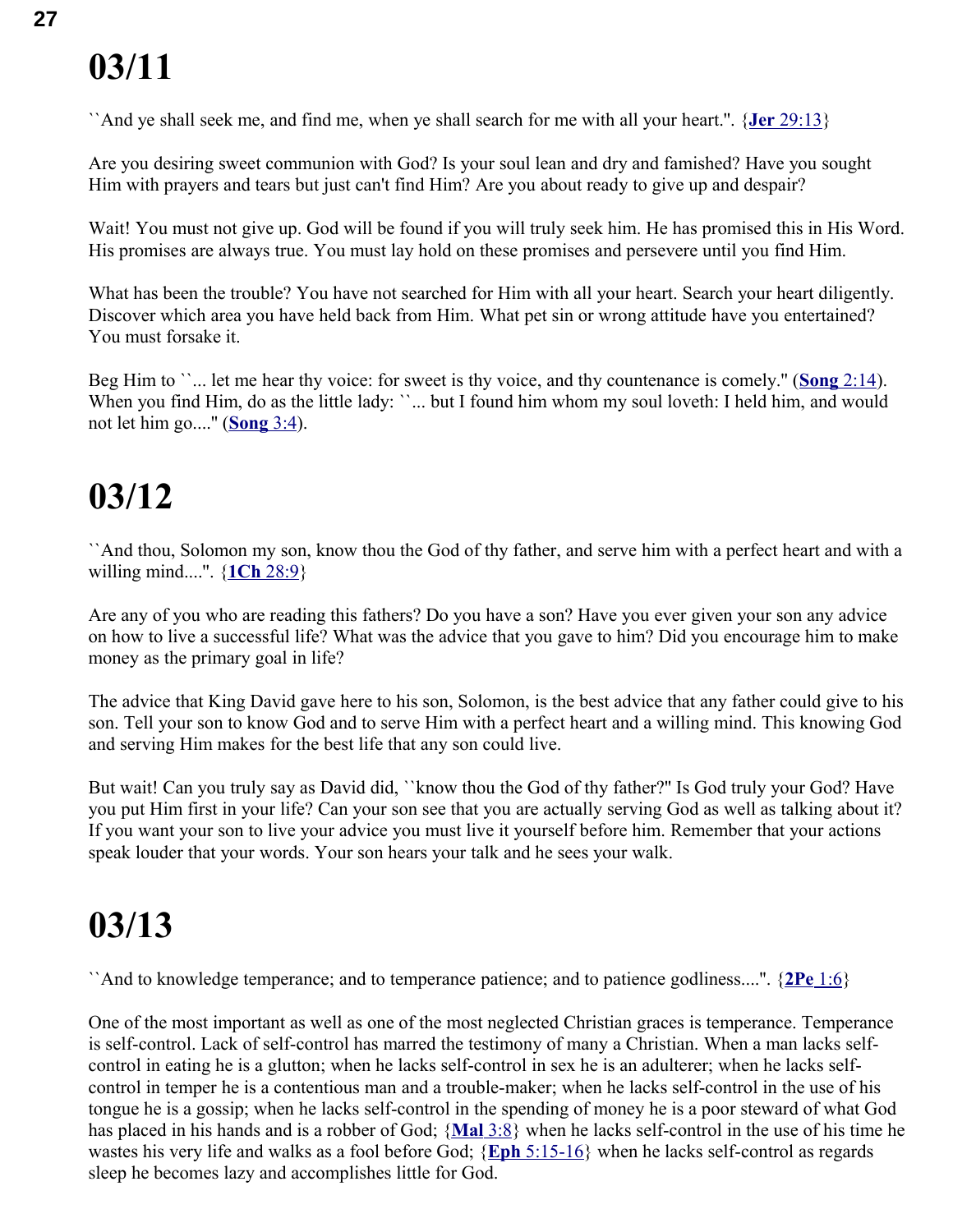Self-control is a fruit of the Holy Spirit { **Ga** [5:23}](swordsearcher://bible/Ga5.23) --we must exercise it in all areas of life to the glory of God.

## **03/14**

``So, as much as in me is, I am ready to preach the gospel to you that are at Rome also.''. { **Ro** [1:15}](swordsearcher://bible/Ro1.15)

Too often Christians wait for a special moving from God before doing what they know they ought to do. They try to make God their alibi and excuse for not doing their duty. They excuse themselves by saying ``I just can't do it unless God helps me.'' While it is perfectly true that we can do nothing without the help of God, it is also true that we often use this as a sinful excuse for our failures.

Paul knew that he couldn't preach the gospel unless God enabled him to. But he said ``as much as in me is, I am ready to preach the gospel.'' He would move out in faith and do the best he could, depending on God.

God has given us many commands and we are to do them because He has said so in His word. We are to do them without waiting for some special feeling.

What do you know from god's Word that you are supposed to be doing? Don't wait! As much as is in you, do it. Go will help you obey Him.

## **03/15**

``For even hereunto were ye called: because Christ also suffered for us, leaving us an example, that ye should follow his steps....''. { **1Pe** [2:21}](swordsearcher://bible/1Pe2.21)

What were Christians called for? To go to heaven? Yes, but that is not all. They were also called to follow the steps of Christ while they are here on earth. Christ came to save but He also came to set the perfect example for the saved ones to follow.

How can we follow His steps if we don't know how He walked? How can we find out how He walked? We must constantly read the four gospels which tell how He walked. And we must constantly read the epistles which interpret His walk. And we must read the Acts of the Apostles to see how the early Christians followed in His steps. And we must read the Old Testament which prophesied of His walk.

It is not enough to merely read. This is just the first step. We must purposefully and prayerfully use what we have learned and actually walk in every day situations as He walked.

## **03/16**

``And put a knife to thy throat, if thou be a man given to appetite.''. { **Pr** [23:2}](swordsearcher://bible/Pr23.2)

People sometimes laugh at gluttony and make jokes about it, but it is not a laughing matter. Gluttony is a manifestation of lack of self-control and it is a sin. Christians will have to recognize it as a sin before they will do anything about it. Like many other good things that God gave to us, the ability to eat and enjoy food can be abused and become a sin.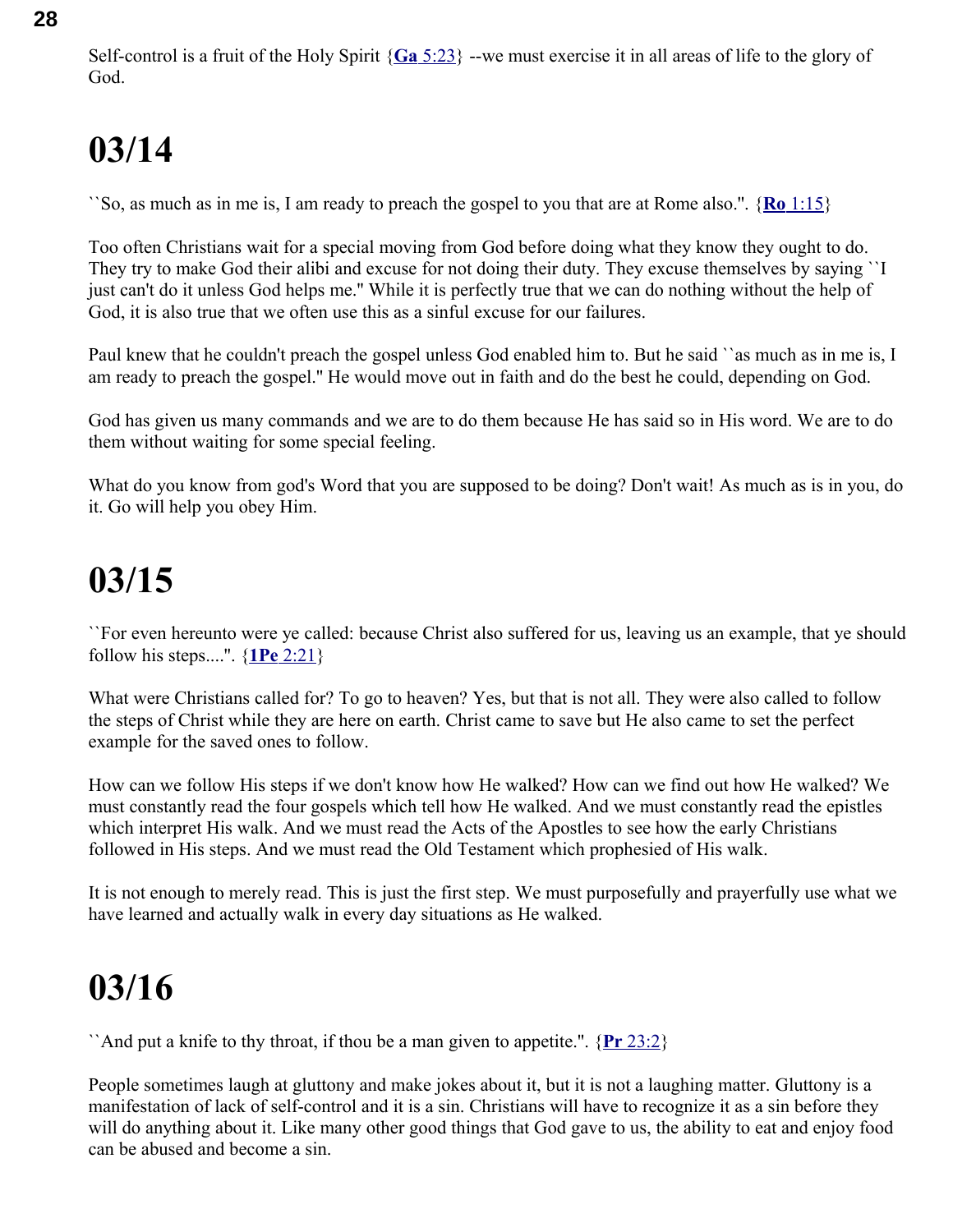Sometimes God's people will single out drinking alcohol and smoking tobacco as sins and they will loudly denounce them. Some of these same people are gluttons. While it is true that the use of alcohol and tobacco damage the body (the temple of the Holy Spirit) and are therefore sins, it is also true that over-eating and eating the wrong kinds of food also damages the body and they are sins.

If gluttony is one of your problems ``put a knife to your throat.'' In other words, discipline yourself and reduce the in-take of your food to the glory of God. He will help you.

### **03/17**

``If any man among you seem to be religious, and bridleth not his tongue, but deceiveth his own heart, this man's religion is vain.''. { **Jas** [1:26}](swordsearcher://bible/Jas1.26)

What a sobering portion of scripture this is! It indicates that a man may be very faithful to attend religious services, may be generous in financial contributions for the Lord's service, may read the Bible faithfully, may pray regularly, and may visit the sick and afflicted, and still have a vain (empty and worthless) religion.

The tragic part is that such an individual is self-deceived. He thinks that he is doing fine, but God regards all his efforts as nothing but vanity.

Why? Because he doesn't control his tongue. Improper use of the tongue can tear down in a few minutes all the good works that we have built up over a period of years. We all need to talk a lot less and when we do speak, we need to be very careful what we say and how we say it.

Remember, when you speak in private or public, God hears every word!

### **03/18**

``... For out of the abundance of the heart the mouth speaketh.''. { **Mt** [12:34}](swordsearcher://bible/Mt12.34)

This scripture, carefully observed by us in our daily lives, is a wonderful instrument whereby we can accurately gauge the condition of our hearts. We all need to listen to ourselves talk more often. We ought to constantly analyze our own speech.

What do we talk about most of the time? Do we talk about material things--houses, clothes, cars? Do we constantly criticize and find fault? Doe we talk about other people in a derogatory way? Do we murmur and complain? If so, our heart is in bad shape. It is sick and needs the medicine of confession, repentance, prayer, and reading of God's word.

What kind of speech will indicate a healthy heart? ``... The sacrifice of praise to God continually, that is, the fruit of our lips giving thanks to his name.''. { **Heb** [13:15}](swordsearcher://bible/Heb13.15)

Let us pray as David prayed ``Let my mouth be filled with thy praise and with thy honour all the day." {Ps [71:8}](swordsearcher://bible/Ps71.8)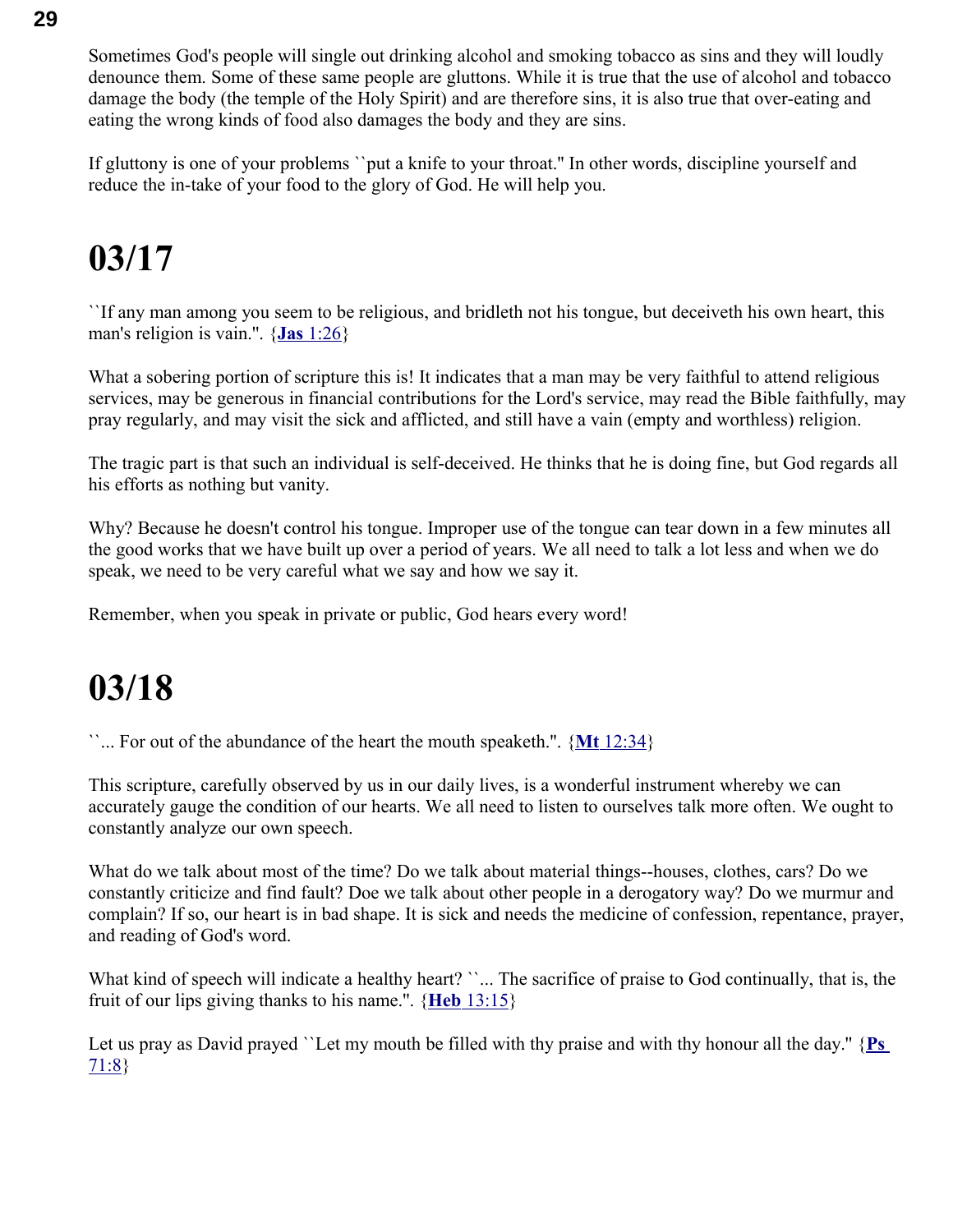``Whosoever therefore shall be ashamed of me and of my words in this adulterous and sinful generation; of him also shall the Son of man be ashamed, when he cometh in the glory of his Father with the holy angels.". { **Mr** [8:38}](swordsearcher://bible/Mr8.38)

It is certainly true that we are living in an adulterous and sinful generation. Movies, plays, books, and magazines openly blaspheme God. Divorce, adultery, cursing, homosexuality and such things are more and more becoming socially acceptable. Christianity is less popular in our nation than ever before.

What is a Christian to do? To remain silent? To refuse to speak up in behalf of Jesus Christ and the gospel? To retreat into a shell of silence and timidity?

No! A thousand times, no! We must speak up for Jesus every time we have the opportunity, and we must boldly seek such opportunities. We must not be ashamed of Jesus. We must not fail Him.

If we do so we will face the awful prospect of the blessed Son of Man being ashamed of us.

### **03/20**

``Husbands, love your wives, and be not bitter against them.''. { **Col** [3:19}](swordsearcher://bible/Col3.19)

Bitterness toward their wives must be one of the besetting sins of husbands, else the scriptures would not have specifically warned us against it. The word translated "bitter" means "sharp, harsh, pungent."

The wife is the weaker vessel. The husband can usually overpower her with words and with violent force of personality. He has the sinful ability to ``put her down'' and to ``crush'' her with force of words. We often see a little wife who is abnormally silent and cowering in the presence of her husband. She is often afraid of speaking her opinion.

Husbands, who profess Christianity, this must not be true of you! If it is you must repent and ask God and your wife to forgive you. God did not call you to abuse your wife either physically or verbally. He called you to protect her, to love, cherish, and nurture her. You must die for her, if necessary. She must feel comfortable and safe when in your presence. God has commanded it!

## **03/21**

``He is like a man which built an house, and digged deep, and laid the foundation on a rock....''. { **Lu** [6:48}](swordsearcher://bible/Lu6.48)

Digging is hard work, particularly when one must dig deep. But we must put forth this strenuous effort if we want our lives to stand the test when the trials come. Those who take the easy way out and refuse to dig will be destroyed when the difficult times and the troubles come.

Christ is here speaking of building our lives on Him in accordance with the principles which He has set forth in His Word. How can we dig deep? We must spend much time studying His Word--even when we are weary. We must pray diligently. We must work at prayer and wrestle with God in prayer. We must root out sin from our lives. That is hard work to get rid of a deeply-established sinful habit. But we must do it. We must be sober and vigilant and constantly flee from temptation.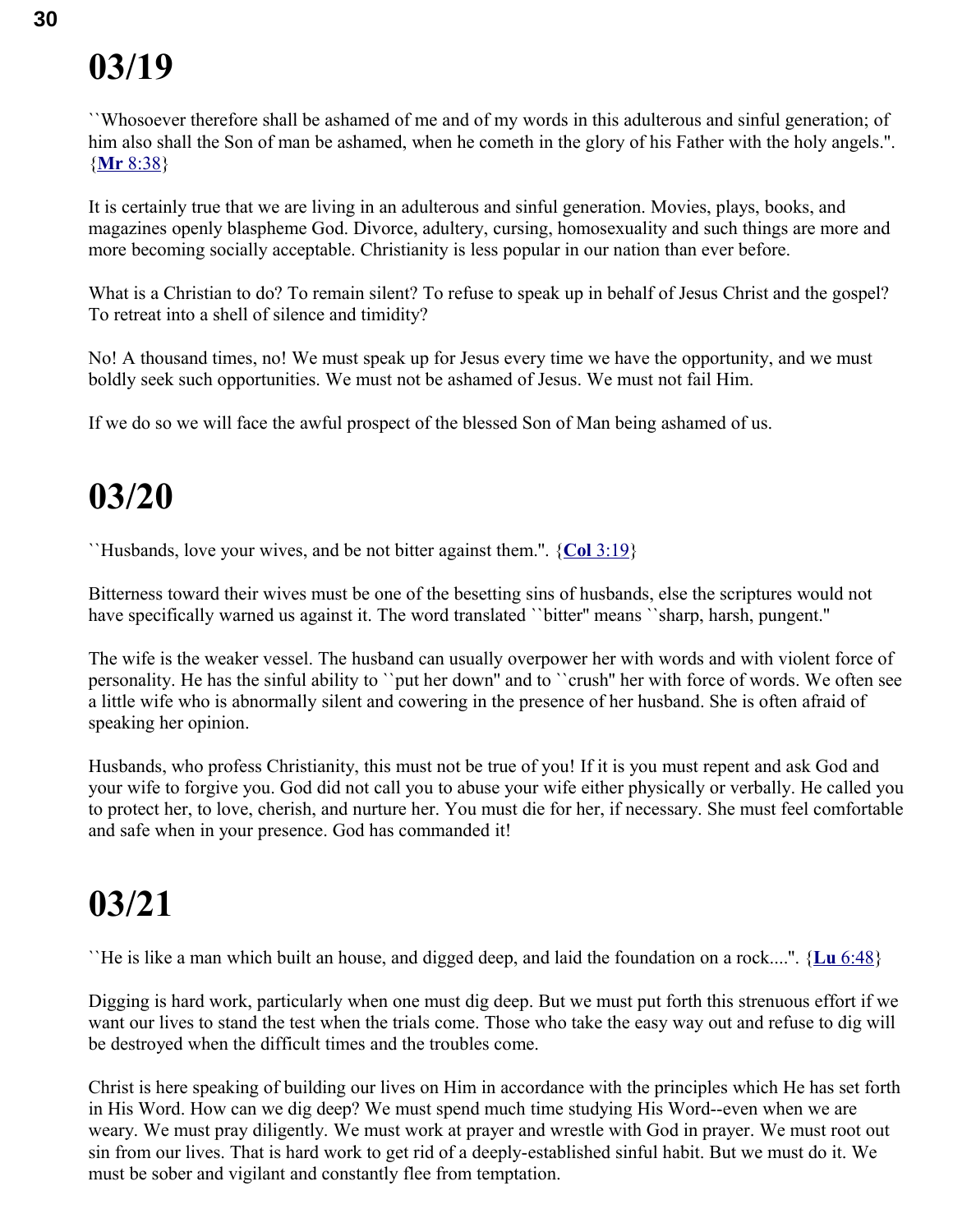``Behold, thou desirest truth in the inward parts: and in the hidden part thou shalt make me to know wisdom.''. { **Ps** [51:6}](swordsearcher://bible/Ps51.6)

Sometimes, we conform our life outwardly to laws of God and we think we are pleasing Him and are in good spiritual shape. We speak and act correctly. We pay our debts, are law-abiding, provide for our families, and are not involved in gross immorality. All is well. We are respected by the community and by the church members.

But this is not enough! God desires truth in the inward parts. He knows whether we are conforming to His laws because we love Him from the heart or because it is expedient for us to do so. Do we resent any of our service to the Lord? Do we serve Him with a grudge in our heart? Do we secretly harbor a spirit of bitterness or of unforgiveness toward anyone? Do we have any jealousy?

Remember, God knows what is in the deepest places of our hearts. He desires truth there. He will teach us wisdom there. We must cultivate our souls on the deepest level. This will require much private prayer, confession and repentance.

## **03/23**

``Notwithstanding ye would not go up, but rebelled against the commandment of the LORD your God....''. { **De** [1:26}](swordsearcher://bible/De1.26)

We often think of rebellion against God as something like breaking one of His moral commandments. Or when a person blasphemes God in his speech we know that he has rebelled against Him.

But, here, when the children of Israel refused to go into Canaan, God called it rebellion. They would not go into the beautiful land which God had promised them because of the fear of man. They feared ``Because they believed not in God, and trusted not in his salvation....''. { **Ps** [78:22}](swordsearcher://bible/Ps78.22) They refused to walk out on the promises of God, ``Yea, they turned back and tempted God, and limited the Holy One of Israel.''. { **Ps** [78:41}](swordsearcher://bible/Ps78.41) And God called this rebellion!

Are we living on the very highest spiritual plane? Are we strenuously exerting every spiritual effort to serve God? Are we pleading God's richest promises before Him in prayer? If not, we are rebelling against God.

## **03/24**

``And ye murmured in your tents, and said, Because the LORD hated us, he hath brought us forth out of the land of Egypt, to deliver us into the hand of the Amorites, to destroy us.''. { **De** [1:27}](swordsearcher://bible/De1.27)

Satan has a very dangerous device that we need to be constantly aware of. Satan continually tries to make God's people think that God hates them. In doing this, he is attempting to destroy their faith.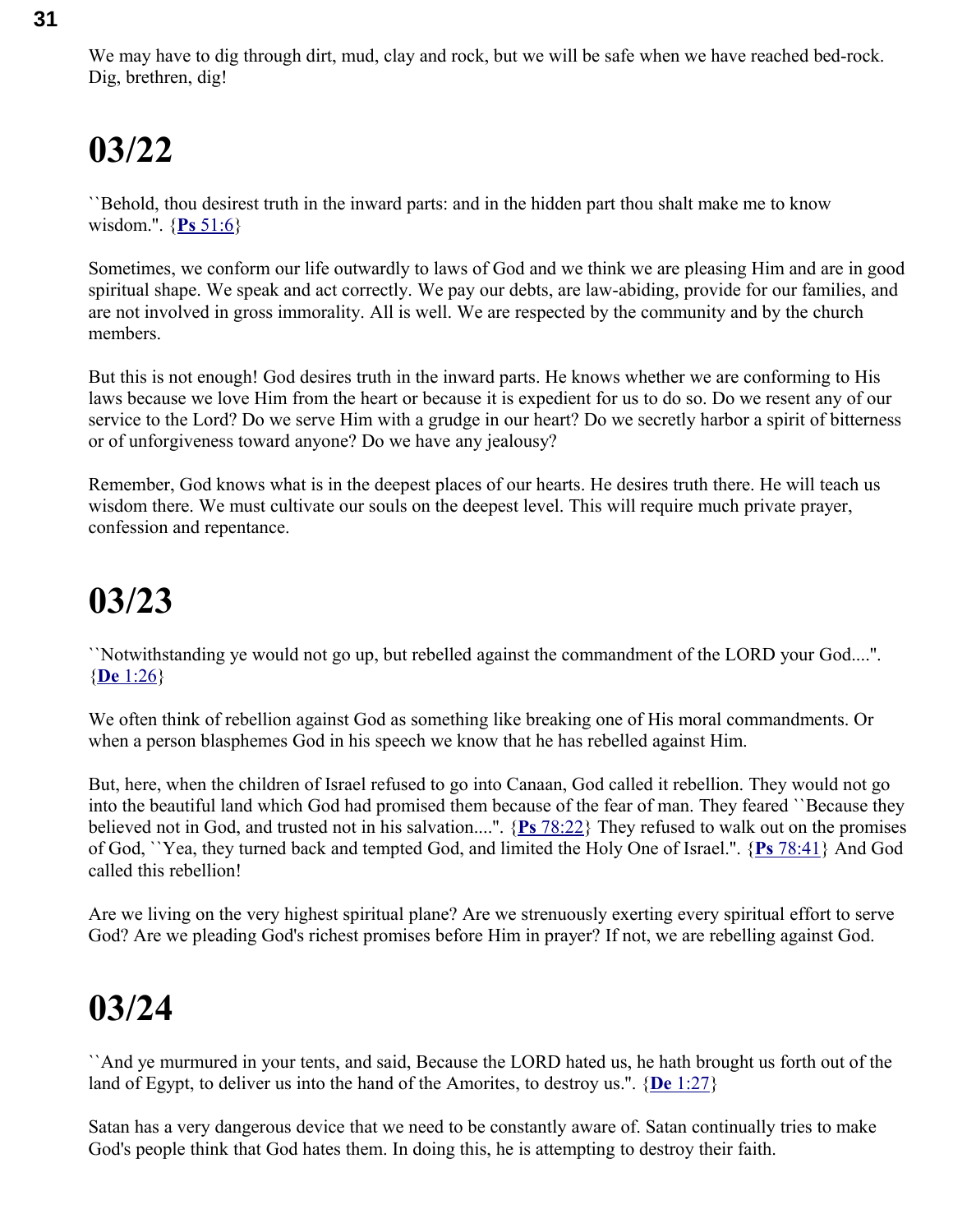When we run into adverse circumstances or get into trouble, Satan, is going to be there saying, 'See, didn't I tell you that God really hates you?'' The people of Israel got into trouble and they listened to Satan. They began to murmur and to say that God hated them. They forgot that God had proved His love to them many times as He delivered them from Egypt and took care of them in the wilderness.

We, too, tend to forget God's proofs of love to us when things get rough. We need to remember the greatest proof of His love--the gift of His Son Jesus! We need to remember past mercies. And we need to trust Him, no matter what happens. Like Job, we must say, ``Though he slay me, yet will I trust in him....''. { **Job** [13:15}](swordsearcher://bible/Job13.15)

#### **03/25**

``But Joshua the son of Nun, which standeth before thee, he shall go in thither: encourage him: for he shall cause Israel to inherit it.''. { **De** [1:38}](swordsearcher://bible/De1.38)

Moses was here speaking to the children of Israel who were about to go into the land of Canaan. Moses, himself, was not allowed by God to go in. He told the people that Joshua was going to lead them. He would ``stand before them'' as their leader. Furthermore he said that Joshua would ``cause Israel to inherit'' the land. Joshua was the God-appointed leader. Much depended on him. The nation as a whole would rise no higher and go no further than he did.

In view of this important fact, Moses told the people to ``encourage him.'' Joshua had a very difficult job at best. He needed all the encouragement that he could get.

The same holds true of your pastor. He is God's appointed leader over the flock. Generally speaking, you will rise no higher in spirituality than he will. God will use him to cause you to inherit many of the blessings of God. Do you see the vast importance of encouraging him in his work? Have you done so recently?

### **03/26**

``But charge Joshua, and encourage him, and strengthen him: for he shall go over before this people, and he shall cause them to inherit the land which thou shalt see.''. { **De** [3:28}](swordsearcher://bible/De3.28)

This verse is very similar to the one we looked at yesterday but there is one notable difference. Here God is talking to Moses and He is telling him to encourage Joshua. This is a case of an old preacher encouraging a younger one. How important it is for younger preachers to be encouraged by their older brethren. An older minister's work is simply not complete until he has done all he can to assist those young men whom the Lord has raised up under him.

This reminds one of Paul's second letter to Timothy. It is significant that the last letter which the great apostle wrote was written to a young minister.

Notice what Moses was to do. He was to ``charge'' Joshua of his high calling and his solemn responsibility. He was to ``encourage'' him and to ``strengthen'' him by prayer and by reminding him that the Lord would ever be with him in his work.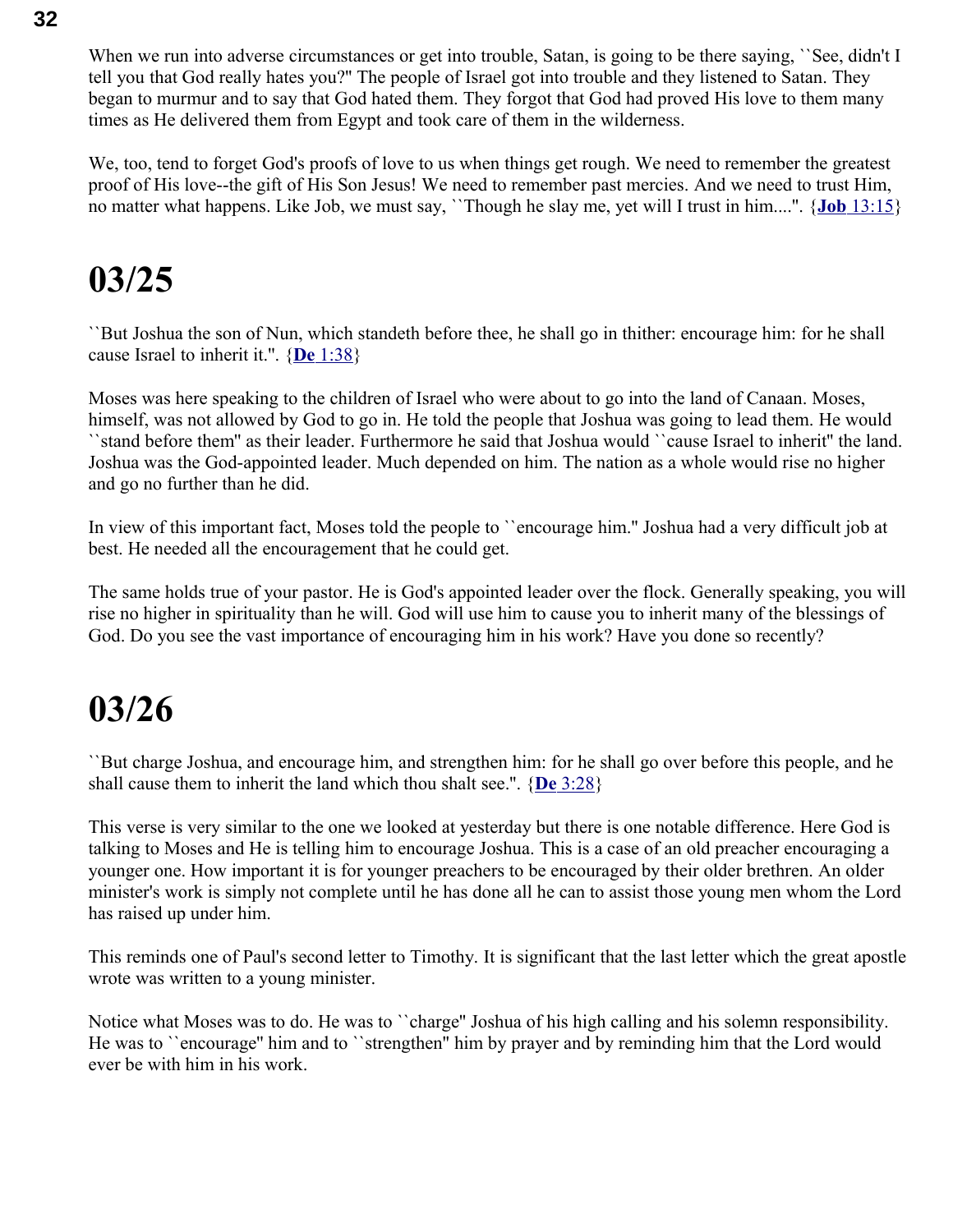``Ye shall not add unto the word which I command you, neither shall ye diminish ought from it, that ye may keep the commandments of the LORD your God which I command you.''. { **De** [4:2}](swordsearcher://bible/De4.2)

This scripture is much more important and much more solemn than any of us realize. God doesn't want Him sacred Word to be tampered with either in the reading of it or in the practice of it.

Some people are so bold as to actually tamper with the sacred text itself. They issue ``translations'' which are different from the manuscripts in many particulars. Examples of these are ``The Living Bible'' and ``Good News for Modern Man.''

Most of us wouldn't dare to tamper with the text of scriptures but we diminish and add to the words of God in a practical way. We tend to take from the Bible what we want and to leave the rest alone. If the Bible commands us to do something that we don't want to do, we just put that part of it into the back of our minds. This is dangerous business! We must humble ourselves before God and His Word. We must examine ourselves to see where we may be, more or less consciously, adding to or diminishing from the Words of our blessed Lord.

#### **03/28**

``Gather me the people together, and I will make them hear my words, that they may learn to fear me....''. { **De** [4:10}](swordsearcher://bible/De4.10)

The fear of the Lord is a very wonderful thing. Those who have it are very blessed. ``The fear of the LORD is clean, enduring for ever: the judgments of the LORD are true and righteous altogether.''. { **Ps** [19:9}](swordsearcher://bible/Ps19.9) Many times in the scriptures the promises of blessings are to those who fear Him. Proverbs states that the beginning of both wisdom and knowledge is the fear of the Lord.

The striking thing about this passage is that it indicates that the fear of the Lord must be learned. No one can learn the fear of the Lord except those who have been born from above. Speaking of the unregenerate, scripture says, ``There is no fear of God before their eyes.''. { **Ro** [3:18}](swordsearcher://bible/Ro3.18) When one has been born again he has an innate fear of God, but this fear must be developed, it must be learned. How is it to be learned? By constant study of the scriptures and prayer. The closer one gets to God the more he fears and loves Him. This fear is manifested by changes in his life. How much do you fear God?

#### **03/29**

``And thou shalt teach them diligently unto thy children, and shalt talk of them when thou sittest in thine house, and when thou walkest by the way, and when thou liest down, and when thou risest up.''. { **De** [6:7}](swordsearcher://bible/De6.7)

The job of parenthood is one of the most awesome responsibilities that God has placed on anyone. ``As the twig is bent, so the tree grows.'' The very youngest days of childhood are vitally important in the training of children. Children are to be trained both formally and informally. They learn by both precept and example. A parent's teaching won't stick if his example is no good.

Christians have a particular responsibility to bring their children up in the nurture and in the admonition of the Lord. This is a constant work as indicated here. Not only must a parent systematically and formally teach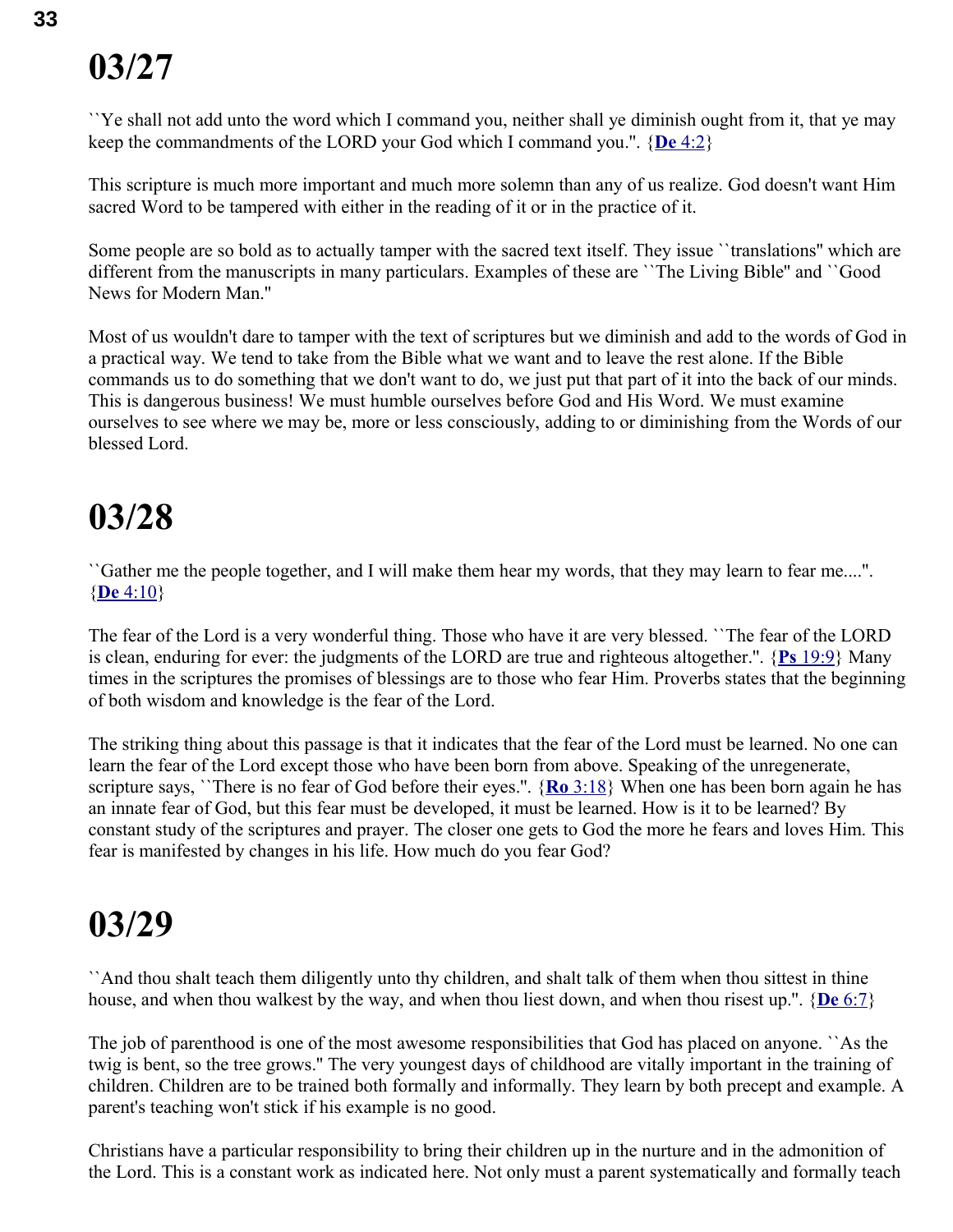the things of the Lord, but this teaching must also be constantly incorporated into the daily life. When the family sits at the table together (and time must be found for this) the talk should be on the things of the Lord. When the family is going somewhere together the talk must be of God. Devotions must be had evening and morning. Nothing less will satisfy the command of God.

## **03/30**

``Ye shall not go after other gods, of the gods of the people which are round about you....''. { **De** [6:14}](swordsearcher://bible/De6.14)

The people of Israel were surrounded by pagans who were steeped in idolatry. They were forbidden to serve these strange gods which in reality were no gods at all.

Today we don't think that we could possibly be in any idolatry. We are much too enlightened for that, we are too educated and scientific. We would never worship an image or a golden calf.

But, in truth, there is a good deal of idolatry in all of us; we must be constantly on our guards against this tendency.

What are some of the gods of the people which are around us? The god of materialism. Many professing Christians put their jobs, their houses and other possessions far ahead of service to the Lord. The god of evolution. Many are not aware that it is impossible to be consistent and hold on to the Bible and evolution at the same time. The god of modern education. Many would rather their children to have a good secular education than to be spiritual minded.

## **03/31**

``That they do good, that they be rich in good works, ready to distribute, willing to communicate....''. { **[1Ti](swordsearcher://bible/1Ti6.18)** [6:18}](swordsearcher://bible/1Ti6.18)

Money is put into our hands for a reason. We are never to spend any money without prayer. We are not to spend money so as to ``consume it upon your lusts." When we don't spend money in the right way we are robbing God.

When a person has been blessed with a good job or with a lot of money this places a great responsibility on him to spend his money as God would have him to.

Here Paul is telling Timothy to charge them that have some money or a good job. These people are to ``do good.'' They are to be ``rich in good works.'' The way they are to do this is to be ``ready to distribute'' their material goods. They are to be ``willing to communicate'' their money to the Lord's cause in general and to those of the Lord's people who are in need in particular. There are wonderful blessings in this. A person who loves the Lord with a heart that is on fire will not die with a lot of accumulated money.

## **04/01**

``Thou shalt not hearken unto the words of that prophet, or that dreamer of dreams: for the LORD your God proveth you....''. { **De** [13:3}](swordsearcher://bible/De13.3)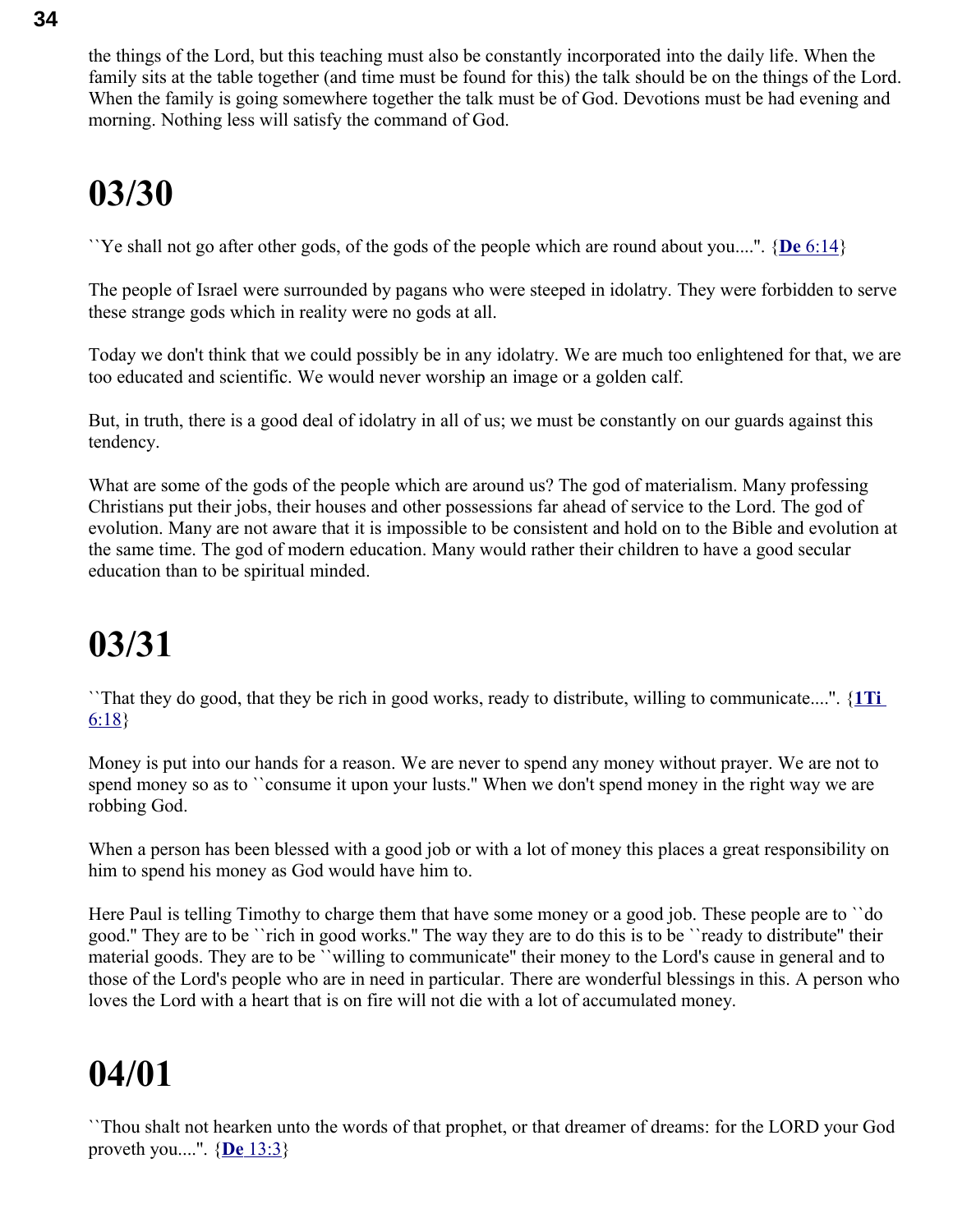This is a very interesting verse. In other places the people of Israel were told that a man was a false prophet if the sign or wonder that he predicted failed to come to pass. But here a man was to be recognized as a false prophet even if the sign or wonder which he predicted came to pass--if he tried to induce the people to follow other gods. The Lord was proving them to see whether a worker of ``miracles'' could lead them astray from the true God. The test of whether or not a man were a true prophet lay not so much in his ability to perform wonders as it did in what he taught. This lesson is especially pertinent today. Many are claiming to do many signs and wonders in all the power of Pentecost. But the ultimate test is ``what do they teach?'' God's people need to be rooted and grounded in the truth of the word of God today. This is their safeguard from being "... tossed to and fro by every wind of doctrine....''. { **Eph** [4:14}](swordsearcher://bible/Eph4.14)

#### **04/02**

``Where no oxen are, the crib is clean: but much increase is by the strength of the ox.''. { **Pr** [14:4}](swordsearcher://bible/Pr14.4)

In nature, where no labor is expended, no fruit is produced. Without the labor of the ox to till the ground there is no crop to be gathered. In the cultivation of spiritual things the same rule applies. Where there are no diligent spiritual laborers everything is barren and desolate. In **1Ti** [5:18](swordsearcher://bible/1Ti5.18) and in **[1Co](swordsearcher://bible/1Co9.9)** 9:9 the oxen are identified as ministers of the gospel. The people of God are told to not ``muzzle the ox that treadeth out the corn.'' They are to provide support for the minister so that he will have time to labor in the spiritual field. The ox is not a very pretty animal; he is not as fast as a race horse. But he is strong and steady. He just keeps plodding along even when the going becomes difficult. Let us hold our ministers' hands up and pray that they will be steady laborers. Pray ``That our oxen may be strong to labour; that there be no breaking in, nor going out; that there be no complaining in our streets.''. { **Ps** [144:14}](swordsearcher://bible/Ps144.14)

#### **04/03**

``For the poor shall never cease out of the land: therefore I command thee, saying, Thou shalt open thine hand wide unto thy brother, to thy poor, and to thy needy, in thy land.''. { **De** [15:11}](swordsearcher://bible/De15.11)

There is an error being widely taught today that the Lord does not want any of His children to be poor in material goods. But this simply is not consistent with the teachings of scripture. While it is true that we give thanks for all our material blessings, it is also true that being poor it is not necessarily a mark of God's disfavor. The wicked are often wealthy. ``A little that a righteous man hath is better than the riches of many wicked.''. { **Ps** [37:16}](swordsearcher://bible/Ps37.16) **Ps** [73:3](swordsearcher://bible/Ps73.3) speaks of the prosperity of the wicked. On the other hand, the Lord Jesus commended the poor widow. {Mr [12:43}](swordsearcher://bible/Mr12.43) James asked, ``... Hath not God chosen the poor of this world rich in faith, and heirs of the kingdom which he hath promised to them that love him?''. { **Jas** [2:5}](swordsearcher://bible/Jas2.5)

Let us not fall into the error of saying that when a man is poor it is because he does not have a strong faith or is not close to the Lord. That is measuring things by the world's standards.

#### **04/04**

``A sound heart is the life of the flesh: but envy the rottenness of the bones.''. { **Pr** [14:30}](swordsearcher://bible/Pr14.30)

Religion is not only good for the soul, but is also good for the body. The practice of true religion is ``... health to thy navel, and marrow to thy bones.''. { **Pr** [3:8}](swordsearcher://bible/Pr3.8) Even modern medicine recognizes many illnesses, called ``psychosomatic,'' which are ``in the mind.'' A good conscience and a mind free of negative thoughts, fears,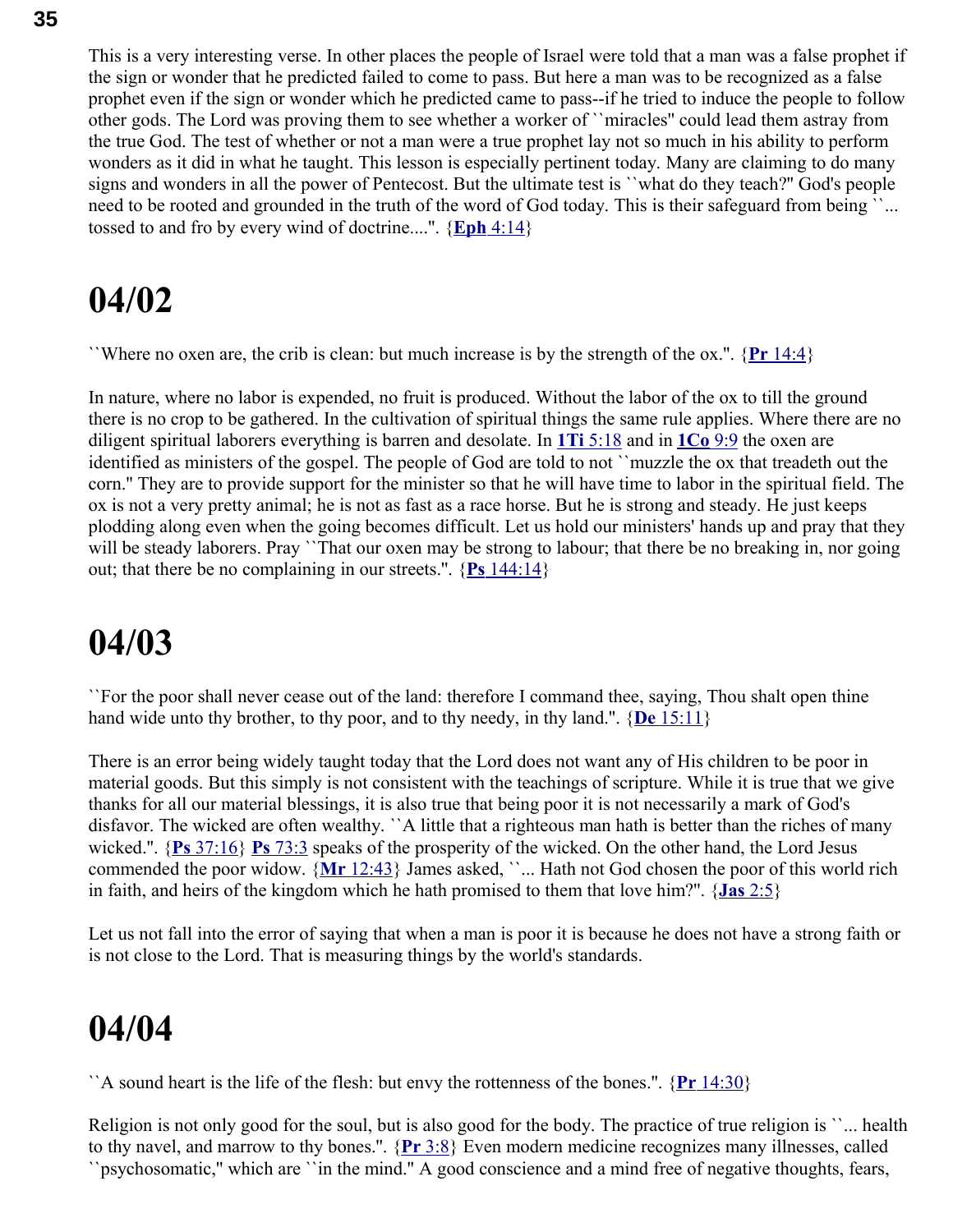and evil passions are very conducive to good health. We all know of those who have ``worried themselves sick'' or who have become so angry that they became physically ill.

The particular sin mentioned in this passage is that of envy. It is ``rottenness of the bones.'' The envious person is never happy. He does not rejoice at the happiness or at the blessings of another. He would be pleased only by the ruin or injury of his neighbor.

Envy is a terrible thing. The heart cannot be sound when there is envy in it. And sooner or later envy will bring unsoundness to the body.

### **04/05**

``Cease, my son, to hear the instruction that causeth to err from the words of knowledge.''. { **Pr** [19:27}](swordsearcher://bible/Pr19.27)

Parents, particularly fathers, are responsible before God for the things that their children are taught. They must be aware of all that their children are taught - both formally and informally. They must know what they are taught in church, in school, and in other institutions that they are affiliated with. They must know what kind of books that they read and what kind of music that they listen to. They must know what kinds of friends that they associate with, because children learn much from their friends.

If a parent finds that the child is hearing instruction that causes him to err from the words of knowledge, he must cause that instruction to cease so far as his child is concerned.

Most Christian parents are completely unaware of much that their children are being taught. Parents, awake! You must not shirk your responsibility before God.

#### **04/06**

``Even a child is known by his doings, whether his work be pure, and whether it be right.''. { **Pr** [20:11}](swordsearcher://bible/Pr20.11)

Many people do not realize the vast importance of early childhood. They tend to lightly dismiss the faults and tempers of the little ones by saving, ``he is only a child.'' But no wise parent will pass over little faults, as if it were only a child doing childish things. The discerning parent will recognize the beginnings of traits and habits which will later manifest themselves as full-grown character qualities. They will attempt to recognize and root out such bad principles as quarrelsomeness, obstinacy, rebelliousness, selfishness, etc. They will try to instill in their children such characteristics as holiness, helpfulness, cheerfulness, and honesty.

And all this must be done prayerfully. No outward reformation will be truly effective unless God moves in the heart of the child. Fervently and constantly praying for their children is one of the most blessed things that a parent can do for them.

### **04/07**

``Every way of a man is right in his own eyes: but the LORD pondereth the hearts.''. { **Pr** [21:2}](swordsearcher://bible/Pr21.2)

One characteristic that is universal in sinful, fallen mankind is the constant tendency to justify ourselves and our actions. We are experts at excusing ourselves and at condemning others. Our hearts are so deceitful that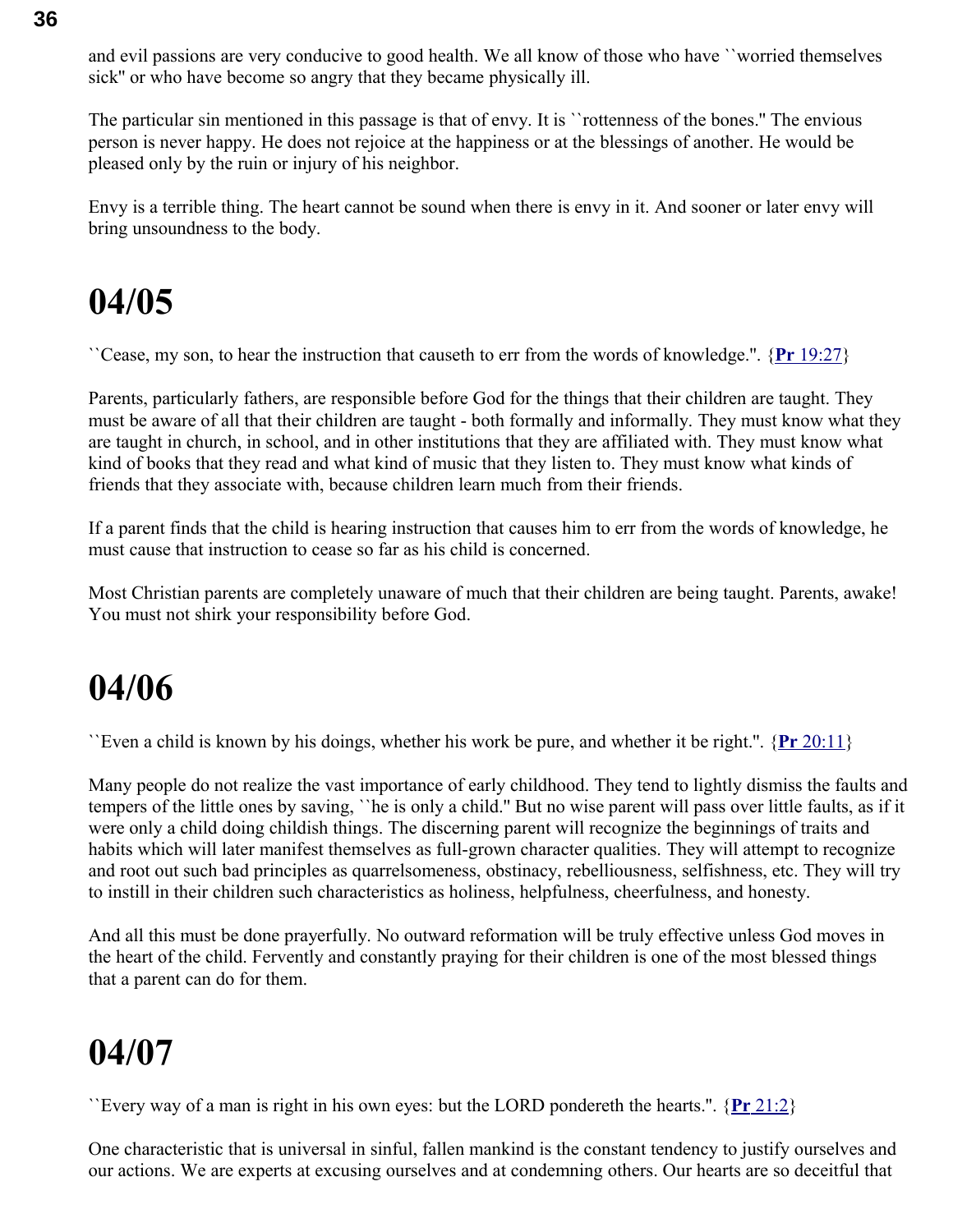we will severely condemn in others what we ourselves are guilty of. Paul said, "... for wherein thou judgest another, thou condemnest thyself; for thou that judgest doest the same things.''. { **Ro** [2:1}](swordsearcher://bible/Ro2.1) When David became angry at the man in Nathan's parable he pronounced judgment on his own self. { **2Sa** [12:1-7}](swordsearcher://bible/2Sa12.1-7)

We would all be much better Christians if we would be hard on our own selves in judgment and lenient on others--the reverse of what we do most of the time. And, finally, we must remember that we are deceiving ourselves when we justify ourselves. God is the Judge. He sees all and He judges righteously.

### **04/08**

``Let not thine heart envy sinners: but be thou in the fear of the LORD all the day long.''. { **Pr** [23:17}](swordsearcher://bible/Pr23.17)

God's people often have trouble by wondering whether it is worth it to serve God. Satan put this lie into the mind of Eve in the garden of Eden when he suggested that Eve would miss out on something good by obeying God.

When God's people think this way they are really in sinful unbelief. The Bible plainly teaches that there are great rewards for those who live godly lives and great punishments for those who do not. God's people should pity the wicked, not envy them.

The reason for this envy is that the wicked often live lives of great outward prosperity and ease, while the righteous often suffer affliction. David speaks of this in **Ps** [37.](swordsearcher://bible/Ps37) Asaph speaks of it in **Ps** [73.](swordsearcher://bible/Ps73) The Lord showed the answer to both of them. The wicked often enjoy a short-lived prosperity but then die and go to eternal torment. The righteous may have some trials in this life, but their joys are eternal.

### **04/09**

``My son, give me thine heart, and let thine eyes observe my ways.''. { **Pr** [23:26}](swordsearcher://bible/Pr23.26)

There are some parents who are reading this right now. These words should especially interest you. Are there some fathers who are reading? These words should certainly grip your attention.

Can you say these words safely to your children? Would it be safe for them to give you their hearts? How would you mold them? Would you want them to observe your ways? All your ways? Do you have some secret sins that you would prefer that they did not know about? Do you live one way in front of them and another way away from them?

Children learn by both precept and example. The mouth and the feet must agree if our teaching is to be effective. Children detect hypocrisy very rapidly. Let us pray to God to help us to so live that if our children follow us they will be following the Lord.

## **04/10**

``And it shall be, when he sitteth upon the throne of his kingdom, that he shall write him a copy of this law in a book....''. { **De** [17:18}](swordsearcher://bible/De17.18)

The Lord is showing here the tremendous importance of heeding His word. He is giving instructions through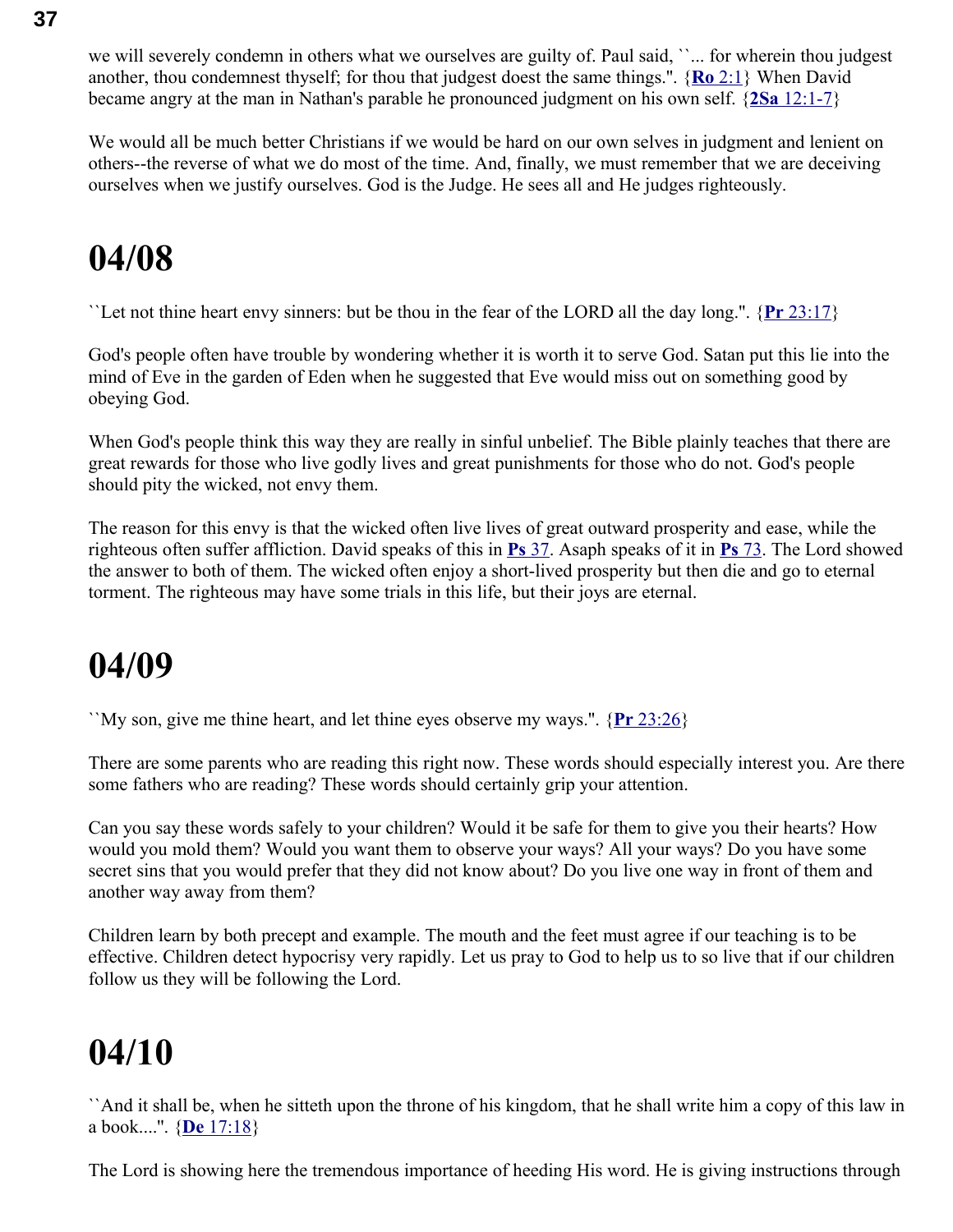Moses to those who would be future kings over the nation of Israel. These kings were to live by the word of God. To live by the word of God a man must have a personal acquaintance with it. He cannot get it secondhand by letting someone else read it for him.

The Lord was so insistent that the kings of Israel have a personal acquaintance with His Word that he decreed that these kings write copies of the law of God in a book. The king was to copy his own personal, handwritten facsimile of the word of God. Does seem drastic in the lukewarm day in which we live when people have difficulty in reading in the Bible fifteen minutes a day? Make sure that you adopt whatever measures are necessary to give you a personal acquaintance with the word of God.

### **04/11**

``And it shall come to pass, that whosoever will not hearken unto my words which he shall speak in my name, I will require it of him.''. { **De** [18:19}](swordsearcher://bible/De18.19)

The Lord here is speaking of a very special prophet. This Prophet is His only-begotten Son, the Lord Jesus Christ. God spoke to His people in many different ways, at different times, and by various spokesmen. Finally, in these last days, He has ``... spoken unto us by His Son....". {**Heb** 1:2} This Son is the great Prophet. How wonderful of God to send this perfect Messenger with the glorious Message.

But we must be very careful how we hear and heed this message. To disregard the message is to despise the Messenger. If we despise His words, God says He will ``require it'' of us. Take heed! The matter is more serious than we realize.

### **04/12**

``The woman shall not wear that which pertaineth unto a man, neither shall a man put on a woman's garment: for all that do so are abomination unto the LORD thy God.''. { **De** [22:5}](swordsearcher://bible/De22.5)

We are living in a time when ``unisex" is being actively promoted. Men and women are dressing alike, they cut and style their hair the same way. By the use of the pill and abortion women are as free to engage in promiscuous sex as are their male counterparts. Men and women want to work at the same kinds of jobs with no exceptions. The Biblical roles of husband, wife, father, and mother are being challenged.

This is all very wicked. The distinctions between men and women are ordained by God. God has created diverse but complementary roles for men and women. The attempt to reverse these roles and to obliterate the distinctions between the sexes is abomination in the sight of God.

Christian men and women should avoid any semblance of this wickedness. Christian man, act and dress like a man! Christian woman, act and dress like a woman! If you love God you must.

### **04/13**

``Be ye not unequally yoked together with unbelievers: for what fellowship hath righteousness with unrighteousness?''. { **2Co** [6:14}](swordsearcher://bible/2Co6.14)

God's children are fundamentally different from those who are not. There is a sharp distinction between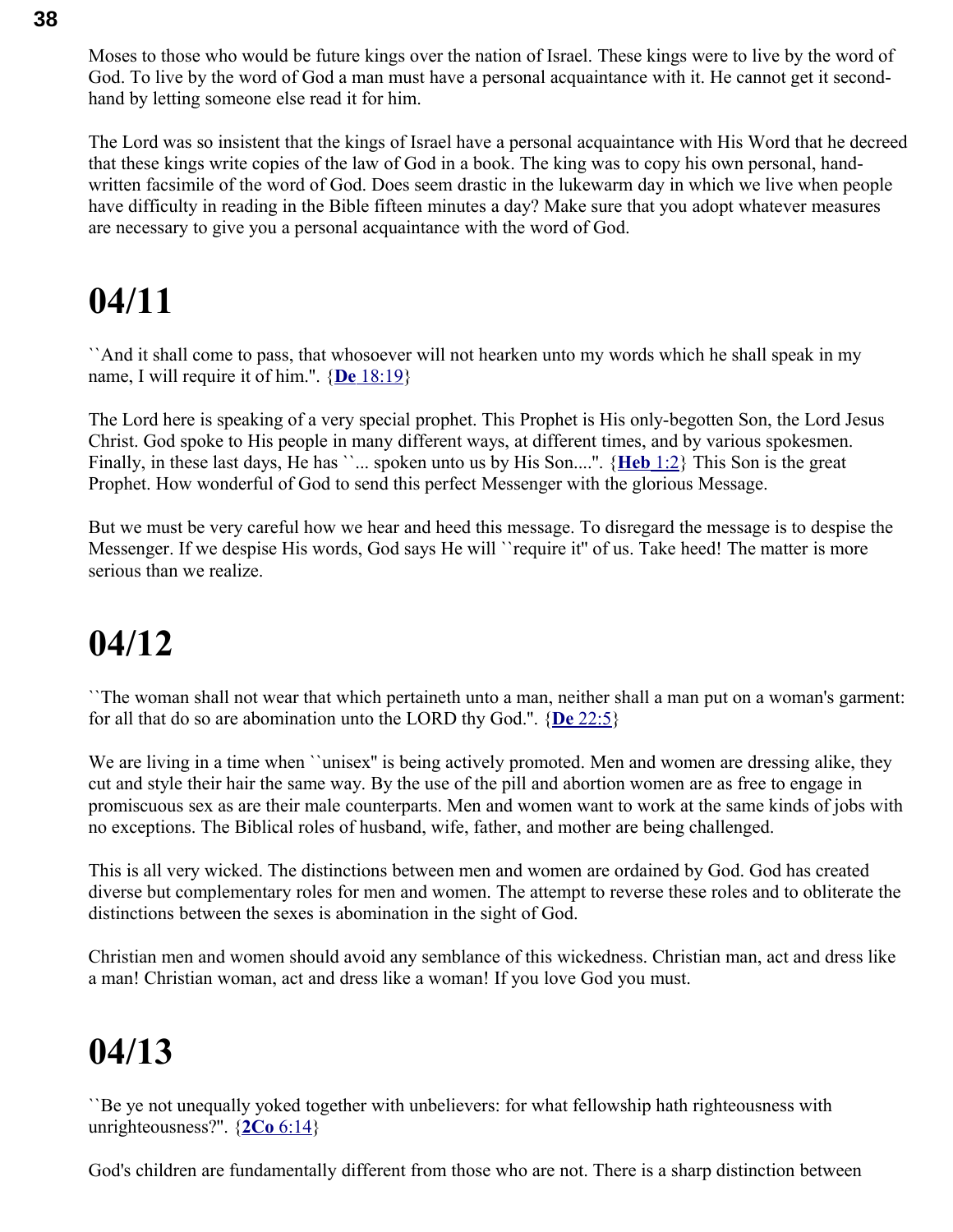them. They do not have in common the most basic and precious things. When a believer becomes yoked with an unbeliever the yoke is unequal and the believer will greatly suffer. God taught this lesson of distinction between believers and unbelievers in many different ways in the Old Testament. In one graphic passage He said, ``Thou shalt not plow with an ox and an ass together.''. { **De** [22:10}](swordsearcher://bible/De22.10) These diverse animals with different natures were not suitable to work together in the same yoke. Neither are believers and unbelievers.

To what kind of human associations does this prohibition apply? To any close, voluntary association. At least three should be absolute--marriage, business partnership, and close friends.

### **04/14**

``The LORD shall open unto thee his good treasure, the heaven to give the rain unto thy land in his season....''. { **De** [28:12}](swordsearcher://bible/De28.12)

This is only one of many, many scriptures that teach that God has complete control over the weather. In this age of unbelief men try to account for the weather with scientific and pseudo-scientific explanations. While it is true that there is nothing wrong with valid scientific endeavor, it is also true that it is wrong to not attribute to God the things that belong to Him. One of these things is absolute and complete control of the weather. In this passage, abundant rainfall was a sign of God's blessing on Israel, not an ``accident'' of nature.

In 1588 God defeated the Spanish Armada with the weather. During World War II the Lord defeated Hitler's army with a snowstorm.

Yes, our Lord is the Sovereign of nature as He is of everything else. Let us praise Him as such.

### **04/15**

``And thou shalt eat the fruit of thine own body, the flesh of thy sons and of thy daughters, which the LORD thy God hath given thee, in the siege, and in the straitness, wherewith thine enemies shall distress thee....''. { **De** [28:53}](swordsearcher://bible/De28.53)

We like to think of the love of God, but it is also very important that we consider His severity. God blessed the people of Israel far above all the other people of the earth. But He warned them that if they were disobedient and persisted in their disobedience that He would bring awful judgments upon them. One of these judgments was predicted here. What a horrible judgment this was, practicing cannibalism on their own children! Josephus, the Jewish historian, informs us that some of the Jews who were starving actually did eat their own children during the siege of Jerusalem in 70 A.D. What is the lesson for Gentile Christians today? ``Be not highminded, but fear: for if God spared not the natural branches, take heed lest he also spare not thee.''. { **Ro** [11:20-21}](swordsearcher://bible/Ro11.20-21)

### **04/16**

``The tender and delicate woman among you, which would not adventure to set the sole of her foot upon the ground for delicateness and tenderness, her eye shall be evil toward the husband of her bosom, and toward her son, and toward her daughter....''. { **De** [28:56}](swordsearcher://bible/De28.56)

Appearances are deceiving. People often deceive one another by making a fair show in the flesh. David's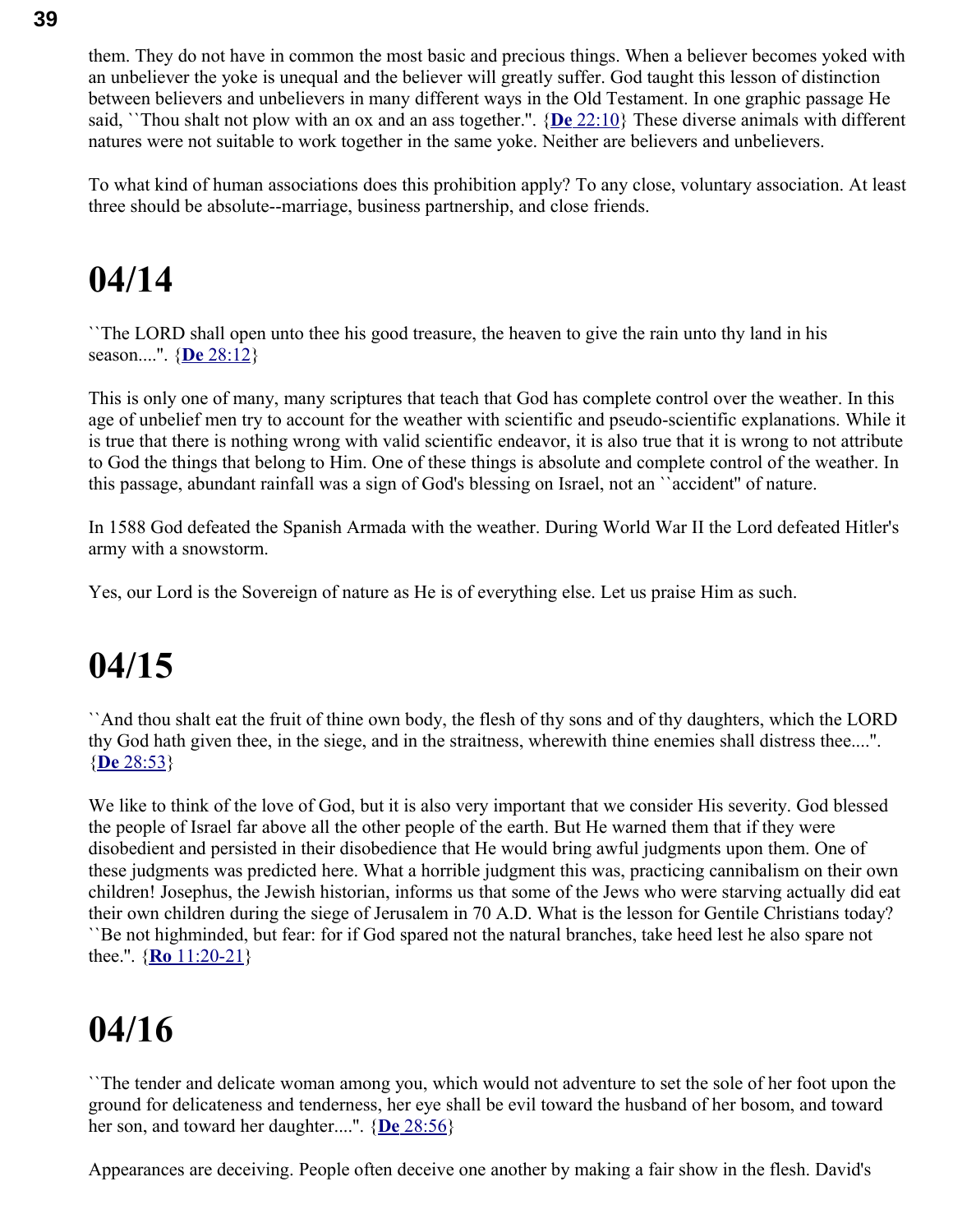brothers looked strong and brave, but when they faced Goliath they proved to be cowards. People often deceive themselves also. They think they are in fine spiritual shape until they are confronted by temptation, persecution or some other trial. Then their true colors show.

This woman was very ``refined.'' She was ``cultured.'' She was, no doubt, highly thought of and she thought highly of herself. She had no real idea of the evil that lurked within her heart. But when the pressure was applied she became a cannibal and devoured members of her immediate family!

Do we know what lurks in our hearts? Instead of being smug we need to pray with David, ``Search me, O God, and know my heart: try me, and know my thoughts: And see if there be any wicked way in me, and lead me in the way everlasting.'' { **Ps** [139:23-24}](swordsearcher://bible/Ps139.23-24)

### **04/17**

``In the morning thou shalt say, Would God it were even! and at even thou shalt say, Would God it were morning! for the fear of thine heart....''. { **De** [28:67}](swordsearcher://bible/De28.67)

The Lord prophesied that the disobedient Israelites would be absolutely miserable when they went into captivity. Can you imagine anyone more miserable than the person described in this verse? He was so afraid to face the duties and responsibilities of the day that he longed for night while it was yet morning. In the night he was so afraid of the unseen terrors that he longed for morning.

Have you ever been this way, to one degree or another? If so, what is the answer? Turn to God in repentance and beg for His mercy. He will give to His obedient children the peace of God that passeth all understanding. In the morning the obedient child can say, "This is the day which the LORD hath made; we will rejoice and be glad in it.''. { **Ps** [118:24}](swordsearcher://bible/Ps118.24) At night he remembers that the Lord ``... giveth his beloved sleep.''. { **Ps** [127:2}](swordsearcher://bible/Ps127.2)

### **04/18**

``The secret things belong unto the LORD our God: but those things which are revealed belong unto us and to our children for ever, that we may do all the words of this law.''. { **De** [29:29}](swordsearcher://bible/De29.29)

This verse, properly understood, will do much to clear up much misunderstanding about the things of God. God is infinite, no one can fully understand Him--even though many try to. He has revealed Himself in nature, in His Word, and in His Son, but there are many areas in which He has not revealed Himself. People ask questions like, ``Why did God choose a people for salvation before the foundation of the world? Why did not He choose everyone?'' God did choose such a people, { **[Eph](swordsearcher://bible/Eph1.4)** 1:4} but did not fully reveal His reasons.

We sin when we quibble over the secret things of God. Because God has also given us some revealed things--part of which consists of plainly-understood duties for us to perform. This is what we are to do: live according to God's revealed will and trust Him completely even though we do not understand Him completely.

### **04/19**

``And that their children, which have not known any thing, may hear, and learn to fear the LORD your God....''. { **De** [31:13}](swordsearcher://bible/De31.13)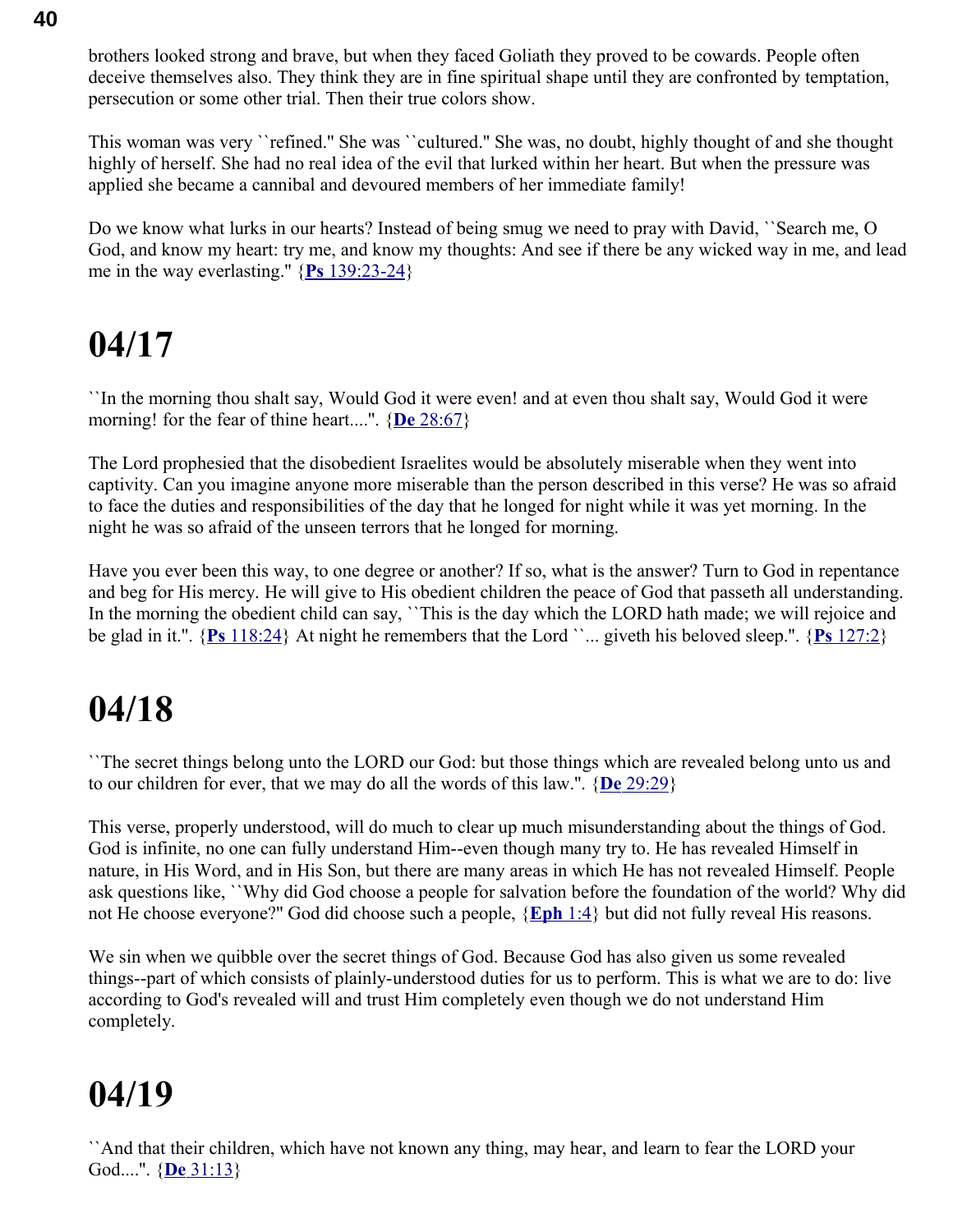Moses here commanded the children of Israel to be gathered together every seven years that they might hear the entire law of God read to them. Everyone was to come together--men, women, and children. That every age group was included is very important and contains some important spiritual lessons for us today. First, the adults never got too old to hear the law of the Lord again. Sometimes those who have read the Bible much, and who have much experience in the service of God, get complacent. But they are forgetful sinners who need to hear and to heed God's Word just as much the one thousandth time they hear it as the first time they heard it.

Second, the little ones need to hear it. We who are older need to remember that the little ones do not even know many of the things which we take for granted. We must teach them.

### **04/20**

``O that they were wise, that they understood this, that they would consider their latter end!''. { **De** [32:29}](swordsearcher://bible/De32.29)

Sinful mankind usually fail to consider the ultimate consequences of their actions. If they are in a state of ease and prosperity they do not consider what are the consequences of their present way of life on the future. This shallow thinking leads to self-deception.

Moses was here predicting the future calamities which would befall the Jewish nation. At this time everything was going well for them. They were about to go into Canaan. The Lord was going to drive their enemies out before them. Even when they openly disobeyed the commandments of God, He was longsuffering and did not immediately visit them in judgment. They misinterpreted God's long-suffering and thought that He would not punish them for their disobedience. But, how wrong they were! When God finally punished them, how terrible this punishment was.

Take heed! Be not deceived. God is not mocked. Repent. Now.

### **04/21**

``The eternal God is thy refuge, and underneath are the everlasting arms....''. { **De** [33:27}](swordsearcher://bible/De33.27)

This magnificent verse has long been a favorite with the tempest-tossed people of God. And rightly so. The knowledge contained here is worth more than all the gold of the entire world. All earthly security perishes- sooner or later. Money is spent, insurance policies fail. Even if the money remains in one's possession, what good is it when facing death? The rich man dies, his body rots, and his fortune passes on to someone else.

Health fails; youth turns into age. Loved ones are wonderful but they, too, die and leave us all alone.

What is sure? Who is sure? Only the eternal God. He had no beginning and will have no ending. He is no impersonal spiritual ``force.'' He is a Person. He cares for His own. He is their sure refuge. Do you have trouble? Do you have sorrow? Fall into His mighty and loving arms.

### **04/22**

``Every place that the sole of your foot shall tread upon, that have I given unto you, as I said unto Moses.''. { **Jos** [1:3}](swordsearcher://bible/Jos1.3)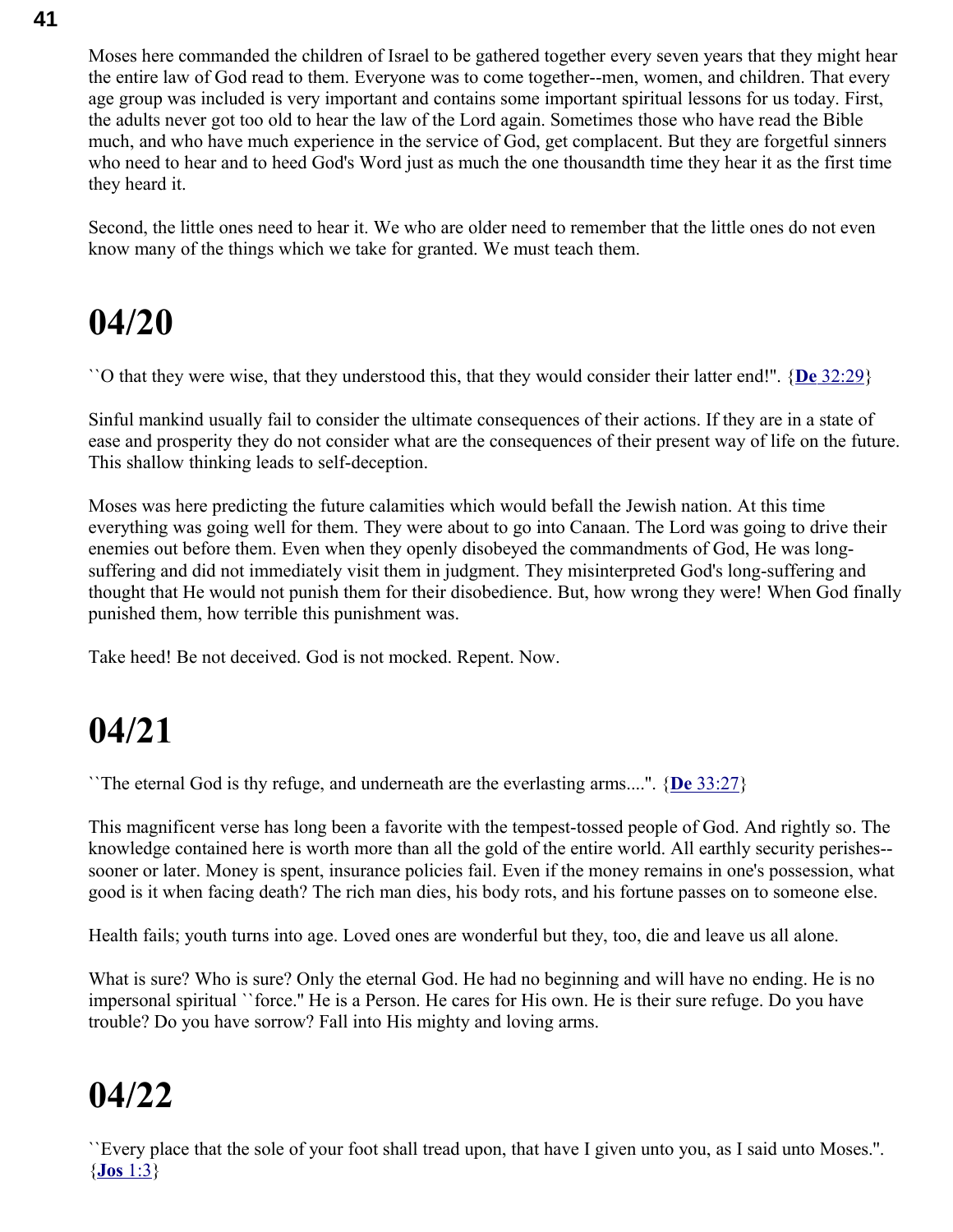The Lord had promised to give the land of Canaan to the children of Israel. He had promised to drive their enemies out before them. But in most instances the Lord did not do this work directly. Usually He did it indirectly by enabling the Israelites. The enemy was not driven out while they slept in their tents and sat in easy chairs. He promised them the land but here told them that the soles of their feet must tread upon it.

The same holds true with many other of the promises that God has made to His children. The promises of God should not make us lazy, sitting around waiting for God to wait on us hand and foot. The consideration of His promises should make us the most zealous, hard-working, and energetic people on the face of the earth. Why? Because we know that the triumphant outcome does not depend on us. It depends of God Who works in us.

#### **04/23**

``... There is an accursed thing in the midst of thee, O Israel: thou canst not stand before thine enemies, until ye take away the accursed thing from among you.''. { **Jos** [7:13}](swordsearcher://bible/Jos7.13)

This is a familiar story to Bible readers. The Israelites had conquered Jericho through the power of God. Then they had tried to take the comparatively weak city of Ai, but had been beaten in a very embarrassing defeat. They were puzzled as to why they had been defeated. Here the Lord told them why. They had been commanded to take none of the things from Jericho when they had conquered that city. But Achan, one of them, had taken several things and had hidden them in his tent. God would not bring victory to Israel so long as this ``accursed'' thing remained in the camp. Achan was exposed by God and killed. Then Israel was able to destroy Ai and other cities.

The principle is plain. Are you living a defeated spiritual life? What secret sins are you trying to hide? Kill them! Get rid of them! Then you will be mighty in spirit.

#### **04/24**

``And the men took of their victuals, and asked not counsel at the mouth of the LORD.''. { **Jos** [9:14}](swordsearcher://bible/Jos9.14)

The people of Israel had been pretty cautious in following God and in dealing with their enemies up to this point. But here thy dropped their guard and made an unwise decision. Perhaps, because of their victories, they had grown over-confident and did not rely on God as completely as they had before.

The Gibeonites were afraid that they would be destroyed by the Israelites as had many other dwellers in Canaan. So they put on old clothes, came to the Israelites, and told them that they journeyed to them from a far away land. They asked to dwell among the Israelites in safety. The Israelites looked at the outward appearance of these men, took them at their word, and promised them safety. Later they found that they had been tricked but were bound by their promise.

We, too, will be tricked by Satan into making unwise decisions if we do not seek the Lord before every move.

### **04/25**

``And Joshua said unto the children of Israel, How long are ye slack to go to possess the land, which the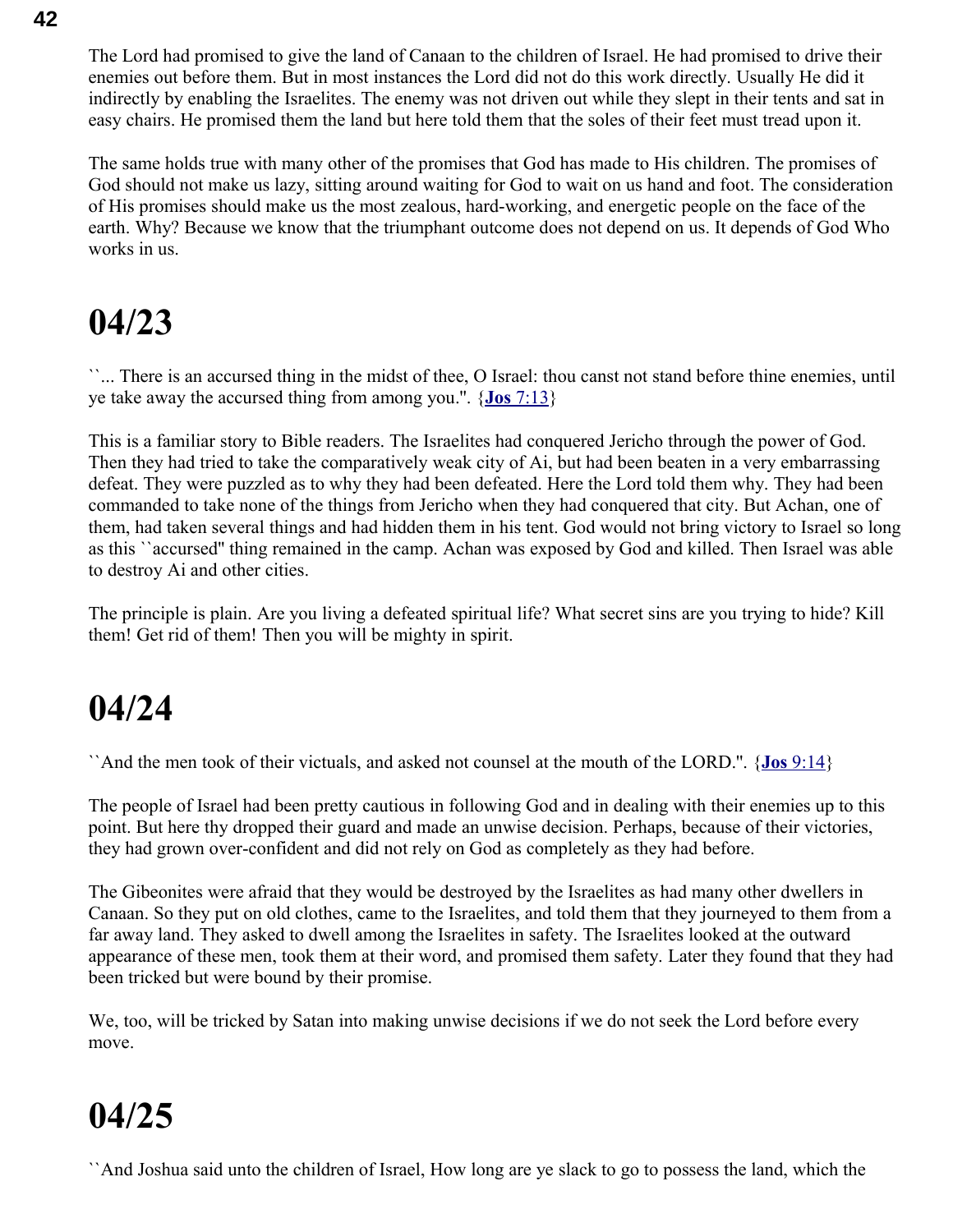LORD God of your fathers hath given you?''. { **Jos** [18:3}](swordsearcher://bible/Jos18.3)

The children of Israel had been in the land of Canaan for some time. They were about to give the tabernacle a permanent resting place at Shiloh. But there were still seven of their tribes which had not received their inheritance. Joshua challenged them to go and possess that which God had already given them. They did not possess what was rightly theirs because of their slackness.

Today many of God's people are not possessing the fullness of the rich spiritual heritage that has been given to them by God. The reason is slackness. God's people need to diligently search the scriptures to find those things which God has promised to His children. Then they need to fervently plead these promises in prayer and to walk in the promised strength of the Lord. Have you possessed your inheritance?

### **04/26**

``Take good heed therefore unto yourselves, that ye love the LORD your God.''. { **Jos** [23:11}](swordsearcher://bible/Jos23.11)

In view of the modern understanding of the meaning of ``love'' this sounds like a strange commandment. Love is equated with feeling today. A man "feels good" toward a girl so he "loves" her. Later on he may ``fall out of love'' with her, and ``fall in love'' with someone else. The same idea applies with love to God. Loving God is supposed to consist of "feeling good" about God. Many people feel good about whoever they think God to be while living contrary to His commands.

The Biblical concept of love is not primarily feeling. Biblical love is characterized by obedience and by sacrifice on the part of the one who loves. He obeys whether he ``feels'' like it or not. When the Lord Jesus loved His people He did not just feel good about them. He suffered and died for them. Christ said, "If ye love me, keep my commandments.'' ( **Joh** [14:15\)](swordsearcher://bible/Joh14.15). Do you love Him? How do you know that you do?

### **04/27**

``And if it seem evil unto you to serve the LORD, choose you this day whom ye will ... but as for me and my house, we will serve the LORD.''. { **Jos** [24:15}](swordsearcher://bible/Jos24.15)

Ah, what a familiar verse! What church-goer has not heard it? Who has not said ``amen'' when it has been quoted? But, alas, who has really heeded it? Not very many, judging by the weakness we see in Christianity today.

Joshua here spoke as a father and as the leader of his household. He was determined to see to it that those in his care were going to at least outwardly serve the Lord. We need leaders of households who will show this same godly determination today. Joshua was willing to stand alone. He was willing to be thought of as ``odd,'' ``old-fashioned,'' and ``square.'' It mattered hot a whit to him what men thought. He was looking to God for approval. Will any of you men be real men? Will you stand with Joshua?

### **04/28**

``And the people served the LORD all the days of Joshua, and all the days of the elders that outlived Joshua, who had seen all the great works of the LORD, that he did for Israel.''. { **Jg** [2:7}](swordsearcher://bible/Jg2.7)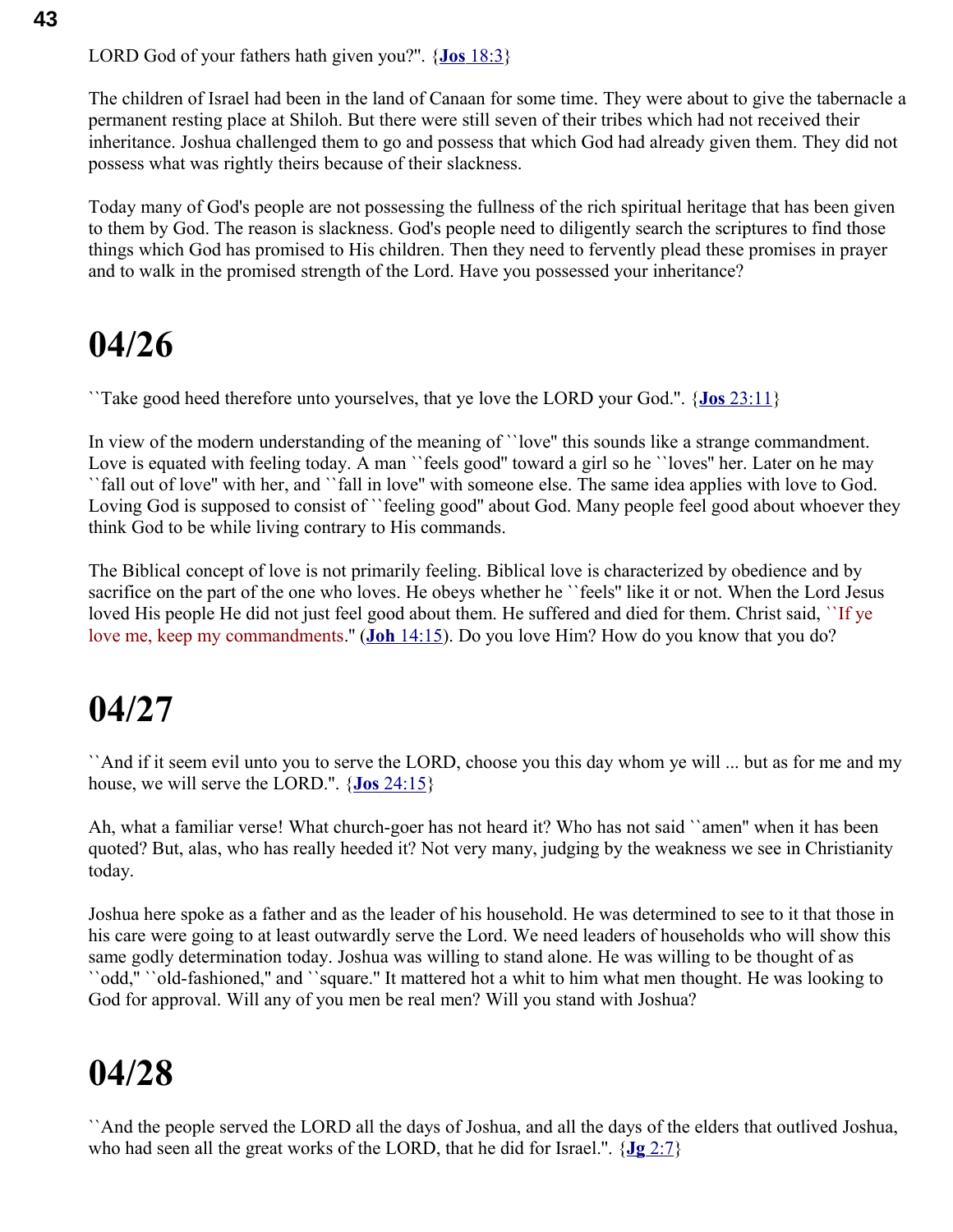It is amazing how much influence for good that godly leaders have over their contemporaries. We rarely fail to appreciate those good and godly leaders that God in His mercy sometimes sends to His people. Joshua was one of these godly leaders. So long as he lived the people served God. And even after he died, so long as those leaders who had been personally under his influence lived, the people served God. But, alas, with the death of Joshua and his colleagues ``... there arose another generation after them, which knew not the LORD, nor yet the works which he had done for Israel.''. { **Jg** [2:10}](swordsearcher://bible/Jg2.10) The people transgressed the commandment of God and greatly suffered. Throughout the period of the Judges God would periodically raise up a godly man to call the people back to God. But after his death the people would invariably revert to idolatry. Let us pray for and appreciate godly leaders.

### **04/29**

``And they were to prove Israel by them, to know whether they would hearken unto the commandments of the LORD....".  $\{Jg\}$  [3:4}](swordsearcher://bible/Jg3.4)

God's ways are as far above our ways as the heavens are above the earth. He had ordered the Israelites to completely drive the native inhabitants out of Canaan. The Israelites had failed to do so. God was angry with them because of their sin and He would no more help the Israelites to drive out their enemies. The Israelites had indeed sinned and this was appropriate punishment for them. At the same time God, in His marvelous providence, worked some good out of this. He said that the enemies of God's people who were left in the land would provide a test for the children of Israel. Would the Israelites partake of the same idolatrous practices of the heathen that remained in the land? This was their test. Perhaps God is testing you today. Maybe there is a situation that you would long to be out of, but you have not been removed. This situation will test you. Will you yield or will you stand fast for God?

### **04/30**

``... In the places of drawing water, there shall they rehearse the righteous acts of the LORD....''. { **Jg** [5:11}](swordsearcher://bible/Jg5.11)

Down through history there have been informal gathering places for people, where they conversed, swapped stories, etc. We have all heard of the old wood stove in the country store where the men gathered to play checkers, whittle on sticks, and talk. For women we usually think of the conversation over the back fence or perhaps in the beauty shop.

In ancient times these places of converse were sometimes at the gate of the city. Or, as in the verse quoted above, at the well or cistern where the people stood in line to draw water.

But in this passage the conversation was not to be mere gossip. It was not to be about politics, the weather, or sports. There was to be a rehearsal of the righteous acts of the Lord. When you gather with people, especially with believers, do not waste time with worthless talk. Speak of the Person and the Works of the blessed Lord.

### **05/01**

``And they went out of the prison, and entered into the house of Lydia: and when they had seen the brethren, they comforted them, and departed.''. { **Ac** [16:40}](swordsearcher://bible/Ac16.40)

Paul and Silas had just come through a great trial. They had been beaten and put in prison. It seems that the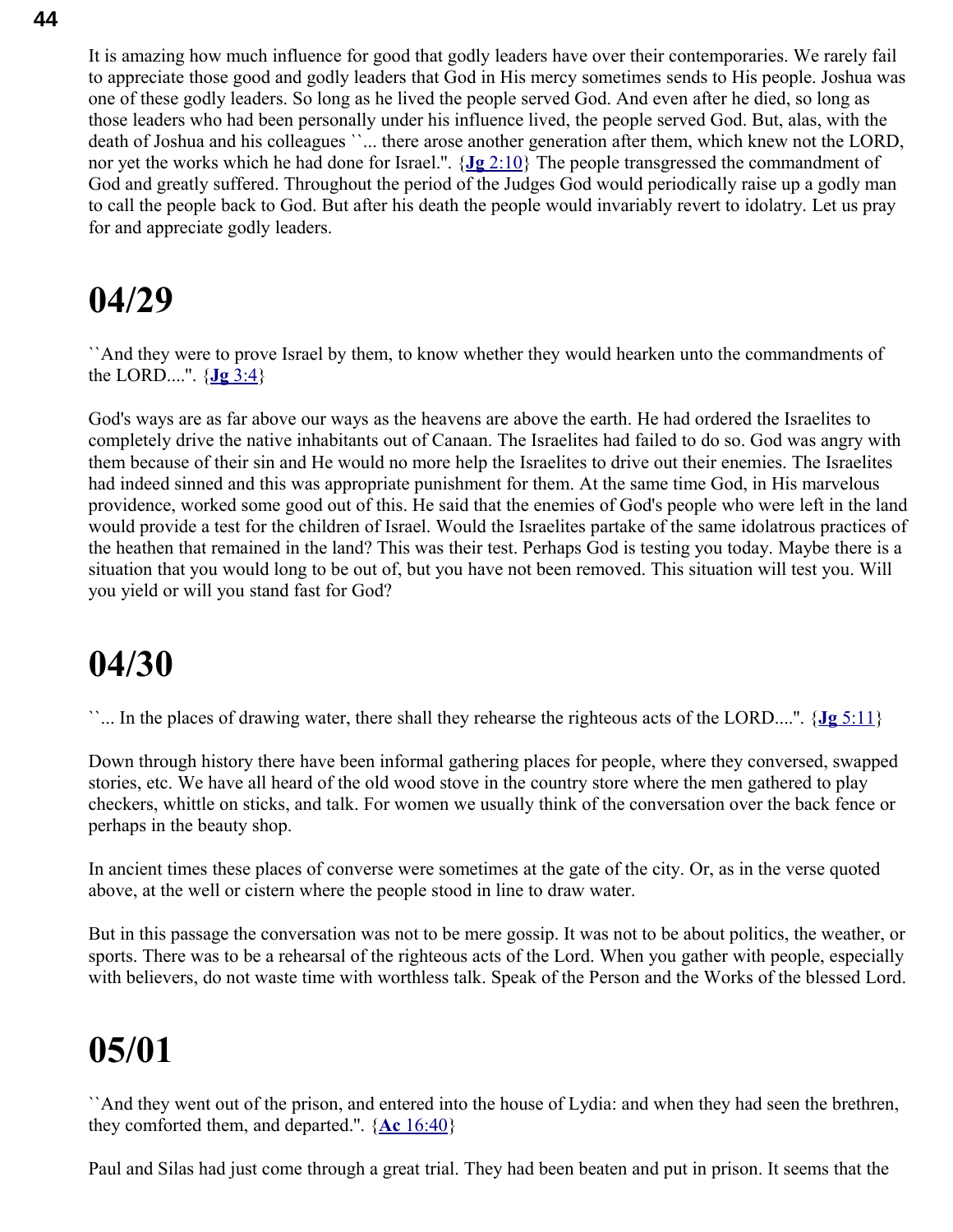Christians at the house of Lydia should have comforted them. But, instead of being comforted, Paul and Silas comforted the ones at the house of Lydia. The ones who had been under great trial were stronger than the ones who had not undergone persecution. The lesson is this: The more we undergo persecution for the sake of the Lord the stronger we become.

## **05/02**

``Insomuch that they brought forth the sick into the streets, and laid them on beds and couches, that at the least the shadow of Peter passing by might overshadow some of them.''. { **Ac** [5:15}](swordsearcher://bible/Ac5.15)

This verse implies that even the shadow of Peter falling on the sick would heal them.

How wonderful it would be if we would be so filled with the Holy Spirit that even those we came into casual and momentary contact with might be spiritually benefited and influenced by our mere presence. The Lord Jesus Christ had such an amazing effect on those in His presence that John the Baptist leaped for joy in his mother's womb when he came into the presence of the Savior--who had just been conceived in Mary's womb. { **Lu** [1:41](swordsearcher://bible/Lu1.41)[,44}](swordsearcher://bible/Lu1.44)

### **05/03**

``On the morrow, as they went on their journey, and drew nigh unto the city, Peter went up upon the housetop to pray about the sixth hour....''. { **Ac** [10:9}](swordsearcher://bible/Ac10.9)

Here it is recorded that Peter went on the housetop to pray. Even while he was praying, some servants from Cornelius' household were nigh unto the city of Joppa, where Peter was praying. These servants were going to prove to be sent from God in response to Peter's prayer. Peter had no idea that God, in His marvelous providence, was even at that moment speeding an answer to his prayer.

If we could keep this lesson in mind, there would never be a moment when our prayer life would become dull. Each experience at the throne of grace would be exciting with our never knowing how, or how rapidly, God would answer our prayers.

### **05/04**

``And when it was day, certain of the Jews banded together, and bound themselves under a curse, saying that they would neither eat nor drink till they had killed Paul.''. { **Ac** [23:12}](swordsearcher://bible/Ac23.12)

Paul was in prison at Jerusalem. More than forty Jews made an awful agreement to kill him. Paul's nephew found out about it and warned him. Thus, this young man was used by God to save Paul's life.

Paul's nephew is a beautiful example of the very essential service that is rendered by even the seemingly insignificant child of God. The great apostle's life was removed from danger because of this boy's service. We can't all be Paul's, but our service is vital, nevertheless.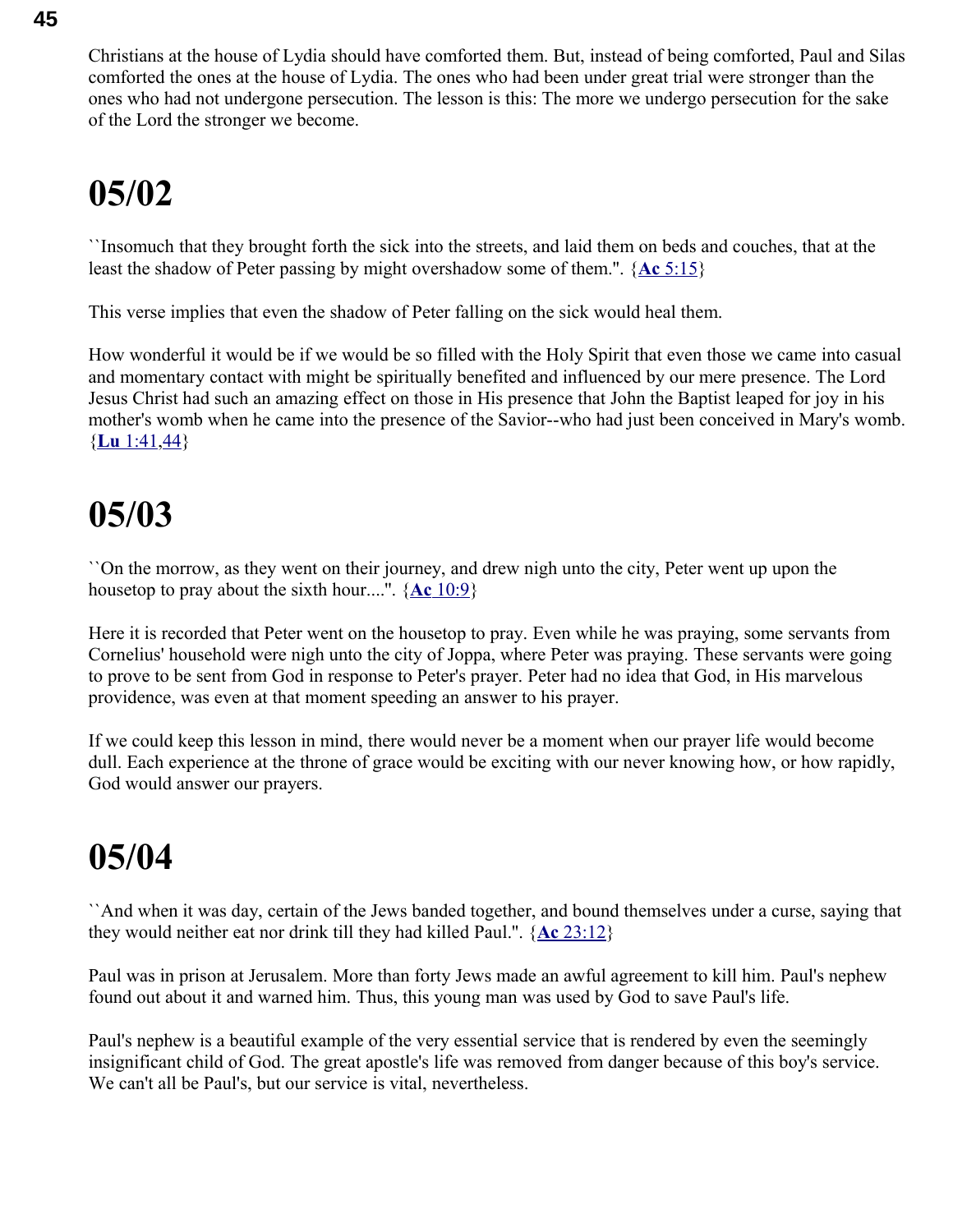``Now there was at Joppa a certain disciple named Tabitha, which by interpretation is called Dorcas....''. { **[Ac](swordsearcher://bible/Ac9.36)** [9:36}](swordsearcher://bible/Ac9.36)

Dorcas, whose story is recorded in **Ac** [9:36-41,](swordsearcher://bible/Ac9.36-41) is a beautiful illustration of the Christian woman, whose characteristics are set down in **Tit** [2:5:](swordsearcher://bible/Tit2.5) ``To be discreet, chaste, keepers at home, good, obedient to their own husbands, that the word of God be not blasphemed." Dorcas may not have been a glamorous "career woman,'' but the Holy Spirit thought her work of making coats and garments for others important enough to record it in **Ac** [9:39.](swordsearcher://bible/Ac9.39) As the virtuous woman in **Pr** [31:20,](swordsearcher://bible/Pr31.20) Dorcas ``... stretcheth out her hand to the poor; yea, she reacheth forth her hands to the needy.''

#### **05/06**

``Salute Rufus chosen in the Lord, and his mother and mine.''. { **Ro** [16:13}](swordsearcher://bible/Ro16.13)

It is amazing what can be gotten out of a verse of scripture. There are many important truths contained in this verse.

First, ``salute'': The saints are to salute or greet one another. This shows the love and friendship which should govern the relationship among Christians. Saints are told to greet one another with a ``holy kiss'' in **Ro** [16:16;](swordsearcher://bible/Ro16.16) **1Co** [16:20;](swordsearcher://bible/1Co16.20) **2Co** [13:12;](swordsearcher://bible/2Co13.12) **1Th** [5:26](swordsearcher://bible/1Th5.26) and **1Pe** [5:14.](swordsearcher://bible/1Pe5.14)

Second, ``Rufus'': The great apostle Paul was not impersonal in his relationship with the saints. He often called them by name in his epistles. It is wonderfully said of the Lord Jesus Christ that ``... he calleth his own sheep by name....''. { **Joh** [10:3}](swordsearcher://bible/Joh10.3) Christians are individuals and we need to deal with one another as such.

Third, ``chosen in the Lord''; This teaches the wonderful truth of the personal election of each of the saints in the Lord Jesus Christ. Each saint was ``... chosen ... in him before the foundation of the world....''. { **[Eph](swordsearcher://bible/Eph1.4)** 1:4}

Fourth, ``his mother and mine'': Saints compose one happy family and should think of themselves as such. Timothy was instructed to treat the older men as fathers, the younger men as brothers, the older women as mothers, and the younger women as sisters. { **1Ti** [5:1-2}](swordsearcher://bible/1Ti5.1-2)

Many times Christians suffer the loss of the affections of their natural families as they follow the Lord. Paul, himself, ``... suffered the loss of all things....". {Php 3:8} But they always find ``... an hundredfold now in this time, houses, and brethren, and sisters, and mothers, and children, and lands....''. { **Mr** [10:30}](swordsearcher://bible/Mr10.30) Paul lost his natural mother for following Christ, but he found a mother in Rufus' mother.

### **05/07**

``And Abraham rose up early in the morning, and saddled his ass, and took two of his young men with him, and Isaac his son, and clave the wood for the burnt offering, and rose up, and went unto the place of which God had told him.''. { **Ge** [22:3}](swordsearcher://bible/Ge22.3)

God had told Abraham to take Isaac into the land of Moriah and there offer him for a burnt offering. This was, undoubtedly, the most difficult task Abraham was ever asked to perform. Notice how Abraham responded--he ``rose up early.''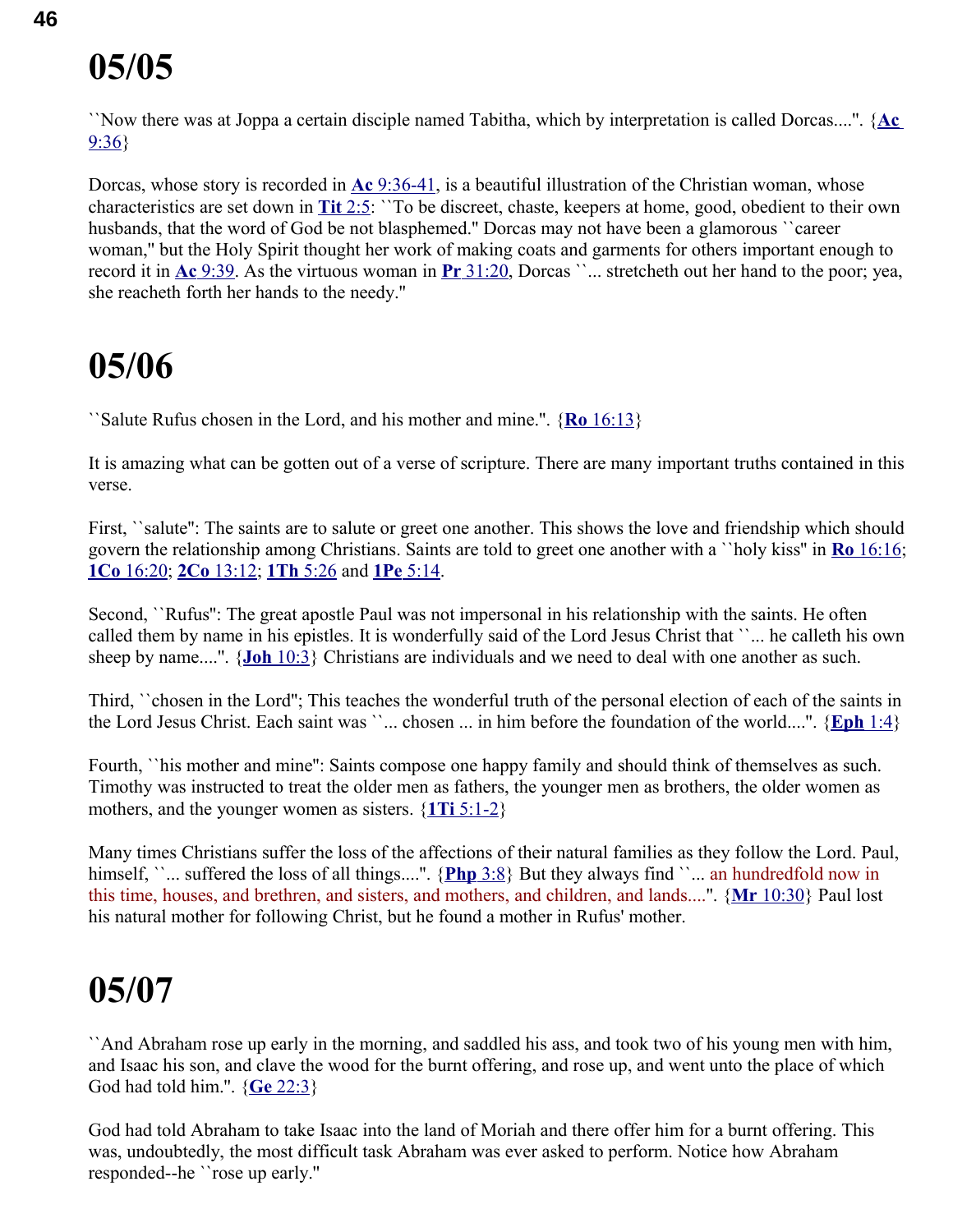We can all learn a good lesson from this. When we have a job to do, especially a very difficult task to perform, we are tempted to procrastinate, but this only makes the job harder. Satan likes for us the procrastinate; he likes to see God's people ``... halt between two opinions....''. { **1Ki** [18:21}](swordsearcher://bible/1Ki18.21) But God wants us to obey him ``immediately'' or ``straightway.''. {See **Mt** [4:20}](swordsearcher://bible/Mt4.20)

Often we want God to bless us with great strength before we do a hard job, but God's way is that we are usually blessed in the deed, { **Jas** [1:25}](swordsearcher://bible/Jas1.25) not before it.

So, Christian friend, quit vacillating. ``... Be strong in the Lord, and in the power of his might.''. { **Eph** [6:10}](swordsearcher://bible/Eph6.10) What is that difficult task that God has called upon you to do? Go, begin to do it right now! As you face your responsibility, God will strengthen you.

#### **05/08**

``Epaphras, who is one of you, a servant of Christ, saluteth you, always labouring fervently for you in prayers, that ye may stand perfect and complete in all the will of God.''. { **Col** [4:12}](swordsearcher://bible/Col4.12)

We don't know much about Epaphras, but we do know that he was a mighty warrior of God in prayer. Three words in this verse tell us something of the intensity of Epaphras' prayer life.

``Always''- We know from this word that Epaphras prayed constantly. He, no doubt, went to God several times each day in prayer, making specific requests in behalf of the saints of Colosse. When he wasn't actually what we might call ``at prayer'' he was in a prayerful attitude. He literally prayed without ceasing. { **[1Th](swordsearcher://bible/1Th5.17)** [5:17}](swordsearcher://bible/1Th5.17)

``Laboring fervently''- These two words are the translation of one Greek word AGONIZOMAI This word means ``to strive, wrestle.'' It means to ``endeavor with strenuous zeal.'' We get our English word ``agony'' from this word.

So not only was Epaphras praying continually--he was working hard at it when he prayed!

Christians often forget that real prayer is sometimes hard work. It is said that our Lord Jesus prayed with ``... strong crying and tears....''. { **[Heb](swordsearcher://bible/Heb5.7)** 5:7}

Christian friend, how is your prayer life? Do you pray constantly? Do you work hard when you pray? Real prayer is not for the lazy Christian. But real prayer glorifies God and brings results.

#### **05/09**

``Iron sharpeneth iron; so a man sharpeneth the countenance of his friend.''. { **Pr** [27:17}](swordsearcher://bible/Pr27.17)

To sharpen a piece of metal (like a hoe or an ax) a hard piece of metal (a file) must be rubbed against it. A piece of soft material (like wood) will only dull it.

The Lord has used this fact here to teach us how we can help our friends and how we, ourselves, can stay spiritually sharp. When we are in good spiritual condition, and we come in contact with our friends, we can help them to become spiritually stronger and more alert. When we speak of the excellencies of the Lord, it tends to stir up the souls of those to whom we speak to greater spiritual endeavors.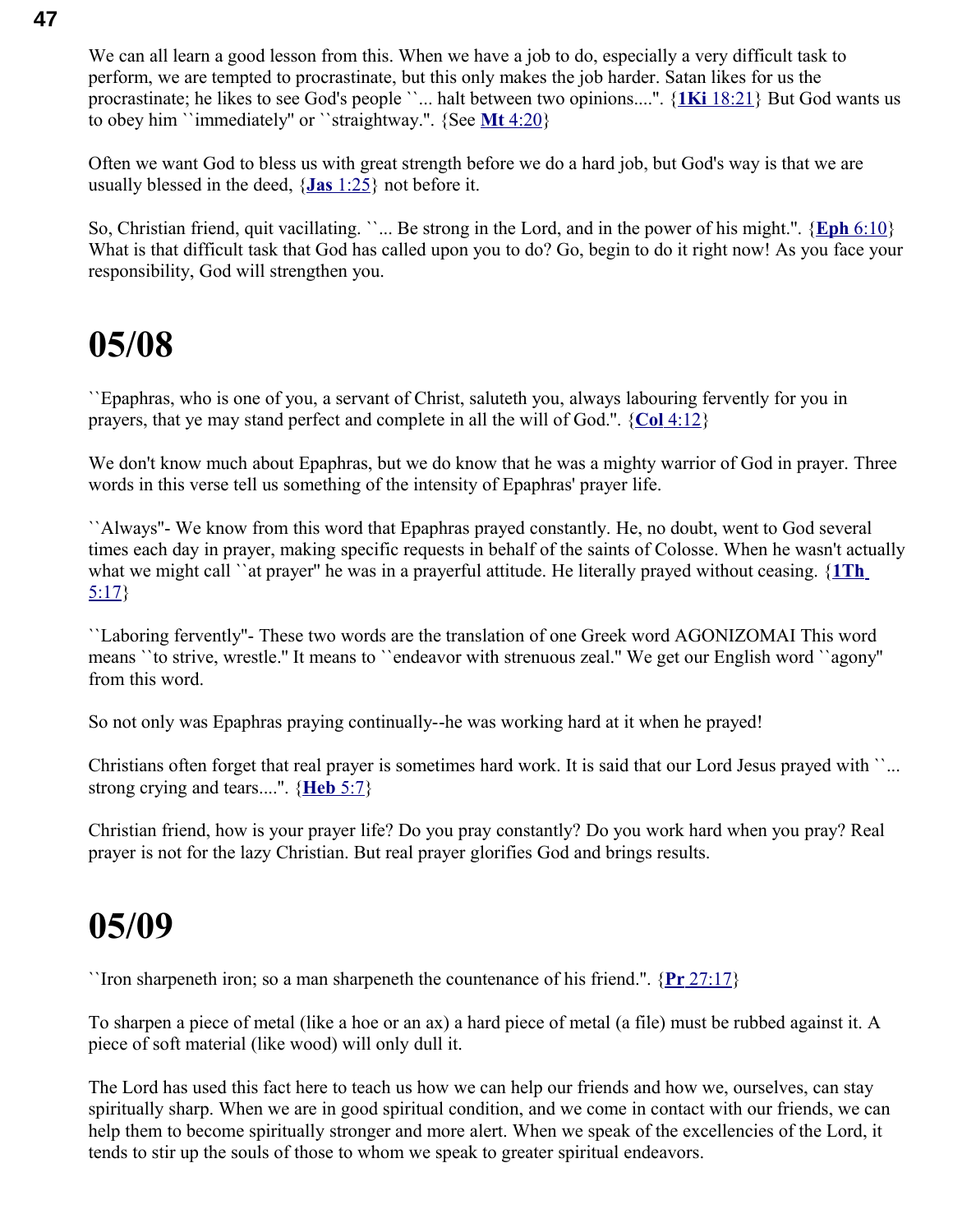On the other hand, when we come in contact with one who is in better spiritual condition than we are, we are stimulated to become spiritually stronger.

Today, and everyday, determine that by the grace of God you will ``sharpen'' everyone with whom you come in contact. Before you utter a word in conversation, ask yourself, ``Will what I say sharpen or dull this person?'' Let no corrupt communication proceed out of your mouth, but that which is good to the use of edifying, that it may minister grace unto the hearers.''. { **Eph** [4:29}](swordsearcher://bible/Eph4.29)

### **05/10**

``But he answered and said, It is written, Man shall not live by bread alone, but by every word that proceedeth out of the mouth of God.''. { **Mt** [4:4}](swordsearcher://bible/Mt4.4)

The constant reading, study, and meditation of the word of God is as necessary for the Christian's spiritual health as the constant, daily eating of good food is for the health of his body. Miss a few meals and you become physically weak; miss a day or two in neglect of God's word and you suffer from spiritual malnutrition.

The words that ``proceedeth out of the mouth of God'' are contained in the Bible. Paul in **2Ti** [3:16](swordsearcher://bible/2Ti3.16) says that ``All scripture is given by inspiration of God....'' The word ``inspiration'' is, literally, ``God breathed,'' hence, out of the mouth of God.

When Joshua was called to lead the people of Israel into Canaan, it was said to him ``This book of the law shall not depart out of thy mouth; but thou shalt meditate therein day and night, that thou mayest observe to do according to all that is written therein: for then thou shalt make thy way prosperous, and then thou shalt have good success.''. { **Jos** [1:8}](swordsearcher://bible/Jos1.8)

David said of the blessed man that "... his delight is in the law of the LORD; and in his law doth he meditate day and night.".  $\{P_s 1:2\}$ 

Even when Job was in the midst of his afflictions, he said, "... I have esteemed the words of his mouth more than my necessary food.".  $\{**Job** 23:12\}$ 

We all know how eagerly that infants gulp down their mothers' milk. Peter said, '`As newborn babes, desire the sincere milk of the word, that ye may grow thereby....''. { **1Pe** [2:2}](swordsearcher://bible/1Pe2.2)

Christian friend, if you are spiritually weak today, get your head in the word of God! It will revive your drooping soul. David said, ``This is my comfort in my affliction: for thy word hath quickened me.''. { **[Ps](swordsearcher://bible/Ps119.50)** [119:50}](swordsearcher://bible/Ps119.50)

### **05/11**

``Moab hath been at ease from his youth, and he hath settled on his lees, and hath not been emptied from vessel to vessel, neither hath he gone into captivity: therefore his taste remained in him, and his scent is not changed.''. { **Jer** [48:11}](swordsearcher://bible/Jer48.11)

The Lord is teaching a spiritual lesson here by referring to the process of wine-making. As wine is maturing, dregs or lees settle in the bottom of the bottle. If nothing is done the wine has a strong taste and is not good. Good wine is produced by emptying the wine into another vessel and leaving the dregs behind. This process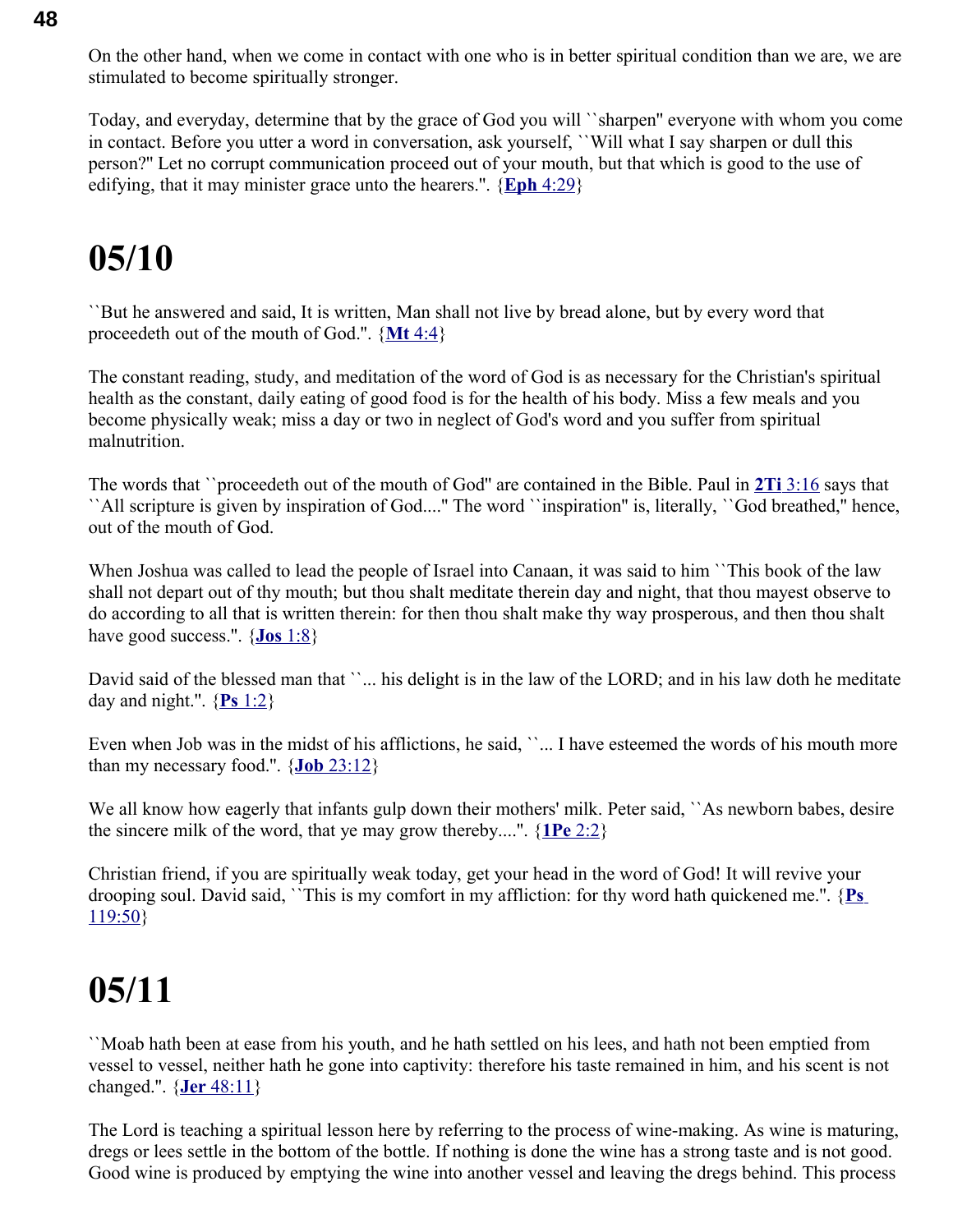may have to be repeated several times before the wine is good and clear and ready to drink.

Spiritually, if we are at ease with no problems or persecutions, we tend to ``settle on our lees,'' and we don't have the right taste or scent. When we are tried by trials or persecutions (emptied from vessel to vessel), the dregs of our lives (lack of prayer, neglect of the word of God, lukewarmness, various sins) are removed and with are better able to serve God. How merciful our Father is when he tries us!

If you feel to have been ``emptied from vessel to vessel" praise God for it. It is for your good and his glory. It is not good to be ``... at ease in Zion....''. { **Am** [6:1}](swordsearcher://bible/Am6.1) God prophesied against Judah, ``And it shall come to pass at that time, that I will search Jerusalem with candles, and punish the men that are settled on their lees: that say in their heart, The LORD will not do good, neither will he do evil.''. { **Zep** [1:12}](swordsearcher://bible/Zep1.12)

#### **05/12**

``But he knoweth the way that I take: when he hath tried me, I shall come forth as gold.''. { **Job** [23:10}](swordsearcher://bible/Job23.10)

Impurities, in the form of dross, are removed from metals, such as gold and silver, by the refining process. This process involves great heat. When the refining has been accomplished, the metal is pure, beautiful, and valuable.

In the scripture, the Lord draws an analogy between this refining process and the sufferings of the saints. When the Lord's people are brought through sufferings, the impurities of their lives are purged away and they are better able to serve the Lord.

It was prophetically said of the Lord Jesus, ``And he shall sit as a refiner and purifier of silver: and he shall purify the sons of Levi, and purge them as gold and silver, that they may offer unto the LORD an offering in righteousness.''. { **[Mal](swordsearcher://bible/Mal3.3)** 3:3}

Don't faint when under pressure. Don't give up when the fire gets hot. The Master Refiner is working on you. You will shine like gold or silver for Him when the dross is gone.

#### **05/13**

``As an eagle stirreth up her nest, fluttereth over her young, spreadeth abroad her wings, taketh them, beareth them on her wings....''. { **De** [32:11}](swordsearcher://bible/De32.11)

The Lord's dealings with Israel are here described in a figure--a mother eagle watching over her young and teaching them to fly. This figure was touched on in **Ex** [19:4,](swordsearcher://bible/Ex19.4) where the Lord described his deliverance of Israel from Egypt by saying, ``... I bare you on eagles' wings, and brought you unto myself.''

What is under consideration here is evidently the method by which the little eagles are taught to fly. When the mother perceives that they are ready she ``stirs'' them, she shoves them out of the nest. When their little wings weaken, she spreads her wings, swoops down under them and bears them up.

So it was with Israel of old--so it is with God's people today. We often have to be ``stirred,'' to be shoved out of the nest. But this is for our good. Our wings of faith would never become stronger if we didn't use them. When we do try them, find that we are not as strong as we think we are, and that we will surely perish, we suddenly feel the comforting presence of His ``wings'' beneath us, bearing us up.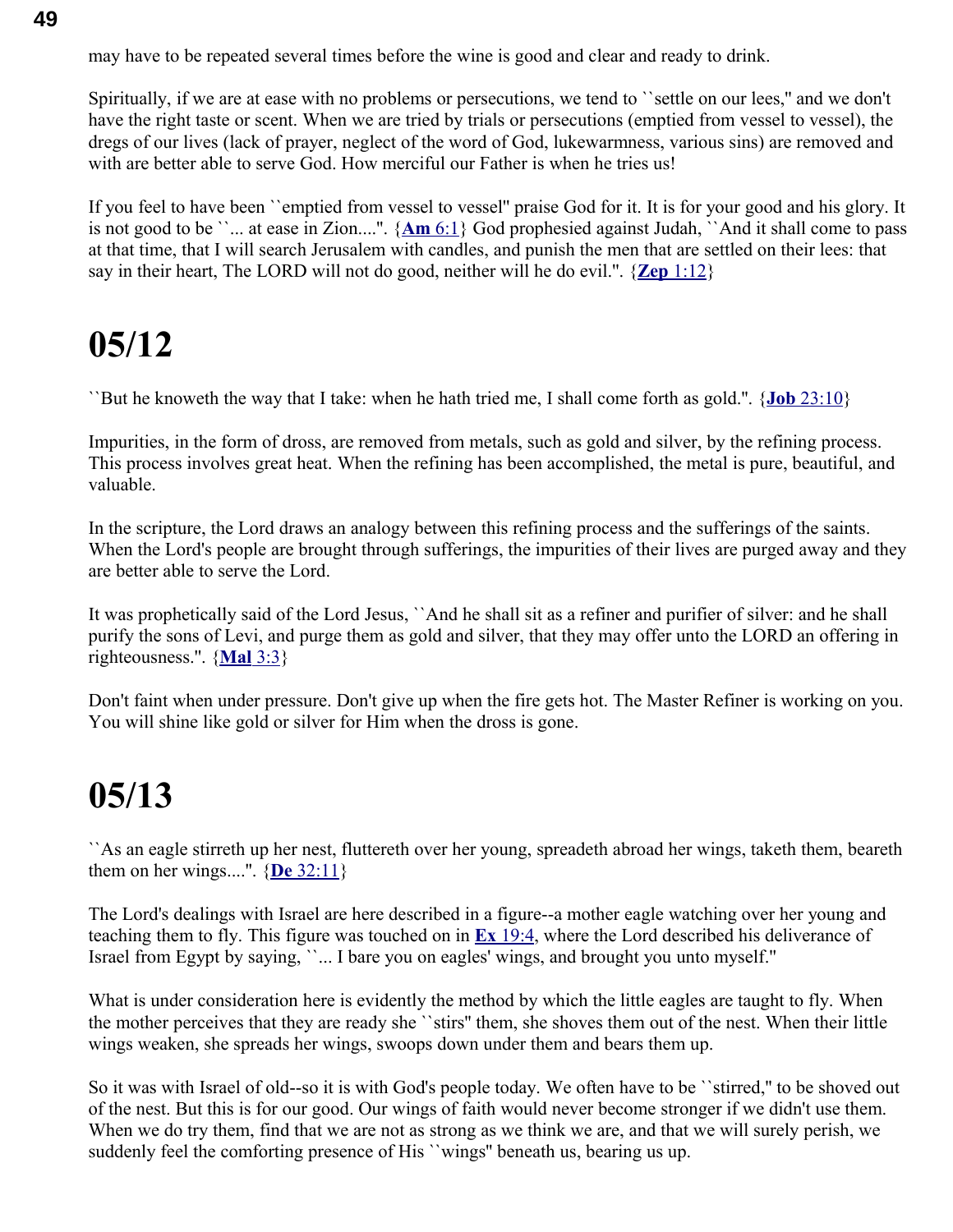``... My God, my God, why hast thou forsaken me?''. { **Mt** [27:46}](swordsearcher://bible/Mt27.46)

These words were uttered by the Savior on the cross as he was made to be sin, { **2Co** [5:21}](swordsearcher://bible/2Co5.21) made a curse, { **Ga** [3:13}](swordsearcher://bible/Ga3.13) gave his life a ransom for many, { **Mt** [20:28}](swordsearcher://bible/Mt20.28) gave his life for the sheep, { **Joh** [10:11}](swordsearcher://bible/Joh10.11) was offered to bear the sins of many, { **Heb** [9:28}](swordsearcher://bible/Heb9.28) his own self bare our sins in his own body on the tree. { **1Pe** [2:24}](swordsearcher://bible/1Pe2.24)

The anguish that Christ suffered as He paid for all the sins of all His people is beyond imagination. We can gain only a little knowledge of it. The more knowledge of this that we do gain, the more we will appreciate the Lord Jesus Christ and the more we will want to live for Him.

These same words were uttered by David some one thousand years before Christ uttered them. David, no doubt, uttered them about himself, as he was going through a great trial of affliction. But the Holy Spirit was also guiding him to speak prophetically of the sufferings of Christ which would occur approximately one thousand years later.

Examine Psa. 22, compare it with the Gospel accounts of the sufferings and death of the Lord Jesus, remember that one thousand years stand between the time of David and the time of Christ, and stand amazed at the providence of God in fulfilling prophecy.

Compare **Ps** [22:7-8](swordsearcher://bible/Ps22.7-8) with **Mt** [27:39-43;](swordsearcher://bible/Mt27.39-43) compare **Ps** [22:17](swordsearcher://bible/Ps22.17) with **Mt** [27:36](swordsearcher://bible/Mt27.36) and **Joh** [19:33-36;](swordsearcher://bible/Joh19.33-36) compare **[Ps](swordsearcher://bible/Ps22.18)** [22:18](swordsearcher://bible/Ps22.18) with **Mt** [27:35.](swordsearcher://bible/Mt27.35) Consider the expressions in **Ps** [22:16](swordsearcher://bible/Ps22.16) ``... they pierced my hands and my feet.''

Remember that the Old Testament had been completed and commonly accepted by the Jews several hundred years before the birth of Christ. The amazing recording in the New Testament of the events predicted in the Old is miraculous and can be accounted for only by the fact that God is in complete control of all history.

Read **Ps** [22](swordsearcher://bible/Ps22) prayerfully and enter into the suffering of the Lord Jesus Christ.

### **05/15**

``He that covereth his sins shall not prosper: but whoso confesseth and forsaketh them shall have mercy.''. { **Pr** [28:13}](swordsearcher://bible/Pr28.13)

Often the reason behind our lack of spiritual prosperity is hidden and unconfessed sin. Actually, we only hide our sins from each other. We can not hide them from God. ``For the word of God is quick, and powerful, and sharper than any two-edged sword, piercing even to the dividing asunder of soul and spirit, and of the joints and marrow, and is a discerner of the thoughts and intents of the heart.''. { **Heb** [4:12}](swordsearcher://bible/Heb4.12)

We often try to cover our sins from each other, because in our pride we wish to be thought better than we are. Often we try to cover our sins from ourselves by putting them out of mind, banishing serious thoughts, stifling conviction, and trying to persuade ourselves that we are happy. And, like Adam and Eve, who ``... hid themselves from the presence of the LORD God amongst the trees of the garden.'', { **Ge** [3:8}](swordsearcher://bible/Ge3.8) we foolishly try to cover our sins from God.

But we can not prosper if we do so. Israel could not win the battle so long as Achan covered his sins. ( **[Jos](swordsearcher://bible/Jos7)** 7). Not matter how hard the sailors rowed they could not make shore so long as they tried to ignore Jonah's sin ( **[Jon](swordsearcher://bible/Jon1)** 1). And David was miserable when he tried to keep his sin hidden. { **Ps** [32:3}](swordsearcher://bible/Ps32.3)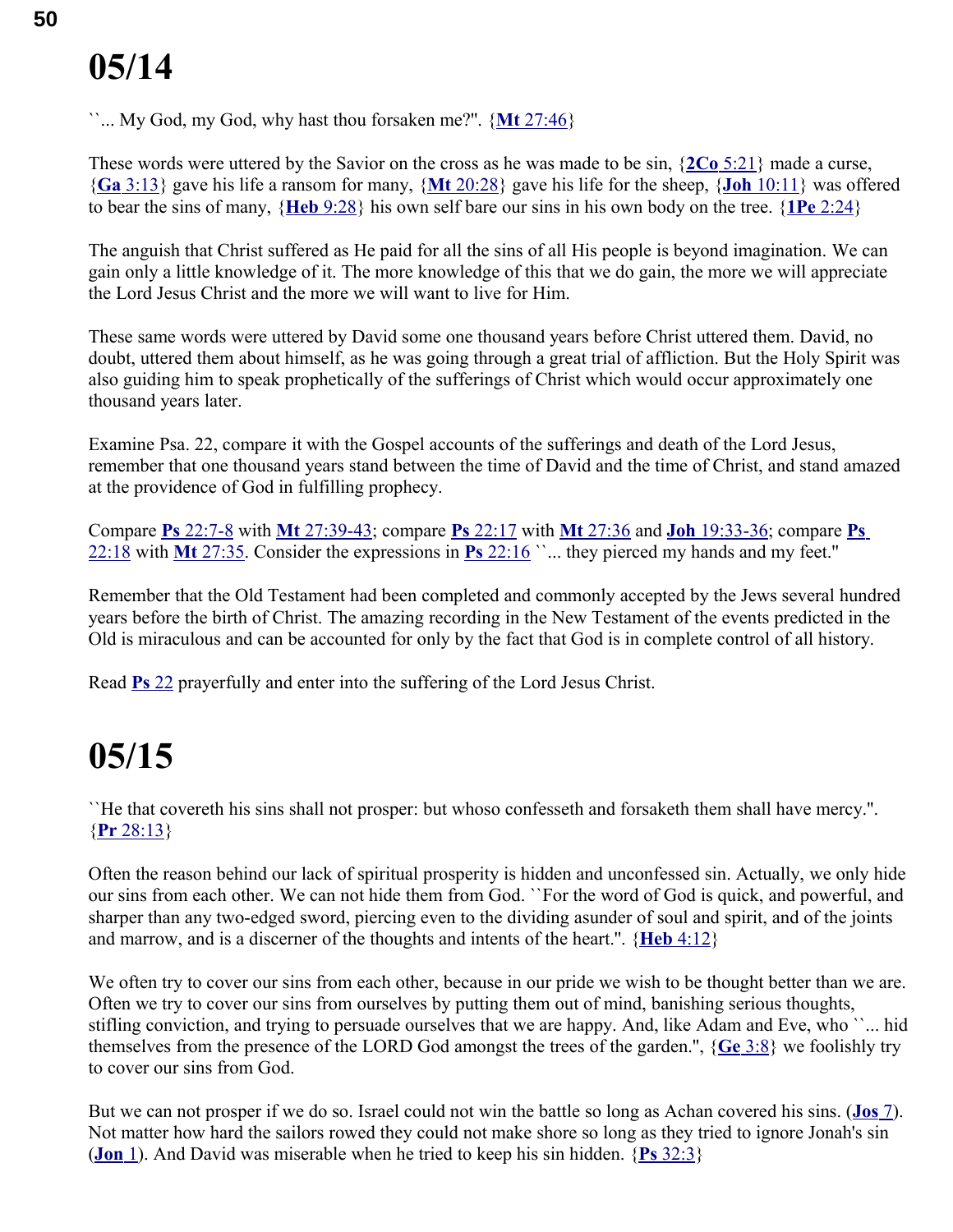But, praise the Lord, a sinner can be prosperous in soul again when he confesses and forsakes his sin. David said, ``I acknowledged my sin unto thee, and mine iniquity have I not hid. I said, I will confess my transgressions unto the LORD; and thou forgavest the iniquity of my sin.''. { **Ps** [32:5}](swordsearcher://bible/Ps32.5)

The restored sinner is in a condition to serve the Lord. David said again, ``Then will I teach transgressors thy ways; and sinners shall be converted unto thee.''. { **Ps** [51:13}](swordsearcher://bible/Ps51.13)

There is wonderful healing for lives, for homes, for churches in confession and repentance. James said, ``Confess your faults one to another, and pray one for another, that ye may be healed.''. { **Jas** [5:16}](swordsearcher://bible/Jas5.16)

Brethren, don't delay! Don't try to hide your sins. Confess them and turn from them today.

"Likewise, I say unto you, there is joy in the presence of the angels of God over one sinner that repenteth."( **Lu** [15:10\)](swordsearcher://bible/Lu15.10).

### **05/16**

``Then Jesus answered and said unto her, O woman, great is thy faith: be it unto thee even as thou wilt.'' And her daughter was made whole from that very hour.''. { **Mt** [15:28}](swordsearcher://bible/Mt15.28)

True faith is very powerful and very persistent. It just doesn't give up. In the face of discouragements and obstacles it continues to persist. This Syrophoenician woman came to Jesus with a request that her daughter be healed. Jesus answered her not a word. This was a discouragement, but on top of that, His disciples asked Him to send her away. What a blow to her that must have been. But a further discouragement came when He said, ``I am not sent but unto the lost sheep of the house of Israel.'' This evidently left her out because she was a Gentile. But she still refused to be discouraged. She worshipped Him and said, ``Lord, help me.'' Then came the greatest trial of all to her faith. Jesus said, ``It is not meet to take the children's bread, and cast it to dogs.'' This seems like to have been a crushing blow from which she should have turned away in despair. But her great faith caused her to say, "Truth, Lord: yet the dogs eat of the crumbs which fall from their masters' table.''

This great faith brought a response from Jesus. Every child of God has this faith. See **[Eph](swordsearcher://bible/Eph2.8)** 2:8. It is a gift of God. We need to be aware of the great strength of our faith, and we need to learn to exercise this faith. As we exercise it, we will learn to ask great things of God. This pleases God. ``But without faith it is impossible to please him: for he that cometh to God must believe that he is, and that he is a rewarder of them that diligently seek him.''. { **Heb** [11:6}](swordsearcher://bible/Heb11.6)

Christian friend, don't underestimate the vast power of your God-given faith. ``For whatsoever is born of God overcometh the world: and this is the victory that overcometh the world, even our faith.'' { **1Jo** [5:4}](swordsearcher://bible/1Jo5.4)

### **05/17**

``And he said unto them, Come ye yourselves apart into a desert place, and rest a while: for there were many coming and going, and they had no leisure so much as to eat.''. { **Mr** [6:31}](swordsearcher://bible/Mr6.31)

When Jesus Christ walked this earth some 2000 years ago, He was the Son of God and He was also the Son of Man. As a man He was ``... in all points tempted like as we are, yet without sin.''. { **Heb** [4:15}](swordsearcher://bible/Heb4.15) As man He hungered, thirsted, and became weary. He understood that in His busy life it was necessary to frequently retire to a place by Himself for physical rest and for intimate communication with His Father by prayer.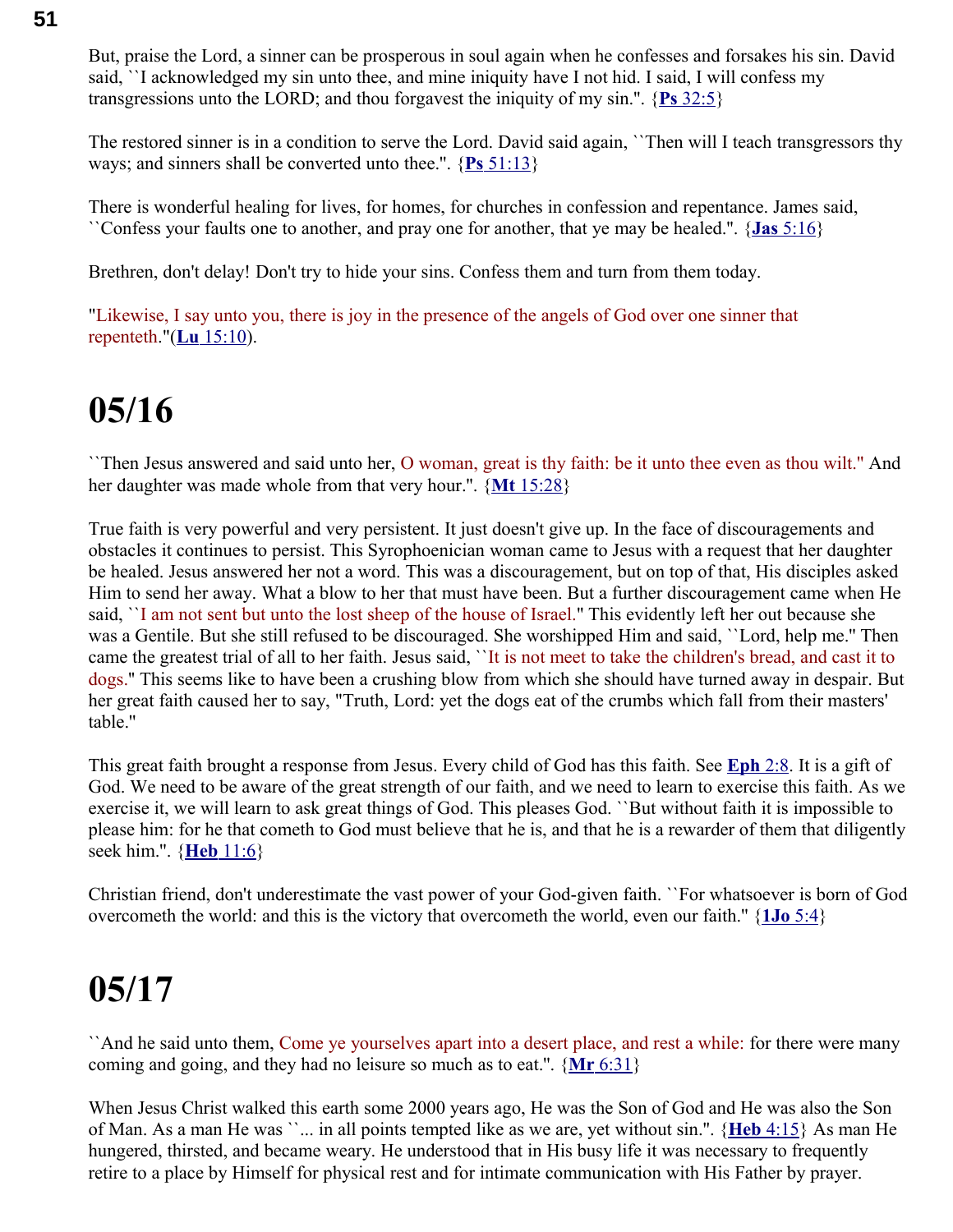On one occasion ``... he went out into a mountain to pray, and continued all night in prayer to God.''. { **[Lu](swordsearcher://bible/Lu6.12)**  $6:12$  As another reference puts it, 'And when he had sent the multitudes away, he went up into a mountain apart to pray: and when the evening was come, he was there alone.''. { **Mt** [14:23}](swordsearcher://bible/Mt14.23) Not only at night did He sometimes get off by Himself, but ''... rising up a great while before day, he went out, and departed into a solitary place, and there prayed.''. { **Mr** [1:35}](swordsearcher://bible/Mr1.35)

If Jesus found it necessary to get off in solitude to rest and to pray, it behooves His disciples to do the same.

In this hectic world we must find '`quiet times'' to be with the Lord, to worship Him and to commune with Him. This is the secret to real spiritual strength and to ascertain God's direction for our lives.

### **05/18**

``Order my steps in thy word: and let not any iniquity have dominion over me.''. { **Ps** [119:133}](swordsearcher://bible/Ps119.133)

One of the fruits of the Holy Spirit is self-control or ``temperance.''. { **Ga** [5:23}](swordsearcher://bible/Ga5.23) If a Christian does not exercise self-control over himself through the power of the Holy Spirit, his testimony before men and his communion with God will be greatly hindered.

Satan tempts us and tries to make us become slaves to our appetites and passions. Some people become addicted to drugs or alcohol. Others become slaves to sexual appetites, sports, or some particular hobby. Even legitimate pursuits become sinful when they gain control over us and distract us from the service of God.

Speaking of his determination to refuse to become a slave of his appetites or passions, Paul said, ``... all things are lawful for me, but I will not be brought under the power of any.''. { **1Co** [6:12}](swordsearcher://bible/1Co6.12)

Not only our physical habits but our passions such as anger must be kept under strict control. As the wise man put it, ``He that hath no rule over his own spirit is like a city that is broken down, and without walls.''. { **Pr** [25:28}](swordsearcher://bible/Pr25.28) Positively stated, ``He that is slow to anger is better than the mighty; and he that ruleth his spirit than he that taketh a city.".  $\{Pr\ 16:32\}$ 

The Roman epistle exhorts the saints to ``Let not sin therefore reign in your mortal body, that ye should obey it in the lusts thereof.''. { **Ro** [6:12}](swordsearcher://bible/Ro6.12)

Admittedly, self-control is very hard work. But the child of God must do this work with great determination and with absolute dependence on the power of the Holy Spirit. Notice the tremendous determination of Paul as he said, ``I therefore so run, not as uncertainly; so fight I, not as one that beateth the air: But I keep under my body, and bring it into subjection: lest that by any means, when I have preached to others, I myself should be a castaway.''. { **1Co** [9:26-27}](swordsearcher://bible/1Co9.26-27)

The only alternative to lack of self-control is becoming a castaway--to losing our usefulness in the service of God.

### **05/19**

``Riches and honour are with me; yea, durable riches and righteousness.''. { **Pr** [8:18}](swordsearcher://bible/Pr8.18)

Almost everyone is interested in riches. People take great care to provide for the future with savings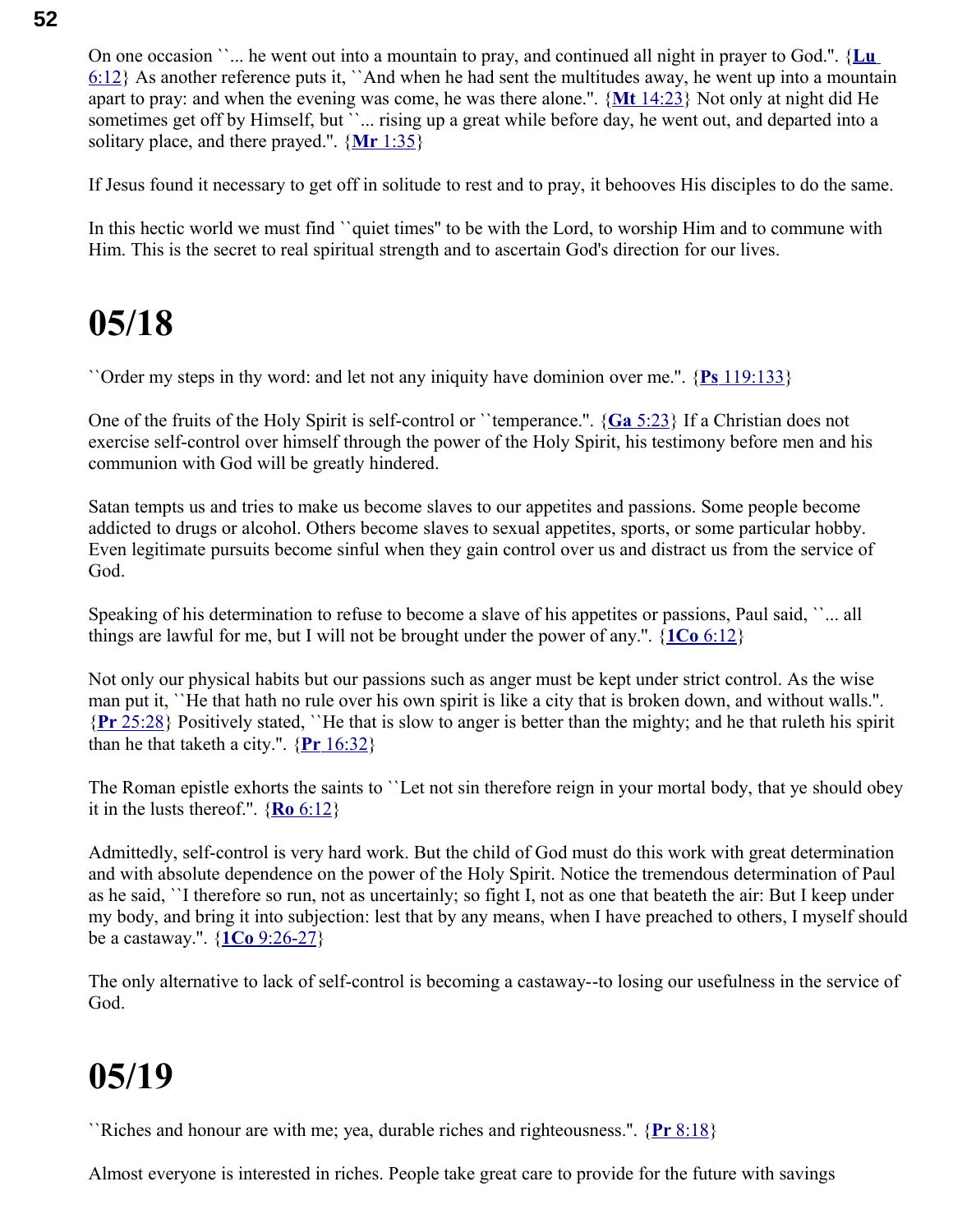accounts, insurance policies, and retirement plans. The man is thought to be very prudent who provides for his needs in this way.

But while men plan for the future in this way, the vast majority neglect their own souls. They are so busy in material pursuits that they have no time to make provision for their spiritual needs.

But the above verse speaks of ``durable riches.'' The context plainly shows that these durable riches consist of the wisdom that comes with a close walk with God. Wisdom cries out: ``Receive my instruction, and not silver; and knowledge rather than choice gold. For wisdom is better than rubies; and all the things that may be desired are not to be compared to it.''. { **Pr** [8:10-11}](swordsearcher://bible/Pr8.10-11)

This wisdom of God is so much more durable than material wealth, no matter how great. Timothy was commanded to ``Charge them that are rich in this world, that they be not highminded, nor trust in uncertain riches, but in the living God, who giveth us richly all things to enjoy....''. { **1Ti** [6:17}](swordsearcher://bible/1Ti6.17) There is a great contrast between these ``uncertain riches'' and the ``durable riches'' of **Pr** [8:18.](swordsearcher://bible/Pr8.18)

The Son of God said, ``Lay not up for yourselves treasures upon earth, where moth and rust doth corrupt, and where thieves break through and steal: but lay up for yourselves treasures in heaven, where neither moth nor rust doth corrupt, and where thieves do not break through nor steal: for where your treasure is, there will your heart be also.'' ( **Mt** [6:19-21\)](swordsearcher://bible/Mt6.19-21)

#### **05/20**

``Fools make a mock at sin: but among the righteous there is favour.''. { **Pr** [14:9}](swordsearcher://bible/Pr14.9)

Today it is very common for people to make jokes about things that the Lord calls sin. This is supposed to be an innocent pleasure but the Lord calls them fools who engage in such conduct.

For example, jokes about sex, about men looking at pretty women with lust in their hearts, are quite common-place. However, the Son of God has said, ``But I say unto you, That whosoever looketh on a woman to lust after her hath committed adultery with her already in his heart.'' ( **Mt** [5:28\)](swordsearcher://bible/Mt5.28). The Bible further says that ``... whoremongers and adulterers God will judge.". {**Heb** [13:4}](swordsearcher://bible/Heb13.4) So this is not a laughing matter. Satan knows that if he can get us to laughing about this and other sins, he can deceive us as to the seriousness of sin. Sin is deadly business. Sin caused the crucifixion of the Lord Jesus Christ, ``Who his own self bare our sins in his own body on the tree....''. { **1Pe** [2:24}](swordsearcher://bible/1Pe2.24)

Jokes about Noah's ark, about meeting Peter at the pearly gates, about hell and about other sacred subjects are extremely common today--even among professing Christians. Such things should not be. We would do well to engage in ``Neither filthiness, nor foolish talking, nor jesting, which are not convenient: but rather giving of thanks.''. { **[Eph](swordsearcher://bible/Eph5.4)** 5:4}

#### **05/21**

``He that walketh with wise men shall be wise: but a companion of fools shall be destroyed.''. { **Pr** [13:20}](swordsearcher://bible/Pr13.20)

It is certain that those with whom with keep constant company have a great effect on us. We learn much- both good and bad from those around us. Much of this knowledge and behavior just ``rubs off'' on us without our being consciously aware of what is taking place. No wonder the word of God warns us to be very careful to choose those with whom we walk in close association each day.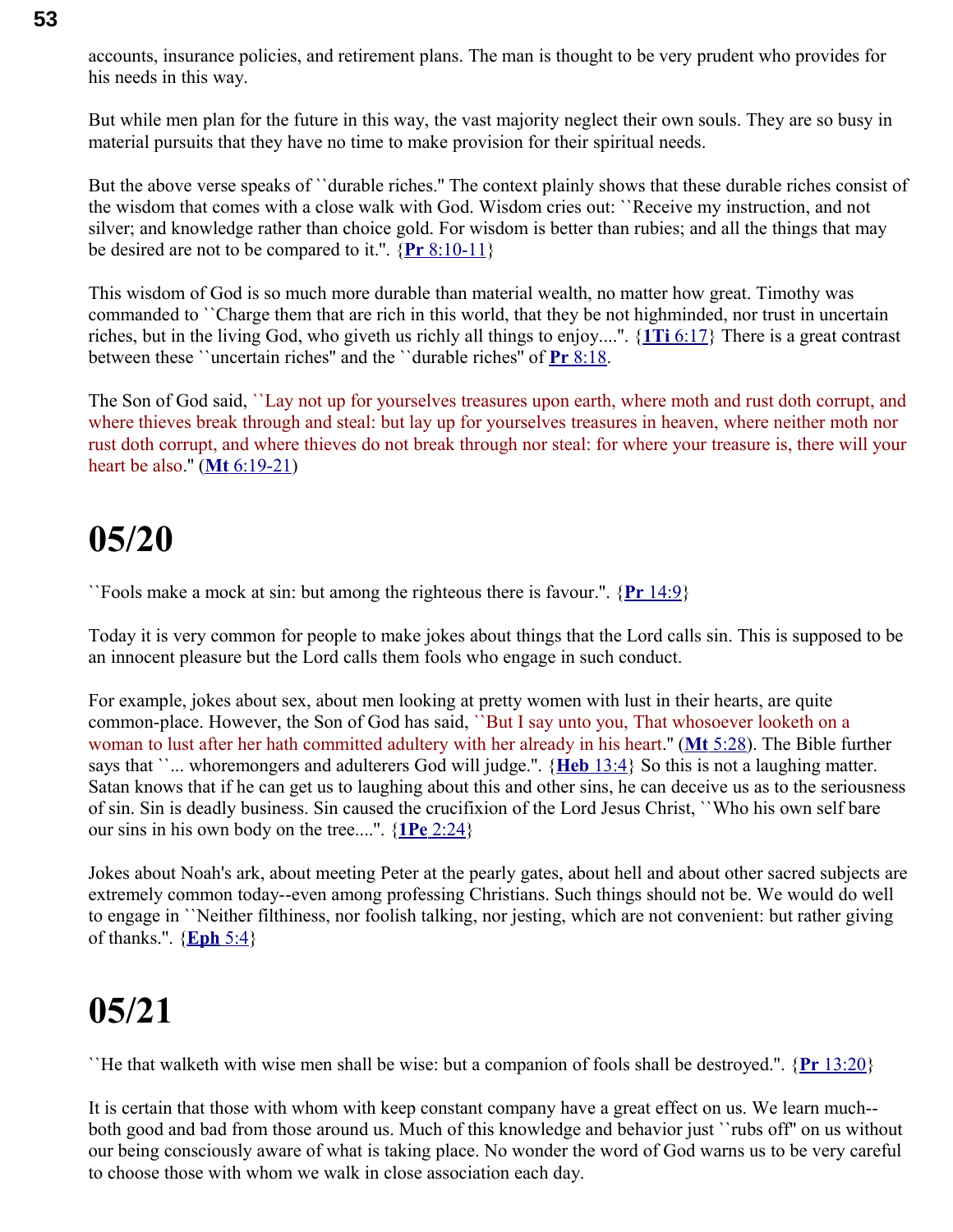Negatively, we are not to have as close friends those who do not fear God and do not use the Bible as the guide for their lives. David said, ``Blessed is the man that walketh not in the counsel of the ungodly....''. { **[Ps](swordsearcher://bible/Ps1.1)** [1:1}](swordsearcher://bible/Ps1.1) Soloman said, ``My son, if sinners entice thee, consent thou not.''. { **Pr** [1:10}](swordsearcher://bible/Pr1.10) Paul said, ``... evil communications corrupt good manners.''. { **1Co** [15:33}](swordsearcher://bible/1Co15.33) It is impossible for anyone to keep bad company and not be corrupted by it.

Positively, our lives can be greatly enriched if we seek for and walk with noble men and women who love and fear the Lord. We can learn good habits and life patterns from those who have long walked with the Lord.

Not only will we learn how to live as we associate with these noble ones, but we will be challenged and encouraged to constantly grow in grace and in the knowledge of the Lord Jesus Christ.

How wonderful that our dear Lord has prepared a way for us to become truly wise--walking with His wise ones.

### **05/22**

``By him therefore let us offer the sacrifice of praise to God continually, that is, the fruit of our lips giving thanks to his name.''. { **Heb** [13:15}](swordsearcher://bible/Heb13.15)

This verse is loaded with truth which, put into practice, will glorify God and greatly strengthen the believer.

``By him''--this expression tells us that we can't even praise God except through Jesus Christ. How thankful we should be that one of the gifts that Christ purchased on the cross for His people was the gift of praise.

``Sacrifice''--Believers in the New Testament period are all priests before God. { **1Pe** [2:5}](swordsearcher://bible/1Pe2.5) Priests are to offer sacrifices. One of the sacrifices that we are to offer is praise. We praise Him as we reflect on His blessed attributes and on His goodness toward us. As we thus reflect, our lips will be compelled to give thanks to His name.

``Continually''--This giving of thanks should not be just an occasional exercise--it should be a constant and habitual practice. David said, "... I will bless the LORD at all times: his praise shall continually be in my mouth.''. { **Ps** [34:1}](swordsearcher://bible/Ps34.1) He said again, ``From the rising of the sun unto the going down of the same the Lord's name is to be praised.''. { **Ps** [113:3}](swordsearcher://bible/Ps113.3)

Try following this practice today. You'll be surprised what a wonderful change will take place in your attitude. Even in the midst of death, trouble, and disappointment, the child of God can praise the Lord for His wonderful salvation.

#### **05/23**

``Nevertheless to abide in the flesh is more needful for you.''. { **Php** [1:24}](swordsearcher://bible/Php1.24)

Paul stated that he had a ``... desire to depart, and to be with Christ; which is far better....". {**Php** [1:23}](swordsearcher://bible/Php1.23) But he was willing to abide in the flesh so long as he was needed by the Philippians and others.

We would do well to follow the great apostle in this attitude. He didn't live to be served by others--his life was devoted to serving his Lord and the Lord's people. In this he was following the example of the Lord Who

#### **54**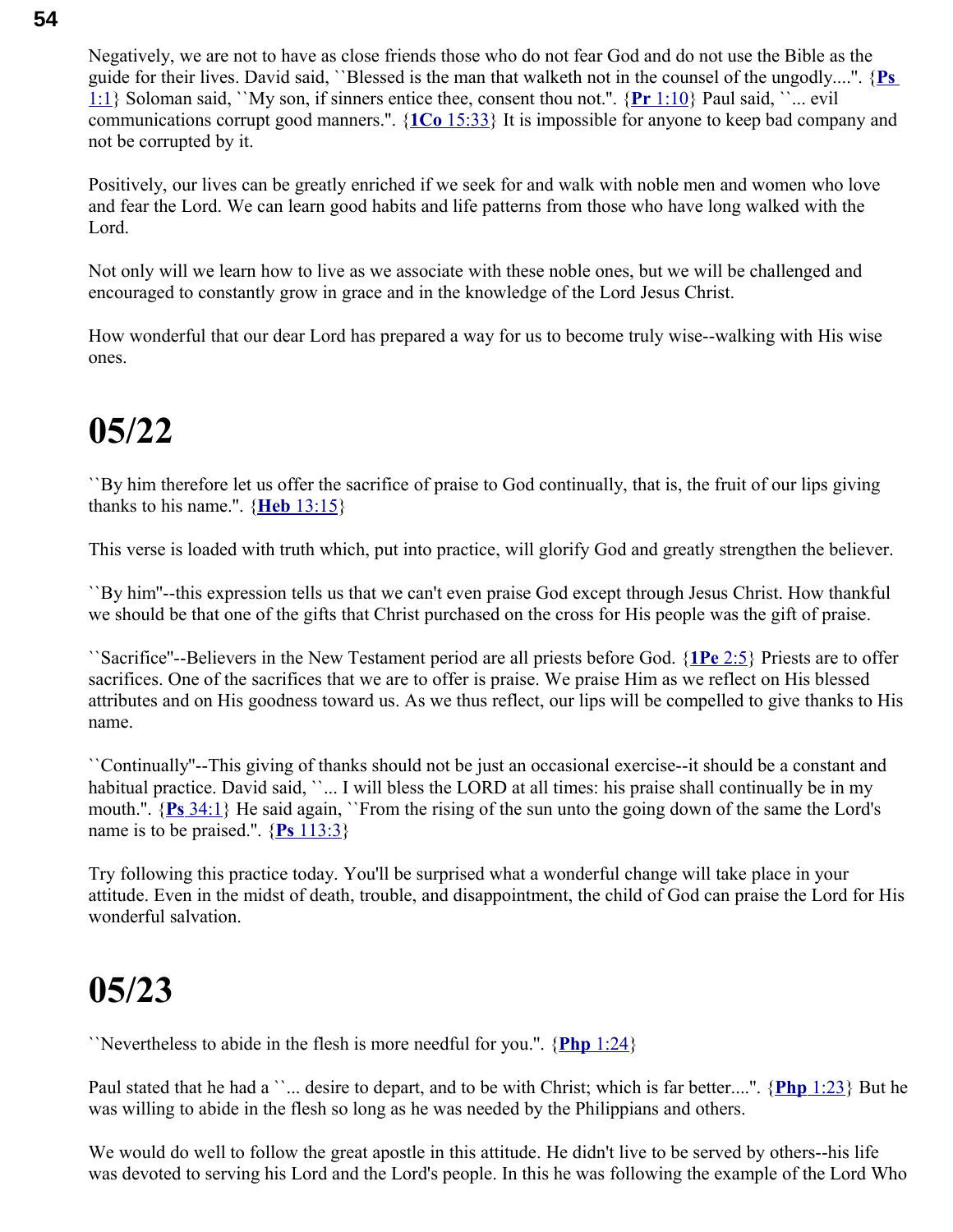``... came not to be ministered unto, but to minister, and to give his life a ransom for many.'' ( **Mt** [20:28\)](swordsearcher://bible/Mt20.28).

A Christian cannot be happy or fulfilled if he always expects others to serve him. True joy is found in a life of service. Try serving your Lord today--see what you can find to do for His people. A life of contentment will be the result. Remember the words of the Lord Jesus, how he said, "... It is more blessed to give than to receive." (**Ac** [20:35\)](swordsearcher://bible/Ac20.35).

### **05/24**

``And he saith unto them, Follow me, and I will make you fishers of men.''. { **Mt** [4:19}](swordsearcher://bible/Mt4.19)

Every believer is called to be a "fisher of men." This means that he is to convert others to the truth as it is in Jesus Christ. There is only one way to become a fisher of men: that is to become a consistent follower of the Lord Jesus Christ. As one becomes a follower of the Lord, the change in him will become evident to those about him. This was evident in the case of Peter and John. It is written of them,

``Now when they saw the boldness of Peter and John, and perceived that they were unlearned and ignorant men, they marveled; and they took knowledge of them, that they had been with Jesus.''. { **Ac** [4:13}](swordsearcher://bible/Ac4.13)

There is only one way to become a true follower of the Lord, one must carefully study the life of Christ as it is set forth in the scriptures, and then prayerfully imitate that life with the enabling of the Holy Spirit.

This must be done with real determination on a daily basis. Our Lord said, ``And he said to them all, If any man will come after me, let him deny himself, and take up his cross daily, and follow me." (Lu [9:23\)](swordsearcher://bible/Lu9.23).

Christian friend, do you want to experience the joy of becoming a fisher of men? Begin today! Make the life of Christ your diligent study and your constant pattern of living.

#### **05/25**

``Let no corrupt communication proceed out of your mouth, but that which is good to the use of edifying, that it may minister grace unto the hearers.''. { **Eph** [4:29}](swordsearcher://bible/Eph4.29)

The ability of speech is a wonderful gift of God, and we must be very careful how we use it. Each word that we speak should be spoken for a definite purpose. When we speak to others we should use our words to edify (build up) the person to whom we are speaking. Our words should ``minister grace'' to those who hear. Our words should be carefully designed to bring about good reactions, to bring the hearers closer to the Lord.

There is no place for idle words in the conversation of a child of God. In fact the Savior said, "... That every idle word that men shall speak, they shall give account thereof in the day of judgment.'' ( **Mt** [12:36\)](swordsearcher://bible/Mt12.36). No wonder that David prayed, ``Set a watch, O LORD, before my mouth; keep the door of my lips.''. { **Ps** [141:3}](swordsearcher://bible/Ps141.3) Again he prayed, ``Let the words of my mouth, and the meditation of my heart, be acceptable in thy sight, O LORD, my strength, and my redeemer.''. { **Ps** [19:14}](swordsearcher://bible/Ps19.14)

Christian reader, today and every day, use your words to bring glory to God and help to people.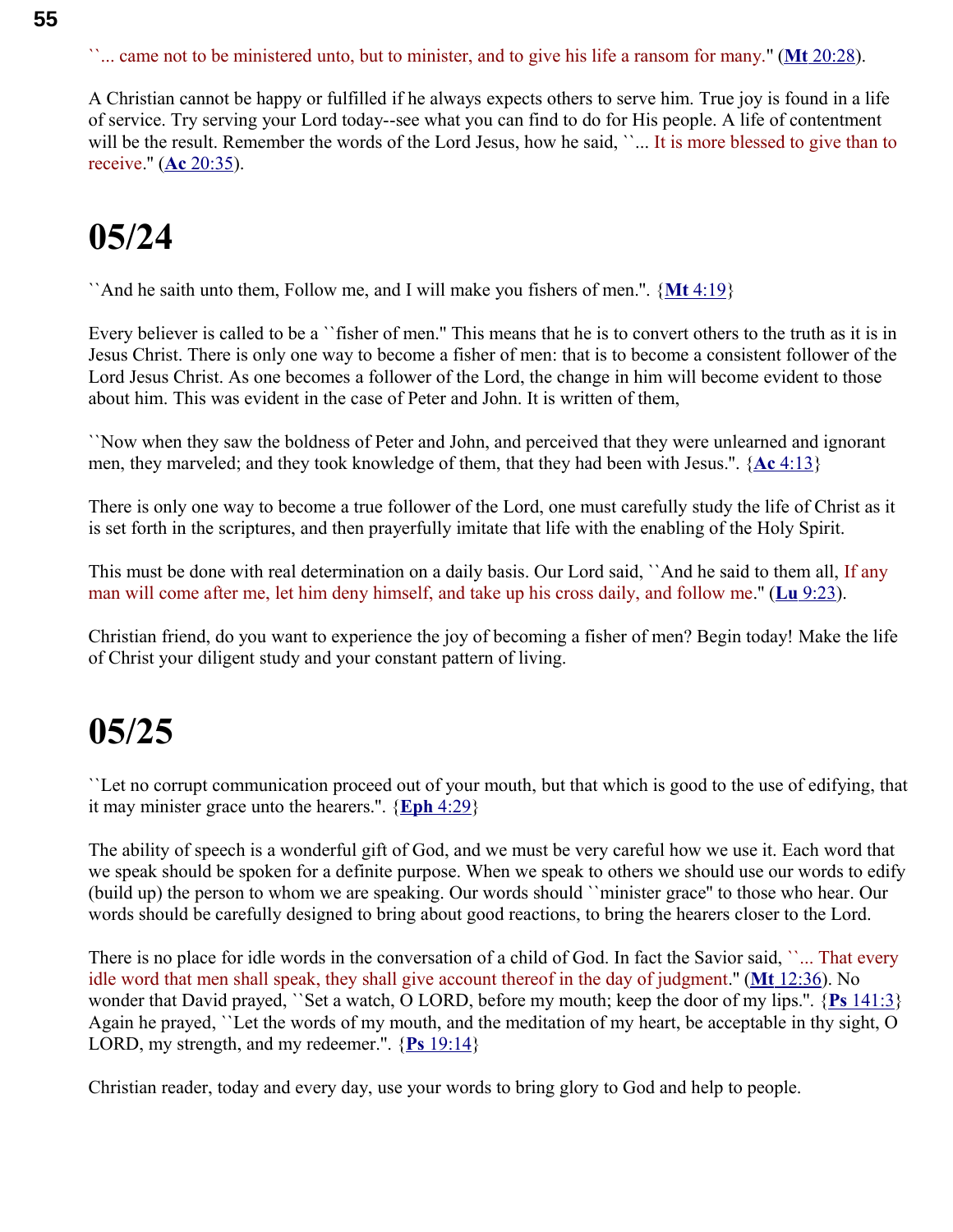``... For the joy of the LORD is your strength.''. { **Ne** [8:10}](swordsearcher://bible/Ne8.10)

It is so important for a Christian to be strong. There are many battles to be fought against our own flesh. To fight, we must be strong. To be strong, we must be filled with the joy of the Lord.

The joy of the Lord is not dependent on circumstances. A person can be afflicted and persecuted and still be strong in the joy of the Lord. See Paul and Silas praying and singing praises at midnight, even though they were in prison, with their feet in stocks and stripes on their backs. { **Ac** [16:25}](swordsearcher://bible/Ac16.25) See the apostles ``... rejoicing that they were counted worthy to suffer shame for his name.".  ${Ac 5:41}$  ${Ac 5:41}$  Hear Paul say that he was ``... sorrowful, yet alway rejoicing....''. { **2Co** [6:10}](swordsearcher://bible/2Co6.10)

The joy of the Lord comes from walking in fellowship with the dear Lord. Speaking of the Lord, David said, ``... in thy presence is fulness of joy; at thy right hand there are pleasures for evermore.''. { **Ps** [16:11}](swordsearcher://bible/Ps16.11) Joy is given to us as a fruit of the blessed Holy Spirit. { **Ga** [5:22}](swordsearcher://bible/Ga5.22)

Walk with the Lord today, dear one. Commune with Him in prayer. Follow Him in obedience. No matter the circumstances. You will be filled with joy and you will be strong. ``Rejoice in the Lord alway: and again I say, Rejoice.''. { **[Php](swordsearcher://bible/Php4.4)** 4:4}

#### **05/27**

``Jesus saith to him, He that is washed needeth not save to wash his feet, but is clean every whit: and ye are clean, but not all.''. { **Joh** [13:10}](swordsearcher://bible/Joh13.10)

This verse contains a glorious truth that, properly understood, will bring joy to the child of God. Jesus tells Peter that the one who has been washed (in the original language this is in the past or completed tense) is ``clean every whit.'' The expression ``every whit'' comes from a word which means ``all, whole, complete.'' Jesus is saying that the one who has been washed is wholly or completely clean. The word translated ``clean'' means ``without blemish, spotless, blameless.''

He who has been washed in the blood of Christ, who has been regenerated by the Spirit of God is wholly and entirely clean in the sight of God! He has been justified by the righteousness of Christ. Because of justification all his sins have been pardoned, and he is perfectly righteous in Christ before God. ``There is therefore now no condemnation to them which are in Christ Jesus....''. { **Ro** [8:1}](swordsearcher://bible/Ro8.1) ``Who shall lay any thing to the charge of God's elect? It is God that justifieth.''. { **Ro** [8:33}](swordsearcher://bible/Ro8.33) When God has pronounced one ``clean every whit'' no one, including Satan, can bring a charge against him.

When Jesus said, 'Ye are clean, but not all'' He was referring to Judas Iscariot, who was not a blood-bought child of God.

Even though the child of God is completely clean in a legal sense and will never come under the wrath of God, he still sins and must confess and repent daily. This is the lesson taught in the washing of the feet (the feet of his life and conversation). Even though our relationship with God can never be broken our fellowship with Him can be temporarily broken by unconfessed sins. The we need to wash our feet (confess and repent). One who is not already clean cannot confess and repent in the true sense of the word.

What does this mean to the child of God? Let us live like children of the king! Let us rejoice that when He sees us He sees us as clean and righteous in Jesus Christ. Let us go often to Him in prayer for only a cleansed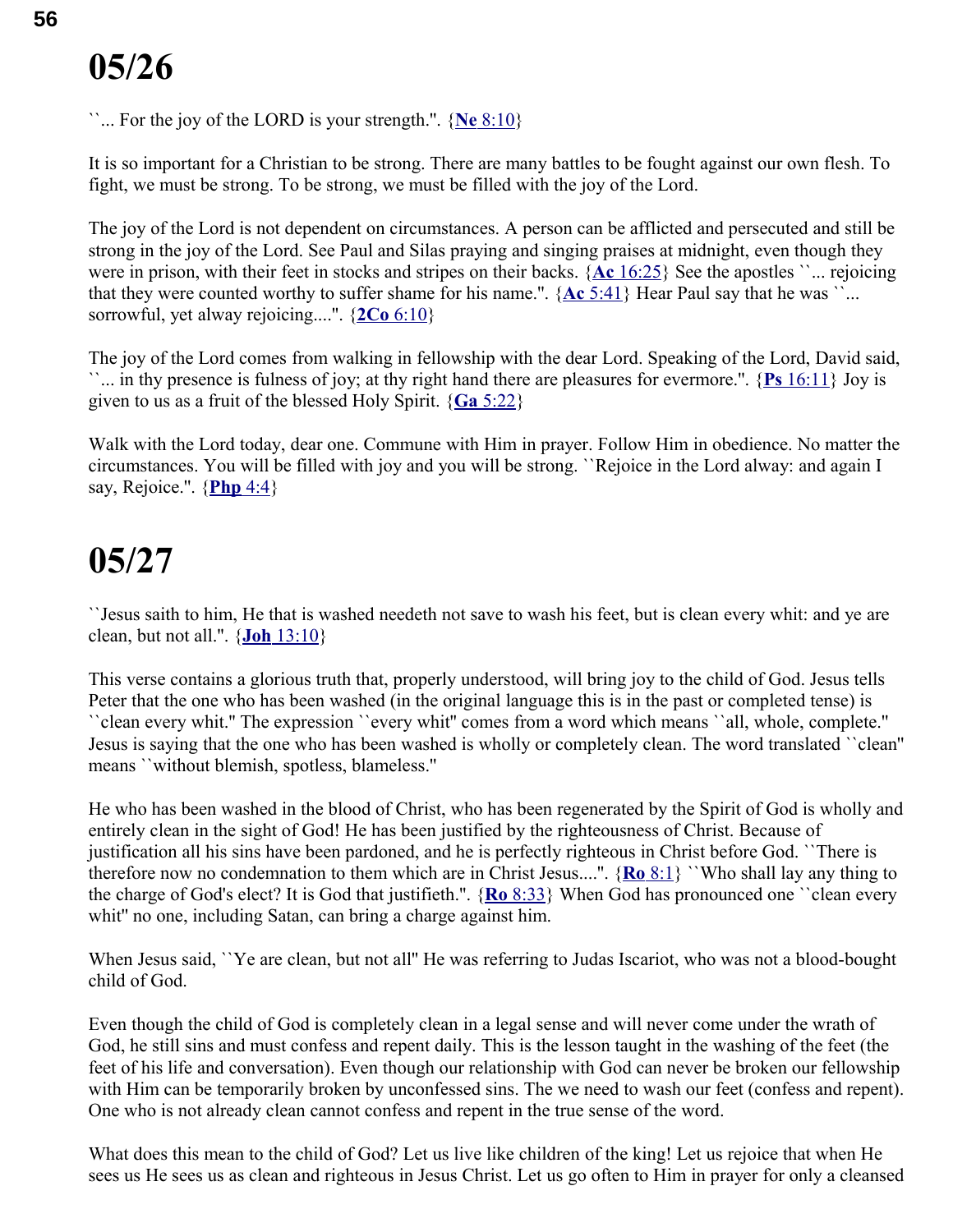one has the exalted privilege of coming into His glorious presence.

What good news it was to the Corinthian Christians when Paul told them that ''... ye are washed, but ye are sanctified, but ye are justified in the name of the Lord Jesus, and by the Spirit of our God.''. { **1Co** [6:11}](swordsearcher://bible/1Co6.11) What good news it is to us today!

### **05/28**

``Who, when he was reviled, reviled not again; when he suffered, he threatened not; but committed himself to him that judgeth righteously....''. { **1Pe** [2:23}](swordsearcher://bible/1Pe2.23)

The Savior is our perfect example in this as He is in everything else. He did not ``fight back'' when He was mistreated, but left His case in the hands of God the Father.

How hard it is for us to do this when we try to do it in our own power. Our natural tendency is for us to argue, to protest, to ``fight back,'' to defend ourselves when we have been wronged.

But we must follow the example of our Lord. His enemies said terrible things about and to him. To ``revile'' means to ``reproach, vilify, or slander.'' The enemies of Jesus constantly criticized Him, told lies about Him, and stirred the people up against Him. Perhaps the culmination of the hard things said against the Lord Jesus were those things said at His trial before the Jewish council. They even hired false witnesses against Him. Instead of defending Himself ``... Jesus held his peace .... {Mt [26:63}](swordsearcher://bible/Mt26.63) As Isaiah said, ``... as a sheep before her shearers is dumb, so he openeth not his mouth.''. { **Isa** [53:7}](swordsearcher://bible/Isa53.7)

Why did Jesus remain silent? Because God was the righteous judge and Jesus was perfectly willing to trust His case in the hands of God. We, too, will quit trying to feverishly defend ourselves when we are willing to trust our case in the hands of the Lord. He will render the right verdict in His own time. In the meantime, we must humbly serve the Lord and silently suffer when we are blessed to suffer for His name.

When we can learn to trust our defense in the hands of the Righteous Judge, what peace will come to our souls.

### **05/29**

``Thy word have I hid in mine heart, that I might not sin against thee.''. { **Ps** [119:11}](swordsearcher://bible/Ps119.11)

One of the most powerful weapons that we have against Satan, sin, and the world is the word of God. In fact, we are to take the ``... the sword of the Spirit, which is the word of God....''. { **Eph** [6:17}](swordsearcher://bible/Eph6.17) One of the most effective ways that we can use the word of God is by committing portions of the word to memory.

Evidently David had done this; he ``hid'' the word in his heart. This was not a mere intellectual exercise; he committed the word to memory for the purpose of not sinning against God. When Satan tempted David to commit a particular sin, David would call to mind a particular portion of scripture which forbade the commission of that very sin. This is truly using the word as the sword of the Spirit.

There are other benefits derived from committing the word to memory. Paul said ``Let the word of Christ dwell in you richly in all wisdom; teaching and admonishing one another in psalms and hymns and spiritual songs, singing with grace in your hearts to the Lord.''. { **Col** [3:16}](swordsearcher://bible/Col3.16) When the word has been committed to memory and dwells in our hearts we will be in a position to teach and to admonish each other. Our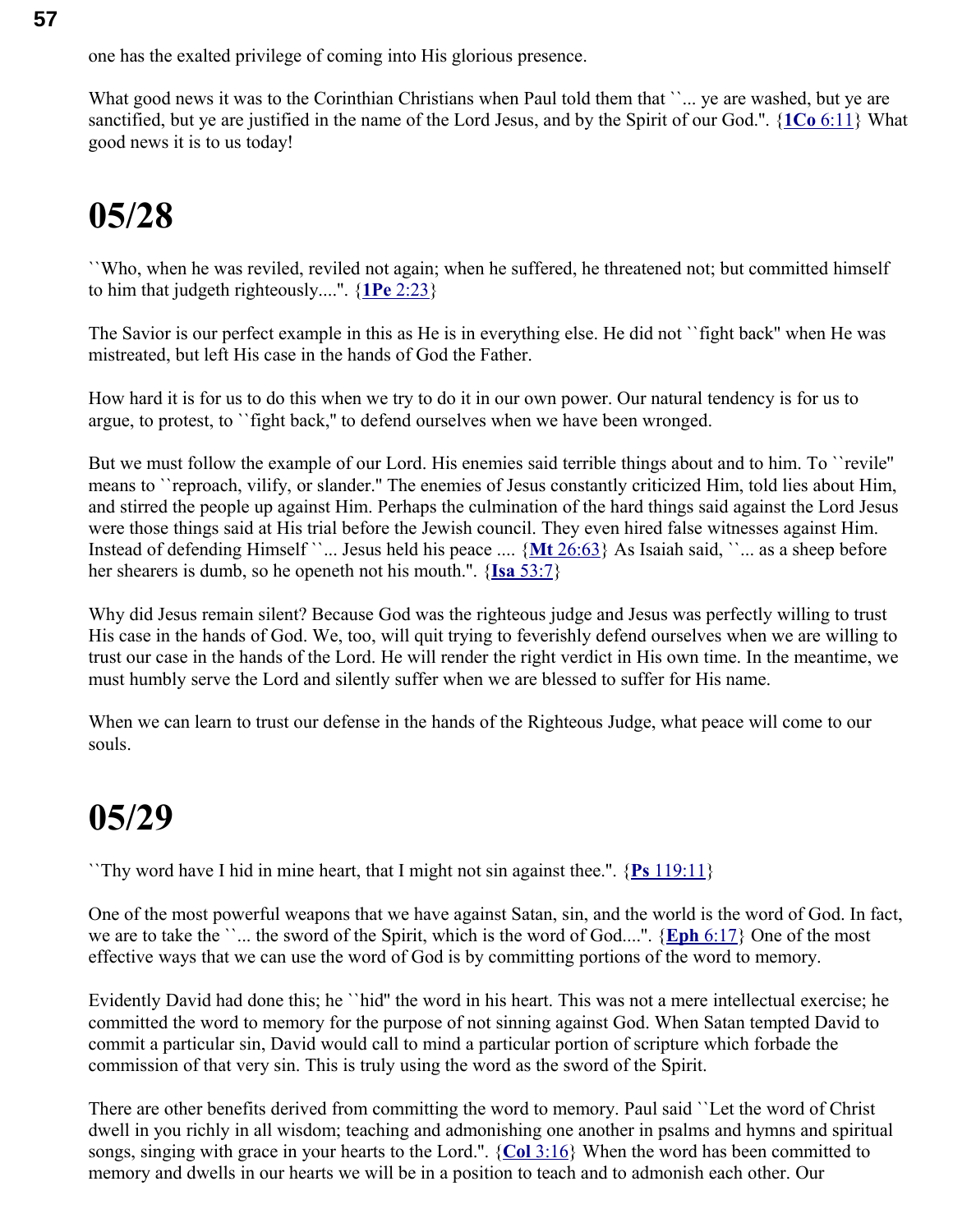admonitions then will not come from our own opinions; they will come from God's word. We will also be in a position to worship God more perfectly--in psalms and hymns and spiritual songs. The Holy Spirit will take the word which we have committed to memory and help us to worship God with it.

If you wish to be strong in the Lord commit verses to memory every day. One verse memorized each week would make about fifty a year. In ten years this would grow to five hundred verses. For the glory of God, begin today.

### **05/30**

``And the Lord said, Simon, Simon, behold, Satan hath desired to have you, that he may sift you as wheat: But I have prayed for thee, that thy faith fail not: and when thou art converted, strengthen thy brethren.''. {**[Lu](swordsearcher://bible/Lu22.31-32)** [22:31-32}](swordsearcher://bible/Lu22.31-32)

The great enemy of our soul hates us and would like for us to completely and permanently deny our Lord. If we were left to ourselves this would be our sad case. But the Lord Jesus as our great Intercessor prays for us and, even though we may have temporary lapses, our faith will never be extinguished. The Lord will bring us to repentance and restoration. When we are restored or ``converted'' then we are once again useful in the service of our Lord. Then we are able to strengthen our brethren.

Peter denied his Lord, but the Lord brought him to repentance, restored him to a place of usefulness, and gave him the command to feed His sheep and lambs. { **Joh** [21:15-17}](swordsearcher://bible/Joh21.15-17) The Lord even permitted Peter to glorify Him in his death. { **Joh** [21:19}](swordsearcher://bible/Joh21.19)

What should this mean to us? When we fall into sin and our lives become cold and useless, we should seek repentance. We should not wallow in misery and in self-pity, but should pray for God to restore us to a place of service.

We can do this with great courage and hope, knowing that God always hears the prayers of Jesus, and that Jesus has prayed for all His children that their faith would not fail.

### **05/31**

``And let us not be weary in well doing: for in due season we shall reap, if we faint not.''. { **Ga** [6:9}](swordsearcher://bible/Ga6.9)

The context indicates that this verse primarily applies to the giving of our material goods in the cause of Christ. But the principle applies to all areas of our Christian life. We need to persevere in Christian works lest we fail to reap.

The Christian life is a constant struggle against Satan, the world-system, and our own flesh. As we struggle and fail to see immediate results, we grow weary and discouraged and are tempted to give it all up. But we must not! God has promised that we will reap bountiful blessings in due time. To give up would be like a man drilling for oil who ceased drilling at 90 feet. If he had drilled to 100 feet, he would have struck a gushing oil well.

To keep from giving up, we must constantly encourage ourselves with the promises of God. ``He giveth power to the faint; and to them that have no might he increaseth strength. Even the youths shall faint and be weary, and the young men shall utterly fall: But they that wait upon the Lord shall renew their strength; they shall mount up with wings as eagles; they shall run and not be weary; and they shall walk and not faint.''.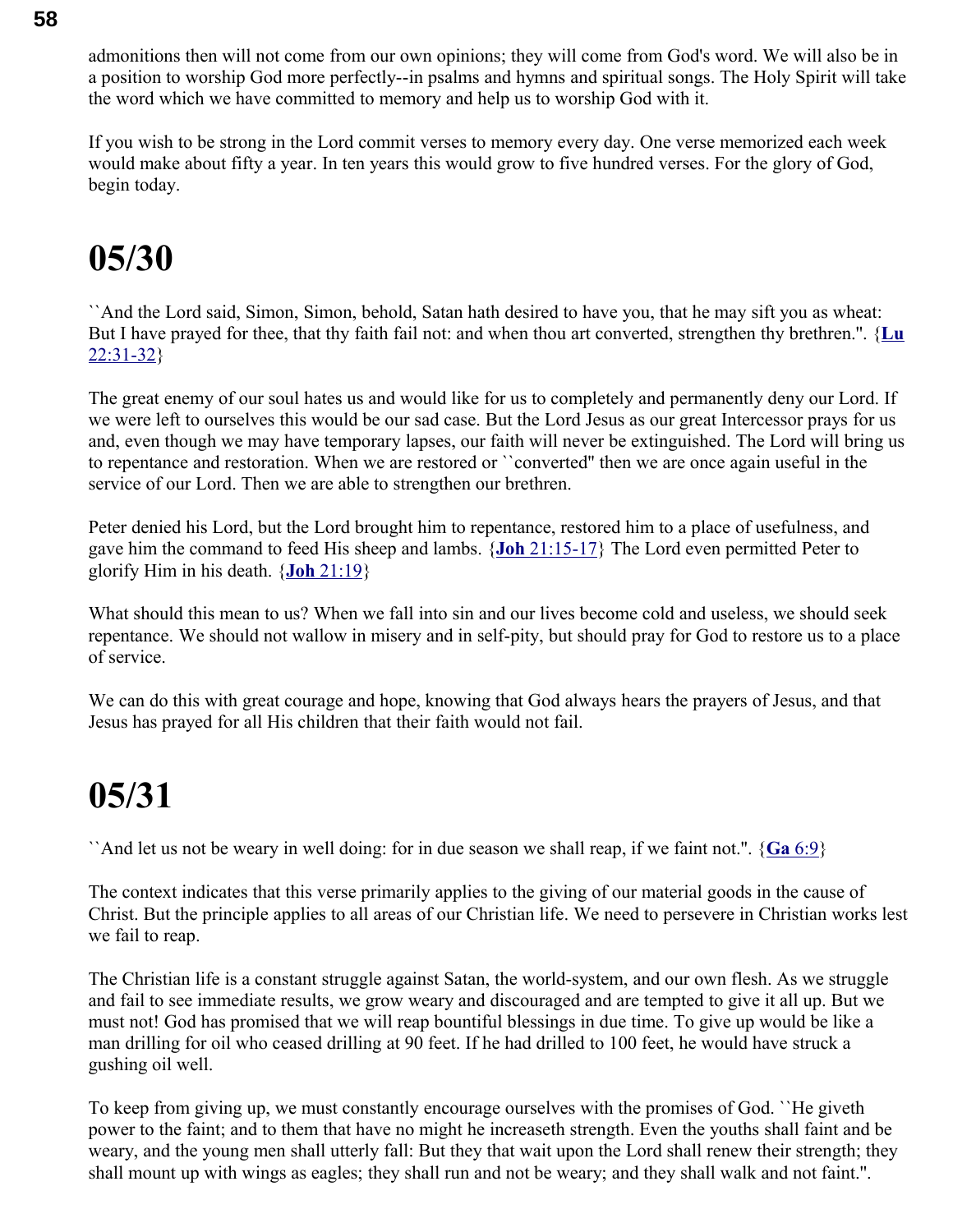``Then had the churches rest throughout all Judaea and Galilee and Samaria, and were edified; and walking in the fear of the Lord, and in the comfort of the Holy Ghost, were multiplied. { **Ac** [9:31}](swordsearcher://bible/Ac9.31)

The churches had been under great trial because of the persecution of Saul of Tarsus. No doubt they had been ready to despair. They were so weary. But the Lord knows just how much His people can take before they collapse. He changed Saul the persecutor to Paul the Apostle and gave his people rest.

He works with individual Christians the same way. We may think that we will reach the breaking point, but He will deliver before that time. ``Many are the afflictions of the righteous: but the Lord delivereth him out of them all.''. { **Ps** [34:19}](swordsearcher://bible/Ps34.19)

Persevere in righteousness, weary Christian. The Lord will deliver in due time. He will, in His glorious providence, give you rest when He knows you have to have it. Resist Satan. Encourage yourself in the Lord. The Lord set the example of resisting Satan. ``And when the devil had ended all the temptation, he departed from him for a season.''. { **Lu** [4:13}](swordsearcher://bible/Lu4.13) The Lord will see to it that the devil will depart from you for a season, too.

### **06/02**

``Notwithstanding in this rejoice not, that the spirits are subject unto you; but rather rejoice, because your names are written in heaven. { **Lu** [10:20}](swordsearcher://bible/Lu10.20)

The Lord Jesus had sent seventy preachers out. As they came back from their mission they "... returned again with joy, saying, Lord, even the devils are subject unto us through thy name.''. { **Lu** [10:17}](swordsearcher://bible/Lu10.17) Then the Lord told them that the real cause of rejoicing should be that their names were written in heaven.

To have one's name written in heaven is to be assured of eternal salvation. Speaking of the eternal city of God the scripture says, ``And there shall in no wise enter into it any thing that defileth, neither whatsoever worketh abomination, or maketh a lie: but they which are written in the Lamb's book of life.''. { **Re** [21:27}](swordsearcher://bible/Re21.27) The names of God's elect people were ''... written in the book of life of the Lamb slain from the foundation of the world.''. { **Re** [13:8}](swordsearcher://bible/Re13.8) Those ``... whose names were not written in the book of life from the foundation of the world....'' { **Re** [17:8}](swordsearcher://bible/Re17.8) are those who will not be brought to salvation.

A man may have wealth, power, health, and all other outward advantages. But if he is not one of the Lord's, all this will come to an end when he dies and he will suffer eternal misery. But though a man be sorely tried in this life and yet has his name written in heaven he has great cause for rejoicing. God is his God now and forever more through the Lord Jesus Christ.

How do I know if my name was written in the Lamb's book of life before the foundation of the world? I know it because God saves me by His grace now in this life and causes me to love Him and to live for Him. ``We love Him, because he first loved us.''. { **1Jo** [4:19}](swordsearcher://bible/1Jo4.19) God always draws those He loves to salvation. ``Yea, I have loved thee with an everlasting love: therefore with lovingkindness have I drawn thee.''. { **Jer** [31:3}](swordsearcher://bible/Jer31.3)

Paul could thus speak of those who had labored for the Lord as those ``... whose names are in the book of life.''. { **[Php](swordsearcher://bible/Php4.3)** 4:3}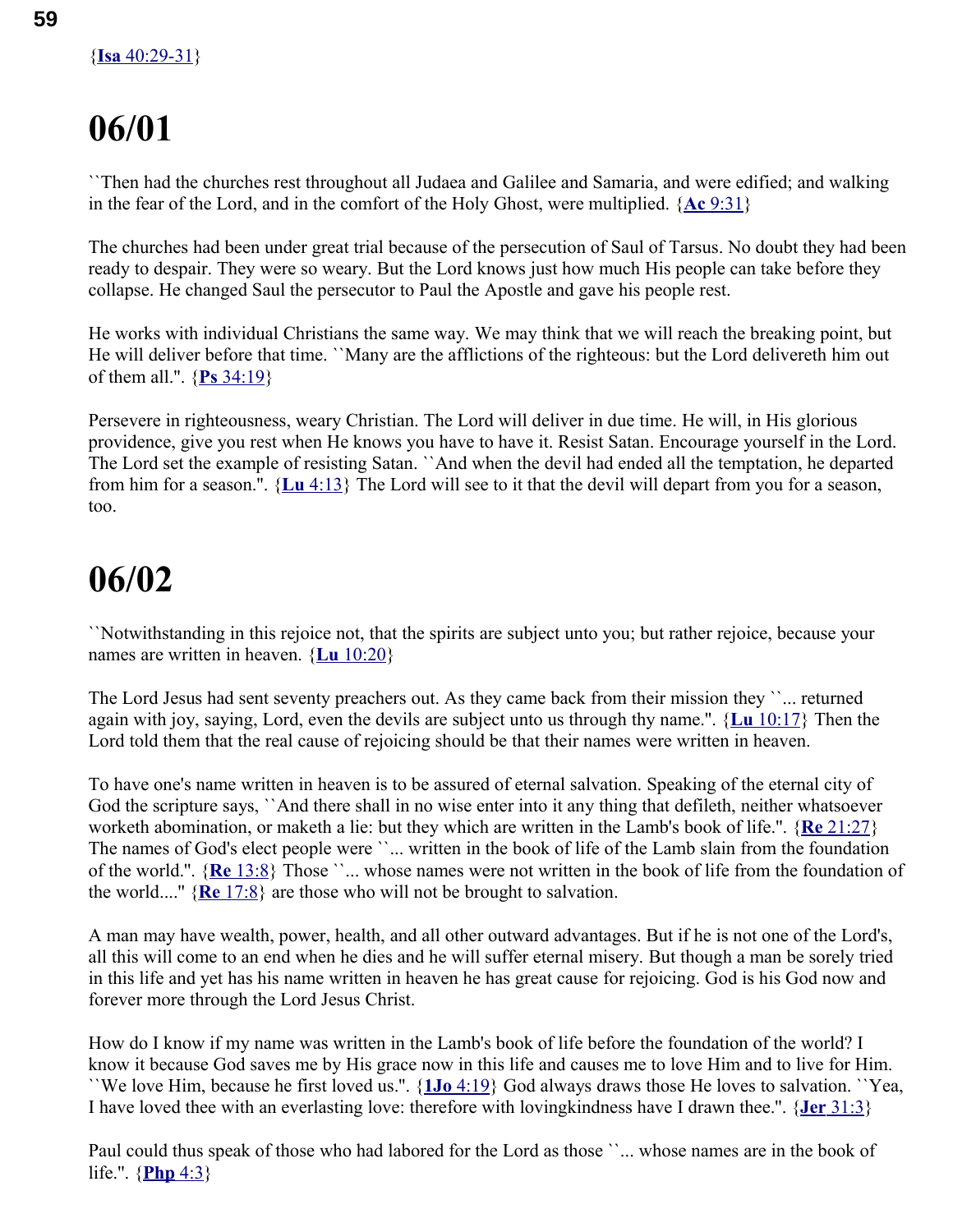Some glorious day in the future, all the saints will enjoy the continual presence of the Lord Jesus Christ in their capacity as the ``... general assembly and church of the firstborn, which are written in heaven.''. { **[Heb](swordsearcher://bible/Heb12.23)**  $12:23$ 

So, dear reader, if you truly love the Lord this means that He loves you. Circumstances may be dark and the way may be difficult, but 'rejoice, because your names are written in heaven!"

### **06/03**

``One thing have I desired of the LORD, that will I seek after; that I may dwell in the house of the LORD all the days of my life, to behold the beauty of the LORD, and to inquire in his temple. { **Ps** [27:4}](swordsearcher://bible/Ps27.4)

The New Testament believer can and should pray this prayer that David prayed. God's house is the place where He chooses to especially abide. His house today is each true New Testament congregation of believers: ``... the house of God, which is the church of the living God, the pillar and ground of the truth.". { **1Ti** [3:15}](swordsearcher://bible/1Ti3.15)

There is one principal thing that David desired--not wealth, not fame, not fading worldly pleasures--but and opportunity of attending continually on the public worship of God.

He said he would ``seek after'' this; by prayer, by availing himself of every opportunity of worshipping God in the congregation; by conducting his life so that he would not bring reproach upon God's church.

The psalmist wanted to dwell there ``all the days of his life.'' He was committed to be a good church member. He had not thought of ever forsaking the assembly of the saints.

He wanted to ``behold the beauty of the Lord.'' This beauty is displayed as Christ is geld forth in the gospel. This beauty is beheld as the saints lift up their hearts and voices together to sing praises to their Redeemer. The beauty of the Lord is beheld as God's people walk in the unity of the Holy Spirit and genuinely care for each other and serve one another. The beauty of the Lord is beautifully displayed in the ordinances of Baptism and the Lord's supper, and in the practice of washing the saint's feet. ( **[Joh](swordsearcher://bible/Joh13)** 13).

David, furthermore, wanted to ``inquire in his temple''--to seek the face of the Lord, to consult Him in matters of difficulty, to search after the knowledge of divine things.

What a worthy prayer this is! Let this be the heart-breathing of every true believer today. The church of the Lord Jesus Christ is the most wonderful assembly on the face of the earth.

### **06/04**

``For if ye forgive men their trespasses, your heavenly Father will also forgive you: But if ye forgive not men their trespasses, neither will your Father forgive your trespasses. { **Mt** [6:14-15}](swordsearcher://bible/Mt6.14-15)

One major reason that causes a lack of spiritual power among Christians is the failure to forgive. The above verses teach plainly that we can have no fellowship with the heavenly Father when we fail to forgive those who wrong us.

People often say ``I will forgive, but I can't forget." But this is not real forgiveness. Forgetting is the very essence of forgiving. Consider the following passage: ``For I will be merciful to their unrighteousness, and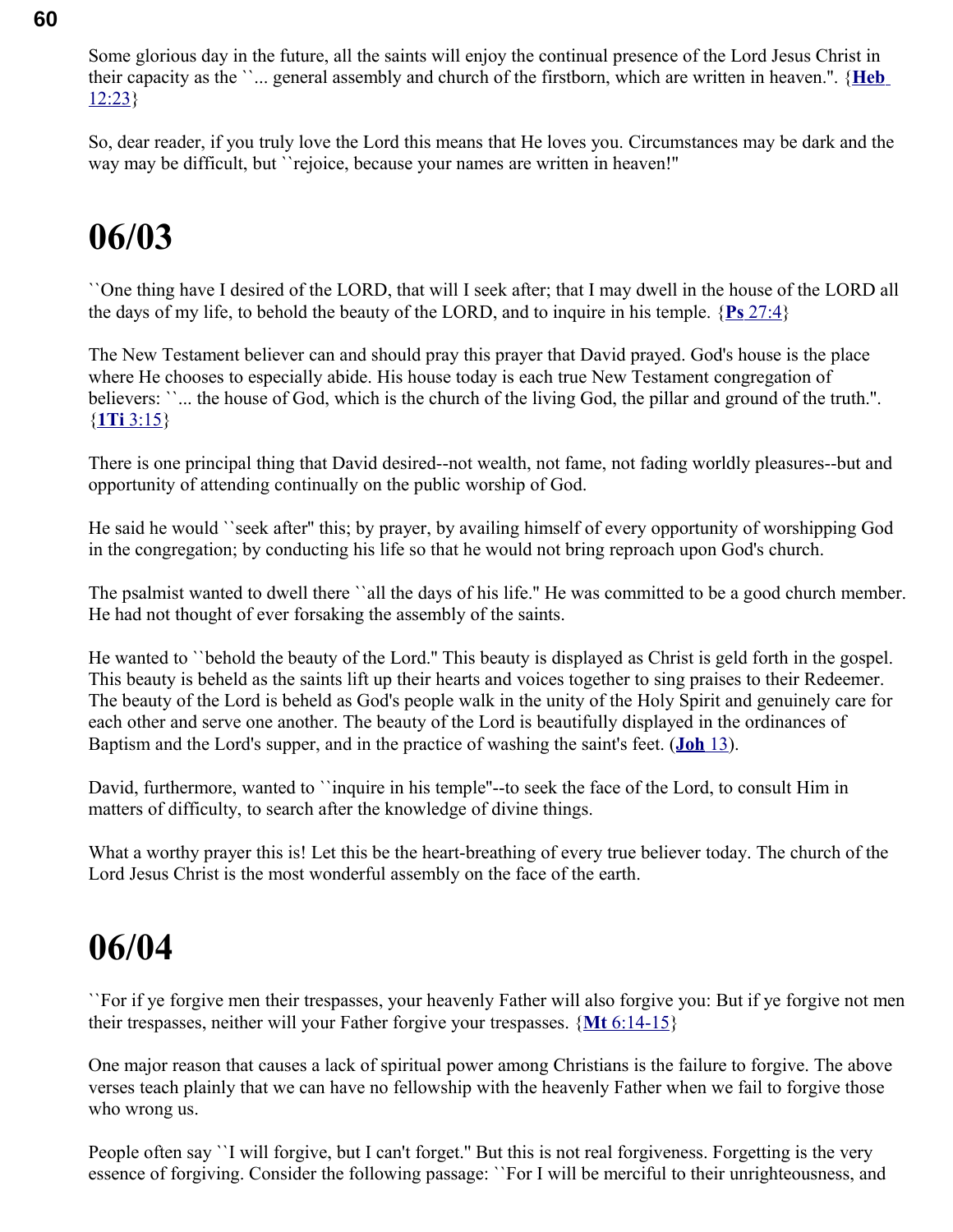their sins and their iniquities will I remember no more.''. { **Heb** [8:12}](swordsearcher://bible/Heb8.12)

But you may say, ``Well, I just can't put something out of my mind." This may be true but there are three things that can be done which will constitute forgetting in a very real way:

You can resolve to never bring the matter up again to the person involved.

You can determine to never speak of the matter to any third party.

You can refuse to think of the matter again--or at least to let your mind dwell on it.

If the thought comes to your mind, think about something else. Perhaps you could memorize scriptures that have to do with forgiveness and think on these when the matter tries to invade your mind.

Prayerfully determine to do these things and experience the blessed peace of our Lord when He says, ``... Well done, thou good and faithful servant...." (Mt [25:21\)](swordsearcher://bible/Mt25.21).

### **06/05**

``If therefore ye have not been faithful in the unrighteous mammon, who will commit to your trust the true riches? { **Lu** [16:11}](swordsearcher://bible/Lu16.11)

The way that we think about and use money tells a good deal about our character. The Savior said a great many things about money while He was on earth and He is the One who is speaking here.

We do not have a right to use our money any way we please. We are obligated to use our wealth the way our Lord tells us to. He is the One who has given us the opportunity and ability to make money. ``But thou shalt remember the LORD thy God: for it is he that giveth thee power to get wealth....''. { **De** [8:18}](swordsearcher://bible/De8.18)

It is sin for us to waste money by foolish spending or by purchasing luxuries with which to pamper ourselves. These luxuries, expensive hobbies, etc., tend to take our minds off the Lord and consume money that could be put to much better use in the Lord's service.

It is also sin for us to be covetous. A covetous person is selfish and wants to lay up all his wealth for himself or to spend it on himself and perhaps on his near of kin. This individual will come to great sorrow. Speaking of the covetous rich man who died in disfavor with God, Jesus said, ``So is he that layeth up treasure for himself, and is not rich toward God.''. { **Lu** [12:21}](swordsearcher://bible/Lu12.21)

Let us be rich toward God! Let us examine our spending practices with a prayerful attitude and see where we are wasting money that should be used in the service of God. This is where we will find true happiness. A covetous person is never happy. Every true child of God who has practiced sacrificial giving has truly learned that, ``... It is more blessed to give than to receive.''. { **Ac** [20:35}](swordsearcher://bible/Ac20.35)

When we do this, then more and more, the Lord will commit to our trust the true riches.

### **06/06**

``And he said unto them, Ye are they which justify yourselves before men; but God knoweth your hearts: for that which is highly esteemed among men is abomination in the sight of God. { **Lu** [16:15}](swordsearcher://bible/Lu16.15)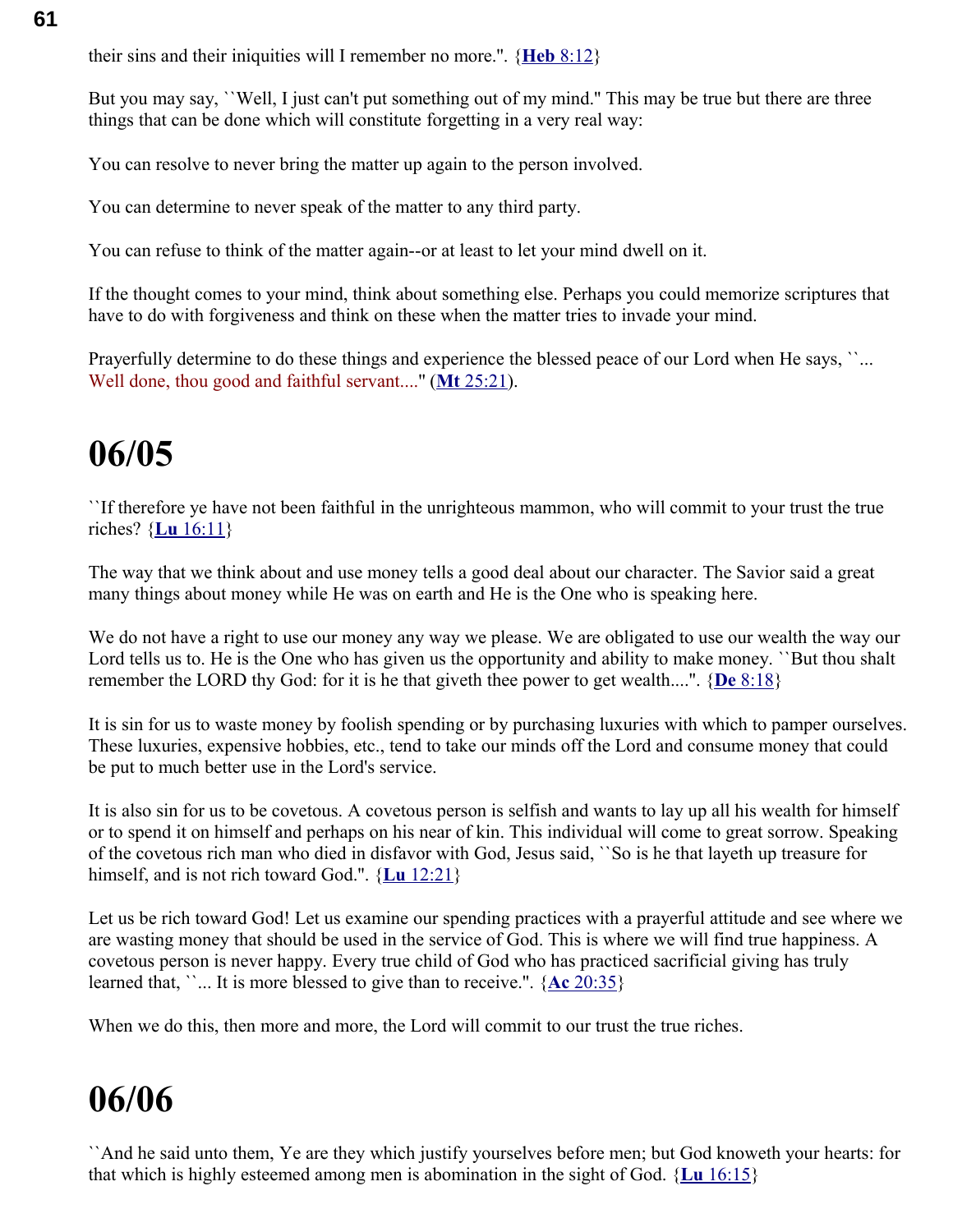Being popular with men does not make a cause or a practice right. In fact, the majority of things that receive approval among sinful men are disgusting to God.

We, as sinful creatures, must ever guard against the temptation to judge the rightness or the wrongness of a thing by its popularity or unpopularity. We are tempted to be like those who, ``... believed on him; but because of the Pharisees they did not confess him, lest they should be put out of the synagogue: For they loved the praise of men more than the praise of God.''. { **Joh** [12:42-43}](swordsearcher://bible/Joh12.42-43)

How do we find out what God loves and what God hates? Only in His word. We must diligently study it and strive to build into our lives those things which God approves.

For example, the world places great emphasis on physical beauty, especially as regards women. A beautiful woman is nearly always popular, regardless of her character or morals. But God says, ``Favour is deceitful, and beauty is vain: but a woman that feareth the LORD, she shall be praised.''. { **Pr** [31:30}](swordsearcher://bible/Pr31.30)

Another example: The world today praises women who are loud, proud, and self-assertive. This is particularly evidenced in the so-called Women's' Liberation movement. But this is an abomination to God. Speaking of godly women, the Bible says that they are to be adorned with ''... a meek and quiet spirit, which is in the sight of God of great price.''. { **1Pe** [3:4}](swordsearcher://bible/1Pe3.4)

Dear readers, let us not try to please men. Paul said, ''... for if I yet pleased men, I should not be the servant of Christ.''. { **Ga** [1:10}](swordsearcher://bible/Ga1.10)

#### **06/07**

``Let us therefore come boldly unto the throne of grace, that we may obtain mercy, and find grace to help in time of need.  $\{Heb\,4:16\}$ 

Satan does everything he can do to keep the child of God from coming to the throne of grace in prayer. He tells us that we are too sinful to pray, or that God won't really understand our problems, or that our particular problems are too insignificant for God to be concerned with.

But all these are lies. We can confess our sins and ``obtain mercy.'' God does understand, ``For in that he himself hath suffered being tempted, he is able to succour them that are tempted.''. { **Heb** [2:18}](swordsearcher://bible/Heb2.18) Our problems are not insignificant to God Who said, ``Are not five sparrows sold for two farthings, and not one of them is forgotten before God? But even the very hairs of your head are all numbered. Fear not therefore: ye are of more value than many sparrows.''. { **Lu** [12:7}](swordsearcher://bible/Lu12.7)

Finally come ``boldly" to the throne of grace. The word translated ``boldly" has as its root idea ``freedom of speech, unreservedness of utterance.''

Don't let Satan hinder you. Go in prayer right now and pour out your heart to God.

### **06/08**

``Take therefore no thought for the morrow: for the morrow shall take thought for the things of itself. Sufficient unto the day is the evil thereof. { **Mt** [6:34}](swordsearcher://bible/Mt6.34)

Worry about the future causes much distress to God's people. The Savior here warns against it. To worry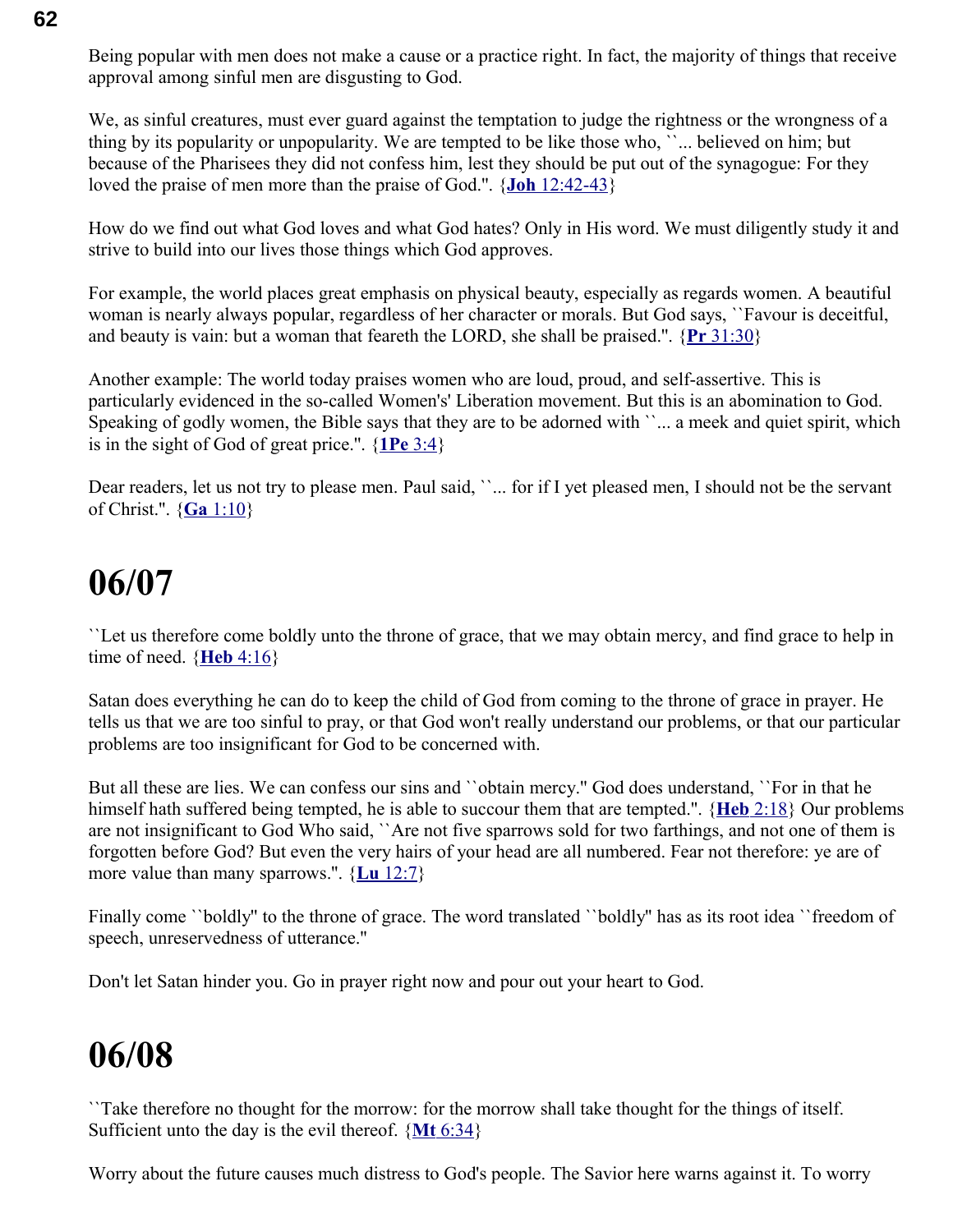about tomorrow shows a lack of faith in Him Who has all things in His hands.

The Lord gives us strength to live only one day at a time. To try to take on the cares of two or more days at a time is to invite physical and mental collapse.

To worry about tomorrow tends to paralyze us into inactivity so that we cannot perform today's tasks.

Christian friend, get up and work on today's tasks, one by one, in the strength of the Holy Spirit. Leave tomorrow in the hands of the all-wise God. Remember the promise of our Lord, ``... and as thy days, so shall thy strength be.''. { **De** [33:25}](swordsearcher://bible/De33.25)

#### **06/09**

``Wherefore, my beloved brethren, let every man be swift to hear, slow to speak, slow to wrath... { **Jas** [1:19}](swordsearcher://bible/Jas1.19)

Man's ways are usually the opposite of God's, hence man is in trouble most of the time. Most people are not good listeners, they want to do most or all the talking in a conversation, and they become angry very easily.

But the word of God here tells us to be swift to hear. Oftentimes we miss messages that God is sending to us through an individual because we are not swift to hear.

The word tells us to be slow to speak. We need to always weigh our words before we speak them, to consider whether or not they will glorify God and help the individual to whom we are speaking. The wise man said, ``Seest thou a man that is hasty in his words? there is more hope of a fool than of him.''. { **Pr** [29:20}](swordsearcher://bible/Pr29.20)

We also need to be more like our Lord Who is ``... slow to anger....". {Ps [103:8}](swordsearcher://bible/Ps103.8)

Consciously try to practice these three things today and see how much better your conscience feels.

#### **06/10**

``For the wrath of man worketh not the righteousness of God. { **Jas** [1:20}](swordsearcher://bible/Jas1.20)

When a person is filled with wrath, he loses control over himself. He does and says things that he may later deeply regret. The Jews in the synagogue at Nazareth were ``... filled with wrath ...'' { **Lu** [4:28}](swordsearcher://bible/Lu4.28) and they tried to kill Jesus. Paul was mobbed by the Ephesians who were ``... full of wrath....''. { **Ac** [19:28}](swordsearcher://bible/Ac19.28) Wrath is one of the  $\text{``...}$  works of the flesh....".  $\{ \text{Ga } 5:19-20 \}$ 

The child of God, who has the indwelling Holy Spirit, has the ability to control his wrath. If you are born again, don't let Satan deceive you with the lie that you can't control your wrath. You can learn to control it with the help of God. You can't work the righteousness of God and be useful in His service if you don't control it.

The wise man said, ``He that is slow to anger is better than the mighty; and he that ruleth his spirit than he that taketh a city."  ${Pr 16:32}$  ${Pr 16:32}$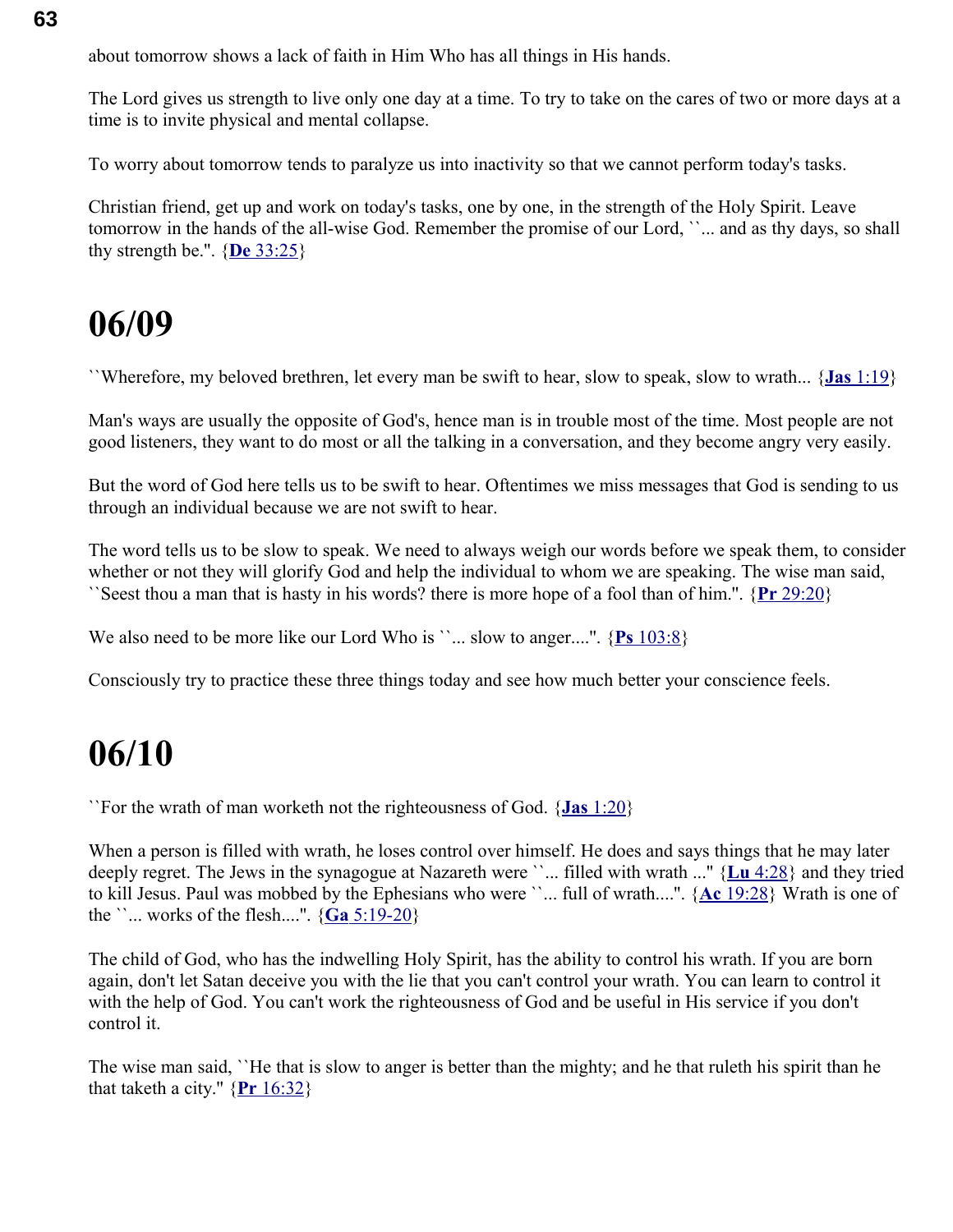``Quench not the Spirit. { **1Th** [5:19}](swordsearcher://bible/1Th5.19)

God's people can never totally lose the Holy Spirit once they are born again, {see **[Php](swordsearcher://bible/Php1.6)** 1:6; **Joh** [10:28}](swordsearcher://bible/Joh10.28) but they can greatly dampen the felt presence of the Spirit in their lives.

The symbol of fire is here alluded to in reference to the Spirit. There are two ways to quench a fire: remove the source of fuel or pour water or some other such substance on it.

We remove the source of fuel when we neglect to read the Word, cease to pray, and absent ourselves from public worship.

We pour foreign matter on the Spirit when we indulge in sin, keep bad company, etc.

Today begin to pour the fuel of God's word, prayer, worship, and good works on the fire of God within you. Remove the foreign material of sin by confession and repentance.

Experience revival in your soul as the Spirit of God rises to a mighty blaze in your life.

### **06/12**

``That ye may approve things that are excellent; that ye may be sincere and without offence till the day of Christ....''. { **Php** [1:10}](swordsearcher://bible/Php1.10)

Each of us has a limited time to live on this earth and many choices confront us as to how to use this time. Christians will reject openly sinful activities, but they let Satan deceive them into using much of their precious time in activities that will bring them little spiritual profit. A hobby, a form of recreation, a second job, will keep them from spending their time on the really ``excellent'' things.

But Paul tells us to ``approve things that are excellent.'' Everything that engages our time needs to be consciously put to the test. Everything but the very best needs to be rejected. We need to engage in the study of the word, in prayer, in meditation, in good works. These are among the excellent things that are to be highly valued and esteemed more than our necessary food.

When we come to die the ``excellent" things will be all that really matter to us. May it be so while we live.

### **06/13**

``For to me to live is Christ, and to die is gain.''. { **Php** [1:21}](swordsearcher://bible/Php1.21)

Even Christians sometimes dread death. They live in morbid fear of it. But not Paul. He looked forward to death as ``gain.'' Why? Because for to him to live was Christ.

And it must be so for every believer who wants the fear and dread of death removed from his life. We can't expect to set our affections on the things of this world--to spend our time, money, and efforts in worldly pursuits--and at the same time have the glorious assurance or our eternal salvation.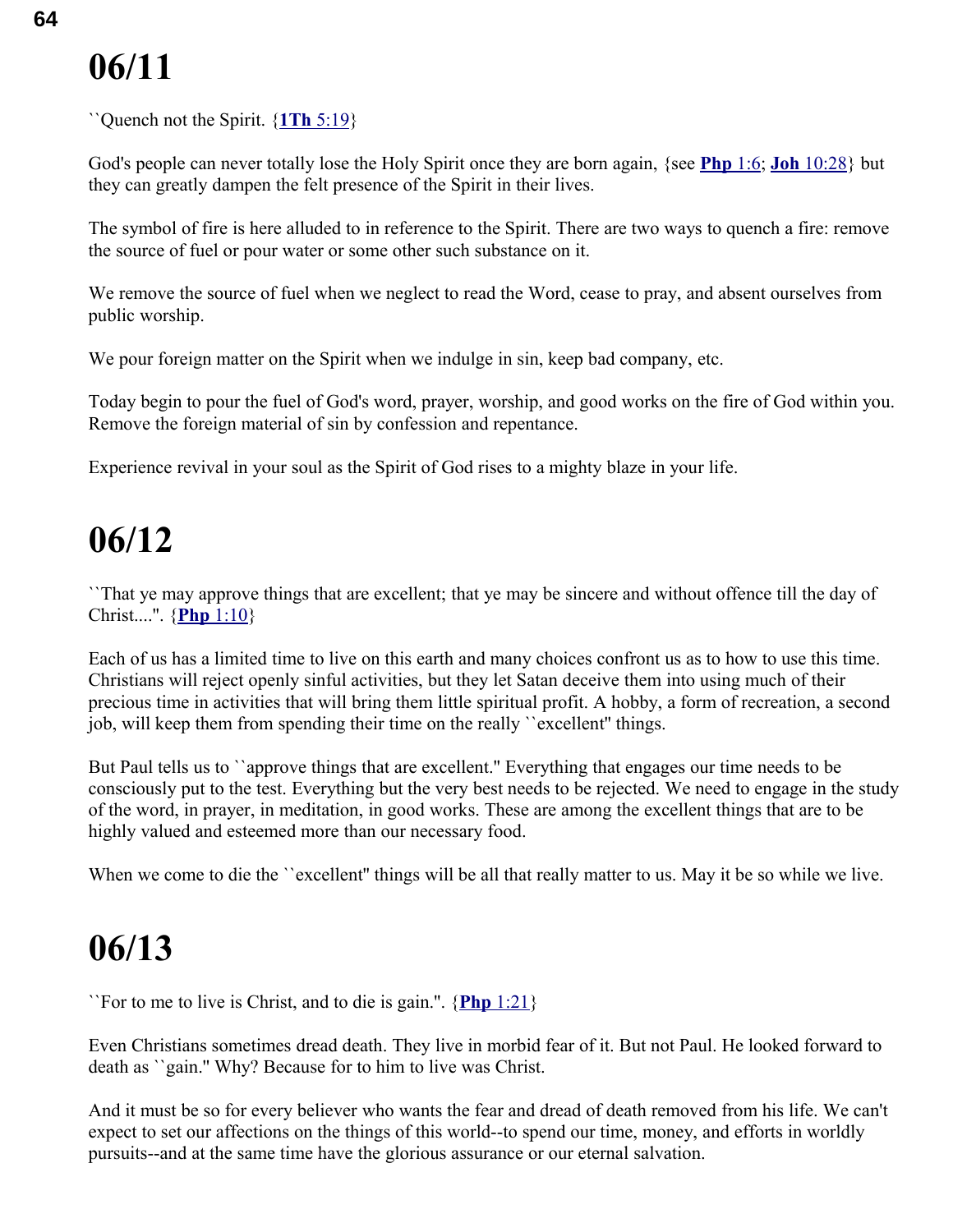``For Ezra had prepared his heart to seek the law of the LORD, and to do it, and to teach in Israel statutes and judgments.''. { **Ezr** [7:10}](swordsearcher://bible/Ezr7.10)

Even though the minister of the Lord Jesus Christ is to be the authoritative teacher in the church, every Christian has the duty to teach in certain situations. {see **Tit** [2:3-5;](swordsearcher://bible/Tit2.3-5) **Heb** [5:12}](swordsearcher://bible/Heb5.12) Ezra set a good example for every would-be teacher.

First, he ``prepared his heart" by confession, repentance, and prayer. Next, he sought the law of the Lord. He searched the scriptures diligently to know the mind of God. Then he was determined ``to do it.'' He lived according to the principles of the scriptures in his own life. Only then was he prepared ``to teach in Israel statutes and judgments.''

If you want your teaching to be effective--even if it is teaching your own children--then you must follow Ezra's example. Otherwise your teaching will be ineffective and will have no more authority than the teaching of the scribes and Pharisees.

### **06/15**

``And Jabez called on the God of Israel, saying, Oh that thou wouldest bless me indeed, and enlarge my coast, and that thine hand might be with me, and that thou wouldest keep me from evil, that it may not grieve me! And God granted him that which he requested.''. { **1Ch** [4:10}](swordsearcher://bible/1Ch4.10)

Jabez called on God for great things and God gloriously answered his prayer. We, too, need to call on our God for great things. We have a rich and generous Father!

We need to ask God to ``enlarge our coast," to give us a great sphere of influence as we witness for Him. As He blesses us then we need to humbly request that His hand would be with us and that He would keep us from evil. This is necessary because without His restraining influence we would tend to be lifted up with pride and over-confidence as we received His bountiful blessings.

Let us dare to ask God to use us greatly in His service for His glory. He will graciously grant such a Godhonoring request.

### **06/16**

``Who his own self bare our sins in his own body on the tree, that we, being dead to sins, should live unto righteousness: by whose stripes ye were healed.''. { **1Pe** [2:24}](swordsearcher://bible/1Pe2.24)

The greatest incentive that any Christian can have to righteous living is to consider the sacrifice of the Lord Jesus Christ on the cross. If this doesn't move us to righteous living, we have reason to doubt our very salvation.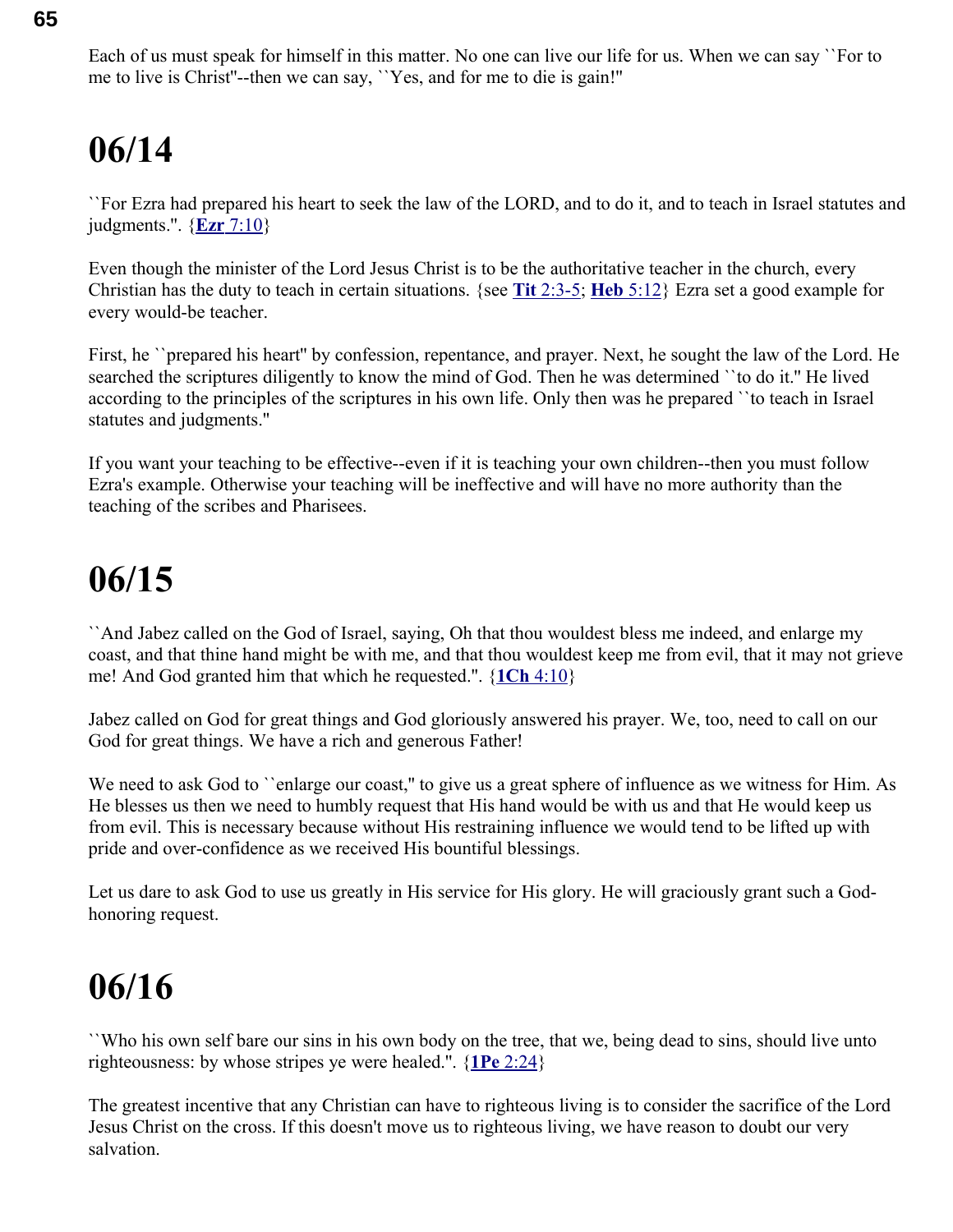It is true that He ``bare our sins in his own body on the tree.'' It is true that we were healed by the stripes which the Roman soldiers put on His precious body with their cruel whips.

But it is also true that His death, in which we became partakers in the new birth, rendered us ``dead to sins.'' Because of this we are to ``live unto righteousness.''

When you are tempted to sin, flee in your mind to the cross. See Him there ``... wounded for our transgressions ... bruised for our iniquities....''. { **Isa** [53:5}](swordsearcher://bible/Isa53.5) See if this awful scene doesn't kill your taste for sin.

### **06/17**

``But sanctify the Lord God in your hearts: and be ready always to give an answer to every man that asketh you a reason of the hope that is in you with meekness and fear....''. { **1Pe** [3:15}](swordsearcher://bible/1Pe3.15)

Christians are called upon to be witnesses for their Lord. This verse tells us how to be so.

First, we must be sanctified in our hearts. Our lives are to be cleansed of known sin and we are to live for Him as our Lord and Master.

Next, we must always be ready. We must be living in fellowship with Him and must know the scriptures so that we can properly represent Him.

When we are living this way, men will take notice of our lives and God will, in His providence, cause some to ask us why we thus deny ourselves and live for Him.

Then we must give our answer in the proper attitude--``with meekness and fear;'' meekness toward those with whom we speak and with a reverential fear of the Lord God.

When our testimony is given in this way, and not with a proud or haughty spirit, God will bless it to be effective to His glory.

### **06/18**

``By this shall all men know that ye are my disciples, if ye have love one to another.''. { **Joh** [13:35}](swordsearcher://bible/Joh13.35)

One of the greatest witnesses that Christians can bare for their Savior is the manifestations of love the each other. This is a vital matter. A church or an individual cannot bare the proper testimony without an active love. The church at Ephesus was doctrinally sound and zealous in works, but the Lord Jesus strongly rebuked them because they had left their first love. { **Re** [2:1-5}](swordsearcher://bible/Re2.1-5) Our Lord commanded, ``... Thou shalt love the Lord thy God with all thy heart, and with all thy soul, and with all thy strength, and with all thy mind; and thy neighbour as thyself.''. { **Lu** [10:27}](swordsearcher://bible/Lu10.27) If we are really loving God we will love our neighbor. John said, ``We know that we have passed from death unto life, because we love the brethren. He that loveth not his brother abideth in death.''. { **1Jo** [3:14}](swordsearcher://bible/1Jo3.14)

In a dark world that is filled with hatred and strife, Christians are called upon to let their lights shine. One of the brightest beams of this light is loving one another.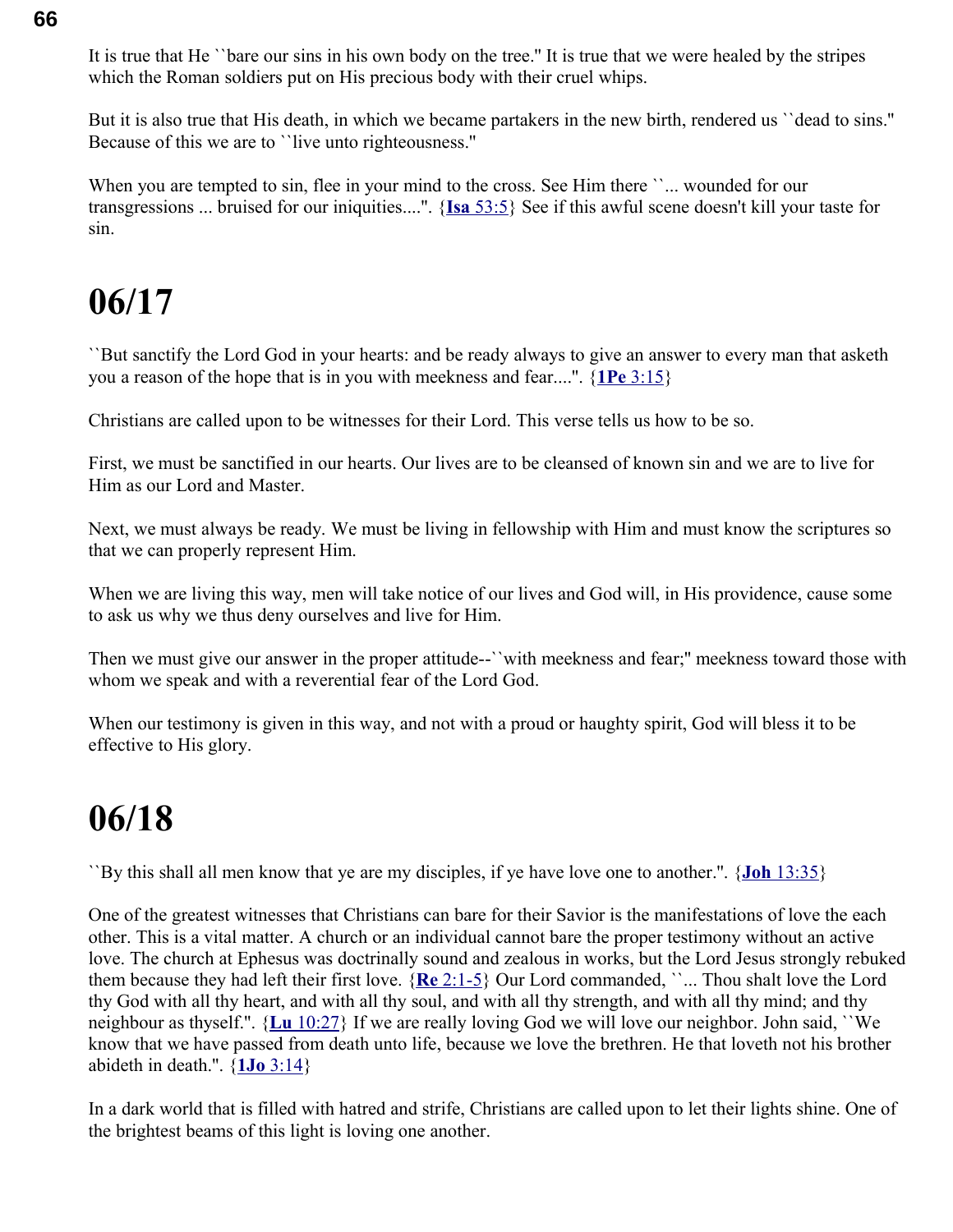``A soft answer turneth away wrath: but grievous words stir up anger.''. { **Pr** [15:1}](swordsearcher://bible/Pr15.1)

Paul said, ``Let us therefore follow after the things which make for peace, and things wherewith one may edify another.''. { **Ro** [14:19}](swordsearcher://bible/Ro14.19) One of the best ways to make peace is to always give a soft answer. One of the most effective ways to destroy peace is to use grievous words. It takes two to have an argument. If a brother is a little out of sorts, a grievous word will stir him up to hot anger. When he is angry he sins. If we have stirred him up to anger, we have put a stumbling block in his way and caused him to sin. Satan is in the background with evil glee in his heart as he watches two brethren get madder and madder.

A soft answer is like pouring oil on troubled waters. It is like quenching a dangerous fire with water. What could have been a fierce argument is turned into a profitable conversation. Satan is defeated.

Let us pray that God will help us to always give a soft answer.

### **06/20**

``But the firstling of an ass thou shalt redeem with a lamb: and if thou redeem him not, then shalt thou break his neck. All the firstborn of thy sons thou shalt redeem. And none shall appear before me empty.". {**Ex** [34:20}](swordsearcher://bible/Ex34.20)

In this verse there is a beautiful picture of redemption. The ass was an unclean animal according to the Levitical law. The ass is a picture of sinful mankind who are by nature unclean before God. Sinful man needs redemption. He needs a substitute to die in his place and purchase redemption for him. If the substitute be not found, sinful man must die eternally under the wrath of the Holy God, even as the unredeemed ass died.

Thanks be to God, Jesus Christ, the Lamb of God, { **Joh** [1:29}](swordsearcher://bible/Joh1.29) died to save His people from their sins. { **[Mt](swordsearcher://bible/Mt1.21)** [1:21}](swordsearcher://bible/Mt1.21) All for whom Christ died shall be saved with eternal salvation. He paid the price for them with His own precious life.

This glorious reality must move us to a life of willing, thankful service to Him. Christian, live today for Him who died for you.

### **06/21**

``While I live will I praise the LORD: I will sing praises unto my God while I have any being.''. { **Ps** [146:2}](swordsearcher://bible/Ps146.2)

Life on earth is so short. The average life-span of man is around seventy years. Many do not even attain unto this age.

Human beings are so fragile and death is so certain and so final. The strong, robust man is walking about today and tomorrow he is dead. Disease, accidents, old age cut him down in a moment. His voice is stilled; he stares out of unseeing eyes; his ears hear not. He is buried and soon forgotten; his once-strong body soon decays into a little pile of dust.

It behooves us,then, to praise the Lord now! He has given us our voices. Let us lift them in continual praise to His holy name.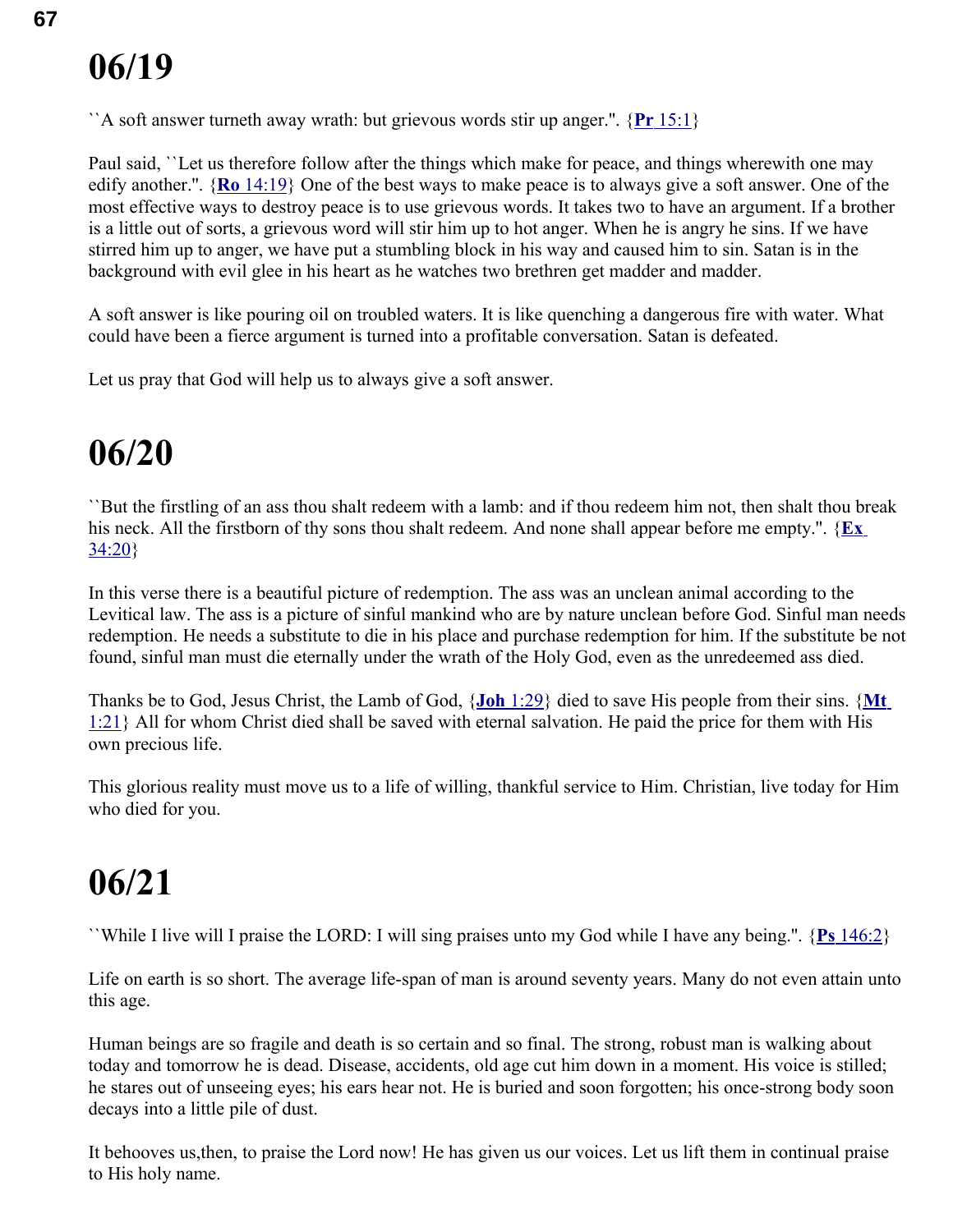The blood-bought saint will not only praise Him in this world, but will praise Him more perfectly in the world to come. Our life is in Christ and He ``... liveth for ever and ever.''. { **Re** [4:10}](swordsearcher://bible/Re4.10)

One of the main reasons we should praise Him now is because He has purchased for us the blessed privilege of praising Him forever and forever, world without end.

### **06/22**

``Faithful are the wounds of a friend; but the kisses of an enemy are deceitful.''. { **Pr** [27:6}](swordsearcher://bible/Pr27.6)

The person who is always complimenting us, and who never points out our faults is not our true friend. None of us are perfect in our walk. Often we are blind to our own faults and need a faithful friend who will admonish us when we are engaging in some practice that is destructive to us and dishonoring to God. The wounds may hurt but they will soon heal and they are for our ultimate good.

We also need to be faithful to wound our friends when we see that they have need of it. Such wounding must be done with prayerful concern and in the right attitude. We must ``... consider one another to provoke unto love and to good works....''. { **Heb** [10:24}](swordsearcher://bible/Heb10.24)

These faithful wounds may hurt for awhile and there may be a temporary break in close fellowship. But, if the rebuke is delivered in the right spirit and for the right reason, our friend will in time realize that we are his true friends. ``He that rebuketh a man afterwards shall find more favour than he that flattereth with the tongue.''. { **Pr** [28:23}](swordsearcher://bible/Pr28.23)

### **06/23**

``The wicked flee when no man pursueth: but the righteous are bold as a lion.''. { **Pr** [28:1}](swordsearcher://bible/Pr28.1)

Nothing will give us spiritual power and boldness like maintaining a clean conscience before God and man. When a man's guilty conscience is accusing him, he will imagine threats and dangers when there are none. When a man is not right with God, there is a ''... certain fearful looking for of judgment and fiery indignation, which shall devour the adversaries.''. { **Heb** [10:27}](swordsearcher://bible/Heb10.27) When a man is not right with his fellow man he can't look him in the eye.

But the man who knows that he is right with God and with men is bold as a lion. He knows that his cause is right and he will boldly contend for it, knowing that God is on his side. Angels are his guardians and Christ has overcome the world for him. He is not afraid of Satan and knows that he is a conquered enemy, and when resisted, will flee from him. Though he is afraid of committing sin, he is fearless of the damning power of it, for Christ has borne his sins. He is not afraid of death, for Christ has removed its sting and for the righteous man to die is gain. { **Php** [1:21}](swordsearcher://bible/Php1.21) Such righteous men were Stephen, Paul, Daniel, and the Hebrew children.

Let us be as Paul who said, ``And herein do I exercise myself, to have always a conscience void of offence toward God, and toward men.''. { **Ac** [24:16}](swordsearcher://bible/Ac24.16)

### **06/24**

``He, that being often reproved hardeneth his neck, shall suddenly be destroyed, and that without remedy.''.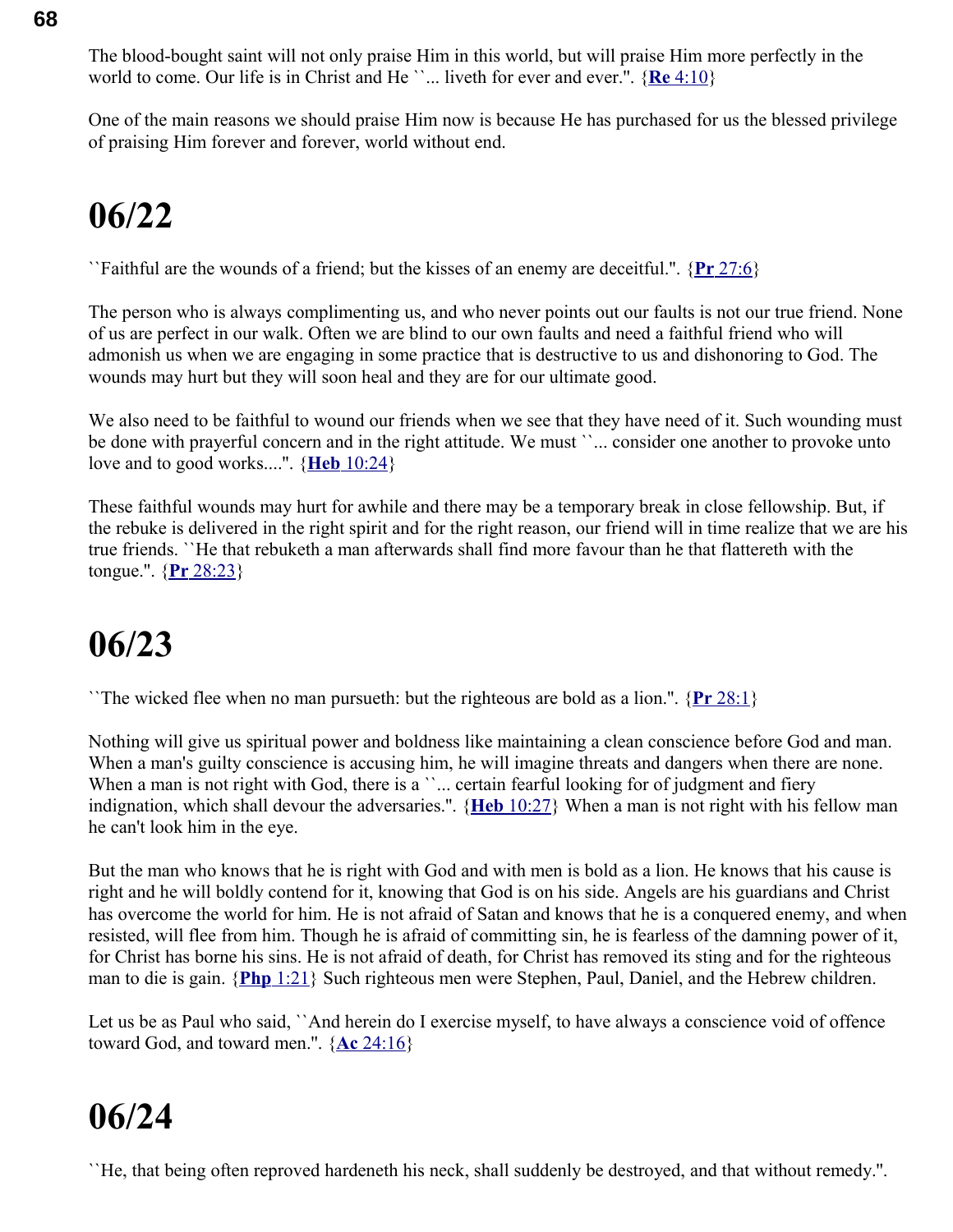#### { **Pr** [29:1}](swordsearcher://bible/Pr29.1)

We need to keep a soft and sensitive heart toward God. He is merciful and long-suffering, but His patience has an end. When he reproves us in our conscience, from His Word, or with a circumstantial happening, we must immediately turn from our sin. When we continue in sin, we become hardened and insensitive and leave ourselves open to the retribution of God. ``Be not deceived; God is not mocked: for whatsoever a man soweth, that shall he also reap.".  ${Ga 6:7}$  ${Ga 6:7}$ 

Because God does not always immediately inflict punishment, men tend to think that they will get away with their rebellion against God. ``Because sentence against an evil work is not executed speedily, therefore the heart of the sons of men is fully set in them to do evil.". {**Ec** [8:11}](swordsearcher://bible/Ec8.11) But ``... Vengeance belongeth unto me, I will recompense, saith the Lord. And again, The Lord shall judge his people.''. { **Heb** [10:30}](swordsearcher://bible/Heb10.30)

God sent His prophets to Israel for many years but the people hardened their necks. Finally they were torn from their homelands, sold into slavery, carried into captivity, and ``that without remedy.''

``Happy is the man that feareth alway: but he that hardeneth his heart shall fall into mischief.''. { **Pr** [28:14}](swordsearcher://bible/Pr28.14)

Keep a soft heart before God. Listen to His slightest whisper.

### **06/25**

``The fear of man bringeth a snare: but whoso putteth his trust in the LORD shall be safe.''. { **Pr** [29:25}](swordsearcher://bible/Pr29.25)

The only thing that will remove the fear of man is the fear of God. Jesus said, ``And fear not them which kill the body, but are not able to kill the soul: but rather fear him which is able to destroy both soul and body in hell.''. { **Mt** [10:28}](swordsearcher://bible/Mt10.28)

When we fear man we fall into all sorts of snares that Satan sets for us. The preacher who fears man fails to bring the message of God. The one who fears to lose friends compromises the standards that God sets for him to live by. The end result is misery and guilt.

Abraham was willing to let Sarah go into Abimelech's harem because of the fear of man. { **Ge** [20:11}](swordsearcher://bible/Ge20.11) Peter temporarily went back under the law because he feared the Jews. { **Ga** [2:11-13}](swordsearcher://bible/Ga2.11-13) Some of the chief rulers who believed on Christ refused to openly confess Him because they were afraid of being put out of the synagogue. { **Joh** [12:42}](swordsearcher://bible/Joh12.42)

We must not fear mortal men. We cannot be the servants of Christ if we do so. Remember, "... God hath not given us the spirit of fear; but of power, and of love, and of a sound mind.''. { **2Ti** [1:7}](swordsearcher://bible/2Ti1.7)

### **06/26**

``A man that hath friends must show himself friendly: and there is a friend that sticketh closer than a brother.''. { **Pr** [18:24}](swordsearcher://bible/Pr18.24)

Oftimes people complain because they don't have any friends. Usually the one who lacks friends does so because he is not friendly. To be truly ``friendly'' involves a lot. It means giving of oneself for the benefit of the one befriended. It means helping one's friend, defending one's friend, communicating with one's friend. True friendship must be cultivated. It takes time, thought, and effort. Many people lack friends because they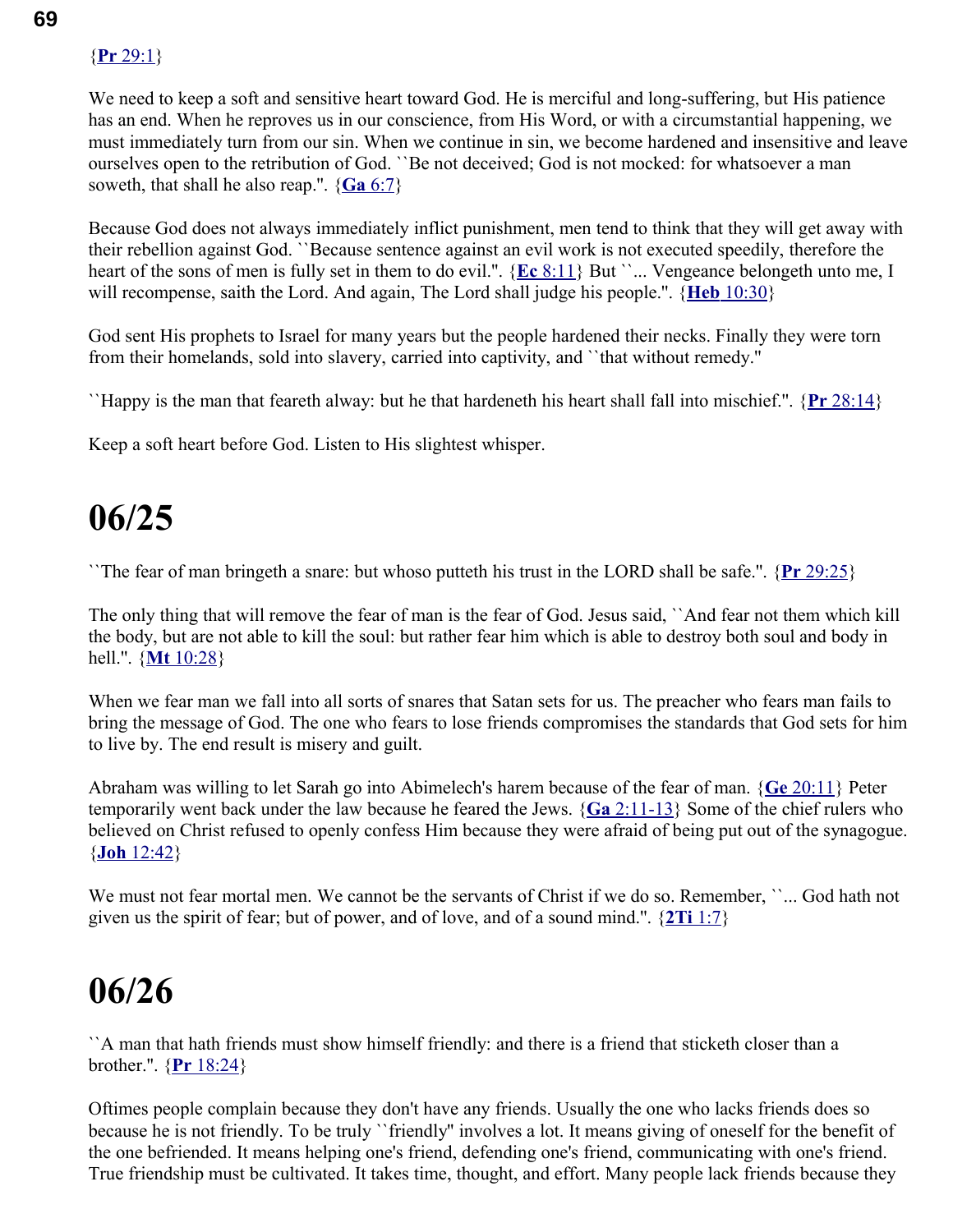are too self-centered, selfish, or lazy to work at friendships. If you lack friends examine yourself and see if the cause doesn't lie with you. Be a true friend yourself and you will gain friends. ``A friend loveth at all times, and a brother is born for adversity.''. { **Pr** [17:17}](swordsearcher://bible/Pr17.17)

The truest friend the child of God will ever have is the Lord Jesus Christ. He ``sticketh closer than a brother.'' He said, ``Greater love hath no man than this, that a man lay down his life for his friends.''. { **Joh** [15:13}](swordsearcher://bible/Joh15.13) He did just that.

Do you want to be a friend of the Lord Jesus Christ? Show yourself friendly. He said, ``Ye are my friends, if ye do whatsoever I command you.''. { **Joh** [15:14}](swordsearcher://bible/Joh15.14)

``... Abraham believed God, and it was imputed unto him for righteousness: and he was called the Friend of God.''. { **Jas** [2:23}](swordsearcher://bible/Jas2.23)

### **06/27**

``I exhort therefore, that, first of all, supplications, prayers, intercessions, and giving of thanks, be made for all men; For kings, and for all that are in authority; that we may lead a quiet and peaceable life in all godliness and honesty.''. { **1Ti** [2:1-2}](swordsearcher://bible/1Ti2.1-2)

As this is written we in the United States of America enjoy a great deal of freedom to worship as we please without governmental persecution. It may not always be so. Our liberties are constantly being eroded. For much of history, God's people have been sorely persecuted by those in authority. Such persecution is going on throughout much of the world today. We are complacent and not acutely concerned with the terrible danger that lurks just around the corner.

What is our most potent weapon with which to fight this danger? It is constant prayer. ``... For there is no power but of God: the powers that be are ordained of God.''. { **Ro** [13:1}](swordsearcher://bible/Ro13.1) It is wonderful when the Lord gives God-fearing rulers in response to the prayers of His people.

Even when wicked men rule, God has complete control over them. ``The king's heart is in the hand of the LORD, as the rivers of water: he turneth it whithersoever he will.''. { **Pr** [21:1}](swordsearcher://bible/Pr21.1)

Let us pray constantly for those in authority on every level.

### **06/28**

``He that hath pity upon the poor lendeth unto the LORD; and that which he hath given will he pay him again.''. { **Pr** [19:17}](swordsearcher://bible/Pr19.17)

Many people despise the poor. If they are in good circumstances themselves, they don't concern themselves with the troubles of others. God is not pleased with this heartlessness. He is concerned with the poor and He has instructed His people to be so concerned. God demonstrated this concern in the Old Testament when He instructed His people to let their land lie fallow every seventh year, ``... that the poor of thy people may eat....''. { **Ex** [23:11}](swordsearcher://bible/Ex23.11) The Lord Jesus knew what it was to be poor when He was upon the earth: ``For ye know the grace of our Lord Jesus Christ, that, though he was rich, yet for your sakes he became poor, that ye through his poverty might be rich.".  $\{2Co\ 8:9\}$ 

The attitude which we have toward the poor tells a great deal about the very essence of our character. The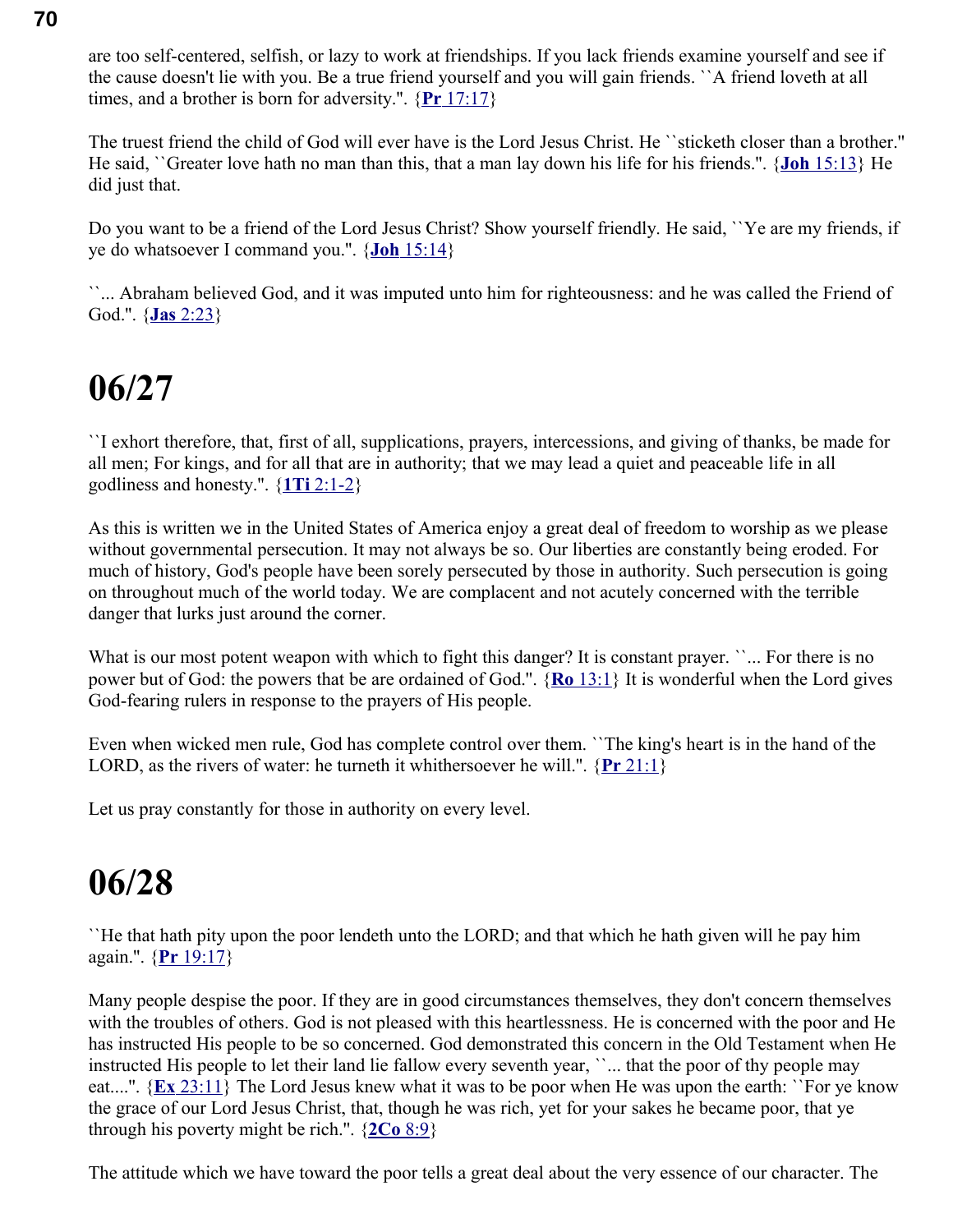Lord said, *`*But whoso hath this world's good, and seeth his brother have need, and shutteth up his bowels of compassion from him, how dwelleth the love of God in him?''. { **1Jo** [3:17}](swordsearcher://bible/1Jo3.17)

Begin today to be aware of the needs of the poor around you. Sacrifice a little of your luxury for his needs. In doing so you ``lendeth unto the Lord.''

### **06/29**

``Pure religion and undefiled before God and the Father is this, To visit the fatherless and widows in their affliction, and to keep himself unspotted from the world.''. { **Jas** [1:27}](swordsearcher://bible/Jas1.27)

Many people appear to be very religious who are not really so before God. They are regular church attenders. They sing, preach, and pray. They may read their Bibles at home. They may even be leaders in the church. But in their self-centeredness and covetousness they won't lift a finger to help the helpless. Their religion is completely worthless in the sight of a Holy God.

The Pharisees were so. Christ said of these hypocrites who neglected the helpless, ``Ye hypocrites, well did Esaias prophesy of you, saying, This people draweth nigh unto me with their mouth, and honoureth me with their lips; but their heart is far from me.''. { **Mt** [15:7-8}](swordsearcher://bible/Mt15.7-8)

Pure religion is to visit the helpless. They have many needs--financial needs, fellowship needs, needs for advice on practical matters, yard-cutting, house repairs. They need someone to pray with them, to share God's Word with them.

Pick out a widow or a fatherless one today. Meditate on how you can help them. Invite them to dinner or take your dinner to their home and share yourself and it with them. This is pure religion.

### **06/30**

``Jesus saith unto them, Fill the waterpots with water. And they filled them up to the brim.''. { **Joh** [2:7}](swordsearcher://bible/Joh2.7)

Jesus gave a commandment here which was within the ability of His hearers to perform. He did not ask them to do something that was impossible. They did what He asked. And they didn't do it half-way or halfheartedly. They filled them up to the brim.

Then Jesus did what was impossible for them to do; He changed the water into wine.

It is so in every avenue of our lives. Jesus doesn't tell us to do the impossible. He gives us tasks that we can perform. We must do these tasks eagerly and to the very best of our ability. He will perform the miraculous.

He told the early church to be witnesses unto Him. { **Mt** [28:18-20;](swordsearcher://bible/Mt28.18-20) **Ac** [1:8}](swordsearcher://bible/Ac1.8) This was something that they could do in the power of the Holy Spirit. Then ``... the Lord added to the church daily such as should be saved.''. { **Ac** [2:47}](swordsearcher://bible/Ac2.47) This was something only He could do.

The same principles hold true in every area of our lives.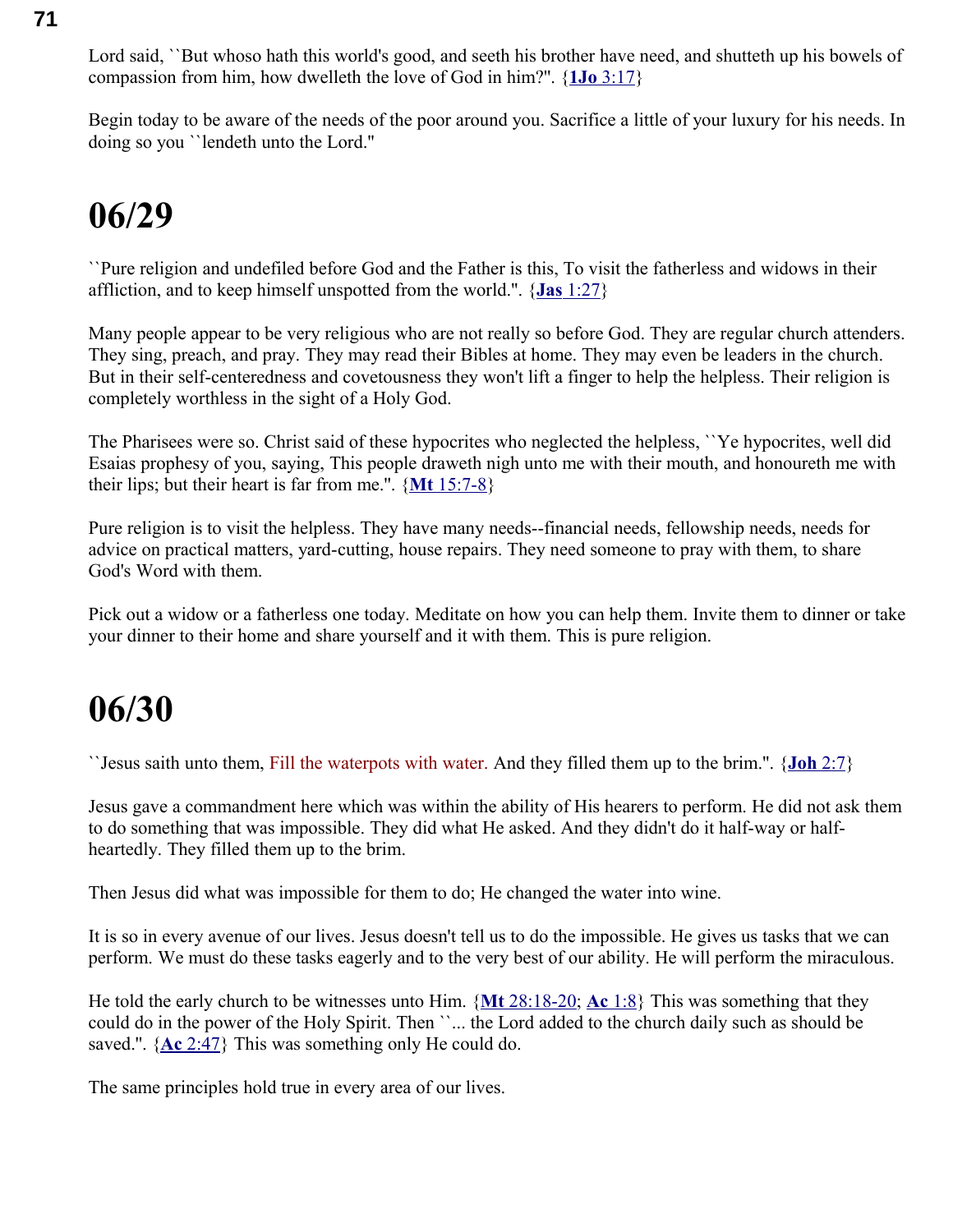``The secret things belong unto the LORD our God: but those things which are revealed belong unto us and to our children for ever, that we may do all the words of this law.''. { **De** [29:29}](swordsearcher://bible/De29.29)

God has revealed all that He wants His people to know. He has made this revelation in nature and especially in His Word. There are many things which He has not chosen to reveal. These are the ``secret things'' which belong to Him.

We are not to inquire into these secret things. God has given us what we need to know now. He has given us these revealed things ``that we may do all the words of this law.'' He wants us to live by what we do know, and to refrain from following our curiosity by seeking into those things that belong only to Him.

Some people are so busy trying to figure out mysteries that God has not chosen to reveal, that they don't even live basic Christian lives according to the plainly revealed principles of God's Word.

Let us seek diligently to know everything that God has revealed--and live according to this revelation! And let us not waste time speculating on what has not yet been revealed.

### **07/02**

``But our God is in the heavens: he hath done whatsoever he hath pleased.''. { **Ps** [115:3}](swordsearcher://bible/Ps115.3)

The truth taught in this verse should bring comfort and stability to the child of God, no matter how confused and troubled the world becomes. God is in control of all things. He is not the author of sin but He overrules even the sinful acts of men for His own wise purposes.

Sinful men and nations can go just so far as the Lord allows them to go and no farther.

King Nebuchadnezzar recognized this sovereignty of God as he said, 'And all the inhabitants of the earth are reputed as nothing: and he doeth according to his will in the army of heaven, and among the inhabitants of the earth: and none can stay his hand, or say unto him, What doest thou?".  $\{Da\ 4:35\}$ 

This is a very practical truth for the child of God to believe in with all his heart. Let come what may, he will have peace in his heart because the King of kings is on His throne and is in control.

### **07/03**

``And Jacob their father said unto them, Me have ye bereaved of my children: Joseph is not, and Simeon is not, and ye will take Benjamin away: all these things are against me.''. { **Ge** [42:36}](swordsearcher://bible/Ge42.36)

Satan always tries to get the child of God to look on the dark side of life. The devil attempts to make us believe that things are worse than they really are. He does this so that we may be fearful and discouraged in the work of the Lord.

Jacob said ``all these things are against me'' when in reality they were all working together for his good. Joseph was not really dead, but God in His marvelous providence, had sent him to Egypt for the specific purpose of saving Jacob and his family alive during the famine. { **Ge** [45:7}](swordsearcher://bible/Ge45.7) Simeon and Benjamin would both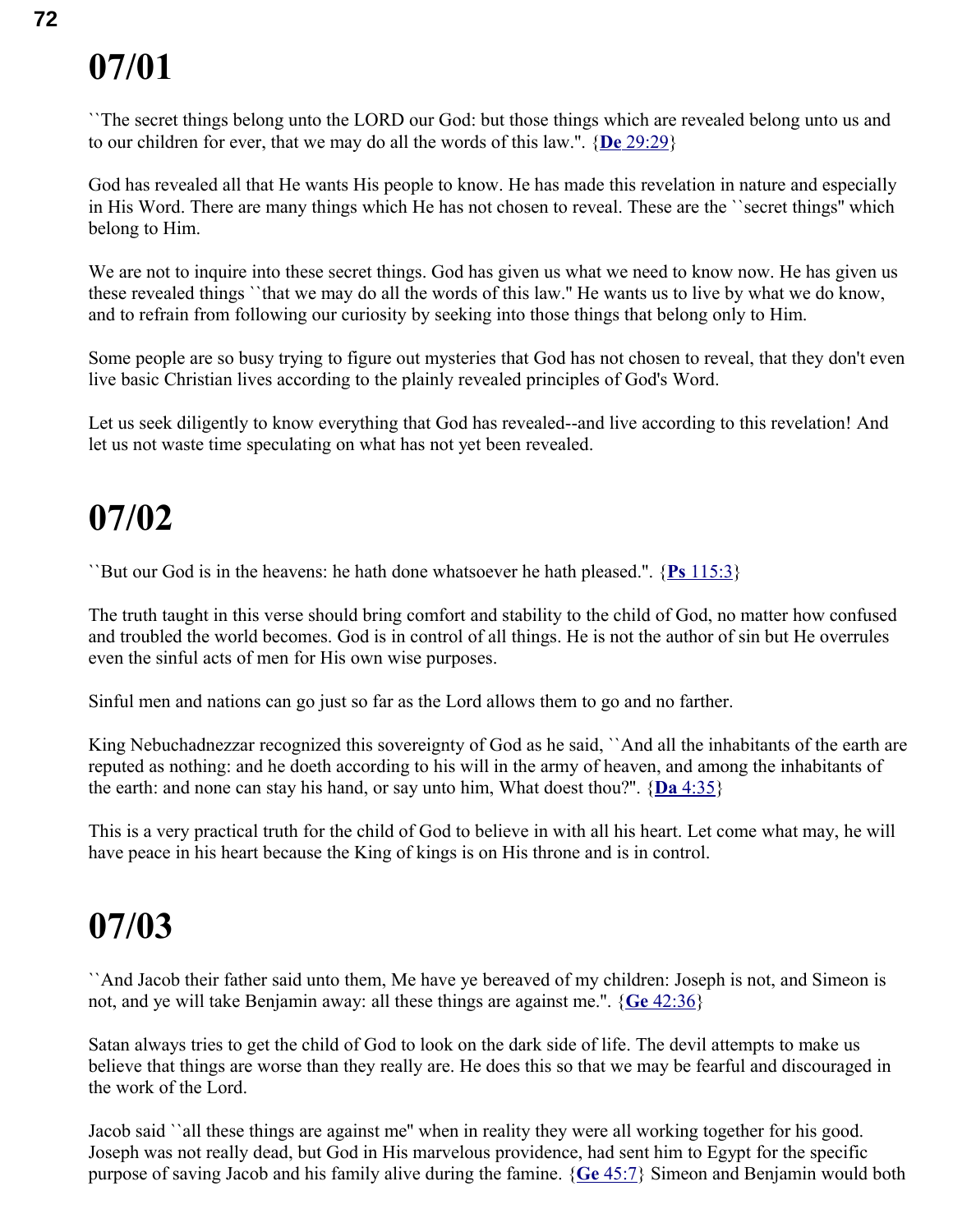outlive their father and the whole family would live together in happiness and prosperity in the land of Goshen. { **Ge** [46:34}](swordsearcher://bible/Ge46.34) Things were a lot brighter than Jacob thought they were.

And things are a lot brighter than you think they are too, child of God. God loves His children and He orders all things for their good and His glory.

## **07/04**

``Thou art of purer eyes than to behold evil, and canst not look on iniquity....''. { **Hab** [1:13}](swordsearcher://bible/Hab1.13)

There is a great need today for God's people to understand the holiness of God. Sin will not appear as horrifying to us as it really is unless we understand that sin is committed against a holy God. Salvation in Jesus Christ cannot be properly appreciated until we realize the immeasurable contrast between the Holy God and filthy sinners.

The angelic beings recognize the holiness of God for what it is. Isaiah heard the seraphim cry ``... Holy, holy, holy, is the LORD of hosts: the whole earth is full of his glory.''. { **Isa** [6:3}](swordsearcher://bible/Isa6.3) John had this to say about the heavenly creatures: ``And the four beasts had each of them six wings about him; and they were full of eyes within: and they rest not day and night, saying, Holy, holy, holy, Lord God Almighty, which was, and is, and is to come.''. { **Re** [4:8}](swordsearcher://bible/Re4.8)

Let us beg the Lord of glory to open our eyes so that we may behold His holiness. Then we will automatically see our own wretchedness and we will glorify God for His salvation in the Lord Jesus Christ. And we will be revived! There is no lukewarmness when we behold the glory of the Most High God!

## **07/05**

``The eyes of the LORD are in every place, beholding the evil and the good.''. { **Pr** [15:3}](swordsearcher://bible/Pr15.3)

Do you really believe this verse? Really believe it? Believe it from the heart and not just from the head?

The answer to this question is found by the effect which it has on an individual's life. A real believer will be just as careful about his private conduct as he is about his public conduct.

One who hesitates to commit certain sins because the eyes of men are upon him, but who commits them when alone, does not really believe this verse. A person who watches his language when he is around Christians, but does not do so at other times, does not believe this verse.

Sodom and Gomorrah could not hide their sins from the Lord. { **Ge** [18:21}](swordsearcher://bible/Ge18.21) David could not hide his sin from the Lord. { **2Sa** [11:27}](swordsearcher://bible/2Sa11.27) Cain could not hide his murder from the Lord. { **Ge** [4:10}](swordsearcher://bible/Ge4.10)

We all live in glass houses as far as God is concerned. May this truth mold our lives in private and in public.

## **07/06**

``And it came to pass, after the year was expired, at the time when kings go forth to battle, that David sent Joab, and his servants with him, and all Israel ... But David tarried still at Jerusalem.''. { **2Sa** [11:1}](swordsearcher://bible/2Sa11.1)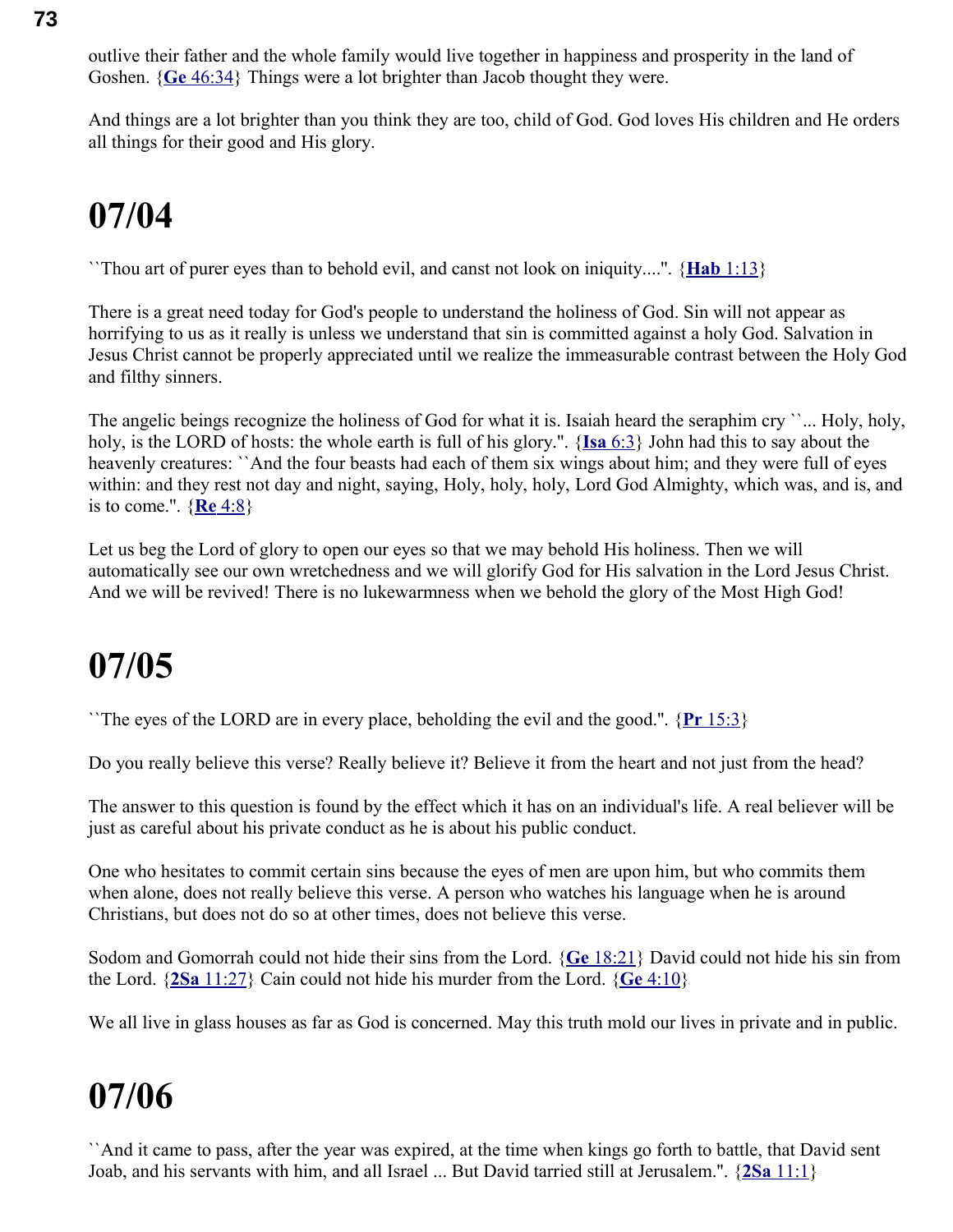It has been well said that ``an idle mind is the devil's workshop.'' David was a mighty man of God and had gone before the armies of Israel many times as they fought the Lord's battles. But now David had become overconfident or lazy or both. He did not go to battle with his troops, but stayed behind and lounged around the palace.

While he was in this condition of slothfulness, he was tempted to sin and wound up committing adultery and murder. If he had been busy fighting the Lord's battles the temptation would not have been presented.

One of the best ways to protect ourselves against temptation is to be so busy about our Father's business that there is no room in our lives for Satan's suggestions.

Christian friend, busy yourself today in the work of the Lord.

### **07/07**

``Flee fornication. Every sin that a man doeth is without the body; but he that committeth fornication sinneth against his own body.''. { **1Co** [6:18}](swordsearcher://bible/1Co6.18)

When an enemy or something dangerous approaches us the best thing to do is to flee with all our might. To play with fire is to risk being burned. Joseph literally fled from a situation in which he was being tempted to commit fornication. { **Ge** [39:12}](swordsearcher://bible/Ge39.12)

The Bible tells us to flee from other things: ''... flee from idolatry.". {1Co [10:14}](swordsearcher://bible/1Co10.14) Whatsoever a man most trusts in and most delights in is his ``god.'' Therefore health, wealth, friends, family can all become idols.

``... Flee these things....''. { **1Ti** [6:11}](swordsearcher://bible/1Ti6.11) Here with are told to flee from a covetous love of money.

``Flee also youthful lusts....''. { **2Ti** [2:22}](swordsearcher://bible/2Ti2.22) Many strong desires we have when we are young can lead us into sin but the Bible says to flee them--to run from them with all our might.

We must believe the word of God that these things are extremely dangerous to our souls and we must heed God's Word and flee from them. The things that we have been warned to flee from are ``... fleshly lusts, which war against the soul....".  $\{1\text{Pe }2:11\}$ 

## **07/08**

``Herein is my Father glorified, that ye bear much fruit; so shall ye be my disciples.''. { **Joh** [15:8}](swordsearcher://bible/Joh15.8)

The highest aim of a child of God should be to glorify the Heavenly Father. The way to glorify the Father is to bear much fruit. The fruits of righteousness cannot be borne by mere human effort. They can only be borne as the child of God abides in Jesus Christ. ``... He that abideth in me, and I in him, the same bringeth forth much fruit: for without me ye can do nothing.'' ( **Joh** [15:5\)](swordsearcher://bible/Joh15.5). We abide in Christ as His words abide in us. {**[Joh](swordsearcher://bible/Joh15.7)** [15:7}](swordsearcher://bible/Joh15.7) It is impossible for us to abide in Christ and to bring forth fruit to the glory of God if we are not knowing and obeying the word of God.

This can only be done by the power of Jesus Christ in us. Paul prayed that the Philippians should be ``... filled with the fruits of righteousness, which are by Jesus Christ, unto the glory and praise of God.''. { **[Php](swordsearcher://bible/Php1.11)** [1:11}](swordsearcher://bible/Php1.11)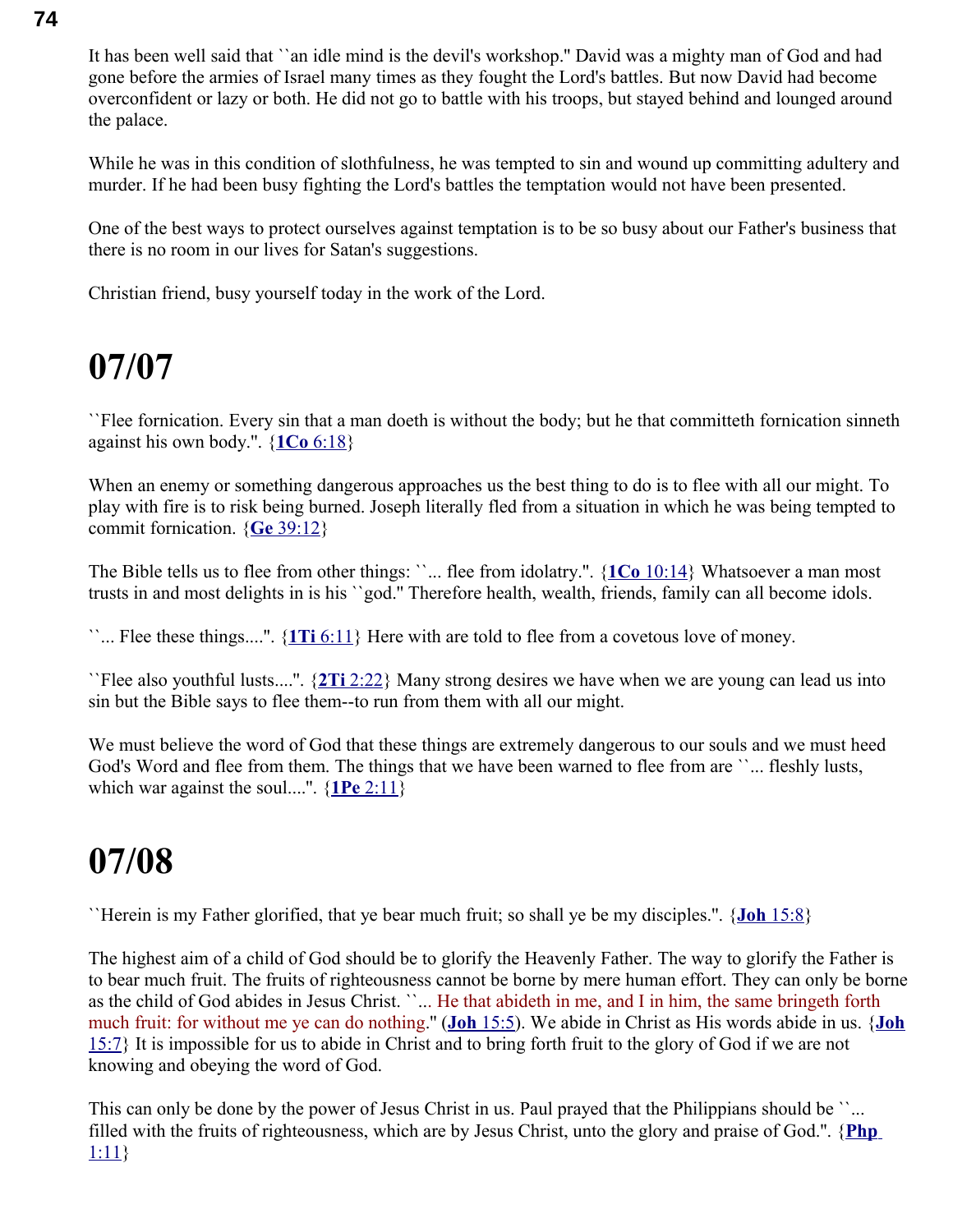Christian friend, are you glorifying God? Are you bearing much fruit or are you just getting by? The Father is glorified when we bear much fruit.

Get your Bible out; read it; meditate on it; apply it practically to your life today. Then you will be abiding in Christ and you will be bearing much fruit.

### **07/09**

``What? know ye not that your body is the temple of the Holy Ghost which is in you, which ye have of God, and ye are not your own? For ye are bought with a price: therefore glorify God in your body, and in your spirit, which are God's.''. { **1Co** [6:19-20}](swordsearcher://bible/1Co6.19-20)

Many wonderful things are taught in these verses. First, the child of God learns that his body is the temple of the Holy Spirit. A true belief in this will have a profound effect on the way that one lives. Everywhere he goes, every thought he thinks, every word he speaks, every sight he sees, is witnessed by the indwelling Holy Spirit.

This passage also tells the child of God that he does not have the right to live as he pleases. Why? He does not belong to himself. He is God's by right of purchase. Let that thought sink in deeply--you do not own yourself!

Finally, this passage teaches that the chief aim of a child of God should be to glorify God both in body and spirit. This should be our constant and conscious aim each day. Our physical, emotional, and mental life must be completely devoted to Him each day.

Glorify Him today as you have never glorified Him before!

## **07/10**

``As we have therefore opportunity, let us do good unto all men, especially unto them who are of the household of faith.".  $\{Ga\ 6:10\}$ 

One of the primary characteristics of Christians should be their helpfulness to others. In doing this they are imitating the heavenly Father Who ``... maketh his sun to rise on the evil and on the good, and sendeth rain on the just and on the unjust.'' ( **Mt** [5:45\)](swordsearcher://bible/Mt5.45). He said, ``... Love your enemies, bless them that curse you, do good to them that hate you, and pray for them which despitefully use you, and persecute you....'' ( **Mt** [5:44\)](swordsearcher://bible/Mt5.44).

We are to be helpful every time the opportunity to be so presents itself. The Good Samaritan did good to a total stranger when the opportunity arose. { **Lu** [10:33-37}](swordsearcher://bible/Lu10.33-37)

We are to be especially helpful to those of the ``household of faith." Our primary efforts in works of benevolence are to be directed toward the members of the true congregations of the Lord Jesus Christ.

As we thus busy ourselves in helping mankind in general and members of the body of Christ in particular, we will live happy, fulfilled lives. We won't have time to complain, to worry, or to feel sorry for ourselves.

Find someone to help today in the name of the Lord Jesus Christ.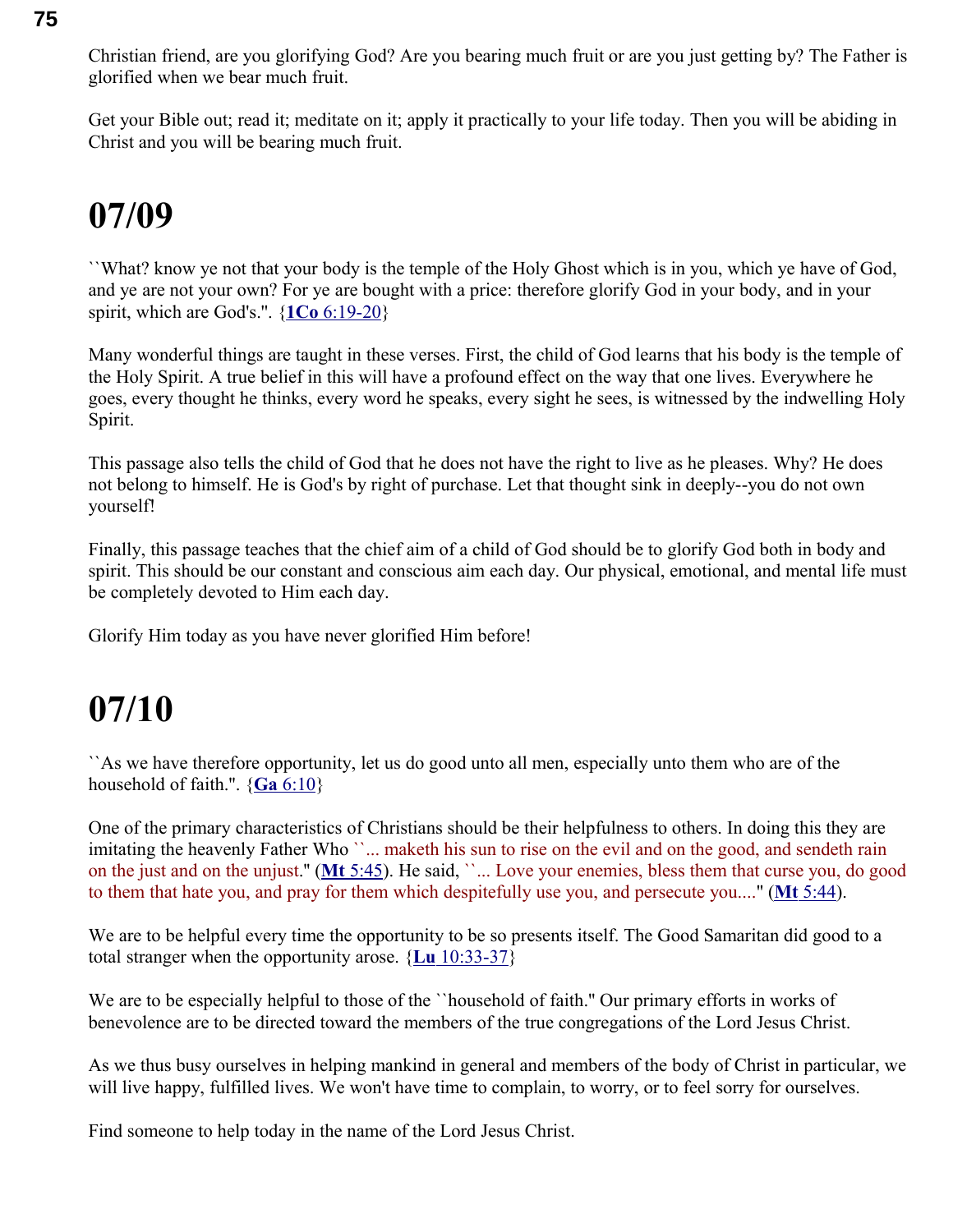``Jesus saith unto him, If I will that he tarry till I come, what is that to thee? follow thou me.''. { **Joh** [21:22}](swordsearcher://bible/Joh21.22)

The Lord had told Peter that he would die a martyr's death. Peter then asked the Lord about John saying, ``and what shall this man do?'' the Lord replied with the words of our text.

There is a very important lesson for us here. We are sometimes so busy speculating on what others are doing that we don't get our own jobs done! Our Lord has a job for each of His people to do, and these jobs will take all of our time and energy if they are properly done. If we are doing what the Lord has for us to do we won't have time to be ``... a busybody in other men's matters.".  $\{1\text{Pe }4:15\}$ 

God has not given us the job of telling other Christians what their jobs are. It is true that for each man, "... to his own master he standeth or falleth....''. { **Ro** [14:4}](swordsearcher://bible/Ro14.4)

Today, do as the Apostle Paul did. Say ``... Lord, what wilt thou have me to do?....''. { **Ac** [9:6}](swordsearcher://bible/Ac9.6) Then, get up and be about the Master's business.

## **07/12**

``And there are also many other things which Jesus did, the which, if they should be written every one, I suppose that even the world itself could not contain the books that should be written....''. { **Joh** [21:25}](swordsearcher://bible/Joh21.25)

The Man, Jesus Christ, is God manifest in the flesh. { **1Ti** [3:16}](swordsearcher://bible/1Ti3.16) In Him ``... dwelleth all the fulness of the Godhead bodily.''. { **Col** [2:9}](swordsearcher://bible/Col2.9) While on earth, every word that He spoke and every deed that He performed were of infinite significance.

If a man were blessed to study His life daily for a thousand years he would not even begin to exhaust the riches of that blessed Life.

It is the duty and the privilege of every child of God to daily study and meditate on the life and works of the Son of God. Such prayerful study will enrich and strengthen the life of the saint beyond imagination.

Begin today! Make the contemplation of the life of the Lord Jesus Christ the all-consuming passion of all your days on earth. You will be wiser than wise men, richer than kings, stronger than the mighty.

## **07/13**

``And he that was dead came forth, bound hand and foot with graveclothes: and his face was bound about with a napkin. Jesus saith unto them, Loose him, and let him go." (**Joh** [11:44\)](swordsearcher://bible/Joh11.44).

Jesus had raised Lazarus from the dead by merely crying, ``Lazarus, come forth.'' Then he told those that were standing by, ``Loose him, and let him go." There is an important lesson taught here. Jesus did what man cannot do--He gave life to the dead. Then He told men to do what they were capable of doing--assist the one who had been given life.

What is true in the natural realm is also true in the spiritual. Man cannot give spiritual life. He cannot even help in giving spiritual life. This is the work of God. God must speak directly through the Holy Spirit to one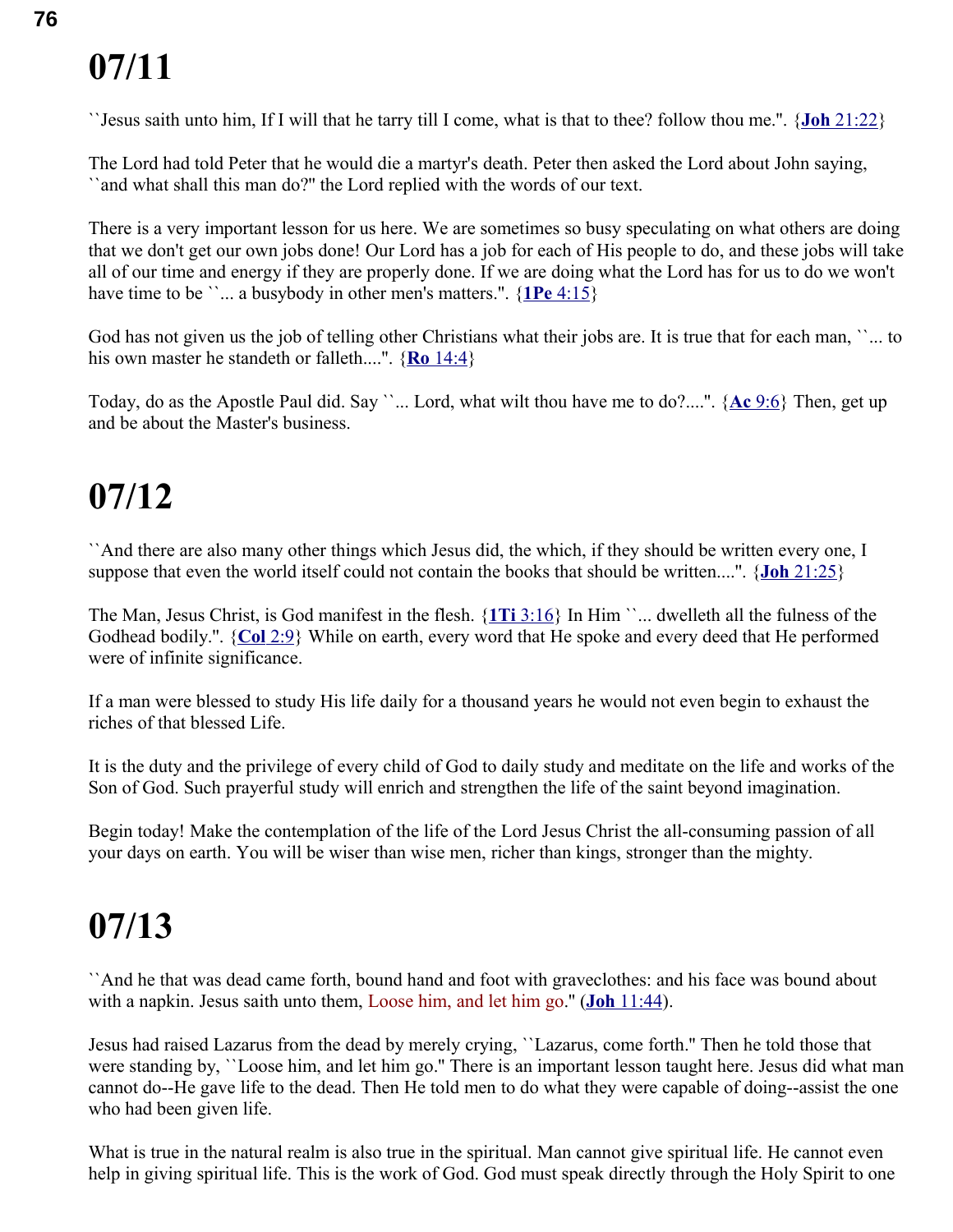dead in trespasses and sins in order for him to obtain spiritual life. ``Verily, verily, I say unto you, The hour is coming, and now is, when the dead shall hear the voice of the Son of God: and they that hear shall live.'' ( **Joh** [5:25\)](swordsearcher://bible/Joh5.25).

Then the work of the church of Jesus Christ is to ''loose and let go'' the one who has been given spiritual life. The gospel removes the graveclothes of ignorance and false ideas and allows the child of God to serve his Lord freely and unhindered.

Christian, are you loosing and letting go the children of God?

## **07/14**

``And say to Archippus, Take heed to the ministry which thou hast received in the Lord, that thou fulfil it.''. { **Col** [4:17}](swordsearcher://bible/Col4.17)

Paul was closing his letter to the church at Colosse as he wrote this verse. Evidently Archippus was neglecting the job which the Lord had assigned him to.

Each saint has a ministry which he has received from the Lord. No one can do the job which the Lord has given to you but you!

Each saint needs ``to take heed'' to his ministry. Satan will try to hinder you in it or divert your attention from it. The attractions of this present evil age are designed to make you forget or neglect your ministry.

But it is essential that you fulfill it! First, prayerfully determine what your ministry is. God will show it to you. Then seek to fulfill it with all your might. Don't let anybody or anything distract you from it.

Then, as you lay dying you will be able to joyfully say, ``I have fought a good fight, I have finished my course, I have kept the faith....''. { **2Ti** [4:7}](swordsearcher://bible/2Ti4.7)

## **07/15**

``For Demas hath forsaken me, having loved this present world, and is departed unto Thessalonica....''. { **[2Ti](swordsearcher://bible/2Ti4.10)**  $4:10$ 

Demas had at one time been a professing Christian and a follower and helper of Paul. Writing to the Colossians from prison in Rome, Paul had said, ``Luke, the beloved physician, and Demas, greet you.''. { **[Col](swordsearcher://bible/Col4.14)** [4:14}](swordsearcher://bible/Col4.14) Writing to Philemon Paul had said, ``Marcus, Aristarchus, Demas, Lucas, my fellowlabourers.'' (Phile 24).

But now, in his last imprisonment, Paul says that Demas has forsaken him. And why? Because he loved this present world. Demas evidently became afraid of persecution and hardship and deserted the apostle. While we cannot judge the soul of this man it is evident that he was guilty of a very great sin which brought sorrow to his life and dishonor to the cause of Christ.

Christian friend, are you a Demas? Has the going gotten too rough for you? Must you hang your head in shame?

If so, repent! Confess your sin. There is forgiveness in Jesus Christ. He forgave Peter and restored him to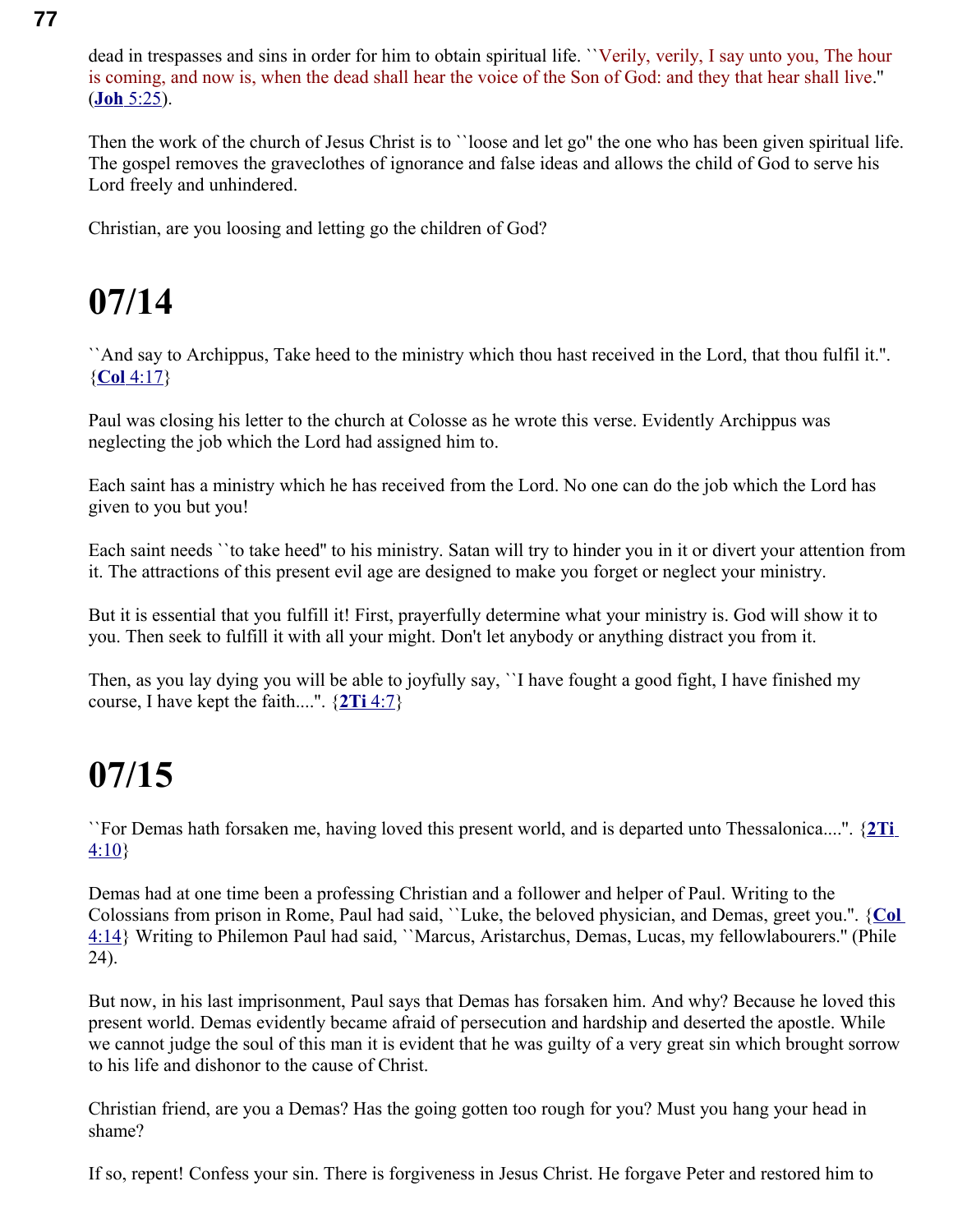service.

Get back in the battle on the Lord's side. There is victory at the end.

## **07/16**

``For we have great joy and consolation in thy love, because the bowels of the saints are refreshed by thee, brother.''. { **[Phm](swordsearcher://bible/Phm1.7)** 7}

``Refresh'' is a wonderful word. It means ``to give rest, to give intermission from labor.'' Often we become weary in both body and soul. How sweet it is when some good brother or sister in Christ refreshes us with a kind word of encouragement, with a good meal, or with assistance in our work.

Such a man was Philemon who refreshed the weary saints of God. Paul spoke of others who ``... refreshed my spirit and yours....''. { **1Co** [16:18}](swordsearcher://bible/1Co16.18) On this occasion the refreshment evidently consisted of a much-needed gift of money.

On another occasion Paul wrote, ``... the more joyed we for the joy of Titus, because his spirit was refreshed by you all.''. { **2Co** [7:13}](swordsearcher://bible/2Co7.13)

Let us be as a brook of cool waters to our thirsty Christian friends. Let us do this in both word and deed.

## **07/17**

``Insomuch that we desired Titus, that as he had begun, so he would also finish in you the same grace also.''. { **[2Co](swordsearcher://bible/2Co8.6)** 8:6}

The ``grace'' under consideration is the grace of giving. It is a wonderful blessing when God works in our hearts so that we willingly give of our money in His cause. ``The children of Israel brought a willing offering unto the LORD, every man and woman, whose heart made them willing to bring for all manner of work, which the LORD had commanded to be made by the hand of Moses.''. { **Ex** [35:29}](swordsearcher://bible/Ex35.29)

When God gives us the grace of a willing heart we need to exercise this grace by actually giving. Titus was commanded to ``finish'' or perfect this grace in the Corinthian saints. When God stirs up your heart to give, be thankful for this great blessing and don't despise it. Say with Paul: ``... and his grace which was bestowed upon me was not in vain....''. { **1Co** [15:10}](swordsearcher://bible/1Co15.10)

Remember, ``... God loveth a cheerful giver.''. { **[2Co](swordsearcher://bible/2Co9.7)** 9:7}

## **07/18**

``For the invisible things of him from the creation of the world are clearly seen, being understood by the things that are made, even his eternal power and Godhead; so that they are without excuse....''. { **Ro** [1:20}](swordsearcher://bible/Ro1.20)

God does not grant a saving knowledge of Himself to everyone, but He has left such abundant witness of His majesty in nature that no human being can without excuse deny His power in creation. Even ``... The heavens declare the glory of God; and the firmament showeth his handiwork.''. { **Ps** [19:1}](swordsearcher://bible/Ps19.1)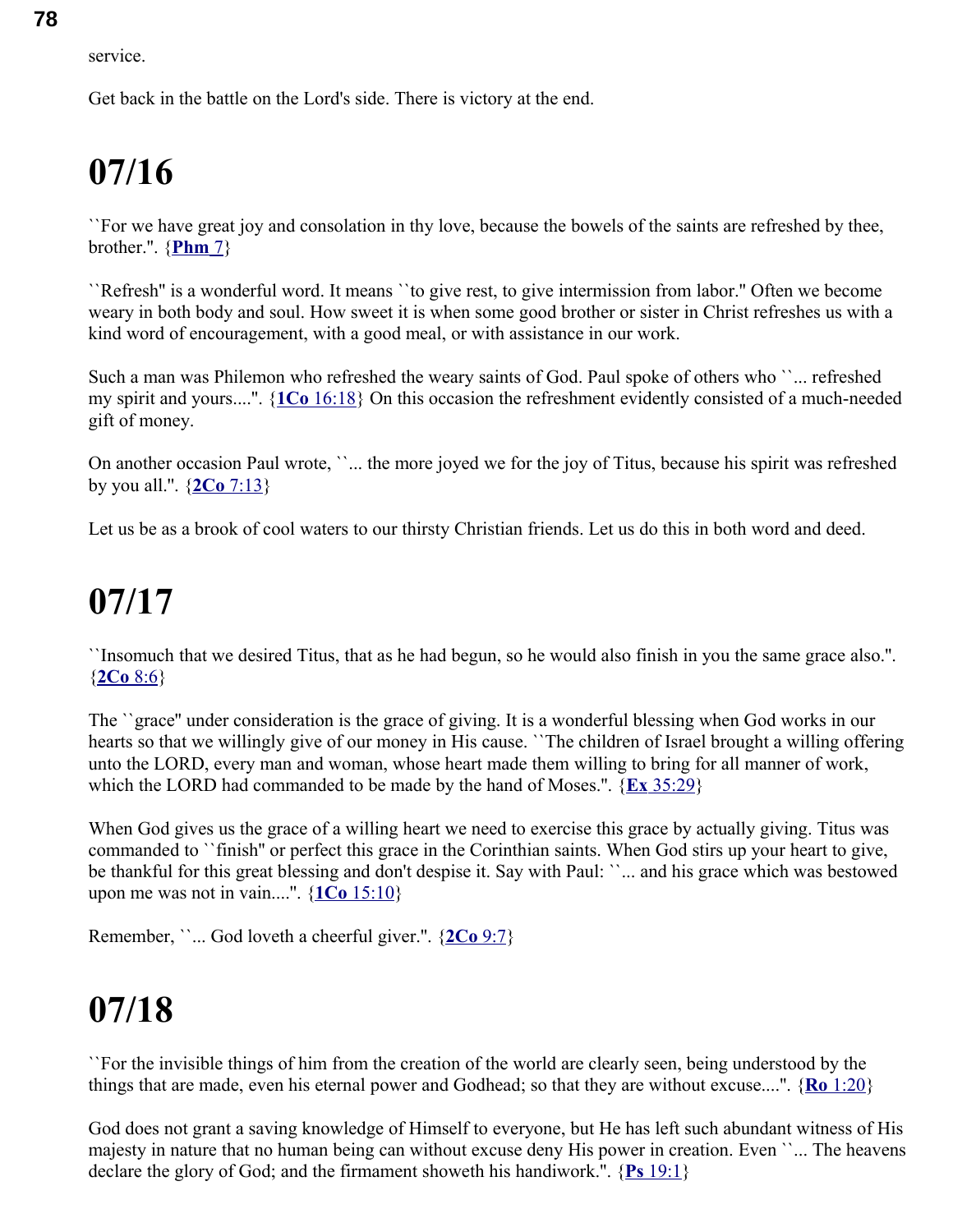There is absolutely no excuse for anyone to be an atheist or to advocate the false theory of evolution. The work of the Master Designer is everywhere evident in the natural creation.

The child of God, whose spiritual eyes have been wonderfully opened, has even more reason to see the mighty hand of God revealed in the natural creation. Let us take time to observe the wonders of nature today.

Let us cry out with the angelic seraphim: ``... Holy, holy, holy, is the LORD of hosts: the whole earth is full of his glory.''. { **Isa** [6:3}](swordsearcher://bible/Isa6.3)

## **07/19**

``But the chief priests consulted that they might put Lazarus also to death; Because that by reason of him many of the Jews went away, and believed on Jesus.''. { **Joh** [12:10-11}](swordsearcher://bible/Joh12.10-11)

When man is dead in sin, his blindness and rebellion against God is incredible. These religious leaders knew that a miracle had been wrought. They knew that Jesus had raised Lazarus from the dead. But, instead of worshipping Him as the Son of God, they tried to get rid of the evidence of this miracle!

Later these same leaders reacted in a similar fashion to another miracle. They said, ``... for that indeed a notable miracle hath been done by them is manifest to all them that dwell in Jerusalem; and we cannot deny it.''. { **Ac** [4:16}](swordsearcher://bible/Ac4.16) But again they refused to worship Jesus of Nazareth. Again they tried to suppress the evidence. Why, oh, why? Because they were dead in their sins!

Truly the Lord Jesus said that ``... no man can come unto me, except it were given unto him of my Father." ( **Joh** [6:65\)](swordsearcher://bible/Joh6.65).

## **07/20**

``I thank my God upon every remembrance of you ... For your fellowship in the gospel from the first day until now....''. { **[Php](swordsearcher://bible/Php1.3)** 1:3[,5}](swordsearcher://bible/Php1.5)

The word ``fellowship'' here means ``sharing in common.'' Paul is thankful that these Philippian saints have shared in common his efforts to spread the gospel. How did they share in his work? By praying for him and by assisting him many times with gifts of money as he was preaching.

They had helped him from the ``first day'' that they had received the gospel when Lydia let Paul and his companions use her house for a base of operations. { **Ac** [16:15}](swordsearcher://bible/Ac16.15) They had helped him several times as they sent him funds so that he might be free to be in the preaching ministry full-time. { **Php** [4:14-16}](swordsearcher://bible/Php4.14-16) And even ``now,'' when he was imprisoned at Rome, they had sent him a gift. { **Php** [4:18}](swordsearcher://bible/Php4.18) They had shared in common Paul's work of preaching even though they had not actually been out in the field preaching themselves.

Christian friend, are you fellowshipping your pastor and other faithful ministers of the word?

## **07/21**

``Remember them that are in bonds, as bound with them; and them which suffer adversity, as being yourselves also in the body.''. { **Heb** [13:3}](swordsearcher://bible/Heb13.3)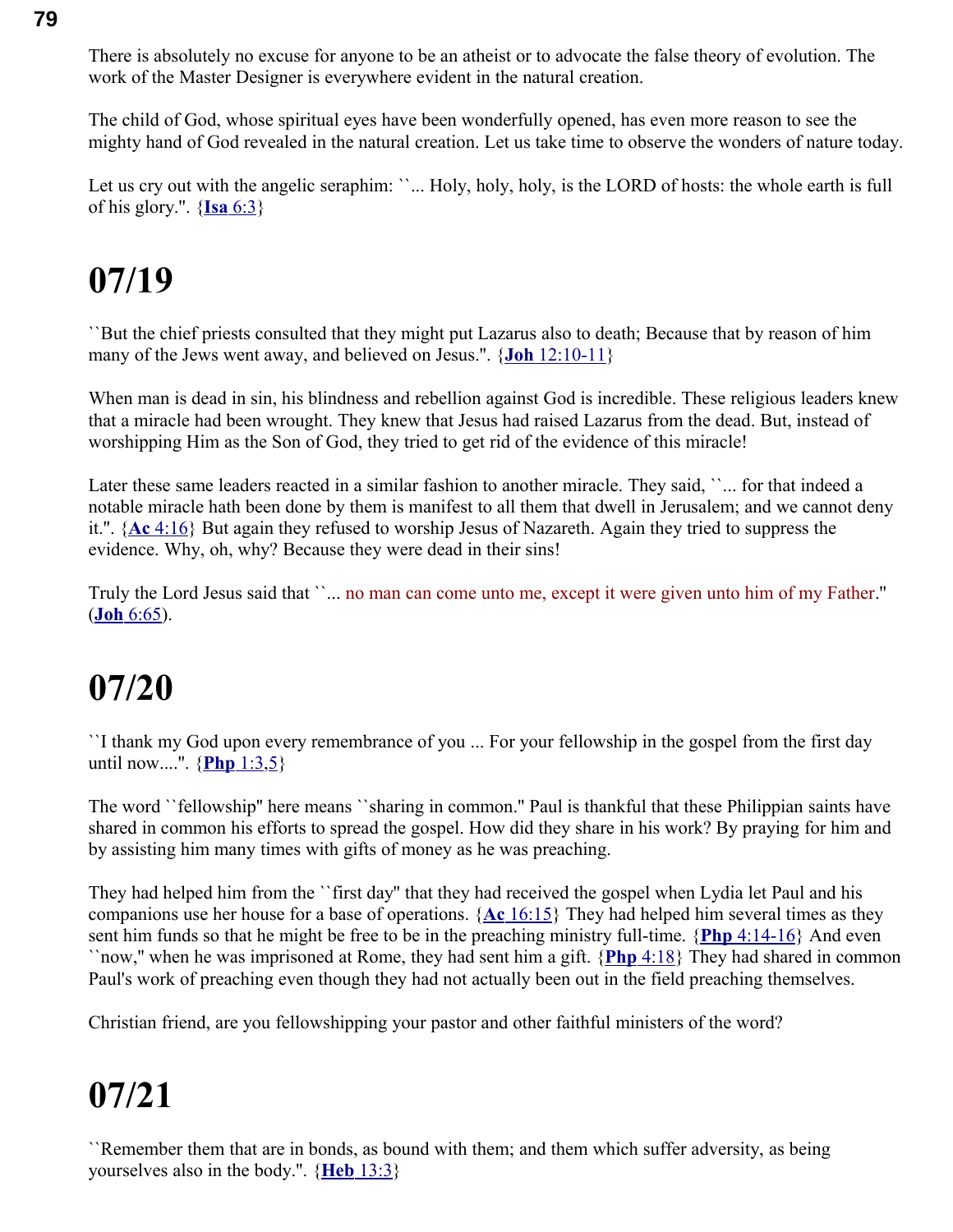When things go well with us, it is all too easy for us to forget those who are in trouble. Even when we don't completely forget them, we don't enter into their troubles as we should.

But we must mentally put ourselves in the place of our brethren in Christ who are in trouble. We must think on their troubles and try to vividly imagine what they are suffering. Then we must fervently be in diligent prayer for them. We will be better able to pray fervently if we have gained a sympathetic knowledge of their troubles.

But this is not enough. We must not remember them in word, thought, prayer only. We must remember them in deed. We must help them in every way we possibly can. This is truly ``remembering'' in the scriptural sense of the word.

The saints of God must heed the words of the apostle when he said, ``... whether one member suffer, all the members suffer with it; or one member be honoured, all the members rejoice with it.''. { **1Co** [12:26}](swordsearcher://bible/1Co12.26)

This kind of closeness among the people of God will make life in this cold world a lot more pleasant.

## **07/22**

``Not unto us, O LORD, not unto us, but unto thy name give glory, for thy mercy, and for thy truth's sake.''. { **Ps** [115:1}](swordsearcher://bible/Ps115.1)

Man has no real glory of his own but he is nevertheless prone to try to take honor and glory to himself. Even religious men like to glory in their works for the Lord. Many men like to boast of how many souls they have saved when, in reality, ``... Salvation is of the LORD.". {**Jon** [2:9}](swordsearcher://bible/Jon2.9)

We must beg God to help us subdue our pride and to give all glory to God. We must have the same song on our lips as those heavenly ones did in the vision which God gave to John. They said, ``Thou art worthy, O Lord, to receive glory and honour and power: for thou hast created all things, and for thy pleasure they are and were created.''. { **Re** [4:11}](swordsearcher://bible/Re4.11) No one is worthy to receive glory but the Lord of hosts. How unbecoming it is for a mere man to seek for glory.

We must have the same attitude as John the Baptist. Speaking of the Savior he said, ''He must increase, but I must decrease.''. { **Joh** [3:30}](swordsearcher://bible/Joh3.30) We must be as Paul who said, ``... He that glorieth, let him glory in the Lord.''. { **1Co** [1:31}](swordsearcher://bible/1Co1.31)

When Christ taught His disciples to pray He instructed them to say, "... For thine is the kingdom, and the power, and the glory, for ever. Amen." (Mt [6:13\)](swordsearcher://bible/Mt6.13).

Praise the Lord, right now! Praise Him forevermore!

#### **07/23**

``And many of the brethren in the Lord, waxing confident by my bonds, are much more bold to speak the word without fear.''. { **Php** [1:14}](swordsearcher://bible/Php1.14)

Paul was under house-arrest at Rome. He was still permitted to preach the gospel. Many of the Christians in Rome had been silent because of fear of persecution from the Jews and from the Roman government. But Paul was not afraid to preach Christ. His bold example stirred up many of those who had been timid to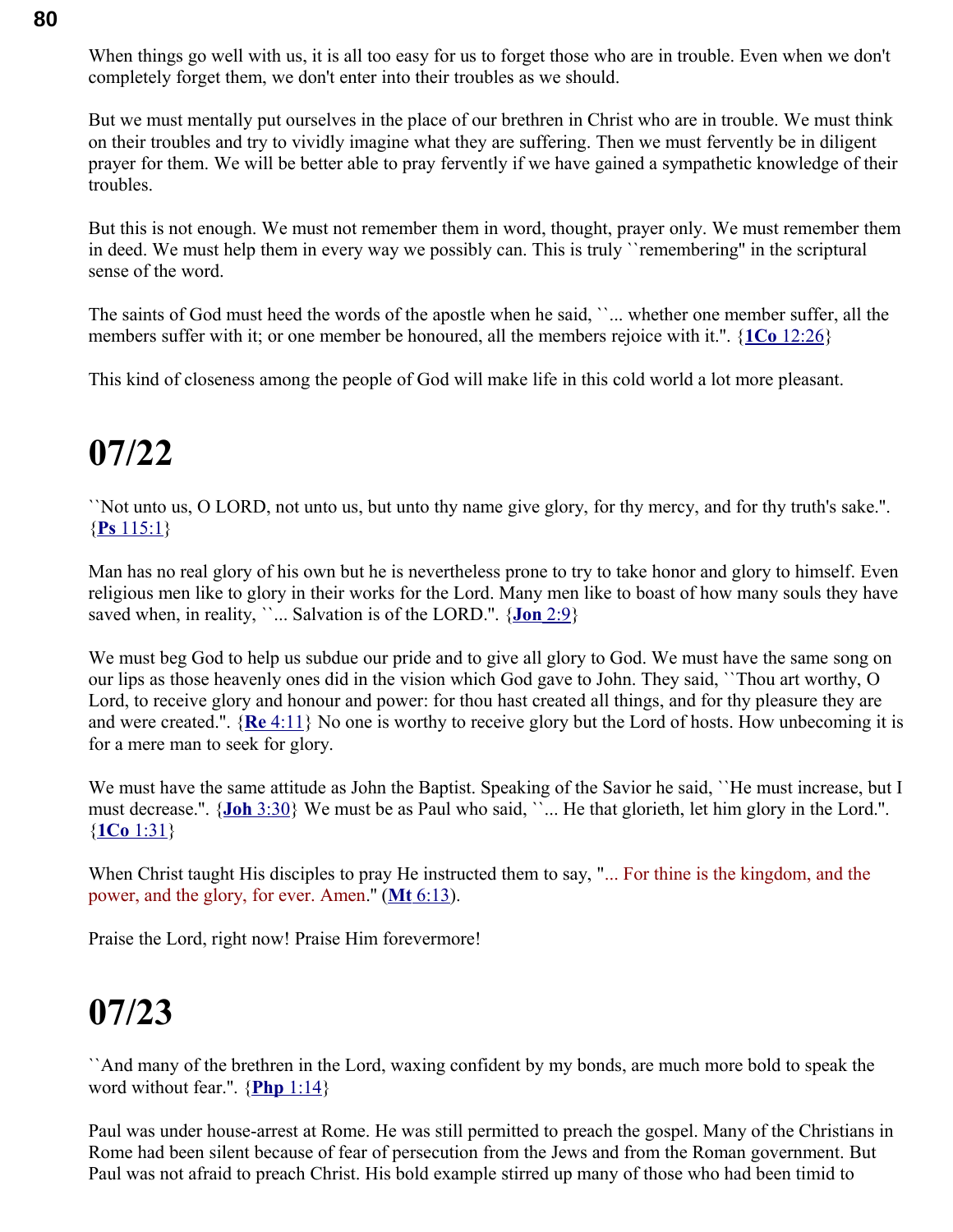preach also.

We never know when our example may be just what someone else will need to enable him to stand up for the Lord Jesus Christ. The opportunity may occur in a classroom when an ungodly teacher is ridiculing the claims of the Bible.

God will bless us and will use His Word when we speak it. Satan knows this and he will attempt to put a muzzle on us.

Stand up for God today. Set the example for timid Christians. You may be pleasantly surprised to see the results.

### **07/24**

``Now while Paul waited for them at Athens, his spirit was stirred in him, when he saw the city wholly given to idolatry.''. { **Ac** [17:16}](swordsearcher://bible/Ac17.16)

Athens was the cultural, intellectual, and artistic capital of the ancient world. People came from afar to see the art and architecture. They came to hear the wisdom of the famous philosophers. Men in general were greatly impressed by this fabulous city.

But Paul was a man whose heart beat for God. He was not impressed by all this worldly finery. He was stirred in soul because there was no worship of the true God in this place. All these magnificent works were used in the service of idols.

Friends, the world in general is in just about the same condition as it was in the days of Paul. We have much that is impressive. Science has performed wonders. ``Higher'' education is available to more people than ever before. Worldly comforts have rapidly multiplied and become widely available.

But there is very little worship of the true God. Oh, there is plenty of worship going on, but a close examination will reveal that most of it is a modern form of paganism.

We need men and women like Paul. Those who are not easily impressed by the ``progress'' that is being worshipped today.

Open your eyes. Is the world more pagan than you thought it was? Will your soul be stirred? Will you speak in the name of your Lord?

### **07/25**

``And when they opposed themselves, and blasphemed, he shook his raiment, and said unto them, Your blood be upon your own heads; I am clean: from henceforth I will go unto the Gentiles.''. { **Ac** [18:6}](swordsearcher://bible/Ac18.6)

A very important principle of personal responsibility is taught here. Paul had faithfully preached to these Jews in Corinth. They had rejected the message. Then Paul told them that their blood was on their own heads.

He was referring to a principle in **[Eze](swordsearcher://bible/Eze33)** 33 where a watchman was set over the people. When the watchman saw danger approaching he was to warn the people. If the people refused to take heed the blood was on their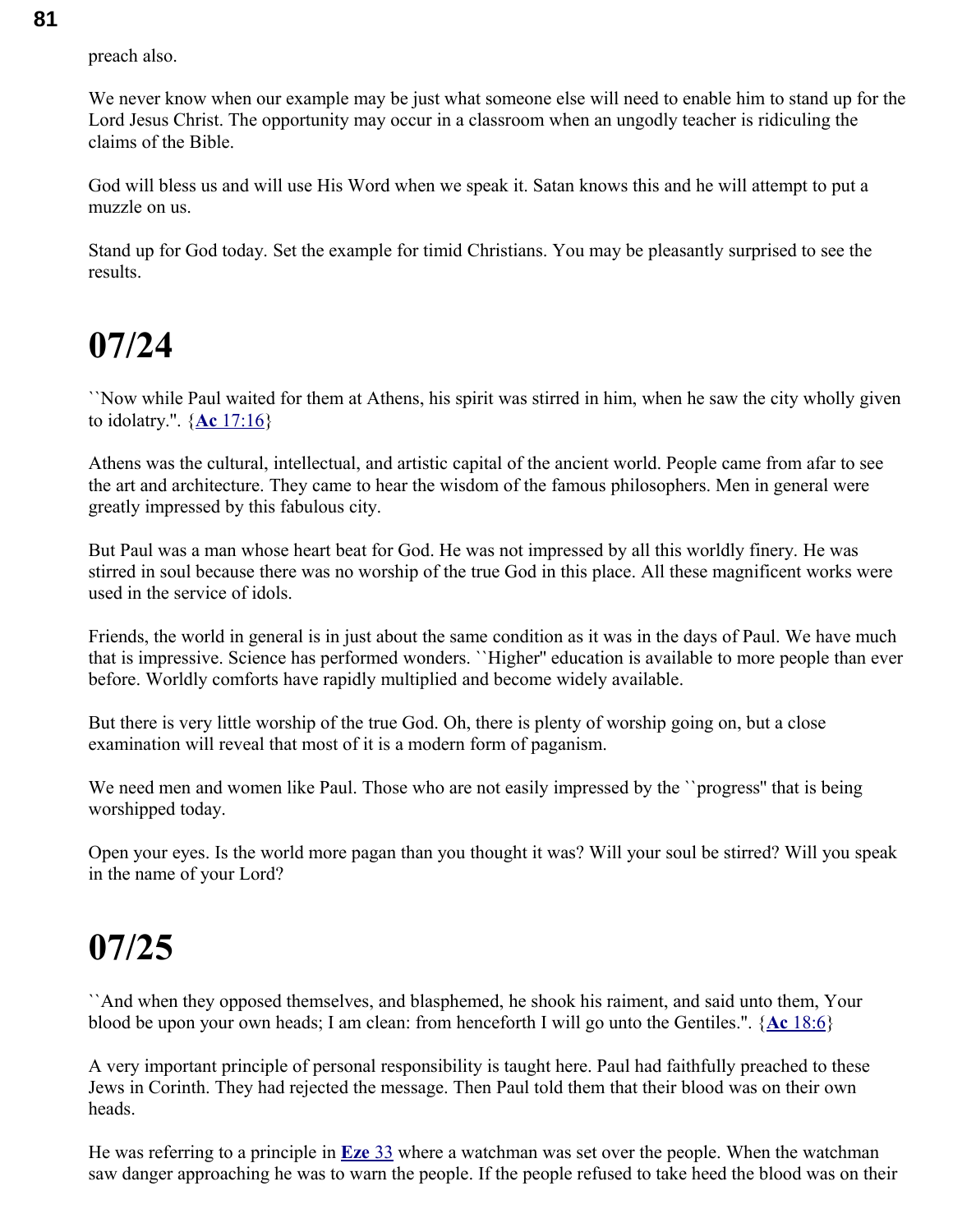heads. But if the watchman failed to warn the people the blame would be upon him.

Paul was faithful to live by this principle for his entire ministry. As he neared the end he could say, ``Wherefore I take you to record this day, that I am pure from the blood of all men. For I have not shunned to declare unto you all the counsel of God.''. { **Ac** [20:26-27}](swordsearcher://bible/Ac20.26-27)

What kind of position do you find yourself in? Has the whole counsel been preached to you and have you rejected it? If so, blame lies at your door. Have you been in a position to deliver warning and have failed to do so? Blood is on your head.**These are serious matters. We must consider them often.** 

## **07/26**

``I was glad when they said unto me, Let us go into the house of the LORD.''. { **Ps** [122:1}](swordsearcher://bible/Ps122.1)

David had a proper appreciation of the house of the Lord. Many Christians lack this appreciation today. The New Testament house of God is the congregation of believers who worship the Lord in spirit and in truth. { **1Ti** [3:15}](swordsearcher://bible/1Ti3.15)

Many Christians try to do their spiritual work on their own or organized into groups apart from the church. There is not one whit of authorization for these practices in the word of God. Men think they can improve on God's ways, but this is impossible.

We need a fresh appreciation for the church of the living God. This is God's house. It is where He dwells in a special way. This is the institution which He has chosen to propagate His truth.

The church is not beautiful to the world and never has been. But the child of God who has been shown the beauty of God's house is compelled to say, ``For a day in thy courts is better than a thousand. I had rather be a doorkeeper in the house of my God, than to dwell in the tents of wickedness.''. { **Ps** [84:10}](swordsearcher://bible/Ps84.10)

Are you blessed to be a member of a true New Testament congregation? Thank God for it. This is one of the choicest blessings that God gives. Be glad beyond measure when it is time for the assembly to meet.

#### **07/27**

``And he saith unto him, Verily, verily, I say unto you, Hereafter ye shall see heaven open, and the angels of God ascending and descending upon the Son of man.''. { **Joh** [1:51}](swordsearcher://bible/Joh1.51)

There is a tremendous gap between the sin-cursed earth and heaven. This gap could only be bridged by the proper mediator or go-between. This mediator was the Son of Man and the Son of God combined in the person of the Lord Jesus Christ.

In prophetic vision Jacob saw a ladder reaching from heaven to earth and the angels of God ascending and descending on it. {**Ge** [28:12}](swordsearcher://bible/Ge28.12) When he awoke from his sleep, he said, ``... this is none other but the house of God, and this is the gate of heaven.''. { **Ge** [28:17}](swordsearcher://bible/Ge28.17)

John here identifies Jacob's ladder as the Lord Jesus Christ. The bottom of that ladder stands at the house of God, which is the church of the living God. { **1Ti** [3:15}](swordsearcher://bible/1Ti3.15)

One of the benefits of the mediatorial work of Christ is the sending of angels to minister to His people. ``Are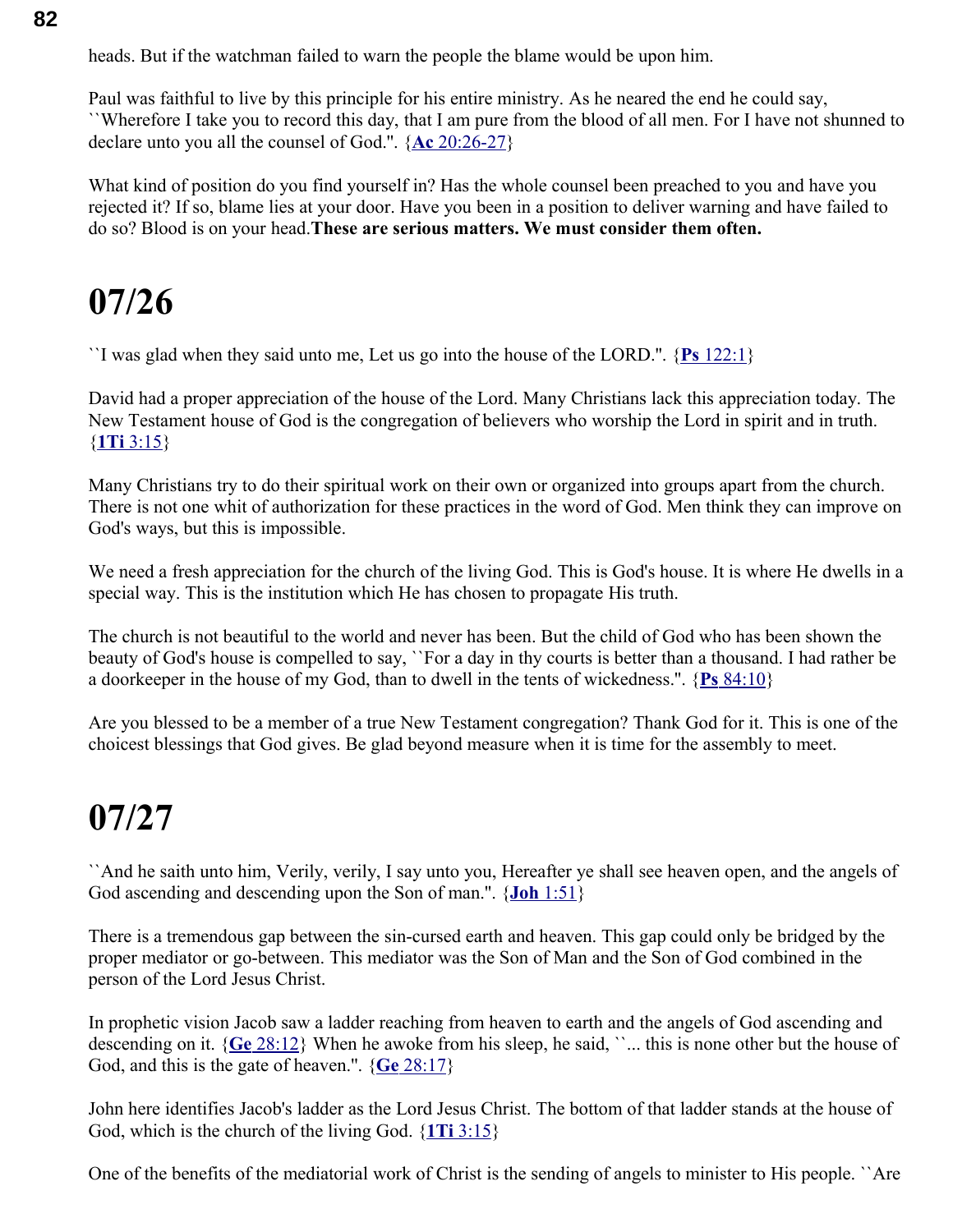they not all ministering spirits, sent forth to minister for them who shall be heirs of salvation?''. { **Heb** [1:14}](swordsearcher://bible/Heb1.14)

It is impossible to glorify the Lord Jesus Christ too much. There are innumerable pictures of Him in the Bible. May you today glorify Him Who is the true Jacob's ladder--the One who bridged the chasm between heaven and earth and brought complete salvation to all His people.

### **07/28**

``Wherefore comfort one another with these words.''. { **1Th** [4:18}](swordsearcher://bible/1Th4.18)

Paul had just been teaching the church at Thessalonica the glorious truth of the resurrection of the bodies of the saints. They were assured that they would once again see their brethren in Christ who had died in the Lord. Even better they had been told, "and so shall we ever be with the Lord." Then he told them to comfort each other with these words.

We need to do this today. We hear bad news on every hand. This life is full of toil and trouble for the conscientious child of God. There are always wars and rumors of wars.

God's people need to come together as often as possible and comfort one another with the glorious truths of the resurrection. Just a few more days, and troubles and toils will come to an end. Sin will be no more. Our own sinful bodies will be raised and glorified. We will see God in peace forevermore. What glorious words of comfort these are!

``Then they that feared the LORD spake often one to another: and the LORD hearkened, and heard it, and a book of remembrance was written before him for them that feared the LORD, and that thought upon his name.''. { **Mal** [3:16}](swordsearcher://bible/Mal3.16)

Find a believer today and remind him of the glorious resurrection.

#### **07/29**

``For I am the LORD, I change not; therefore ye sons of Jacob are not consumed.''. { **[Mal](swordsearcher://bible/Mal3.6)** 3:6}

What a glorious truth this is. What tremendous security there is in it for the child of God. Immutability, or the quality of not changing, is one of the attributes of God. God is not fickle like man is. But many people believe that God is changeable--that He may love you today and hate you tomorrow. His love, so they say, depends on their conduct. But, praise be to God, this is not so. Israel was not preserved because of her faithfulness. She was preserved because of the unchanging love of God.

God spoke to Israel, ``... Yea, I have loved thee with an everlasting love: therefore with lovingkindness have I drawn thee.''. { **Jer** [31:3}](swordsearcher://bible/Jer31.3) These glorious promises of God don't just belong to Israelites according to the flesh; they belong to every child of God. Speaking to the saints at Philippi, many of whom were Gentiles, Paul said, ``For we are the circumcision, which worship God in the spirit, and rejoice in Christ Jesus, and have no confidence in the flesh.''. { **[Php](swordsearcher://bible/Php3.3)** 3:3}

Let us praise God with the poet who wrote, ``Change and decay in all around I see: O Thou who changest not, abide with me!''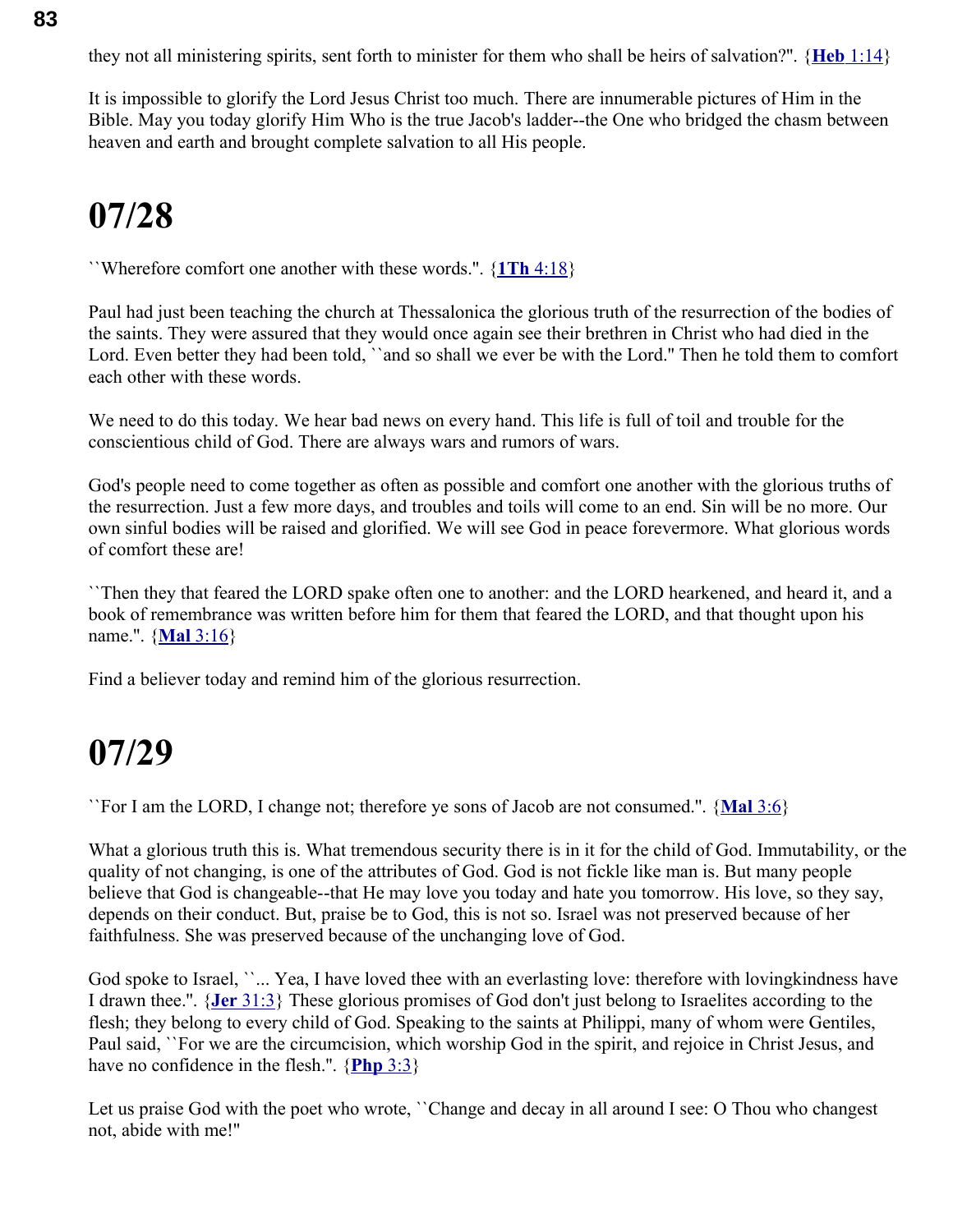``Cursed be he that doeth the work of the LORD deceitfully, and cursed be he that keepeth back his sword from blood.''. { **Jer** [48:10}](swordsearcher://bible/Jer48.10)

In an army a man that refuses to join battle with the enemy is regarded as a very poor soldier if not an outand-out traitor.

We are poor soldiers of Jesus Christ when we "keep back our swords from blood." The sword we are to wield is ``... the sword of the Spirit, which is the word of God....". {**Eph** [6:17}](swordsearcher://bible/Eph6.17) It is a sin to know the word of God and not to use it. This is keeping back our swords from blood. We need to use this sword in defending the truth, in combating false ideas, in denouncing sinful practices.

We can have full confidence in our weapons because God has provided them for us. ``For the weapons of our warfare are not carnal, but mighty through God to the pulling down of strong holds.''. { **2Co** [10:4}](swordsearcher://bible/2Co10.4)

Warfare is not easy. We cannot be lazy or cowardly and be a good soldier. Paul instructed Timothy to "... therefore endure hardness, as a good soldier of Jesus Christ.''. { **2Ti** [2:3}](swordsearcher://bible/2Ti2.3)

Are you keeping back your sword from blood? Are you letting your brethren fight all the spiritual battles?

Remember, our LORD said, ``... cursed be he that keepeth back his sword from blood."

## **07/31**

``By faith he forsook Egypt, not fearing the wrath of the king: for he endured, as seeing him who is invisible.''. { **Heb** [11:27}](swordsearcher://bible/Heb11.27)

God is only visible to the eye of faith. Therefore some believe that a belief in God is a very flimsy thing. But those who have had their eyes opened by the Holy Spirit know that the invisible God and that all the other spiritual realities are much more real and enduring than are the material things.

As Paul said in another place, ''... for the things which are seen are temporal; but the things which are not seen are eternal.''. { **2Co** [4:18}](swordsearcher://bible/2Co4.18)

Invisibility is a basic attribute of God. ``Now unto the King eternal, immortal, invisible, the only wise God, be honour and glory for ever and ever. Amen.''. { **1Ti** [1:17}](swordsearcher://bible/1Ti1.17)

But the only one who can endure is the one who knows the invisible God and who constantly sees Him by an eye of faith. A man may be alone in a prison cell but he won't despair if he sees God there with him.

We can even face death unafraid if we can see that the invisible One is with us.

### **08/01**

``And I sought for a man among them, that should make up the hedge, and stand in the gap before me for the land, that I should not destroy it: but I found none.''. { **Eze** [22:30}](swordsearcher://bible/Eze22.30)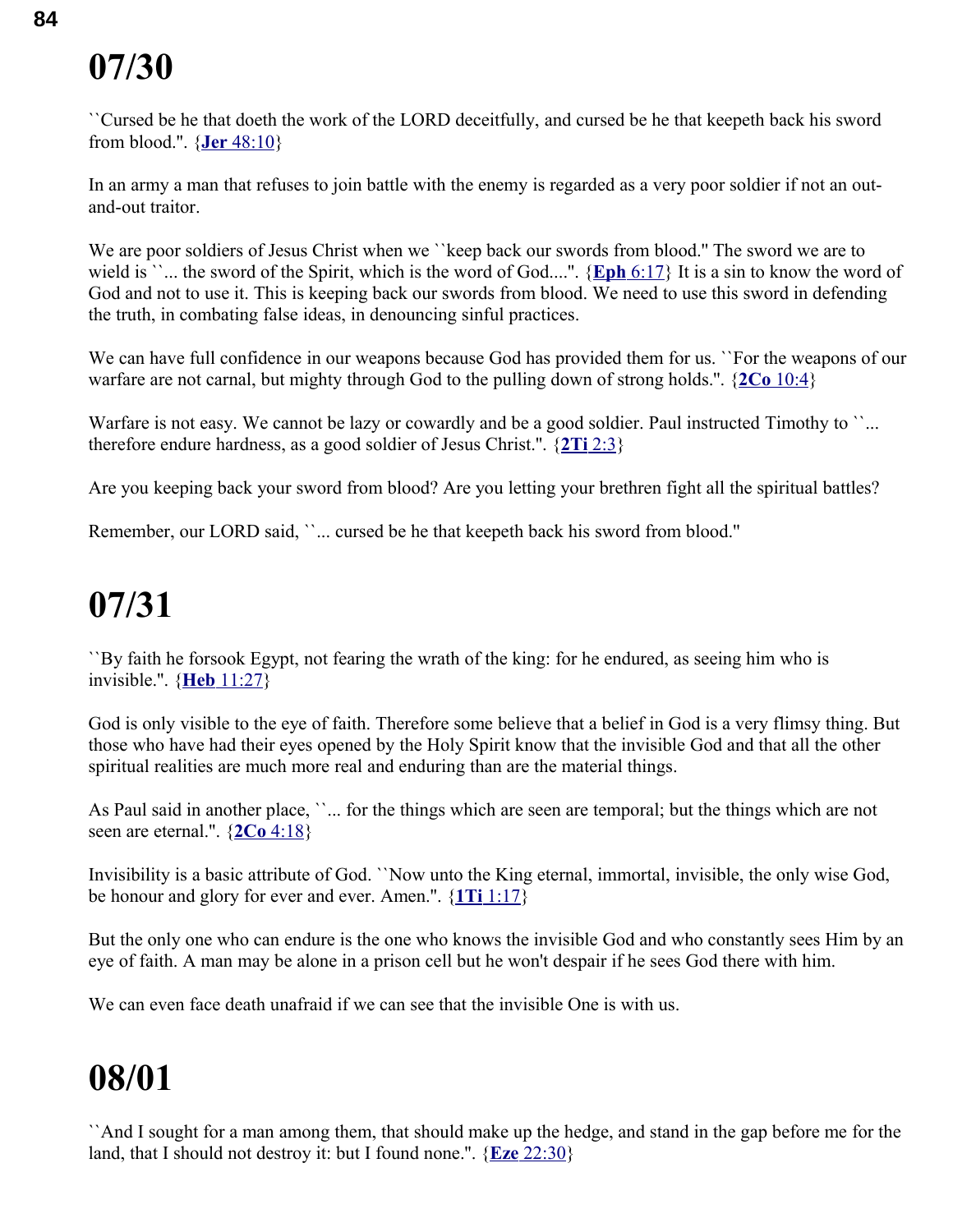God protected Israel from her enemies. He spoke of this protection as having surrounded her with a hedge. The same expression was used about God's protection of Job, of whom it was said, ``Hast not thou made an hedge about him, and about his house, and about all that he hath on every side? thou hast blessed the work of his hands, and his substance is increased in the land.''. { **Job** [1:10}](swordsearcher://bible/Job1.10)

Because of Israel's disobedience God had removed the protective hedge or had made a gap in it. Now he was seeking for a man, whose heart was right toward him, to stand in the gap and prevent the land from being destroyed. Sadly, no such man was to be found.

Christian friend, is there a gap in the hedge round about your family, your church, your community, your nation--because of disobedience toward God? Is disaster right over the horizon?

Is your heart right toward God? Have you consecrated your life completely to Him? Are you a fit man or woman to stand in the gap?

#### **08/02**

``And the LORD God called unto Adam, and said unto him, Where art thou?''. { **Ge** [3:9}](swordsearcher://bible/Ge3.9)

God knew where Adam was all the time. ``... All things are naked and opened unto the eyes of him with whom we have to do.''. { **Heb** [4:13}](swordsearcher://bible/Heb4.13)

However, God often represents Himself in the scriptures as one with human characteristics, so that we may better understand Him. Here He is represented as ``seeking'' Adam. In the same sense, the Lord is seeking men and women today. He is seeking those who have certain attitudes of heart. When He comes seeking your heart, what will He find?

``For the eyes of the LORD run to and fro throughout the whole earth, to show himself strong in the behalf of them whose heart is perfect toward him....''. { **2Ch** [16:9}](swordsearcher://bible/2Ch16.9) Will the Lord find your heart perfect toward Him?

"But the hour cometh, and now is, when the true worshippers shall worship the Father in spirit and in truth: for the Father seeketh such to worship him.'' ( **Joh** [4:23\)](swordsearcher://bible/Joh4.23).

May the Lord find us so worshipping when He comes seeking our way.

#### **08/03**

``... Them that honour me I will honour, and they that despise me shall be lightly esteemed.''. { **1Sa** [2:30}](swordsearcher://bible/1Sa2.30)

The principle stated in this verse is true today and is one which we must remember in our everyday life. We must accept it on faith, because sometimes it takes a long time for the outworking of this principle to be made manifest.

Joseph was seventeen years old when he was sold into slavery. For thirteen years he suffered, was lied about, and was treated unjustly. Yet, in every instance, he honored God. He gave God credit for his great ability to interpret dreams. { **Ge** [41:16}](swordsearcher://bible/Ge41.16) He even remembered God when he named his children. { **Ge** [41:51-52}](swordsearcher://bible/Ge41.51-52)

Finally God exalted him and made him next to Pharaoh in Egypt.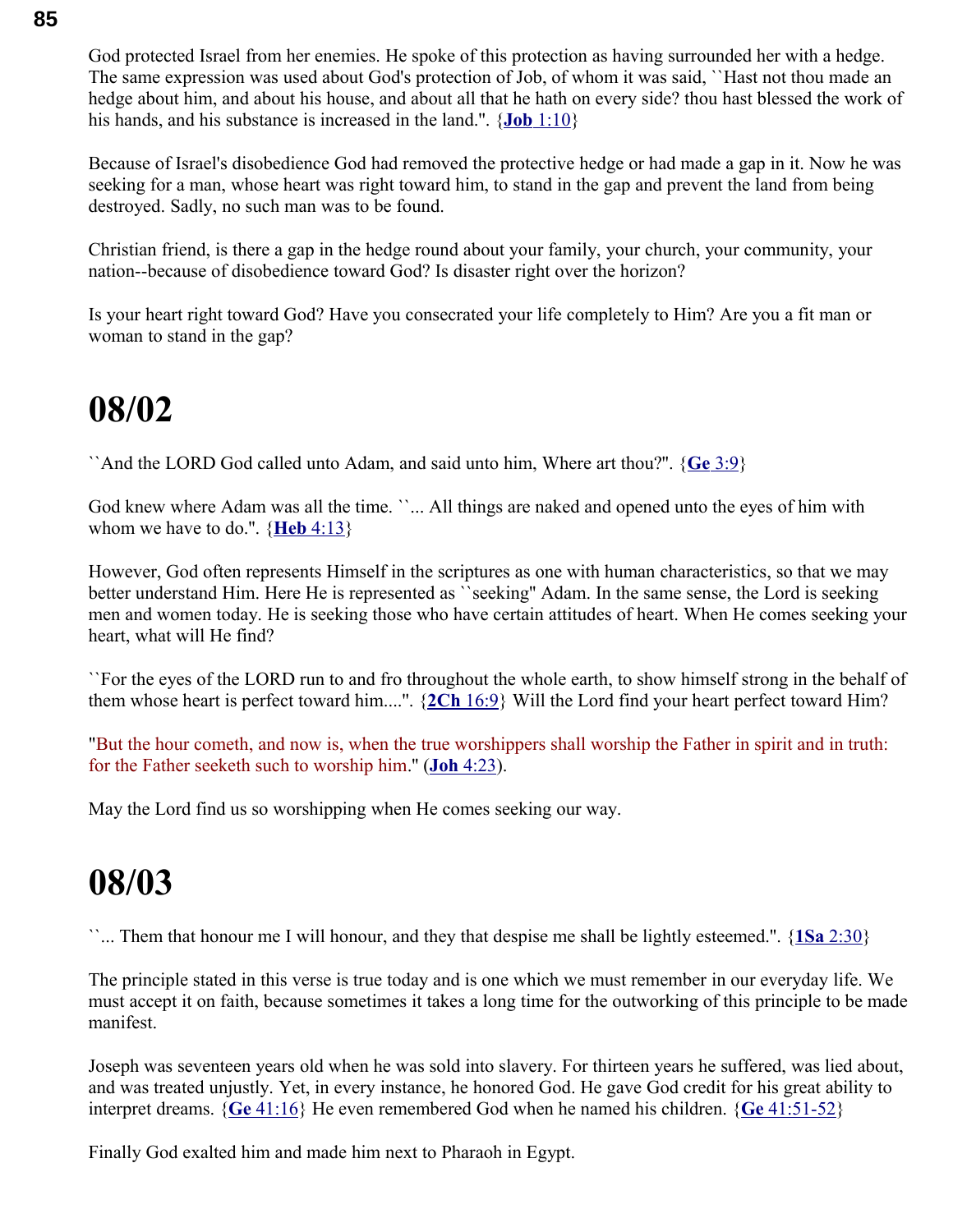Saul, on the other hand, despised God by disobeying His word. { **1Sa** [15:10}](swordsearcher://bible/1Sa15.10) God rejected him from being king over Israel. It was several years before God's judgment came in its fullness, but it came.

We must make sure that we honor God in every detail of our lives.

## **08/04**

``Your iniquities have turned away these things, and your sins have withholden good things from you.''. { **[Jer](swordsearcher://bible/Jer5.25)** [5:25}](swordsearcher://bible/Jer5.25)

These words were spoken to the Jewish people in Old Testament times, but they also apply to the people of God today. Unconfessed sin in the lives of God's people rob them of many of the choice blessings of the Heavenly Father. The Lord Jesus said, ``If ye abide in me, and my words abide in you, ye shall ask what ye will, and it shall be done unto you." (**Joh** [15:7\)](swordsearcher://bible/Joh15.7).

Just as an earthly father delights to give good things to his obedient children, the Heavenly Father loves to lavish blessing after blessing on His children who walk in obedience to His commandments.

Satan is the father of lies. { **Joh** [8:44}](swordsearcher://bible/Joh8.44) Just as he told Eve in the garden of Eden that there would be no serious consequences if she broke God's law, so he tells the child of God the same today. But this is a great lie. Eve lost her innocence and her place in the garden. The one who sins today also loses a great deal. If we could only know what we lose because we sin, we would realize how foolish it is to continue in sin.

Let us turn from sin today in the power of the Holy Spirit and receive the good things from the hand of our Heavenly Father.

### **08/05**

``I have no greater joy than to hear that my children walk in truth.''. { **[3Jo](swordsearcher://bible/3Jo1.4)** 4}

Faithful ministers of the Lord Jesus Christ are like fathers to those children of God who are under their pastoral care. Like John writes here, they are made happy when their spiritual children walk in truth. It is not enough to know truth--one must also walk in it.

Paul felt as John did. He wrote, ``For though ye have ten thousand instructors in Christ, yet have ye not many fathers: for in Christ Jesus I have begotten you through the gospel.''. { **1Co** [4:15}](swordsearcher://bible/1Co4.15) Paul was their father who had begotten them unto the truth. As a father, he was vitally interested in their spiritual welfare. When children behave they bring honor to their parents. When they misbehave they bring disgrace upon them. Thus Paul could refer to the obedient Philippians as ``... my joy and crown....". {**Php** 4:1}

If you are blessed with a good pastor, thank God for him. Help him by being obedient and following him as he follows the Lord. You will bring honor to the Lord; you will bring honor to your pastor; and you will reap manifold blessings to yourself.

## **08/06**

``Now while Paul waited for them at Athens, his spirit was stirred in him, when he saw the city wholly given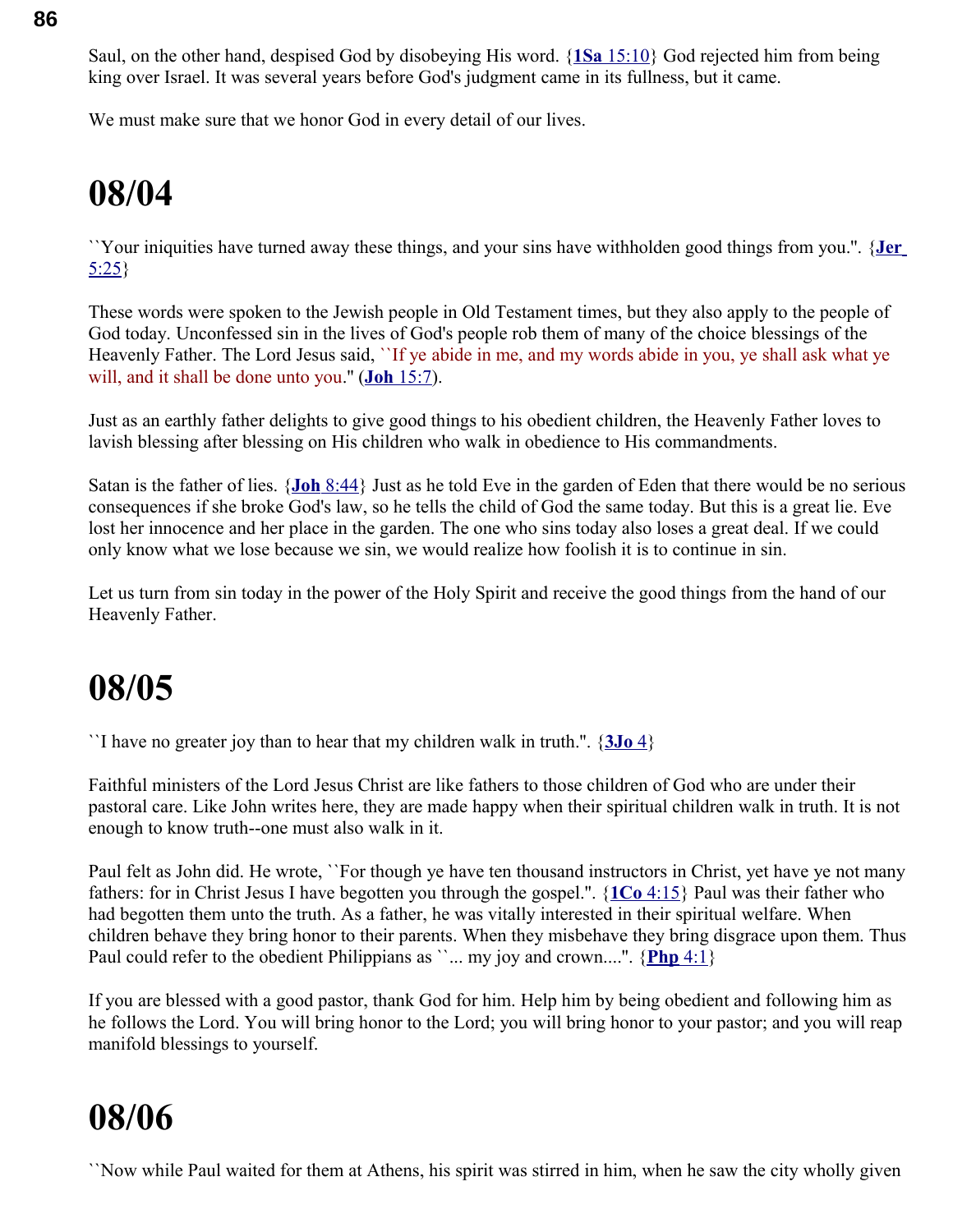Athens was the cultural capital of the ancient world. It was filled with magnificent buildings and other beautiful works of architecture. This was also the city of brilliant philosophers. Plato, Aristotle, and Socrates had taught here. There was much in Athens to impress anyone with the great achievements of the human race.

But the great apostle was not impressed. What he saw was a city ``wholly given to idolatry.'' Here was a city without the true worship of God. His spirit was stirred within him and he preached Christ there.

May it be so with Christians today. Let us not be carried away with the works of men's hands. Let us not be unduly impressed with the work of scientists, educators, and empire-builders. Let us look beneath the surface of these things and see the absence of the true worship of God.

May our souls be stirred within us. And may we preach Christ.

## **08/07**

``Then I said, I will not make mention of him, nor speak any more in his name. But his word was in mine heart as a burning fire shut up in my bones, and I was weary with forbearing, and I could not stay.''. { **[Jer](swordsearcher://bible/Jer20.9)** [20:9}](swordsearcher://bible/Jer20.9)

Jeremiah had spoken out against the sins of the people of Judah. For doing this, he had received great persecution. The people mocked him and made fun of him. He was smitten and placed in the stocks.

Because of his troubles and because his preaching didn't seem to be doing any good, Jeremiah determined to keep his mouth shut. But he couldn't do it. He was compelled to speak in the name of the Lord. The word of God was as "a burning fire shut up in his bones."

Today the people of God still face opposition and persecution when they speak out against the sinfulness of those round about them. They may grow weary and determine to speak no more. But they must speak. God has called on them to be witnesses for Him.

May He rekindle the fire within you so that you must speak out today.

### **08/08**

``And it came to pass, when Moses came down from mount Sinai with the two tables of testimony in Moses' hand, when he came down from the mount, that Moses wist not that the skin of his face shone while he talked with him.''. { **Ex** [34:29}](swordsearcher://bible/Ex34.29)

Moses had been on the mount with God receiving the ten commandments. While in the presence of God his face began to shine. When he came down from the mount he had to place a vail on his face while he spoke with the people.

We need to spend time with God today in the mountain of prayer. As we are with Him, our lives will take on a spiritual glow that others will be able to detect. We will be able to influence them for good.

We will be like Peter and John. Their enemies ``... took knowledge of them, that they had been with Jesus".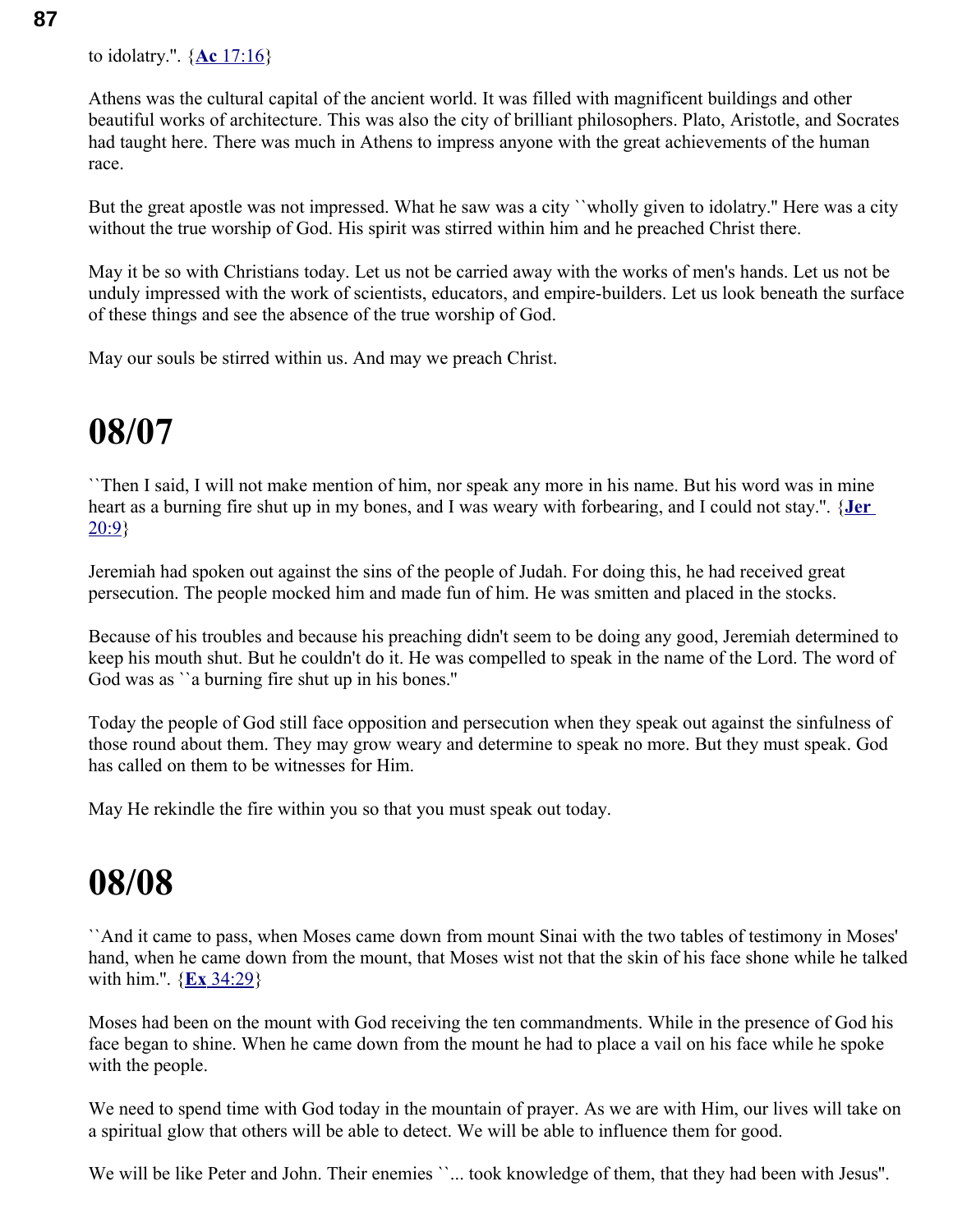{ **Ac** [4:13}](swordsearcher://bible/Ac4.13) Have you been on the mount with God? Have you been with Jesus? Can those round about you detect this?

Let us pray God that we may have this ``heavenly glow.''

## **08/09**

``And when he was full forty years old, it came into his heart to visit his brethren the children of Israel.... And when forty years were expired, there appeared to him in the wilderness of mount Sina an angel of the Lord in a flame of fire in a bush.".  $\{Ac \, 7:23,30\}$  $\{Ac \, 7:23,30\}$  $\{Ac \, 7:23,30\}$ 

Moses lived 120 years. The first two-thirds of his life were spent in preparation for the great work to which God had called him. The first forty years were spent in learning all the wisdom of the Egyptians. The next forty years were spent in the backside of the desert in the wilderness of Sinai. The final forty years were spent leading the children of Israel.

No doubt Moses sometimes became discouraged during the first eighty years of his life. He probably felt that God was never going to use him. But God knew what He was doing. He was preparing Moses for his great task.

If you are discouraged about your service to God, take consolation in the fact that you are going to God's school. When He has prepared you, He will open up a field of service. In the meantime, learn your lessons well.

### **08/10**

``Now also when I am old and greyheaded, O God, forsake me not; until I have showed thy strength unto this generation, and thy power to every one that is to come.''. { **Ps** [71:18}](swordsearcher://bible/Ps71.18)

David had faithfully served God all his life. He could truthfully say, "... hitherto have I declared thy wondrous works.''. { **Ps** [71:17}](swordsearcher://bible/Ps71.17) He had been a faithful witness.

Now that he had become old, he was not ready to retire from the service of God. In fact, there is no retirement for the saints. We are called upon to serve Him until He calls us home. Some of our most valuable service to Him may be our dying testimony.

David didn't want to die until he had ''... showed thy strength unto this generation, and thy power to every one that is to come.''. { **Ps** [71:18}](swordsearcher://bible/Ps71.18)

When you are old and have served God for many years, you have many wonderful experiences to share with young saints. Don't waste any time! Tell the young ones how the Lord has stood with you all your life. Tell them of the times when He has revived your soul. Encourage them in the Lord.

## **08/11**

``Whom have I in heaven but thee? and there is none upon earth that I desire beside thee.''. { **Ps** [73:25}](swordsearcher://bible/Ps73.25)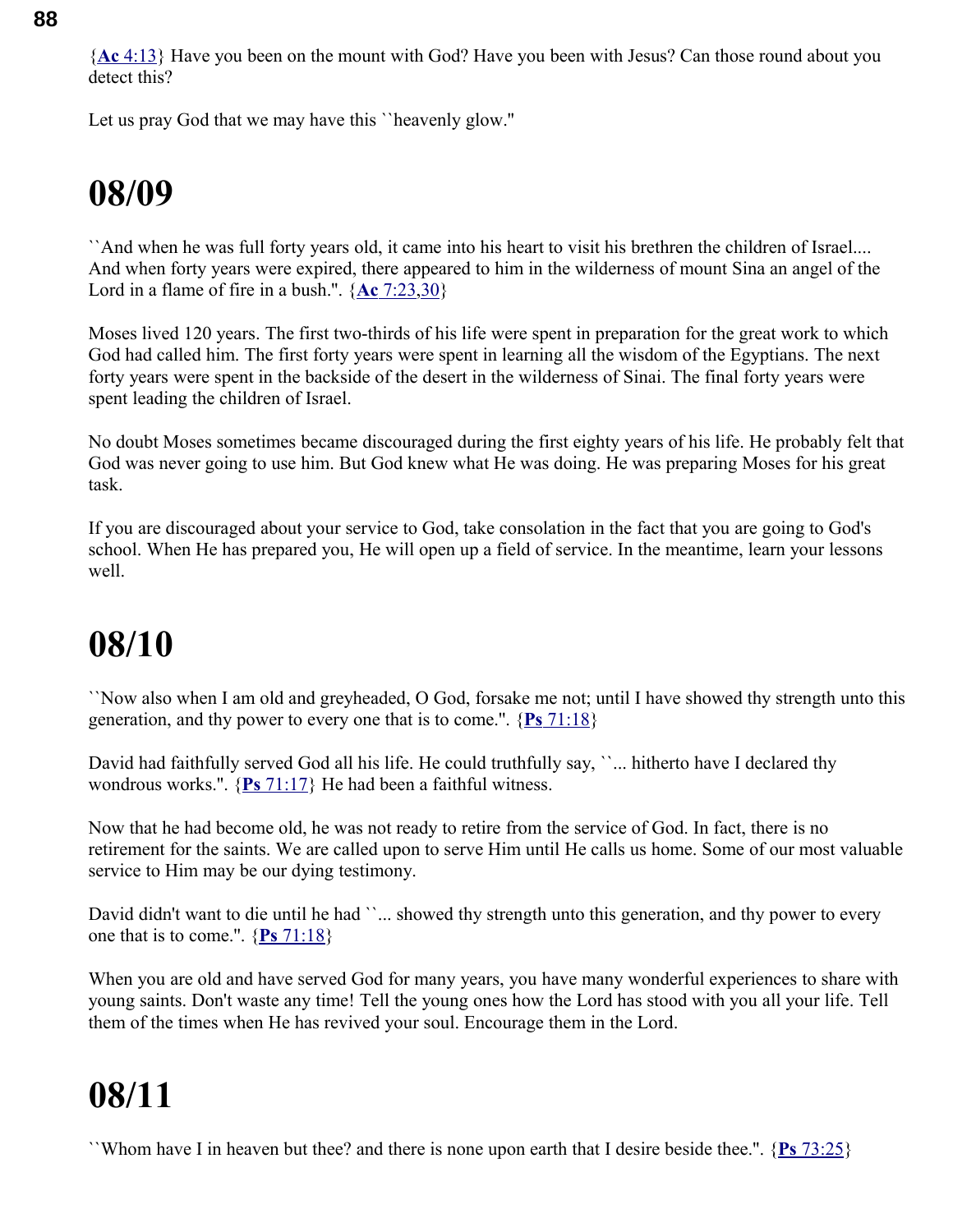We can depend upon nothing and no one to give us ultimate satisfaction but our Lord. Christian friends and family are wonderful. Health and daily bread are great blessings. The ability to work and to travel bring great pleasure. But satisfaction in the truest sense of the word comes only from being in the presence of the Lord. Without His abiding presence all the other blessings become meaningless.

We need to seek His presence now--every day. And when we die our greatest expectation should be to see Him. People often think of the joy of someday being reunited with their loved ones who have died in the Lord. And this will be joy. But our greatest joy will be to see Him. ``... In thy presence is fullness of joy: at thy right hand there are pleasures evermore.''. { **Ps** [16:11}](swordsearcher://bible/Ps16.11) As the poet put it, ``Just one glimpse of Him in glory will the toils of life repay.''

David said, ``As for me, I will behold thy face in righteousness: I shall be satisfied, when I awake, with thy likeness.''. { **Ps** [17:15}](swordsearcher://bible/Ps17.15)

### **08/12**

``Can a woman forget her sucking child, that she should not have compassion on the son of her womb? yea, they may forget, yet will I not forget thee.''. { **Isa** [49:15}](swordsearcher://bible/Isa49.15)

The love of God for His people is a wonderful thing. Words can not adequately express it. The Lord delights in assuring His children of His love for them.

This verse powerfully expresses the love of God. It is almost inconceivable that a mother could forsake a suckling infant, which she has borne in her womb and nestled on her breast. What, oh what, could be stronger than a mother's love? The blessed answer is--the love of God for His children!

Do you have blessed evidence that you are a recipient of God's love? If so, then rejoice in that love. Be comforted by it. If the whole world hate you, what does that matter if God loves you?

Does not such wonderful love make you want to serve Him with all your might, all the days of your life?

#### **08/13**

``He that spared not his own Son, but delivered him up for us all, how shall he not with him also freely give us all things?''. { **Ro** [8:32}](swordsearcher://bible/Ro8.32)

Often God's people have assurance of their eternal salvation, but they doubt that God will provide them with the necessities of their daily lives. They behave like the children of Israel who experienced God's deliverance from Egyptian bondage, but who immediately began to fear that they would perish from lack of food and water.

Brethren, this is sinful unbelief! This unbelief is instigated by the lying Satan. Tell Satan to get behind you.

God has proved His great love for His children. He proved it by giving His beloved Son to die for us, to redeem us from hell, to prepare a place in heaven for us.

How can we doubt, with this great evidence of His love for us that He will provide us with all that we need in time and in eternity?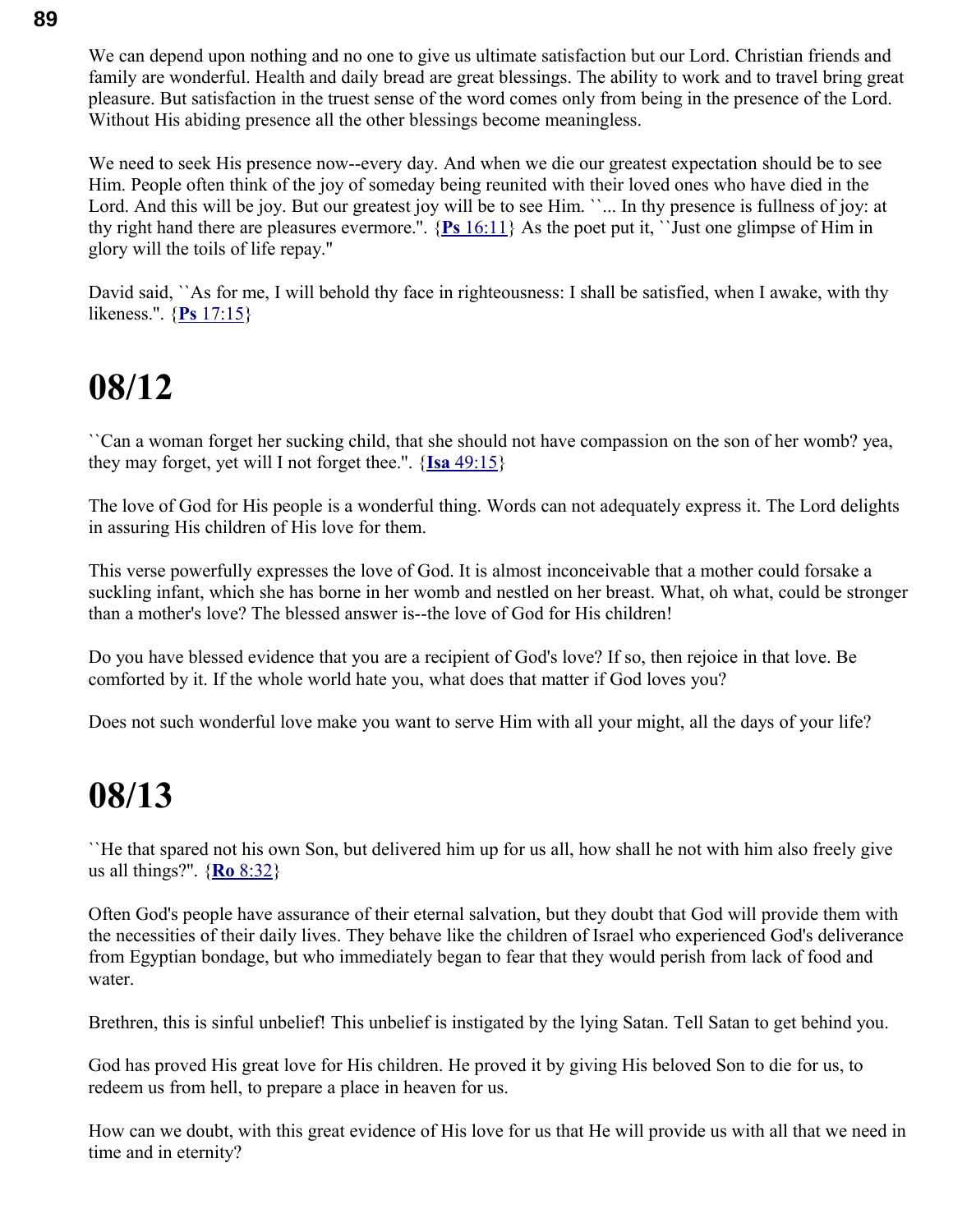``For in this we groan, earnestly desiring to be clothed upon with our house which is from heaven....''. { **[2Co](swordsearcher://bible/2Co5.2)** [5:2}](swordsearcher://bible/2Co5.2)

The child of God need never expect to be completely satisfied so long as he is in his sinful body. There is a constant warfare between the flesh and the spirit. He never lives just exactly as he would like to live. He discovers that, like Paul, ``I find then a law, that, when I would do good, evil is present with me.''. { **Ro** [7:21}](swordsearcher://bible/Ro7.21)

Having a desire to please God, but often falling short of that desire, the saint tends to go into despair.

But, if this be your case, don't despair. Lift up your head! This groaning for the glorified body is evidence that you are a child of God. We must groan in this life for righteousness. ``... Ourselves also, which have the firstfruits of the Spirit, even we ourselves groan within ourselves, waiting for the adoption, to wit, the redemption of our body.''. { **Ro** [8:23}](swordsearcher://bible/Ro8.23)

But the glorious day is coming when He ``... shall change our vile body, that it may be fashioned like unto his glorious body....''. { **Php** [3:21}](swordsearcher://bible/Php3.21)

## **08/15**

``Jesus answered and said unto them, Ye do err, not knowing the scriptures, nor the power of God.''. { **[Mt](swordsearcher://bible/Mt22.29)** [22:29}](swordsearcher://bible/Mt22.29)

Jesus was talking with the unbelieving Sadducees, who denied the resurrection. He told them that the reason why they didn't believe was that they were ignorant of both the scriptures and the power of God.

The same principle holds true today. Whenever we are in error it is because we don't know the scriptures, don't have faith in the power of God, or both.

It is essential that we both know the scriptures and believe in the power of God. A lack of either one of these areas will lead to error. For example, one may have plenty of faith in the power of God. But if he is ignorant of the scriptures he may be disappointed when God doesn't manifest His power in a particular way in which He plainly revealed in His word that He was not going to manifest it.

On the other hand, to know the scriptures is not enough if we don't believe that God has the power to do what He said He would do. Let us diligently study God's Word and ask Him to strengthen our faith.

### **08/16**

``But when his disciples saw it, they had indignation, saying, To what purpose is this waste?''. { **Mt** [26:8}](swordsearcher://bible/Mt26.8)

The disciples of Christ spoke these words to the good woman who took the box of very precious ointment and poured it on Jesus' head. To them it appeared as if this ointment had been wasted.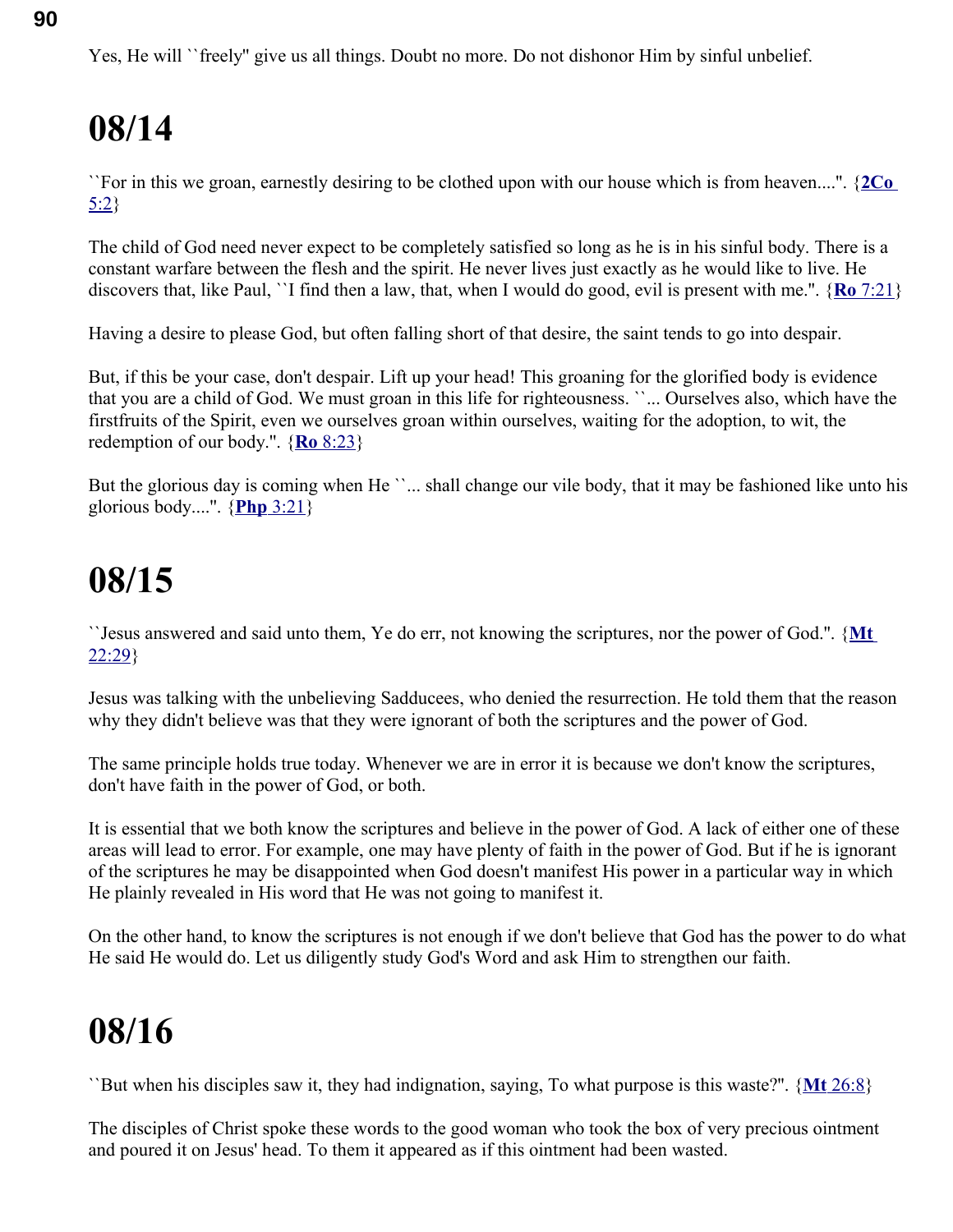Today, when people minister to the body of Christ (His church) there are those scoffers who say, ``to what purpose is this waste?'' Satan and his followers tell us that all the money, time, and effort that we put into the service of the Lord is wasted. But, not so! Jesus rebuked His disciples by saying, "... Why trouble ye the woman? for she hath wrought a good work upon me.''. { **Mt** [26:10}](swordsearcher://bible/Mt26.10)

The esteem of Jesus is worth more than all the approval of men. Service rendered to God is never wasted. ``For God is not unrighteous to forget your work and labour of love, which ye have showed toward his name, in that ye have ministered to the saints, and do minister.''. { **Heb** [6:10}](swordsearcher://bible/Heb6.10)

### **08/17**

``Thy testimonies also are my delight and my counsellors.''. { **Ps** [119:24}](swordsearcher://bible/Ps119.24)

When we need counsel we often go to the wrong source. We sometimes go to an individual who does not base his counsel upon sound principles.

Another difficulty that often presents itself when one is seeking counsel is that many conflicting opinions are offered as counsel. Thus the one seeking counsel doesn't know to whom he can go for counsel. If he finds someone to whom he can go but receives contrary advice from another source, he is confused as to whom to follow.

What is the solution? David presents it here. He said that the testimonies of the Lord were his counselors. By the testimonies of the Lord, he had reference to the word of God. There is no problem that confronts a child of God but that the solution can be found in the word of God. The answers found in the word of God are sure and safe to go by.

The next time you need counsel prayerfully go to the testimonies of the Lord. Let them be your counselors.

#### **08/18**

``Bring my soul out of prison, that I may praise thy name....''. { **Ps** [142:7}](swordsearcher://bible/Ps142.7)

David was in prison when he wrote this psalm. He was in a cave hiding from king Saul. While in such trouble he found it impossible to praise the Lord. Not only was he in a cave but his very soul seemed to be in prison. He cried out to God to deliver his soul from prison that he might praise His name. David simply wasn't satisfied when he was not able to freely praise the Lord.

We, too, must cry out to God for help when our souls are depressed. Often outward troubles tend to be reflected in our hearts. We become fearful and apprehensive and praise is far from us.

But God will deliver us when we cry to Him. He delights in the praise of His saints.

Christians, if you are oppressed today, cry out to God. He will bring your soul out of prison and you will be able to truly praise him in glorious freedom.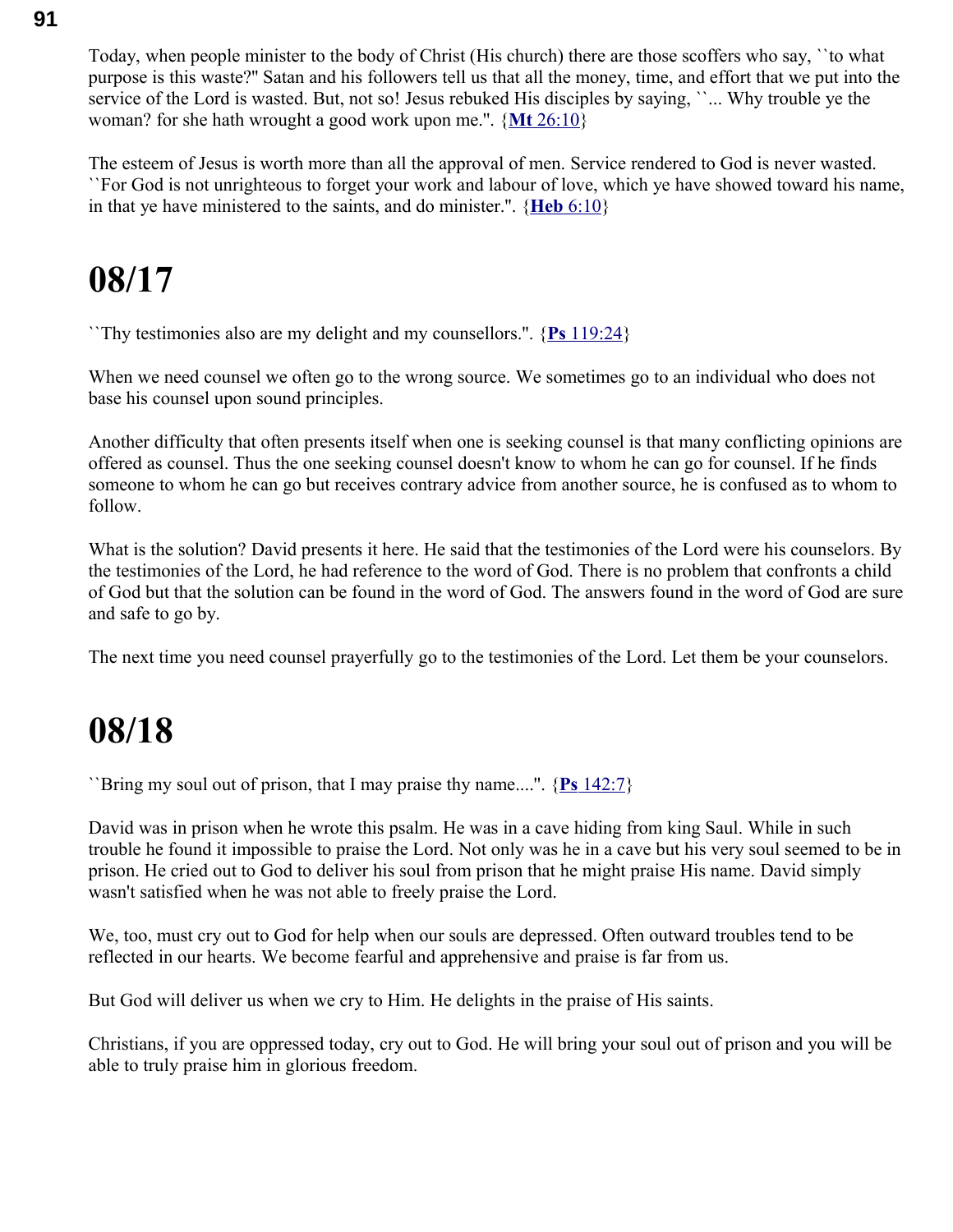``Whatsoever thy hand findeth to do, do it with thy might; for there is no work, nor device, nor knowledge, nor wisdom, in the grave, whither thou goest.''. { **Ec** [9:10}](swordsearcher://bible/Ec9.10)

God is simply not pleased with half-hearted effort. He expects us to do the very best we can with any job to which He assigns us.

To spur us on to great effort He reminds us of the shortness of life and of the certainty of death. On our death bed it will be wonderful to look back over a life of working hard for God and hear Him say, ``Well done, my good and faithful servant.''

Hard work for God is also good for us now. When we are working diligently for Him, we won't have time to get in trouble by listening to the suggestions of Satan. One of the best cures for worry is work--when we are working at the right thing.

If we find it impossible to pour our hearts into what we are doing, we need to examine what we are doing.

Today, make sure (by prayer and the study of God's word) that you are doing what the Lord would have you to do--and then do it with all your might.

#### **08/20**

``In all thy ways acknowledge him, and he shall direct thy paths.''. { **Pr** [3:6}](swordsearcher://bible/Pr3.6)

Life is full of change. We often find ourselves confronted with important decisions to make. What we decide upon often affects the entire course of our lives. The many factors involved in making decisions can bring uncertainty and confusion to us. We just don't know what to do.

But we can always lay hold of the precious promise contained in this verse. The glorious promise is sure and certain, ``he shall direct thy paths.'' But we must acknowledge Him in all our ways.

What is it to acknowledge Him? We must recognize that He is our Lord and Master. We must find out from His Word what it is that pleases Him. And we must never go contrary to the will of God as it is revealed in His word.

When we do the best we can to do what He has shown us to do, then we can confidently trust that He will choose our changes for us. He will order circumstances so that we will be gently led along the right pathway.

## **08/21**

``Let the redeemed of the LORD say so, whom he hath redeemed from the hand of the enemy....''. { **Ps** [107:2}](swordsearcher://bible/Ps107.2)

God's people need to constantly acknowledge the goodness and mercy of their blessed Lord, both in private and in public. We must not be ashamed to give Him credit for all that is good in our lives.

If we are able to overcome a bad habit, let us give God credit for it, instead of our will-power. When we are delivered from danger, we must not say that we are ``lucky'' or ``fortunate.'' We must say that ``God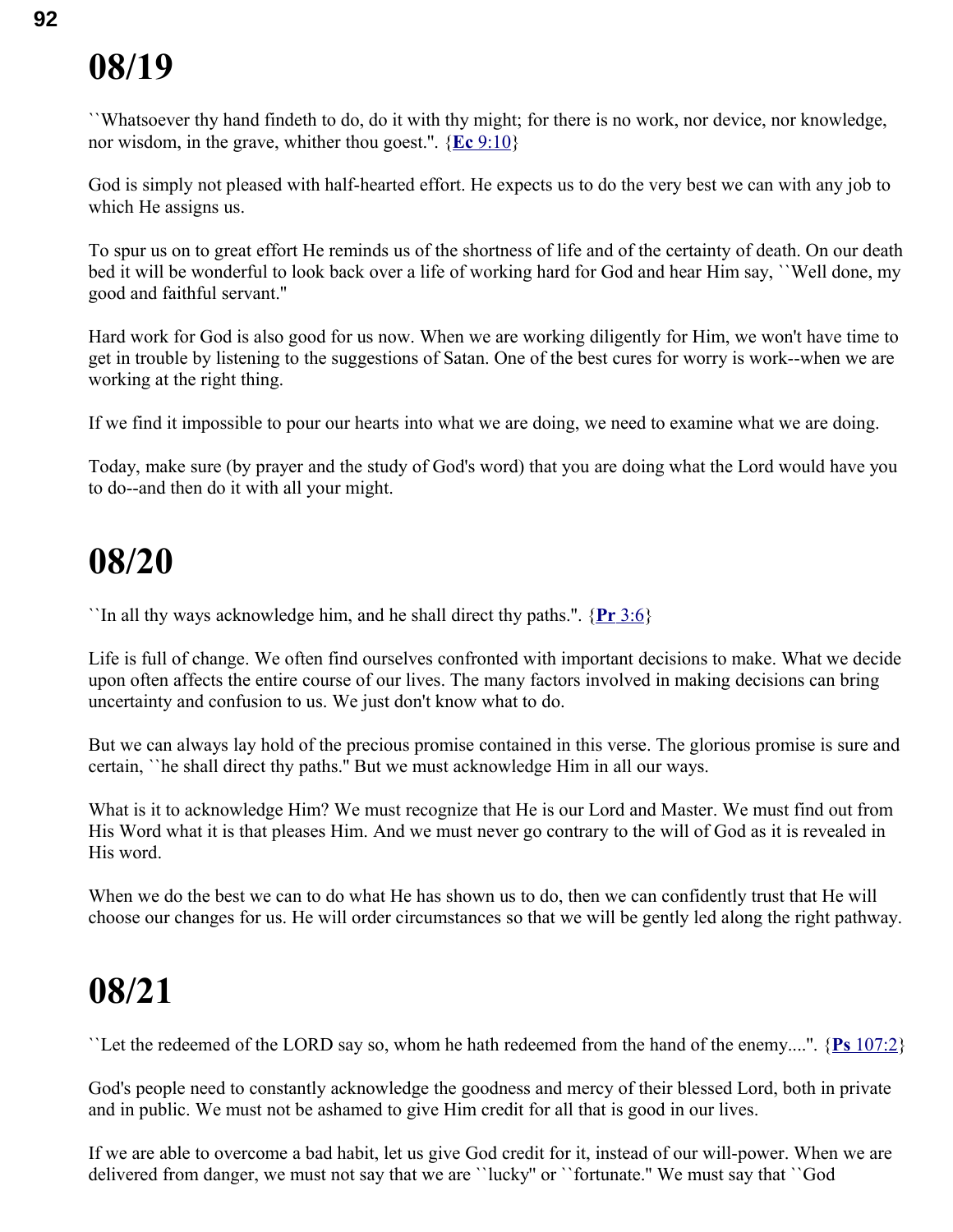delivered me.''

Let us plainly tell people that God is our all in all; that He upholds us by the word of His power; { **[Heb](swordsearcher://bible/Heb1.3)** 1:3} that  $\ldots$  in him we live, and move, and have our being....".  $\{Ac\}$  [17:28}](swordsearcher://bible/Ac17.28)

When men claim to be ``self-made'' and when they take credit for all their successes, the redeemed of the Lord must ''say so" about their Heavenly Father.

Develop the habit of giving your Lord praise in everything. Begin today. See how much better you feel. See how much more confidently you can face the future.

#### **08/22**

``Like as a father pitieth his children, so the LORD pitieth them that fear him. For he knoweth our frame; he remembereth that we are dust.''. { **Ps** [103:13-14}](swordsearcher://bible/Ps103.13-14)

This passage was not written to encourage us to continue in ungodliness or to cause us to be luke-warm in our service to God. Rather it was designed to encourage us to persevere in righteousness, knowing that we have a loving and an understanding Heavenly Father.

The conscientious child of God, who tries to do the best he can, realizes that there are times when he miserably fails despite his best efforts. When he fails his Lord he is tempted to give it all up. Satan jumps on him and tells him that he is a hypocrite and might just as well quit trying to serve God.

But, praise the Lord, we have a loving Heavenly Father! He knows our weaknesses. He understands that even the most mature are but children in their Christian warfare. He picks us up, wipes away our tears, bandages our scratches, and sends us on our ways again to serve Him.

Remember your loving Father. Rise up from whence you have fallen. He will receive you with open arms and will help you to serve Him again.

#### **08/23**

``And the LORD said, Shall I hide from Abraham that thing which I do....''. { **Ge** [18:17}](swordsearcher://bible/Ge18.17)

The Lord was about to destroy Sodom and Gomorrah. He revealed what He was about to do to Abraham because Abraham was his friend. { **Jas** [2:23}](swordsearcher://bible/Jas2.23)

A wonderful lesson is taught here. A man reveals his most intimate self to those who are his very close friends. A man will tell things to his friends that he would not dare to reveal to a casual acquaintance. The Lord Jesus told His disciples, ``... but I have called you friends; for all things that I have heard of my Father I have made known unto you.''. { **Joh** [15:15}](swordsearcher://bible/Joh15.15)

How important it is that we live close to the Lord in true friendship. The closer that we live to Him, the more of His blessed Person and Works that He will show to us. When we don't live in fellowship with Him we are ``in the dark.''

How is it that we can be the friends of God? Christ said, "Ye are my friends, if ye do whatsoever I command you.''. { **Joh** [15:14}](swordsearcher://bible/Joh15.14)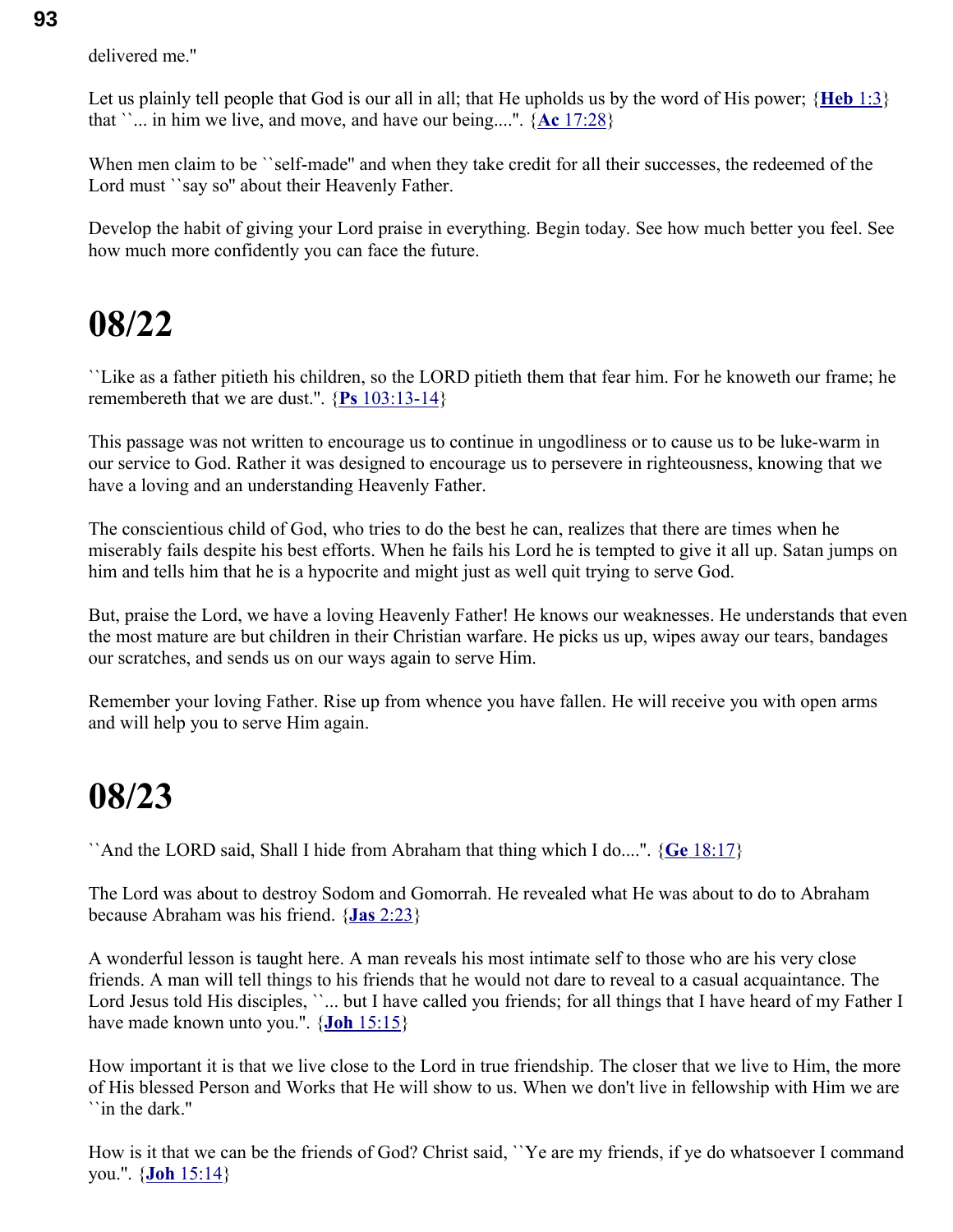``Also I heard the voice of the Lord, saying, Whom shall I send, and who will go for us? Then said I, Here am I; send me.''. { **Isa** [6:8}](swordsearcher://bible/Isa6.8)

What a wonderful attitude of willingness Isaiah showed here. He was ready to do the Lord's bidding. His would be a difficult task, but he did not shrink from it.

Other servants of God have manifested this same willingness. When the armies of Israel were afraid of Goliath, young David said, ``... Is there not a cause?''. { **1Sa** [17:29}](swordsearcher://bible/1Sa17.29) When the twelve spies returned from searching the land of Canaan, Caleb said, ``... Let us go up at once, and possess it; for we are well able to overcome it.''. { **Nu** [13:30}](swordsearcher://bible/Nu13.30) Paul said, ``So, as much as in men, I am ready to preach the gospel to you that are at Rome also.''. { **Ro** [1:15}](swordsearcher://bible/Ro1.15) The most glorious example of all is that of the Lord Jesus Who said, ``... My meat is to do the will of him that sent me, and to finish his work.''. { **Joh** [4:34}](swordsearcher://bible/Joh4.34)

Dear friends, ask God to give you a willing heart. Don't hold back. It is a great privilege to be able to serve Him.

Let us say with Paul, ''... Lord, what wilt thou have me to do?....".  $\{\text{Ac } 9:6\}$ 

#### **08/25**

``Take, my brethren, the prophets, who have spoken in the name of the Lord, for an example of suffering affliction, and of patience.''. { **Jas** [5:10}](swordsearcher://bible/Jas5.10)

It is certain that ``... all that will live godly in Christ Jesus shall suffer persecution.''. { **2Ti** [3:12}](swordsearcher://bible/2Ti3.12) Paul told those Christians in Asia Minor ``... that we must through much tribulation enter into the kingdom of God.''. { **Ac** [14:22}](swordsearcher://bible/Ac14.22)

Persecution is hard to take and we need some examples to guide us through this difficult experience. In His mercy the Heavenly Father has given us such examples in the persons of the prophets.

Study the lives of Elijah, Isaiah, Jeremiah, Daniel, and others. They lived in difficult times. They faithfully spoke the word of the Lord even against much opposition. They were misunderstood most by their own people--by the very ones they were trying to help.

But they persevered, upheld by the power of God. We must do the same.

Our ultimate example is the Lord Jesus Who ``... endured such contradiction of sinners against himself....". { **Heb** [12:3}](swordsearcher://bible/Heb12.3) He remained faithful even unto death.

## **08/26**

``Rejoice, and be exceeding glad: for great is your reward in heaven: for so persecuted they the prophets which were before you.''. { **Mt** [5:12}](swordsearcher://bible/Mt5.12)

The Savior is here telling us what attitude we should be in when we suffer for the cause of Christ. We are to rejoice! This attitude is contrary to nature, but it can be maintained. The scriptures show plainly that many of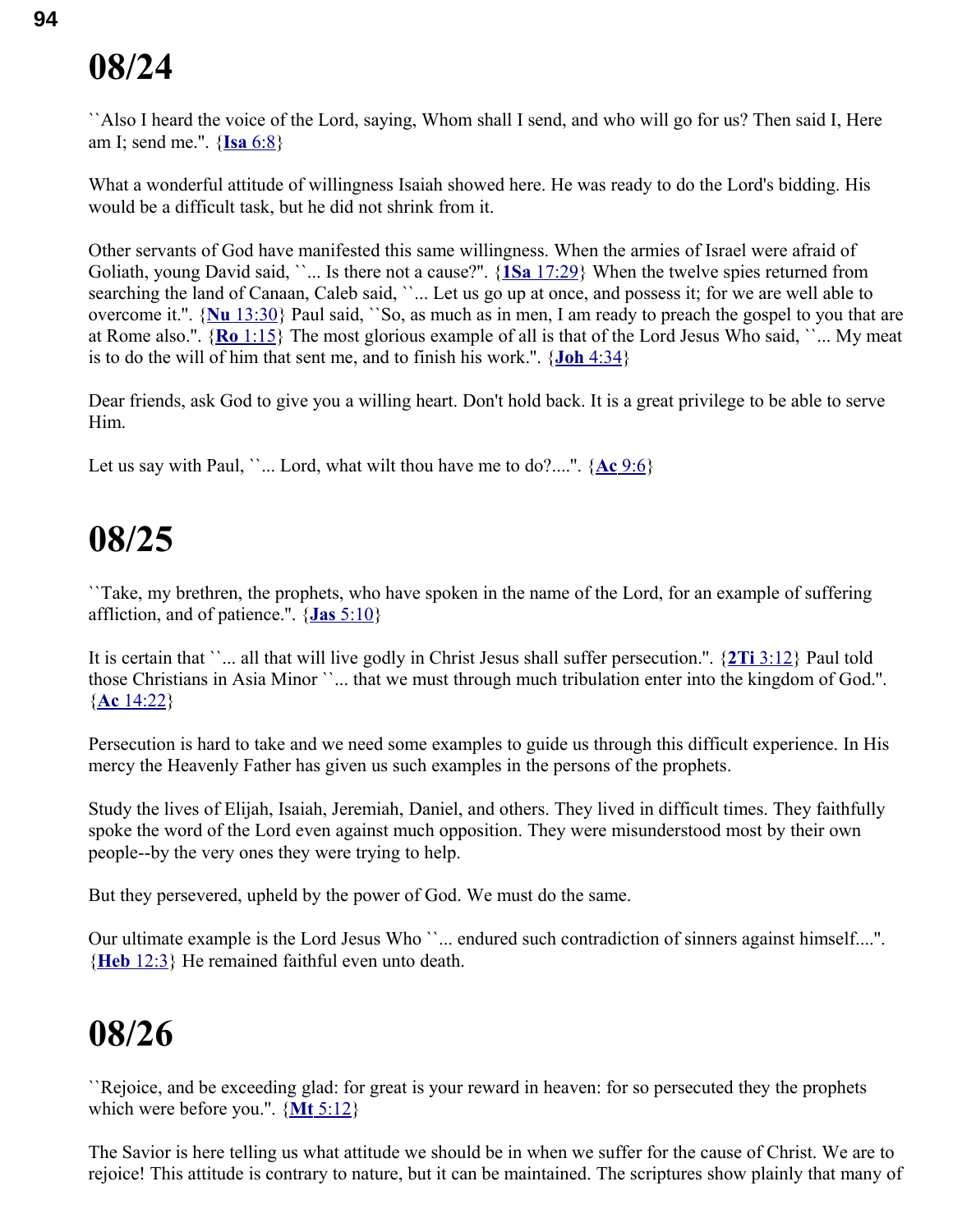God's children have done this. Many of the saints ``... took joyfully the spoiling of your goods, knowing in yourselves that ye have in heaven a better and an enduring substance.''. { **Heb** [10:34}](swordsearcher://bible/Heb10.34) When the apostles were beaten they were ``... rejoicing that they were counted worthy to suffer shame for his name.''. { **Ac** [5:41}](swordsearcher://bible/Ac5.41) After Paul and Silas had been beaten they ``... prayed, and sang praises..." at midnight while in prison. {Ac  $16:25$ 

So the scriptural evidence is abundant that we can, through the power of the Holy Spirit, obey this command of the Lord Jesus.

As James said, ``My brethren, count it all joy when ye fall into divers temptations; Knowing this, that the trying of your faith worketh patience.''. { **Jas** [1:2-3}](swordsearcher://bible/Jas1.2-3)

#### **08/27**

``Casting all your care upon him; for he careth for you.''. { **1Pe** [5:7}](swordsearcher://bible/1Pe5.7)

What a glorious verse this is. The life of a child of God is full of cares. Job said, ``Man that is born of a woman is of few days, and full of trouble.''. { **Job** [14:1}](swordsearcher://bible/Job14.1) It is impossible for weak and sinful man to bear all the cares that come upon him. The one who tries to bear the cares of life without help very soon reaches the breaking point. Physical, spiritual, social, and emotional troubles appear in the life of the one who tries to carry the load himself.

But, praise the dear Lord, He commands us to cast our cares upon Him. His shoulders are broad and strong enough to carry the whole load. And He is willing to carry the load, ``for he careth for you.''

We must acknowledge our inherent weakness and at the same time acknowledge the strength of our Lord.

Let us say with the song writer, ''I must tell Jesus! I must tell Jesus! I cannot bear my burdens alone; I must tell Jesus! I must tell Jesus! Jesus can help me, Jesus alone.''

#### **08/28**

``... Who knoweth whether thou art come to the kingdom for such a time as this?''. { **Es** [4:14}](swordsearcher://bible/Es4.14)

These words were spoken to Esther by her kinsman, Mordecai. Esther had become the queen of the Persian Empire. The wicked Haman had sought the destruction of the Jews. Mordecai now besought Esther to go before the king and plead for the life of the Jews. Esther did so and the Jews were saved from destruction.

Esther could not have done this had not God, in His marvelous providence, placed her in the Persian palace. He Who ``... worketh all things after the counsel of his own will ...'' { **Eph** [1:11}](swordsearcher://bible/Eph1.11) used Esther and placed her in a position from which she could do this great work.

Christian reader, Esther's God is your God, too. He uses all His people to one degree or another. Consider your life. What position has He placed you in? How can you best serve God from that position?

We may not be used in as spectacular a way as Esther was used, but we will be used if we are His. Perhaps He has made you a mother or a father and has given you some little ones to raise for Him. ``Who knoweth whether thou art come to the kingdom for such a time as this?''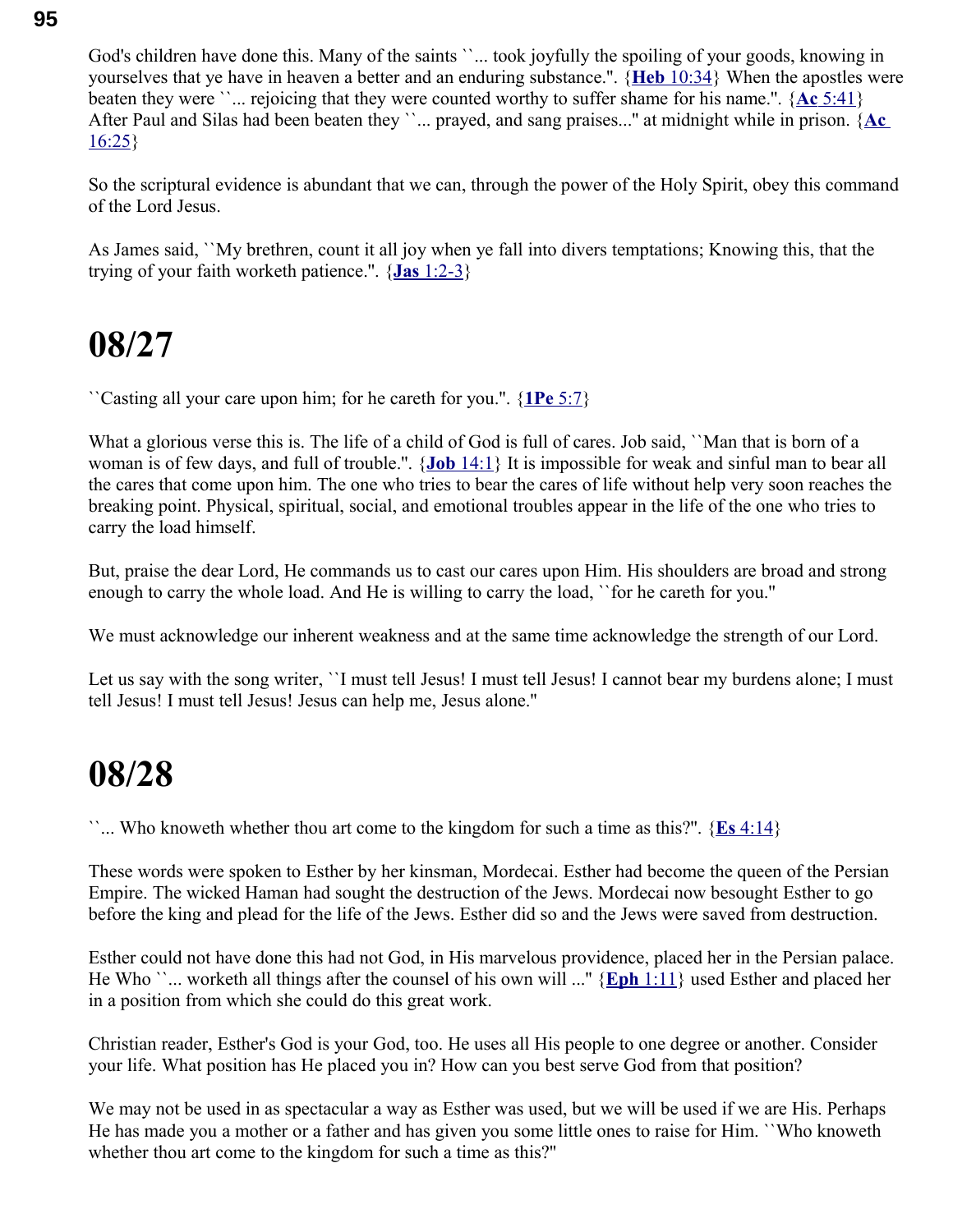``Beloved, when I gave all diligence to write unto you of the common salvation, it was needful for me to write unto you, and exhort you that ye should earnestly contend for the faith which was once delivered unto the saints.''. { **[Jude](swordsearcher://bible/Jude1.3)** 3}

It is the duty of every saint to earnestly contend for the faith (the body of truth revealed in the scriptures). To contend for the faith we must first know what it is. This means that we each must be diligent students of the scriptures. It is impossible to fight for something when you don't know what you are fighting for.

We must also discipline ourselves to prepare for a hard fight. Warfare is never easy. Good soldiers cannot be lazy or soft. Paul told Timothy to ``... endure hardness, as a good soldier of Jesus Christ.". {2Ti [2:3}](swordsearcher://bible/2Ti2.3) We must prepare ourselves by diligent study and prayer and by a constant turning away from sin in our lives.

We must also have confidence that our weapons are adequate to bring about victory. ``For the weapons of our warfare are not carnal, but mighty through God to the pulling down of strong holds....''. { **2Co** [10:4}](swordsearcher://bible/2Co10.4)

Let us so live that when we come to the end of our lives we can say with Paul, "I have fought a good fight....''. { **2Ti** [4:7}](swordsearcher://bible/2Ti4.7)

#### **08/30**

``For David, after he had served his own generation by the will of God, fell on sleep, and was laid unto his fathers, and saw corruption....''. { **Ac** [13:36}](swordsearcher://bible/Ac13.36)

We each have only one life to live. We didn't live in the past and we won't live too far into the future (in our present state of existence). It is true that we may influence the future, but we will influence it only by what we do in the present. How important each day becomes when we realize that, like David, we can only serve our own generation.

Let us determine that, by the grace of God, we will leave things in a little better shape than we found them.

Are you serving your generation? One of the best ways in which we can serve our generation is by passing on truth to the coming generation. If we diligently teach them all that we have learned from the word of God, then they will be in a better position to serve their own generation.

Today is a day that can never be recalled. Serve your generation today.

### **08/31**

``Blessed are the peacemakers: for they shall be called the children of God.'' { **Mt** [5:9}](swordsearcher://bible/Mt5.9)

A peacemaker is one who does everything he can to peacefully live with those about him. He won't compromise truth to do this, but he will do everything he can which is consistent with truth. As Paul said, ``If it be possible, as much as lieth in you, live peaceably with all men.''. { **Ro** [12:18}](swordsearcher://bible/Ro12.18)

A peacemaker also does everything he can to bring brethren together who have had differences. After Saul of Tarsus was converted, Barnabas acted as a peacemaker and brought Saul to the disciples in Jerusalem. { **[Ac](swordsearcher://bible/Ac9.26-27)**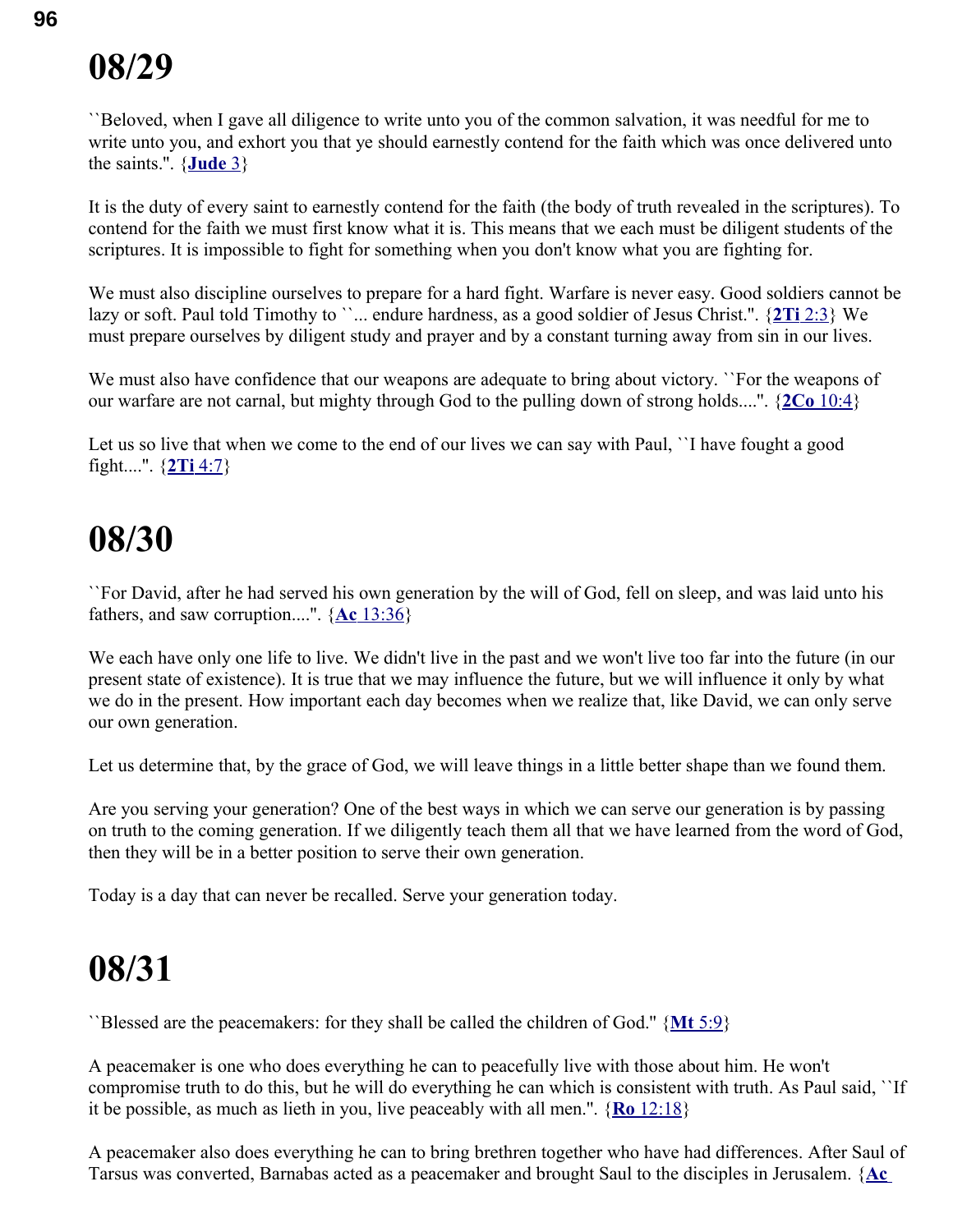#### [9:26-27}](swordsearcher://bible/Ac9.26-27)

The very opposite of a peacemaker is one who sows discord among brethren. One of the things that God hates is  $\ldots$  he that soweth discord among brethren.".  $\{Pr\ 6:19\}$ 

In order to be peacemakers we must learn to control our tempers. `An angry man stirreth up strife, and a furious man aboundeth in transgression.''. { **Pr** [29:22}](swordsearcher://bible/Pr29.22)

Let us make sure that by our attitudes, words, and actions we are peacemakers. For then we shall be called the children of God.

#### **09/01**

``But refuse profane and old wives' fables, and exercise thyself rather unto godliness.''. { **1Ti** [4:7}](swordsearcher://bible/1Ti4.7)

Most of us would like to have "instant" godliness but are not willing to put out the consistent effort that is required to develop a truly godly life. We make sporadic attempts to be more godly but become discouraged when we fail time and again.

What is the answer? Exercise! Yes, exercise, spiritual exercise, is the key to living a godly life. No athlete ever became proficient at his sport overnight and no Christian ever became proficient at living for Jesus Christ overnight.

An athlete becomes better conditioned and more skillful as a result of consistent daily practice. Likewise, the Christian becomes more conformed to the image of Jesus Christ as he daily strives to practice the Christian virtues contained in the Bible.

Begin today. Prayerfully pick an area of your life in which you need improvement. Work on it today, tomorrow, the next day, etc. Be persistent through the power of the Holy Spirit. You will find yourself becoming more skillful in living for Jesus.

#### **09/02**

``Put on the whole armour of God, that ye may be able to stand against the wiles of the devil.''. { **Eph** [6:11}](swordsearcher://bible/Eph6.11)

A soldier without armor is defenseless. How foolish it would be for a man to go into battle with no weapons and with no protective armor. Yet that is just what many Christians do.

The enemy is real and vicious. We are in a daily battle whether or not we realize it. We will suffer certain defeat if we don't utilize the weapons and armor which God has provided for us.

Do you know what your weapons are? Have you ever studied about them in **[Eph](swordsearcher://bible/Eph6)** 6? If you have studied them, do you consciously put your armor on every day? If not, it is no wonder that you live a defeated life.

Turn to **[Eph](swordsearcher://bible/Eph6)** 6 right now. Learn your weapons. Ask your pastor to help. Then daily, with a conscious mental effort, clothe yourself in the whole armor of God.

Find new joy as you successfully withstand the adversary of your soul.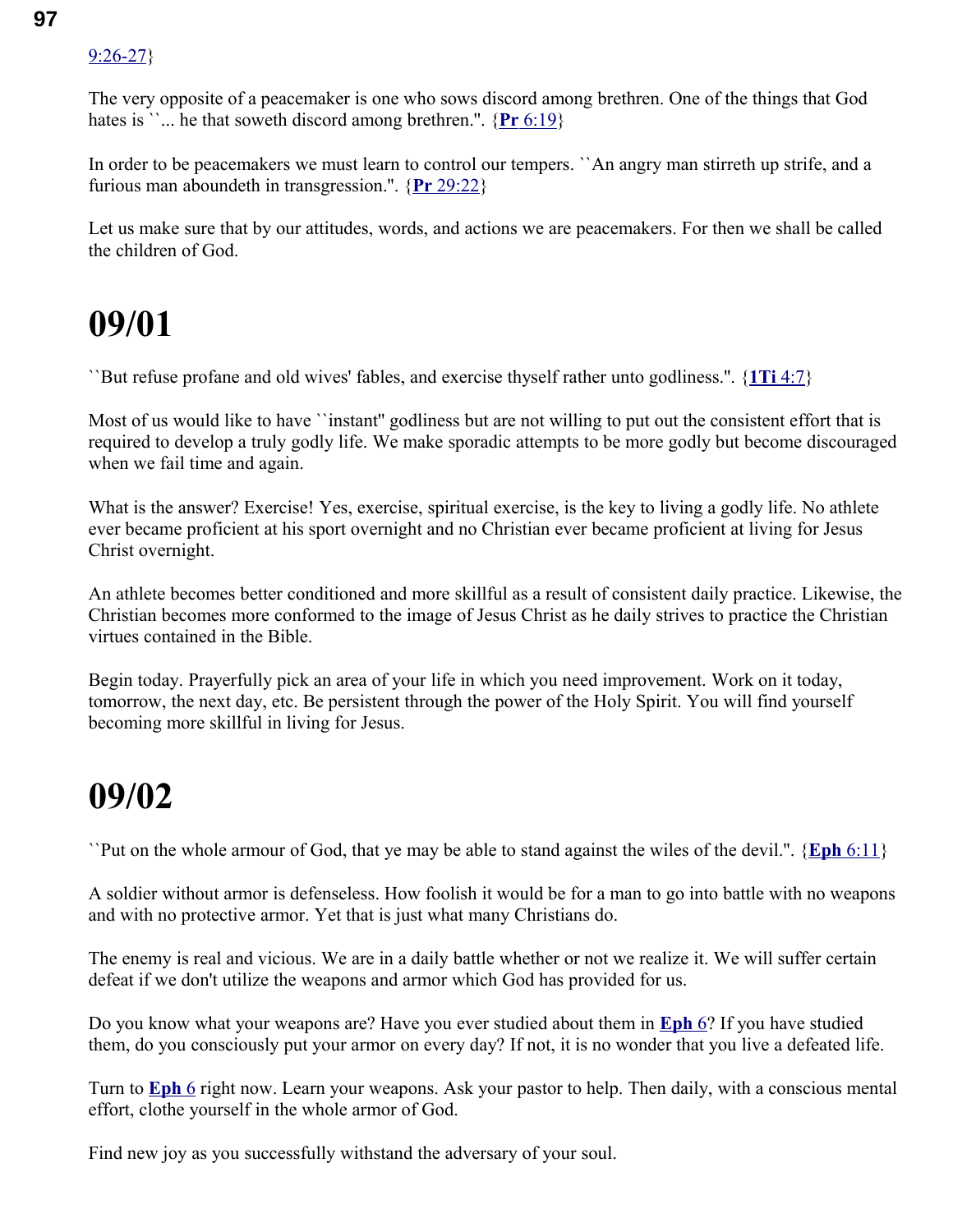``Because I have called, and ye refused; I have stretched out my hand, and no man regarded; But ye have set at nought all my counsel, and would none of my reproof: I also will laugh at your calamity; I will mock when your fear cometh....''. { **Pr** [1:24-26}](swordsearcher://bible/Pr1.24-26)

These are serious words, indeed! Many people want to live their lives without much regard as to how the Lord would have them to live. They live without the church, without prayer, without the Bible.

But when they get into trouble they think they can always call on the Lord and they think that He will always help them out of their troubles.

But God says here that He will laugh at them when their troubles come. God is not going to be mocked. If we try to live without God and then expect Him to rescue us from trouble we are going to be sadly surprised. A consideration of this would instill us with a healthy fear of God.

``He that turneth away his ear from hearing the law, even his prayer shall be abomination.''. { **Pr** [28:9}](swordsearcher://bible/Pr28.9)

#### **09/04**

``And be ye kind one to another, tenderhearted, forgiving one another, even as God for Christ's sake hath forgiven you.''. { **Eph** [4:32}](swordsearcher://bible/Eph4.32)

This beautiful verse sets forth the attitude for life that should characterize every Christian. A Christian cannot be harsh. Instead he must be kind. A Christian cannot be hardhearted. He must be tenderhearted. And a Christian simply cannot have an unforgiving spirit. He must continually extend forgiveness to all those who wrong him--even to his worst enemies.

He is to do this because God, for Christ's sake, has forgiven him. When did God forgive His people? Even while they were His active enemies. ``But God commendeth his love toward us, in that, while we were yet sinners, Christ died for us.''. { **Ro** [5:8}](swordsearcher://bible/Ro5.8)

What God did for us we ought to practice toward others. Don't wait until all wrongs are made right before you forgive your brother. If God had waited until we got right before He forgave us, we would all be in hell.

Freely forgive your brother for Christ's sake and experience the joy of the Lord.

#### **09/05**

``And to wait for his Son from heaven, whom he raised from the dead, even Jesus, which delivered us from the wrath to come.''. { **1Th** [1:10}](swordsearcher://bible/1Th1.10)

We usually like to emphasize the love and kindness of God, but God also is a God of wrath. His wrath is as terrible as His love is wonderful. Someday ``... the Lord Jesus shall be revealed from heaven with his mighty angels, in flaming fire taking vengeance on them that know not God, and that obey not the gospel of our Lord Jesus Christ. And to you who are troubled rest with us, when the Lord Jesus shall be revealed from heaven with his mighty angels, In flaming fire taking vengeance on them that know not God, and that obey not the gospel of our Lord Jesus Christ....''. { **2Th** [1:7-8}](swordsearcher://bible/2Th1.7-8) This is going to be a terrible day. In that day those who have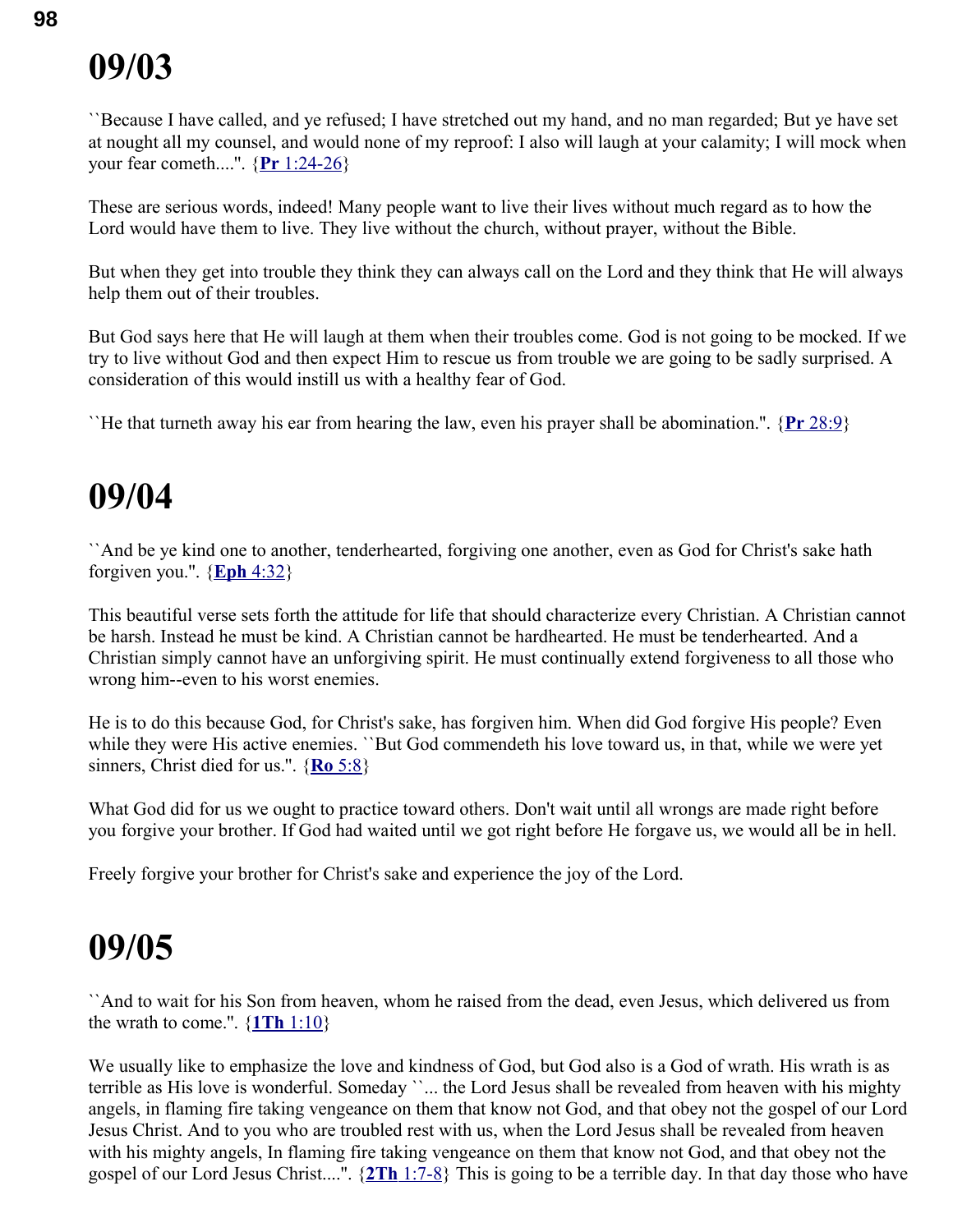not been redeemed by the Lord Jesus Christ will say to the mountains and rocks, ``... Fall on us, and hide us from the face of him that sitteth on the throne, and from the wrath of the Lamb....''. { **Re** [6:16}](swordsearcher://bible/Re6.16)

If we have been made true believers in the Lord Jesus Christ by the irresistible power of the Holy Spirit, we shall escape the wrath of God. See **Joh** [3:36.](swordsearcher://bible/Joh3.36)

If we have the blessed assurance that Jesus has drawn us to Him how happy we should be. No trial or difficulty in life can take this joy from us.

#### **09/06**

``For unto you it is given in the behalf of Christ, not only to believe on him, but also to suffer for his sake....''. { **Php** [1:29}](swordsearcher://bible/Php1.29)

Two of the most wonderful gifts that God gives to His people are listed here. First, is the gift of believing on Christ. Not everyone can believe in Christ as Lord and Savior; only those can believe who have been given the ability to do so. As Christ said, ``... This is the work of God, that ye believe on him whom he hath sent.'' ( **Joh** [6:29\)](swordsearcher://bible/Joh6.29).

If you truly believe in the Lord Jesus Christ as your Savior thank God for it. You did not come by this wonderful belief on your own.

The other gift listed here is that of suffering for the sake of the Lord Jesus. Many times we suffer for our own sins, but if we have ever suffered because we bore the name of Christ we have cause to greatly rejoice. Paul plainly said, "If we suffer, we shall also reign with him....".  $\{2Ti\ 2:12\}$ 

We may consider material goods, family, health, etc. as wonderful gifts from the hand of God. But these gifts are far inferior to those of believing in the Lord Jesus Christ, and suffering for His sake.

#### **09/07**

``And if by grace, then is it no more of works: otherwise grace is no more grace. But if it be of works, then is it no more grace: otherwise work is no more work.''. { **Ro** [11:6}](swordsearcher://bible/Ro11.6)

This verse tells us plainly that grace and works don't mix. It is very important that we understand this. Many people who think they believe in salvation by grace don't really understand what grace is. They say that God does His part but you must do your part too. But this is not grace--it is a mixture of grace and works. Such a mixture is impossible because when any work enters the picture ``grace is no more grace.''

It is true that the sinner will respond when God calls him, but the response is also the gift of God which was worked in the heart of the sinner by the grace of God.

Grace is the free, unmerited gift of God. Let us rejoice in the grace of God our Savior and give Him all the credit for our salvation.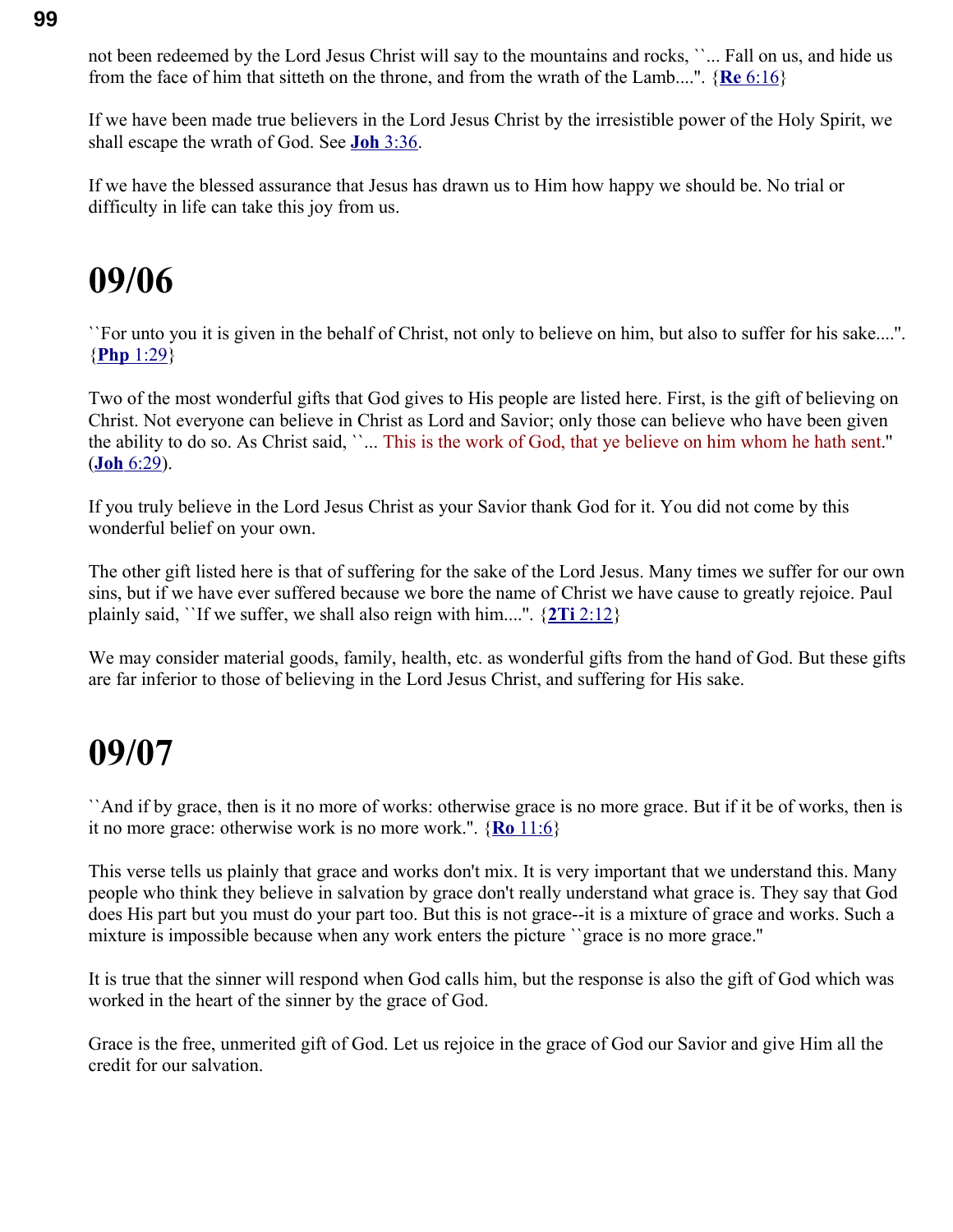``Look not every man on his own things, but every man also on the things of others.''. { **[Php](swordsearcher://bible/Php2.4)** 2:4}

As sinful human beings we all tend to be selfish. We are concerned primarily for our own safety and welfare. We take pains to see that our needs are properly met and have little concern for the needs of others.

But this scripture tells us not to be so. We are to become other-oriented instead of self-oriented. We have the great EXAMPLE in our Lord Jesus Christ, Who ``... came not to be ministered unto, but to minister....". {Mt [20:28}](swordsearcher://bible/Mt20.28) Christ did not live for Himself. He lived for His Father and for others.

This is the only way that we can be truly happy. A selfish person is never happy. The happy man is he who loses himself in the service of God. Much of this service consists in serving others. Paul says ``... by love serve one another.''. { **Ga** [5:13}](swordsearcher://bible/Ga5.13)

Begin to find true fulfillment today as you look on the things of others.

### **09/09**

``I beseech you, brethren, (ye know the house of Stephanas, that it is the firstfruits of Achaia, and that they have addicted themselves to the ministry of the saints,)....''. { **1Co** [16:15}](swordsearcher://bible/1Co16.15)

We hear a lot about addiction today. Some are addicted to drugs; others are addicted to alcohol or tobacco. But here was a wonderful Christian household who had "addicted themselves to the ministry of the saints."

When a man is addicted to anything, that thing dominates his life. The drug addict will sell everything he has in order to purchase more dope.

The household of Stephanas was dominated by the desire of serving the saints. Much of their time, thought, effort, and money was dedicated to this pursuit.

What can be said about your household? What are you addicted to?

## **09/10**

``And being found in fashion as a man, he humbled himself, and became obedient unto death, even the death of the cross.''. { **[Php](swordsearcher://bible/Php2.8)** 2:8}

This scripture has to do with the work of redemption, but it also has to do with the Son of Man as our great example. Jesus lived a life of perfect obedience. To do this He humbled Himself. A man who won't obey is not humble. We might appear to be ever so spiritual but we are not really so if we don't humble ourselves and obey God and those authorities which God has placed over us. Children are to obey their parents; { **[Eph](swordsearcher://bible/Eph6.1)** 6:1} wives are to obey their husbands; { **1Pe** [3:6}](swordsearcher://bible/1Pe3.6) church members are to obey their rulers. { **Ro** [13:1}](swordsearcher://bible/Ro13.1)

The only time we have a right to disobey any authority is when they tell us to do something which is contrary to the word of God.

Let us follow Christ. Let us humble ourselves. Let us obey!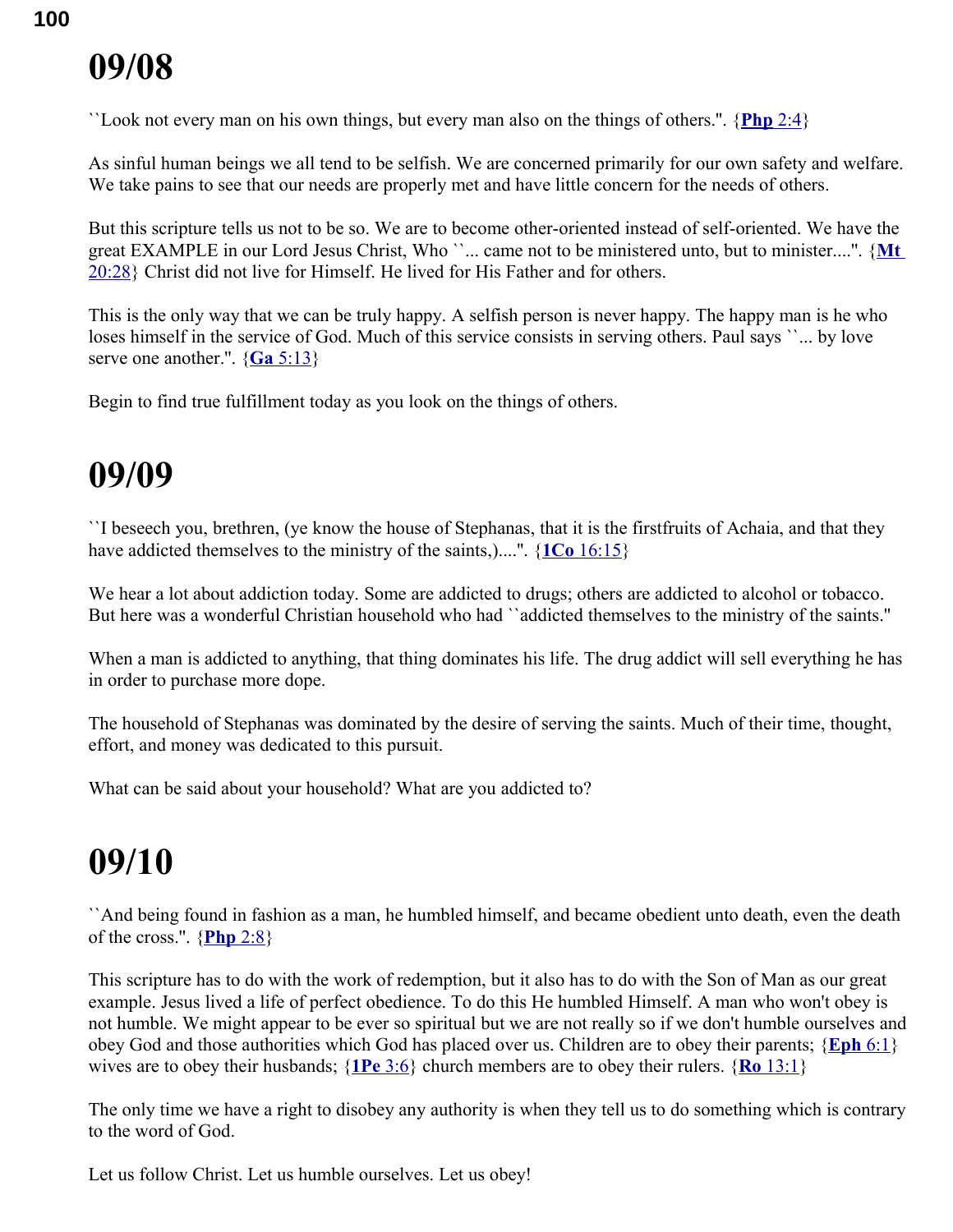``... Behold, to obey is better than sacrifice, and to hearken than the fat of rams. For rebellion is as the sin of witchcraft, and stubbornness is as iniquity and idolatry....''. { **1Sa** [15:22-23}](swordsearcher://bible/1Sa15.22-23)

Yesterday we saw that a man who won't obey is not humble. Today we gain further insight into the sin of disobedience. The Lord says here that the man who won't obey is rebellious and stubborn. He further says that the sin of disobedience is in the same class with witchcraft, iniquity, and idolatry. What a serious matter that disobedience is!

Let us search our hearts and pray that the Lord will remove all the pride, rebelliousness, and stubbornness that is there. Let us determine that, by the grace of God, we will obey God and all the authorities that He has placed over us.

#### **09/12**

``But chiefly them that walk after the flesh in the lust of uncleanness, and despise government. Presumptuous are they, selfwilled, they are not afraid to speak evil of dignities.''. { **2Pe** [2:10}](swordsearcher://bible/2Pe2.10)

We have for the past two days considered the sin of disobedience. This is such a serious matter that it warrants further study. In this passage we learn that the disobedient are presumptuous and self-willed. Furthermore, they do not hesitate to criticize and speak against those whom the Lord has placed over them.

The Lord's people even do this sometimes. Aaron and Miriam spoke against Moses. The Lord showed His displeasure by making Miriam a Leper. See **[Nu](swordsearcher://bible/Nu12)** 12.

Paul the apostle apologized for speaking against the high priest, even though he spoke the truth and the high priest was a wicked man. { **Ac** [23:5}](swordsearcher://bible/Ac23.5)

Let us realize the horror of the sin of disobedience and thoroughly repent of it.

#### **09/13**

``And the king said unto Araunah, Nay; but I will surely buy it of thee at a price: neither will I offer burnt offerings unto the LORD my God of that which doth cost me nothing....''. { **2Sa** [24:24}](swordsearcher://bible/2Sa24.24)

Many Christians today want to take a ``free ride.'' They don't want their service to God to cost them anything. They shrink from the idea of sacrificing their time, money, or concern.

How refreshingly different is the attitude of David as portrayed here! David wanted his service to God to cost him something. He was so appreciative of the mercies of God that he wanted to do something to show his appreciation. He refused to take a free ride.

May our attitude be as David's was. Any other attitude will bring us emptiness and lack of fulfillment.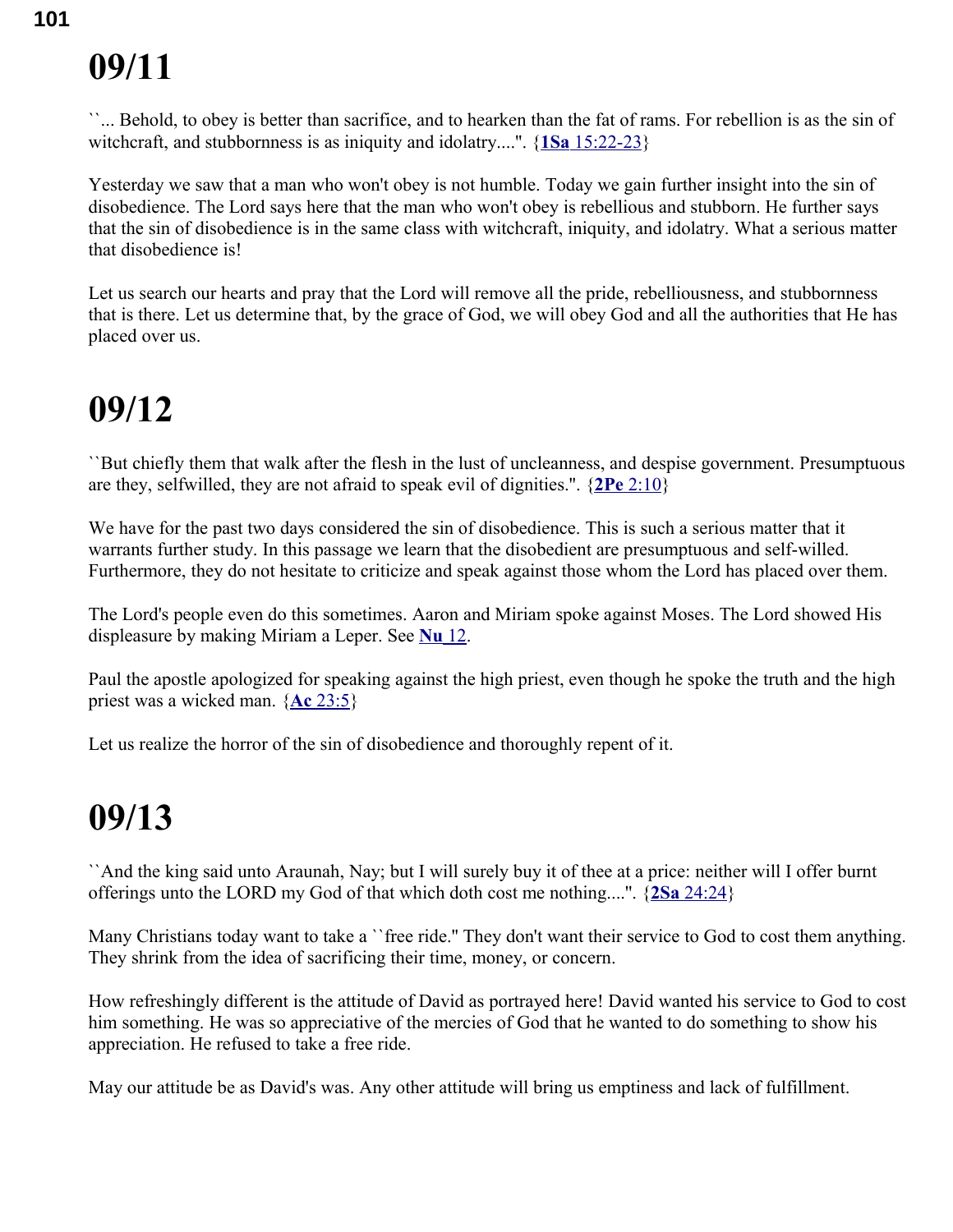``And Samuel grew, and the LORD was with him, and did let none of his words fall to the ground.''. { **[1Sa](swordsearcher://bible/1Sa3.19)** [3:19}](swordsearcher://bible/1Sa3.19)

It is to be feared that many times the words of God's servants fall, as it were, to the ground. Many sermons are preached but the words are not heeded. Hearts are not smitten; people do not repent; lives are not changed; revival does not come.

The fault may lie with preachers, with people, or both. The preacher may not be spending time with God in prayer. Things may not be right in his life. The people may not be preparing their hearts to receive the word of God with a ready mind.

We know that the fault does not lie with God. Will you join me in repentance and in prayer that, like in the time of Samuel, the words will not fall to the ground but will penetrate the hearts of the people of God?

## **09/15**

``Humble yourselves therefore under the mighty hand of God, that he may exalt you in due time....''. { **[1Pe](swordsearcher://bible/1Pe5.6)** [5:6}](swordsearcher://bible/1Pe5.6)

All men are proud by nature. Pride is one of the chief elements of our sinful nature. True humility is possible only in a child of God. God here commands us to humble ourselves. We can and must do this by the grace of God.

If we try to exalt ourselves we will only fall. ``Pride goeth before destruction, and an haughty spirit before a fall.''. { **Pr** [16:18}](swordsearcher://bible/Pr16.18)

The way ``up'' in the service of God is ``down.'' We must humble ourselves and He will exalt us in due time. We might have to wait awhile but we can claim God's promise as true and sure.

It was so with the Lord Jesus. He humbled Himself. ``Wherefore God also hath highly exalted him, and given him a name which is above every name....''. { **[Php](swordsearcher://bible/Php2.9)** 2:9}

## **09/16**

``Yet I supposed it necessary to send to you Epaphroditus, my brother, and companion in labour, and fellowsoldier, but your messenger, and he that ministered to my wants.''. { **Php** [2:25}](swordsearcher://bible/Php2.25)

When we are fully yielded to the Lord we can be many things to many people. We can be an instrument of blessing to others in the hands of the Lord.

Epaphroditus was such a man. He was a brother in Christ. A brother is one upon whom we can depend. He is one with whom we can share sorrows and joys. A companion in labor is one who works alongside us. He makes our job easier and more pleasant. ``Many hands make light work.''

A fellowsoldier is one with whom we go into battle shoulder to shoulder. We face the enemy with confidence when we go into battle with dependable fellowsoldiers.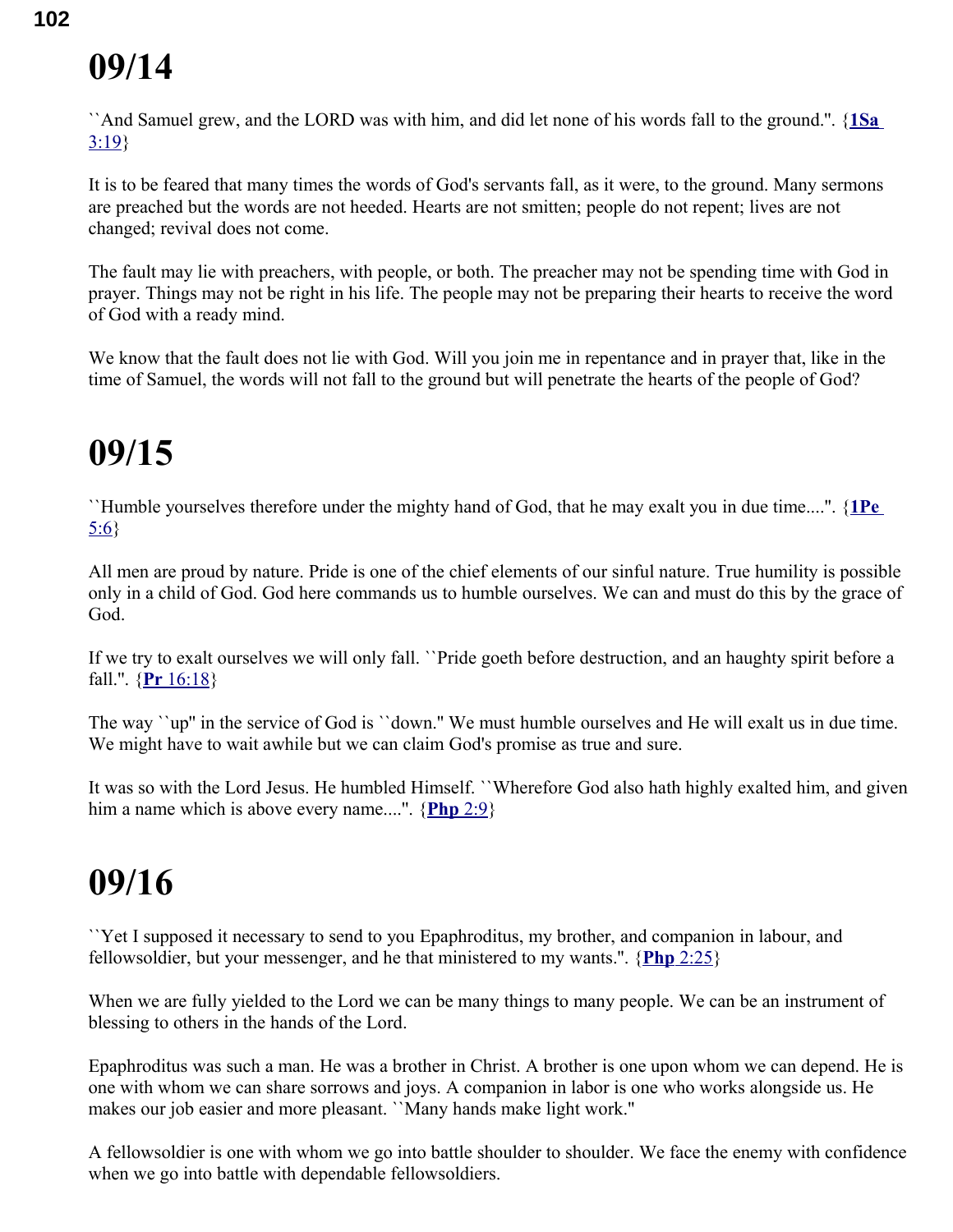Epaphroditus was also a faithful messenger of the Philippian church and one who lovingly ministered to the needs of Paul.

How many things are you to the people of God?

## **09/17**

``Receive him therefore in the Lord with all gladness; and hold such in reputation....''. { **Php** [2:29}](swordsearcher://bible/Php2.29)

Epaphroditus was a faithful servant of God. He had hazarded his life for the sake of the gospel. Paul is now sending him back to Philippi and he exhorts the church there to hold Epaphroditus in reputation.

We need to heed this admonition today concerning the servants of God. They are our leaders in the fight against Satan and the world. Both Satan and the world have the servants of Jesus Christ targeted for their special animosity.

The church of the Lord Jesus Christ must hold their faithful leaders in reputation. They must defend them against gossip and slander.

Feeling the support of their brethren behind them, the ministers of the gospel will have their hands greatly strengthened as they lead into battle against the adversary of our souls.

### **09/18**

``Finally, my brethren, rejoice in the Lord. To write the same things to you, to me indeed is not grievous, but for you it is safe.".  ${Php 3:1}$ 

We sometimes grow weary of repetition. We get tired of hearing the same things over and over again. We tend to close our minds when someone speaks on a subject with which we are already familiar.

But we are forgetful creatures. We need to be constantly reminded of the basics which are the foundation of Christianity. Paul said that it was for the safety of the Philippians that he write the same things to them.

Peter said the same thing in the following words: ``Wherefore I will not be negligent to put you always in remembrance of these things, though ye know them, and be established in the present truth. Yea, I think it meet, as long as I am in this tabernacle, to stir you up by putting you in remembrance....''. { **2Pe** [1:12-13}](swordsearcher://bible/2Pe1.12-13)

Don't be a lazy or indifferent hearer of the word of God. Pray that each sermon will come to you afresh, even when it is an old and familiar theme. Remember that it is for your ``safety.''

## **09/19**

``That I may know him, and the power of his resurrection, and the fellowship of his sufferings, being made conformable unto his death....''. { **Php** [3:10}](swordsearcher://bible/Php3.10)

What an amazing statement this is! Paul was writing as an old man who had served Christ well for many years. He was a good friend of the Lord. But he wanted to know the infinite God better. He was not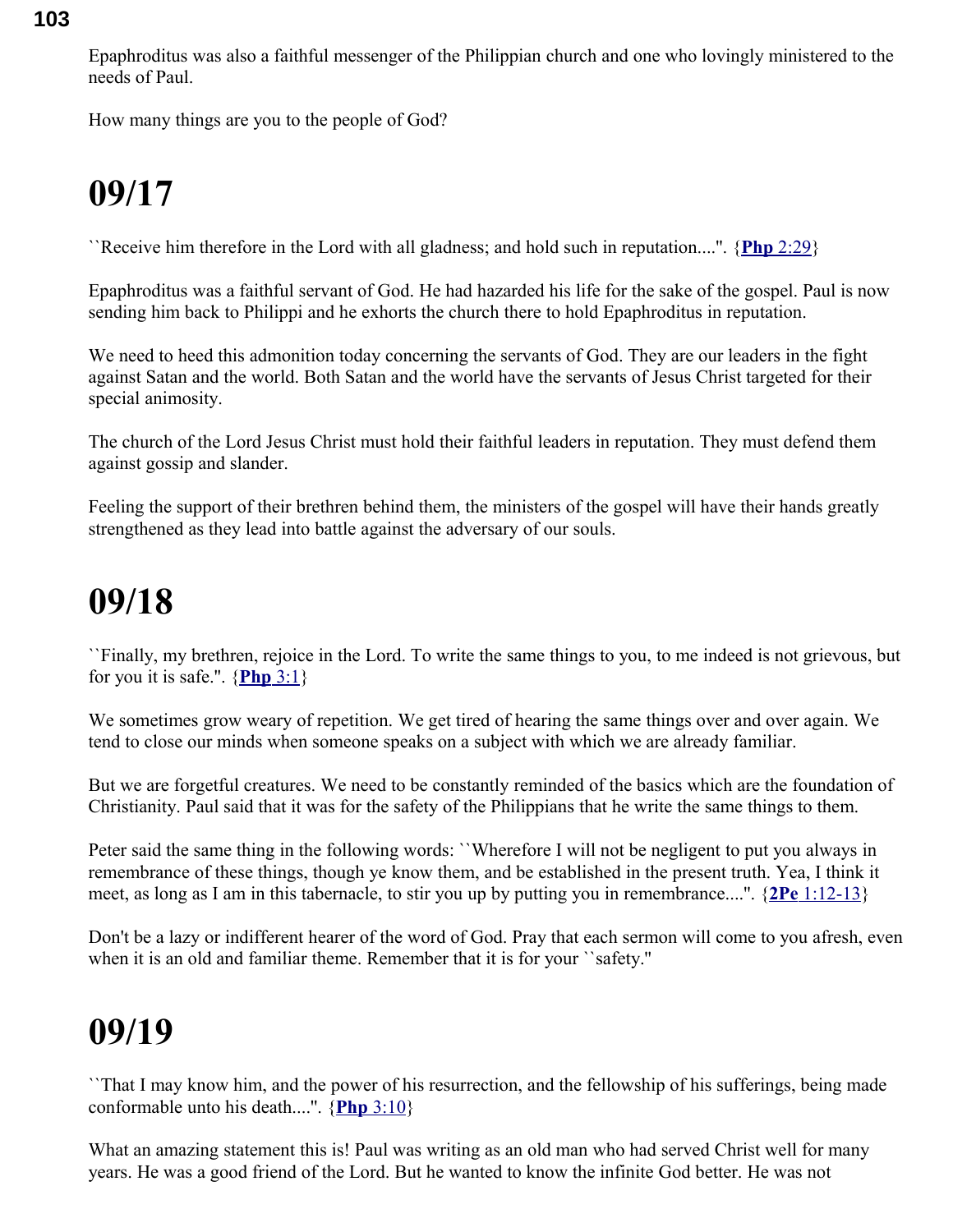complacent or satisfied with his knowledge of the Savior. Do you have this same thirst to know Christ in His fullness, or are you lukewarm and have reached "a sticking point" in your relationship with the Lord?

Paul wanted to know more of the resurrection power of the Lord in his daily walk. But he realized that as he experienced this wonderful power, he would also be called upon to fellowship the sufferings of the Lord.

Don't shrink back from the suffering for the Lord. As you suffer for Him you will be brought into fellowship with His mighty power.

### **09/20**

``Brethren, I count not myself to have apprehended: but this one thing I do, forgetting those things which are behind, and reaching forth unto those things which are before, I press toward the mark for the prize of the high calling of God in Christ Jesus.''. { **Php** [3:13-14}](swordsearcher://bible/Php3.13-14)

Paul compared his Christian life to running a race. He intended to win. He ran strenuously. He concentrated all his efforts on reaching the mark.

He did not look back on past accomplishments or failures. Past accomplishments might lift him up with pride and cause him to slacken his efforts. Past failures might discourage him.

He concentrated on the present and looked with expectation to the glorious future. He didn't stop to look around to see how others were running. He knew that each man must run this race for himself. He kept his eyes glued to the goal.

May we follow the example of Paul as we run our race with all our might.

## **09/21**

``Brethren, be followers together of me, and mark them which walk so as ye have us for an ensample.''. {**[Php](swordsearcher://bible/Php3.17)**  $3:17$ 

We know that the great example after whom we must pattern our lives is the Lord Jesus Christ.

But, in addition, he has given us other examples whom we can also follow as they follow Christ. One of the best ways to learn to do anything is by observing those who do it well. This is the highly-effective apprenticeship method of learning.

Search out Christians who have learned how to live the Christian life. Spend time with them, watch them, ask them questions, learn from them.

Would you learn patience? Observe a patient man. Would you be filled with joy? Find a joyful Christian and learn the secrets of his life.

Search the scriptures. Find men and women there who lived as you would like to live. Study their lives prayerfully. Then follow them as they follow Christ.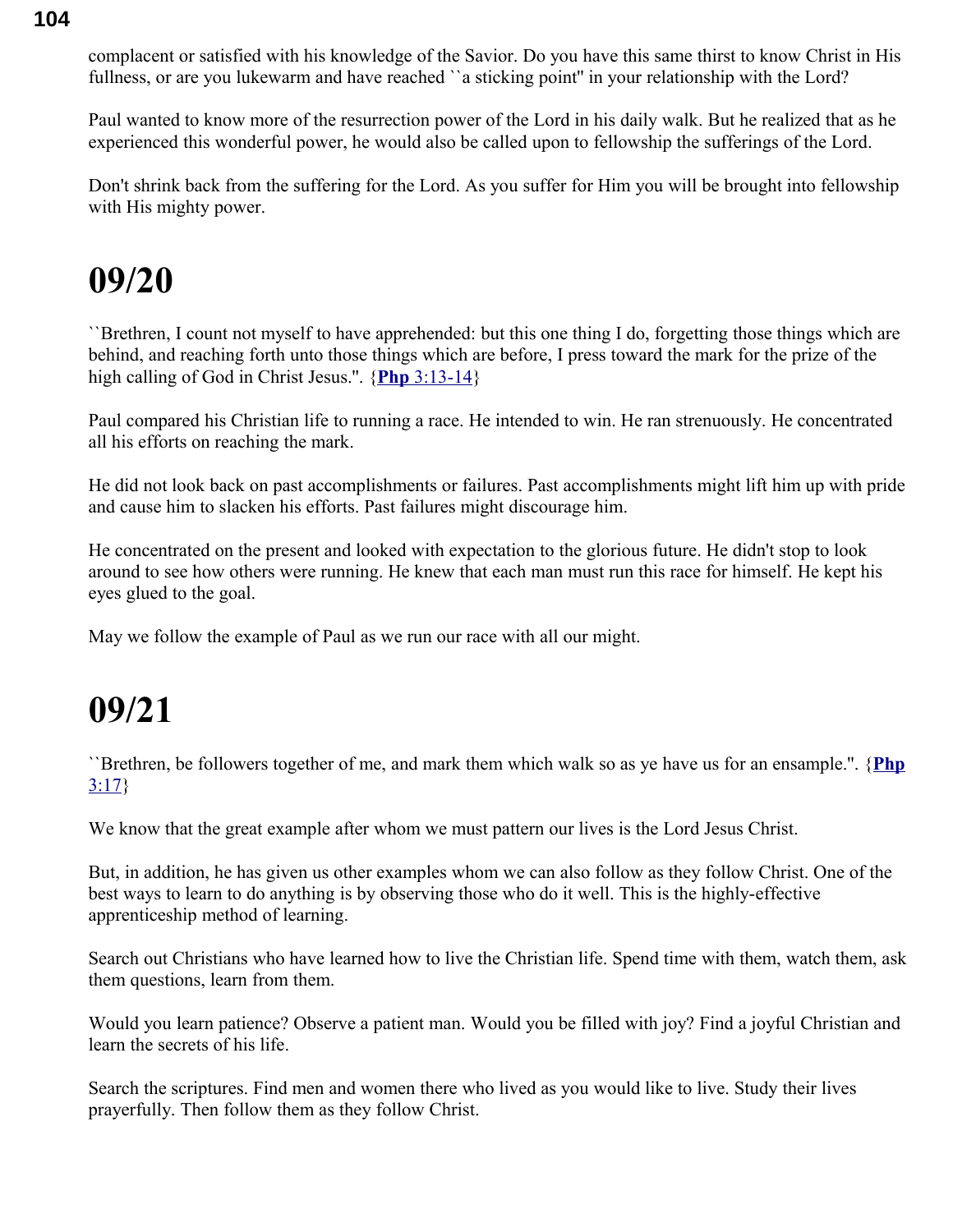``For our conversation is in heaven; from whence also we look for the Saviour, the Lord Jesus Christ....''. { **Php** [3:20}](swordsearcher://bible/Php3.20)

The word ``conversation'' here means citizenship. For the true believer, his citizenship is in heaven. That is where his true home is. This earthly life is a temporary one.

Everywhere we go we represent our true country. If we want people to get the true conception of our country, we must behave like good citizens. We must never forget that home of which we are the representatives.

And even though we are away from home we never lose our desire to go there. We must never regard this world as our true home. We must not attempt to put down deep roots here. After all we are ``... strangers and pilgrims on this earth.''. { **Heb** [11:13}](swordsearcher://bible/Heb11.13)

And we long to hear of news from home. Our newspaper is the Bible. Our radio and television is the preaching of the gospel.

Our direct-line telephone to our true home is prayer. Let us often use our telephone to talk with our ``... Father which art in heaven....''. { **Mt** [6:9}](swordsearcher://bible/Mt6.9)

### **09/23**

``Be careful for nothing; but in every thing by prayer and supplication with thanksgiving let your requests be made known unto God. And the peace of God, which passeth all understanding, shall keep your hearts and minds through Christ Jesus.''. { **Php** [4:6-7}](swordsearcher://bible/Php4.6-7)

We have here an admonition and a promise. The admonition is that we should not be "careful" or anxious about anything. In other words it is sin to worry. To worry indicates unbelief in the goodness of our Father.

The way to prevent worry is to pray. Sincere, believing prayer about every detail of our lives will drive worry far away.

The promise is the peace of God. God has promised us this peace and we must claim it by faith.

The world may be falling down around us, but if we are constantly praying and trusting God, we will be kept by peace which marches up and down before our hearts and minds as a sentinel of God.

### **09/24**

``Finally, brethren, whatsoever things are true, whatsoever things are honest, whatsoever things are just, whatsoever things are pure, whatsoever things are lovely, whatsoever things are of good report; if there be any virtue, and if there be any praise, think on these things.''. { **[Php](swordsearcher://bible/Php4.8)** 4:8}

We are largely a product of our thoughts. Evil thoughts lead to evil actions. Despondent thoughts cause the heart to become despondent. Speaking of the programming of a computer it has been said, ``Garbage in, garbage out.''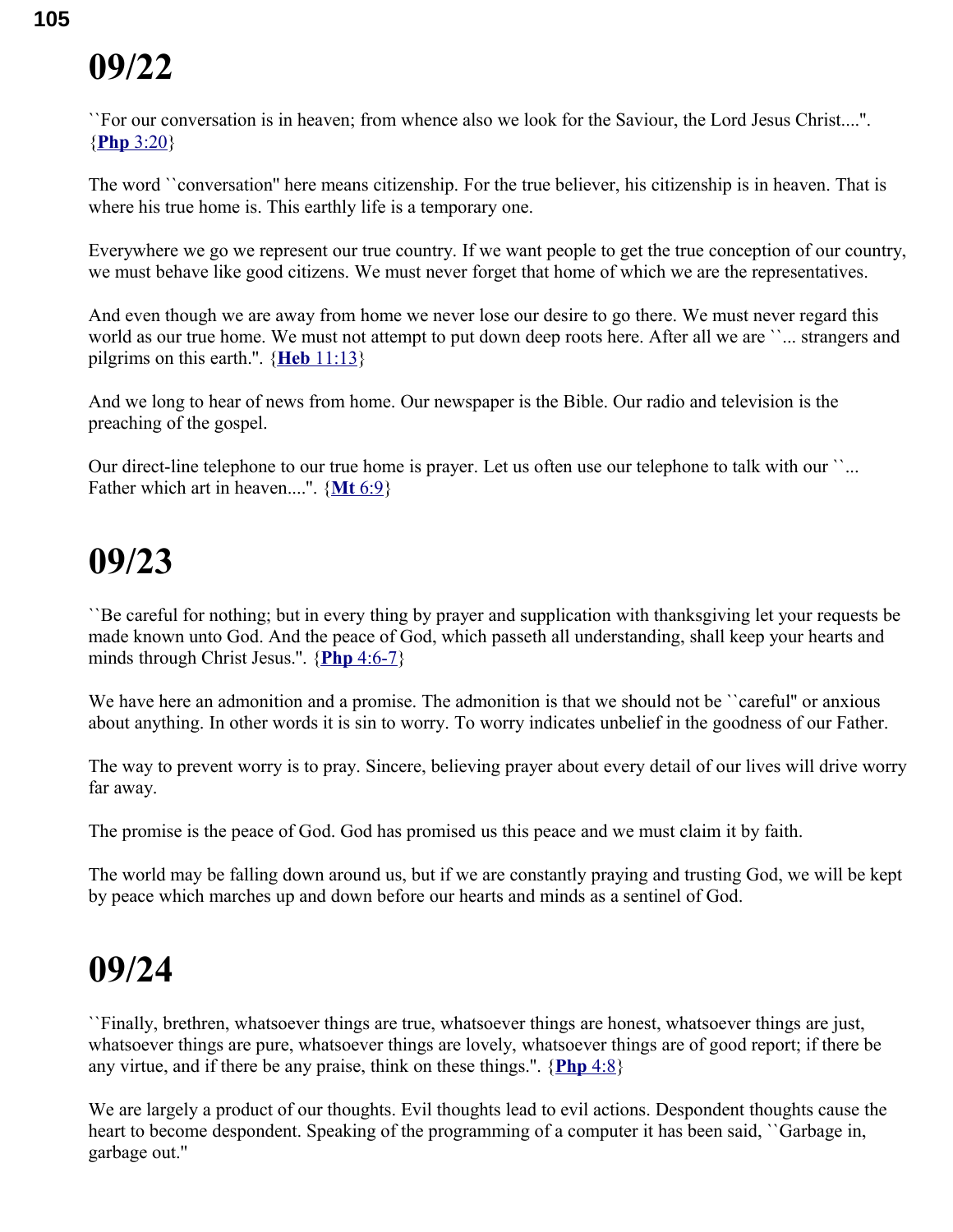The Christian must discipline his mind. Vulgarity, violence, chaos, rebellion, and other such influences surround us daily. If we allow our minds to dwell on such things we will become spiritually ill.

Paul says that we must combat this by filling our minds with truth, honesty, justice, purity, loveliness, good report, virtue, and praise. Then we will have the proper mental attitude with which to serve God.

To do this we must discipline ourselves as to what we read, listen to, look at, and think upon.

Let our minds be lovely for Christ.

### **09/25**

``Not that I speak in respect of want: for I have learned, in whatsoever state I am, therewith to be content.''. { **Php** [4:11}](swordsearcher://bible/Php4.11)

Paul was satisfied no matter what condition he was in. If he were in poverty he didn't fret and worry. When he was in wealth his prosperity didn't go to his head. What a blessed condition to be in!

But Paul didn't come by this contentment automatically, and neither will we. He learned to be content. He, no doubt, learned this by prayer, by experience, and by meditating on the word of God.

Paul knew that God orders the events in our lives and that He is a wise and good heavenly Father. He will give us what we need and what is good for us. If we can believe this then we will be content.

Paul did not put a premium on material things. He knew that God's spiritual blessings were a great deal more valuable than the material blessings. Communion with God was a lot more important to Paul than new clothes or good food.

If we look at things the way Paul looked at them, we will also learn to be content.

#### **09/26**

``I can do all things through Christ which strengtheneth me.''. { **Php** [4:13}](swordsearcher://bible/Php4.13)

Paul is not boasting in himself here but he is making his boast in the Lord. He is facing life with supreme confidence that his Lord will sustain him through each trial. Paul is not afraid of life; he is willing to meet each challenge head-on in the strength of the Lord.

How Christians today need to emulate the example of Paul. Too often they face life afraid. They dread the problems, sacrifices, and persecutions that accompany living for the Lord.

Often they mistake this condition of being ``cowed down'' with humility. But this is not humility, it is unbelief. We must learn to face life as Paul did--in full confidence that we can successfully handle all the problems that come our way because Christ gives us the strength to do so.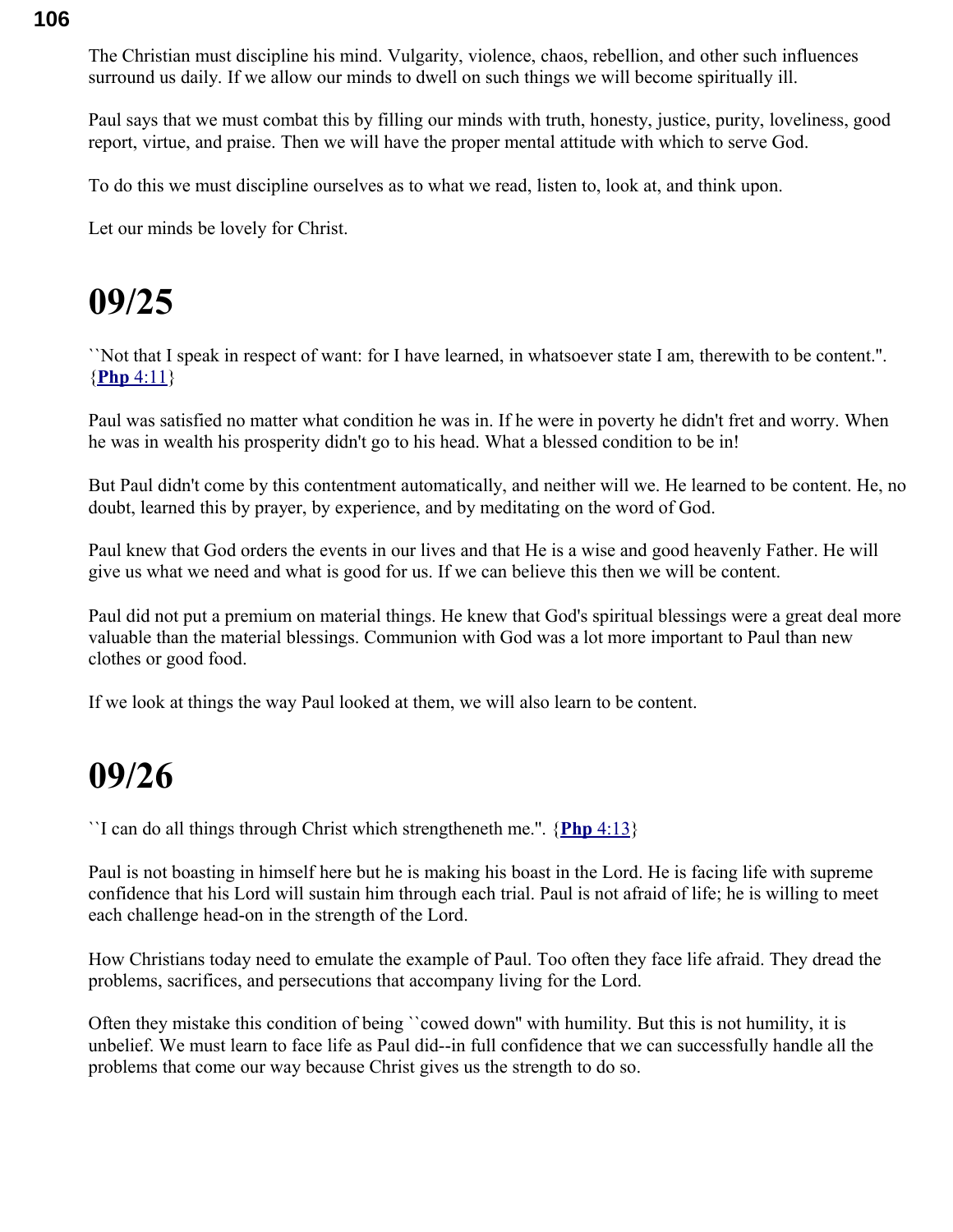``Not because I desire a gift: but I desire fruit that may abound to your account.''. { **Php** [4:17}](swordsearcher://bible/Php4.17)

Paul is here thanking the Philippian Christians for the gift of money which they had sent to him while he was in prison. But, even though he was thankful for the money, he was even more thankful that the Philippians would receive a great blessing because of this gift which was given in the service of God.

People put money into banks thinking that it will be secure. But banks can fail; thieves can break in and steal. But when Paul told the Philippians that he desired "fruit that may abound to your account," he knew that they had made an investment which was secure. Money on account with God is safe and will bring great returns. How much do you have invested with God?

#### **09/28**

``But my God shall supply all your need according to his riches in glory by Christ Jesus.''. { **Php** [4:19}](swordsearcher://bible/Php4.19)

A person gives according to his ability to do so. A rich man can give much, a poor man only a little. Here Paul assures the Philippians that God will supply all their need according to his riches in glory. And He will do this by Christ Jesus.

God is not only a rich Father; He is also a generous Father. He loves to give good gifts unto His children. He will give His children only the best.

God is also a wise Father who will give His children what is best for them. He knows what true riches are. He will lavish generous amounts of the true riches on the objects of His love.

Don't listen to the lies of Satan who tries to tell you that the heavenly Father is stingy and hard-hearted. Our Father is rich, generous, and wise.

### **09/29**

``That no man should be moved by these afflictions: for yourselves know that we are appointed thereunto.''. { **[1Th](swordsearcher://bible/1Th3.3)** 3:3}

Sometimes people get the idea that when a person begins to serve the Lord all his problems vanish. When a good Christian begins to be severely afflicted or persecuted, people become confused. Some begin to question God or even to doubt the existence of a good and loving God.

But, as Paul pointed out to the Thessalonian Christians here, the people of God will suffer tribulation. We should not think it a strange thing when hard times come upon us. We bring glory to God when we maintain a cheerful and believing attitude as we suffer. God often uses these trials to deepen our faith and to purge us from our sins.

Don't become discouraged when persecution comes to you or to other Christians. Remember that we are appointed thereunto.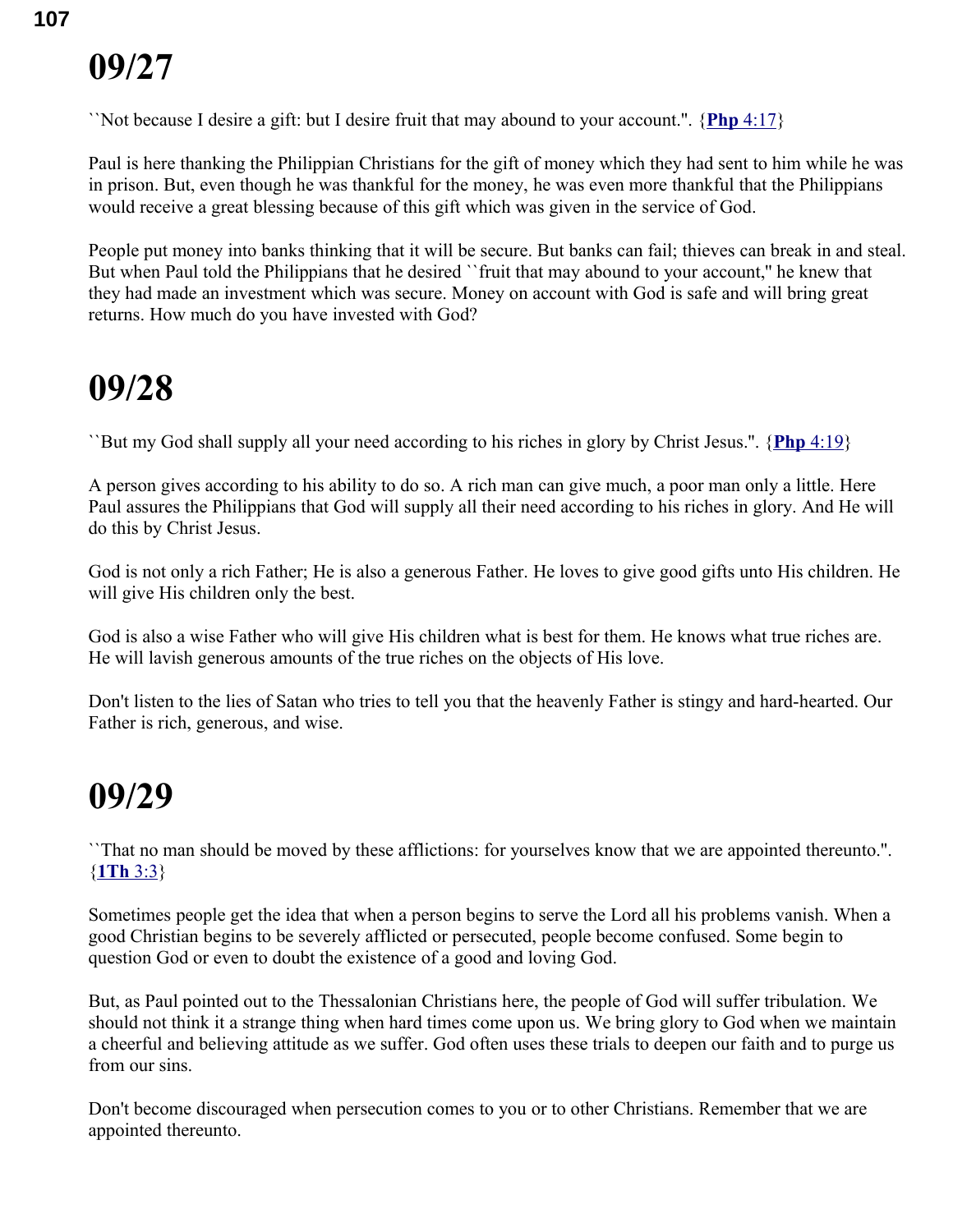``But when the fulness of the time was come, God sent forth his Son, made of a woman, made under the law....''. { **Ga** [4:4}](swordsearcher://bible/Ga4.4)

God does not do things by chance. He always works according to purpose. He is never caught off guard or taken by surprise. He is always on time. Jesus Christ was born ``when the fullness of time was come.'' The entire history of the world till that moment was a preparation for the advent of the Son of God into the world.

Christ lived His appointed time on earth, was crucified, buried, resurrected, and ascended to the right hand of the Father. He is now directing the events of the world and at the appointed time will come again.

This truth should sustain the child of God as he looks round about him and sees the confusion and chaos the world is in. God is not confused. He still has control of things and is ordering them to His ultimate glory. ``... Alleluia: for the Lord God omnipotent reigneth.''. { **Re** [19:6}](swordsearcher://bible/Re19.6)

## **10/01**

``O magnify the LORD with me, and let us exalt his name together.''. { **Ps** [34:3}](swordsearcher://bible/Ps34.3)

It is certainly possible to praise the Lord when alone. But there is something very special about two or more who love the Lord praising His name together. David was here so moved as he contemplated the greatness and goodness of the Lord that he wanted someone to join him in praise. The early church enjoyed meeting together, ``Praising God, and having favour with all the people....''. { **Ac** [2:47}](swordsearcher://bible/Ac2.47) When together they ``... lifted up their voice to God with one accord....''. { **Ac** [4:24}](swordsearcher://bible/Ac4.24) They experienced power in their united praise.

What would draw a family closer together than by praising Him together? Have you experienced spiritual coldness lately? Then go to the assembly of the saints, call your family together, or find a likeminded Christian friend and ``exalt His name together.''

## **10/02**

``The LORD is nigh unto them that are of a broken heart; and saveth such as be of a contrite spirit.''. { **[Ps](swordsearcher://bible/Ps34.18)** [34:18}](swordsearcher://bible/Ps34.18)

``Contrite'' means ``crushed in spirit by a feeling of remorse or guilt.'' The Hebrew word here translated ``contrite'' means ``crushed to powder.'' When God convicts a man of his sinfulness that man is just crushed. He sees how vile he is and he knows that he deserves the full wrath of God to fall upon him. He is miserable and fears that sudden destruction will fall upon him. He fears that there is no hope for him.

Do you feel this way? Has God shown you your awful condition?

If so, there is blessed hope for you! There is no hope for the one who is self-satisfied and complacent. But if God has broken your heart it is sure that He will bring real healing to you. Look to Him for mercy. Flee to the cross in repentance. David understood that ``... a broken and a contrite heart, O God, thou wilt not despise.". { **Ps** [51:17}](swordsearcher://bible/Ps51.17)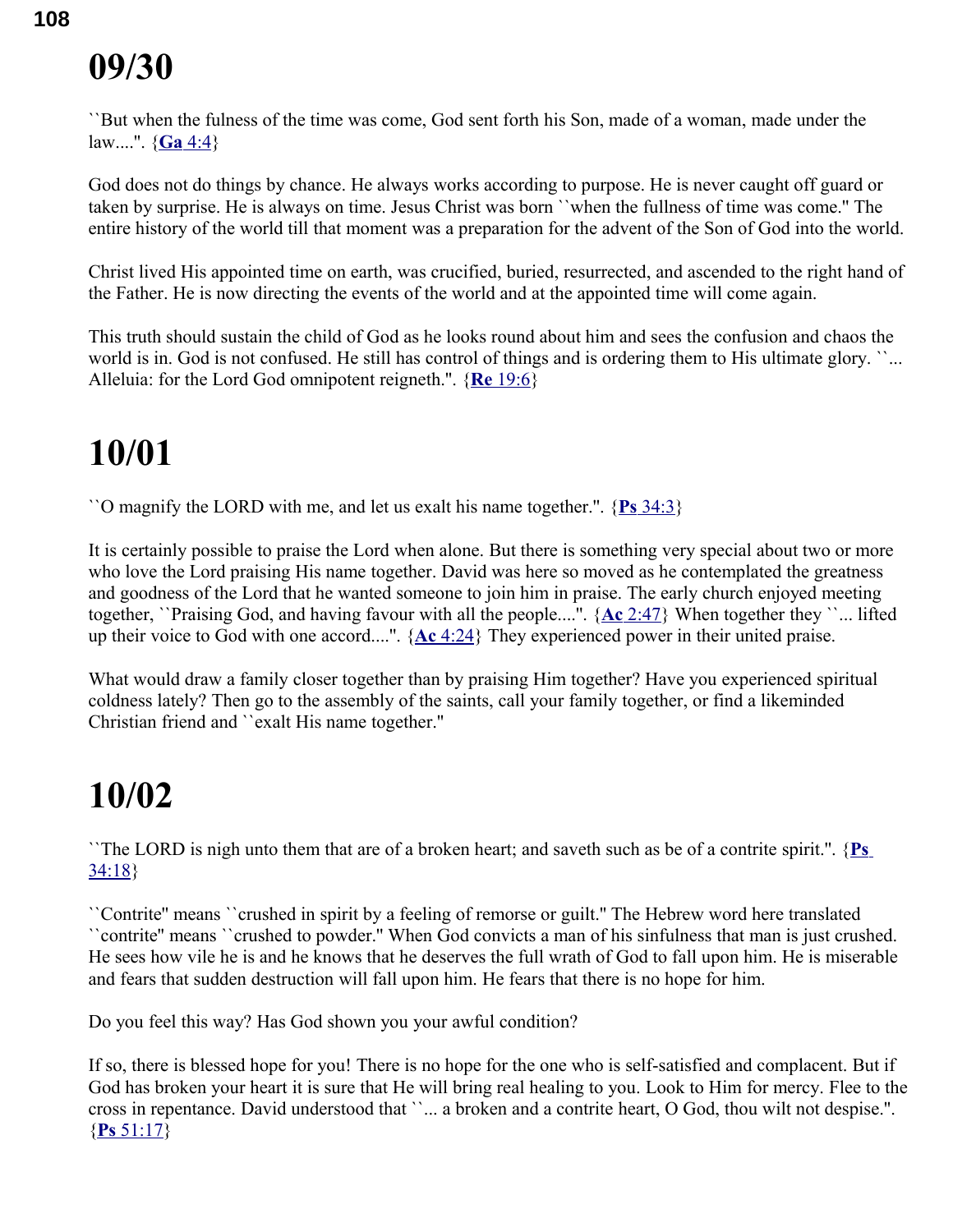``Plead my cause, O LORD, with them that strive with me: fight against them that fight against me.''. { **[Ps](swordsearcher://bible/Ps35.1)**  $35:1$ 

Here David prayed what each child of God should pray. When we try to live for the Lord and experience opposition and persecution we are to let Him fight our battles for us. We are never to seek vengeance for ``... Vengeance is mine; I will repay, saith the Lord.''. { **Ro** [12:19}](swordsearcher://bible/Ro12.19)

When we take up weapons of our own we are sure to be the losers. Jesus told Peter, "... Put up again thy sword into his place: for all they that take the sword shall perish with the sword.''. { **Mt** [26:52}](swordsearcher://bible/Mt26.52) The same could be said about the tongue.

When we turn our battles over to the Lord, we have this precious promise: 'No weapon that is formed against thee shall prosper; and every tongue that shall rise against thee in judgment thou shalt condemn. This is the heritage of the servants of the LORD, and their righteousness is of me, saith the LORD.''. { **Isa** [54:17}](swordsearcher://bible/Isa54.17)

## **10/04**

``Fret not thyself because of evildoers, neither be thou envious against the workers of iniquity.''. { **Ps** [37:1}](swordsearcher://bible/Ps37.1)

Here we are warned against two attitudes into which the saints are liable to fall. They are in danger of fretting themselves because of the activities of evildoers. To fret is to be irritated, to become ``envious against the workers of iniquity.''

The reason why saints develop these attitudes is that it often seems like the evil ones are prosperous and happy, while the saints are often beset with afflictions. Satan comes to them and tells them that it is just not worth it to live for the Lord. When we get to feeling this way we are liable to fall into despair, doubt, and other sins.

But the inspired Word tells us that the evil ones shall ``... soon be cut down like the grass....''. { **Ps** [37:2}](swordsearcher://bible/Ps37.2) But of the righteous it is said, ''... their inheritance shall be for ever.".  $\{P_s\}$  [37:18}](swordsearcher://bible/Ps37.18)

Yes, it is worth it to live for the Lord! Walk by faith and trust God for the outcome.

## **10/05**

``O spare me, that I may recover strength, before I go hence, and be no more.''. { **Ps** [39:13}](swordsearcher://bible/Ps39.13)

Are you ready to die? Have you done everything that you hoped to do in this life? Is there anyone with whom you have had a conflict that you have not become reconciled to? Have you so lived before your family, church, and friends that you would like them to remember you as you are now? Are you living in sins that you have not repented of? Have you openly confessed Jesus Christ as your Savior and been baptized as He commanded? Are you walking in close fellowship with Jesus? Would you like to die when you are spiritually cold or would you rather die when you are spiritually warm? How long do think you will live? Could you die unexpectedly? Would you like to have a little more time to ``get your house in order'' with God and with man? Would you make good use of that time or would you waste it?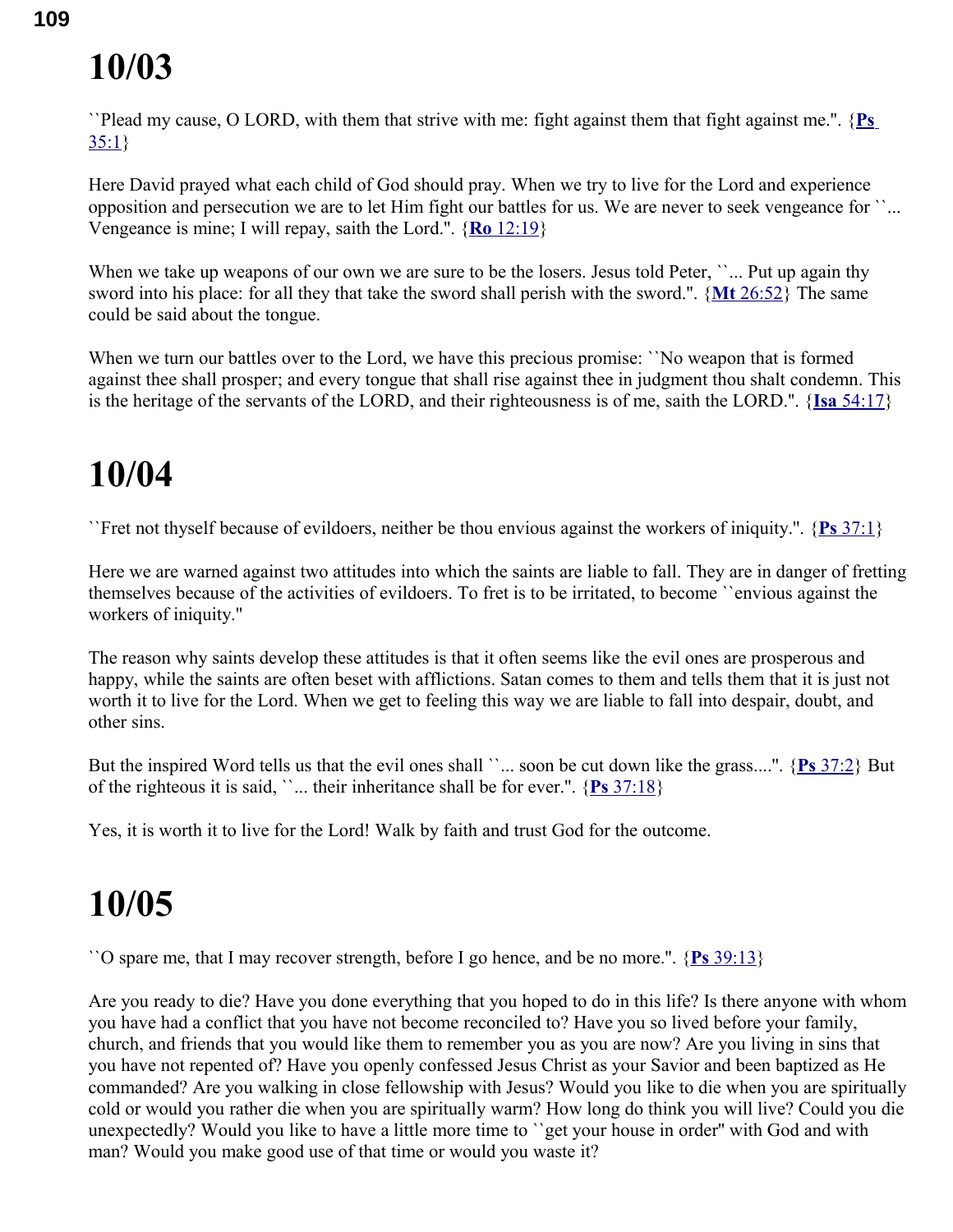``I waited patiently for the LORD; and he inclined unto me, and heard my cry.".  $\{P_s\ 40:1\}$ 

Several things are taught in this verse. First, it is obvious that the writer was troubled in soul. He did not feel the presence of the Lord. Be he did not give up in despair; he ``waited'' for the Lord. He knew that the Lord would again visit him. Thus he exhibited faith. And he waited ``patiently.'' He didn't fret, murmur, nor complain. He knew that the Lord knew his needs better than he did himself. But this patient waiting didn't stop him from praying. He prayed fervently--he ``cried'' unto the Lord.

The Lord rewarded this patient waiting and fervent praying. ``He brought me up also out of an horrible pit, out of the miry clay, and set my feet upon a rock, and established my goings. And he hath put a new song in my mouth, even praise unto our God....''. { **Ps** [40:2-3}](swordsearcher://bible/Ps40.2-3)

#### **10/07**

``I delight to do thy will, O my God: yea, thy law is within my heart.''. { **Ps** [40:8}](swordsearcher://bible/Ps40.8)

The only time a child of God can experience any real peace is when he is doing the will of God. The law of God has been written in the heart of every one who has been born from above. When one of these goes contrary to the will of God he is living in conflict with his very spiritual nature; misery and discontent are the results.

We need to discover the will of God for our lives (by prayerful Bible study), and then delight in performing it in the power of the Holy Spirit.

We need to live like David of whom God said, '`... I have found David the son of Jesse, a man after mine own heart, which shall fulfil all my will.''. { **Ac** [13:22}](swordsearcher://bible/Ac13.22)

Jesus said, ``... My meat is to do the will of him that sent me, and to finish his work.'' ( **Joh** [4:34\)](swordsearcher://bible/Joh4.34).

Are you doing the will of God in your life? Do you even know what it is?

#### **10/08**

``I have not hid thy righteousness within my heart; I have declared thy faithfulness and thy salvation: I have not concealed thy lovingkindness and thy truth from the great congregation.''. { **Ps** [40:10}](swordsearcher://bible/Ps40.10)

It is one thing to experience the wonderful salvation of the Lord. It is another thing to tell others of it. God does not want His people to hide the blessings they have received from Him. We glorify Him when we tell others of His goodness toward us. It is ingratitude and sin to remain silent about our wonderful Lord. We are not to ``hide'' nor ``conceal'' what He has done for us.

Christians are generally so close-mouthed that they won't testify of the goodness of the Lord even in their assemblies--much less to the outside world. Brethren, these things ought not to be!

Let us say with David, ''Come and hear, all ye that fear God, and I will declare what he hath done for my soul.''. { **Ps** [66:16}](swordsearcher://bible/Ps66.16)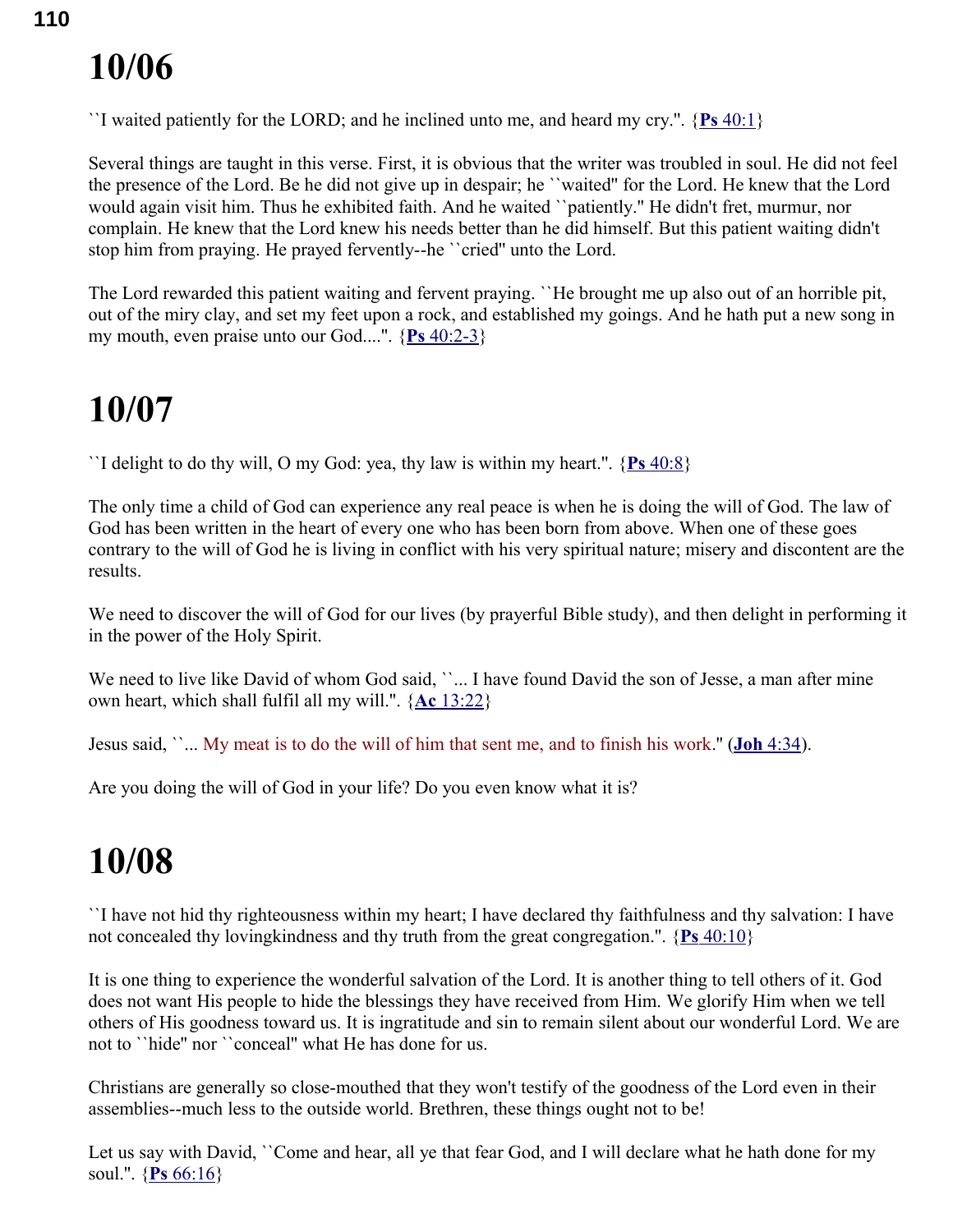``Blessed is he that considereth the poor: the LORD will deliver him in time of trouble.''. { **Ps** [41:1}](swordsearcher://bible/Ps41.1)

We manifest mercy when we relieve the poor and afflicted. We manifest a selfish nature and a hard heart when we turn our backs upon them. One of the evidences of a regenerated soul is liberality toward the poor. ``But whoso hath this world's good, and seeth his brother have need, and shutteth up his bowels of compassion from him, how dwelleth the love of God in him?''. { **1Jo** [3:17}](swordsearcher://bible/1Jo3.17)

This compassion on the poor was even taught under the Law when the people of Israel were taught to leave the gleanings of the vineyard for the poor and the stranger. { **Le** [19:10}](swordsearcher://bible/Le19.10)

He that would receive mercy from the Lord should consider the following words: ``He that giveth unto the poor shall not lack: but he that hideth his eyes shall have many a curse.''. { **Pr** [28:27}](swordsearcher://bible/Pr28.27)

## **10/10**

``As the hart panteth after the water brooks, so panteth my soul after thee, O God.''. { **Ps** [42:1}](swordsearcher://bible/Ps42.1)

We should never be satisfied unless we feel the near presence of the Lord. The curse of the church at Laodicea was their lukewarmness. { **Re** [3:16}](swordsearcher://bible/Re3.16) They weren't close to the Lord but it didn't bother them.

David, by contrast, didn't feel the nearness of the Lord and it greatly grieved him. He was thirsty for God! He represents his thirst as that of a deer who, perhaps fleeing from the hunter, was parched with thirst. He was panting in his agony. He was seeking fresh brooks of sparkling water. How sweet and refreshing a drink of cool water would be to him.

This is how it should be with the Christian. It is no disgrace to be thirsty for God. On the contrary it is a disgrace to not thirst for Him. The wonderful promise is, ``Blessed are they which do hunger and thirst after righteousness: for they shall be filled.'' ( **Mt** [5:6\)](swordsearcher://bible/Mt5.6).

Are you thirsty for God?

## **10/11**

``Why art thou cast down, O my soul? and why art thou disquieted in me? hope thou in God: for I shall yet praise him for the help of his countenance.''. { **Ps** [42:5}](swordsearcher://bible/Ps42.5)

There are times when a Christian just has to ``get hold of himself.'' Many times when we get down we tend to wallow in self-pity. We feel sorry for ourselves and feel that there is no hope for us. But there are many times that we can help our selves through the in-dwelling power of the Holy Spirit.

David was feeling low and he began to talk to himself. He questioned why he was in his present condition then he admonished himself to ``hope in God.'' And, laying hold of the promises of God, he expressed the confidence that he would yet praise Him--that he would feel the smiles of God again.

You can do what David did, but don't get the idea that mere will-power can pull you through. David didn't do this in his own strength. He  $\ldots$  encouraged himself in the LORD his God.".  $\{1Sa\,30:6\}$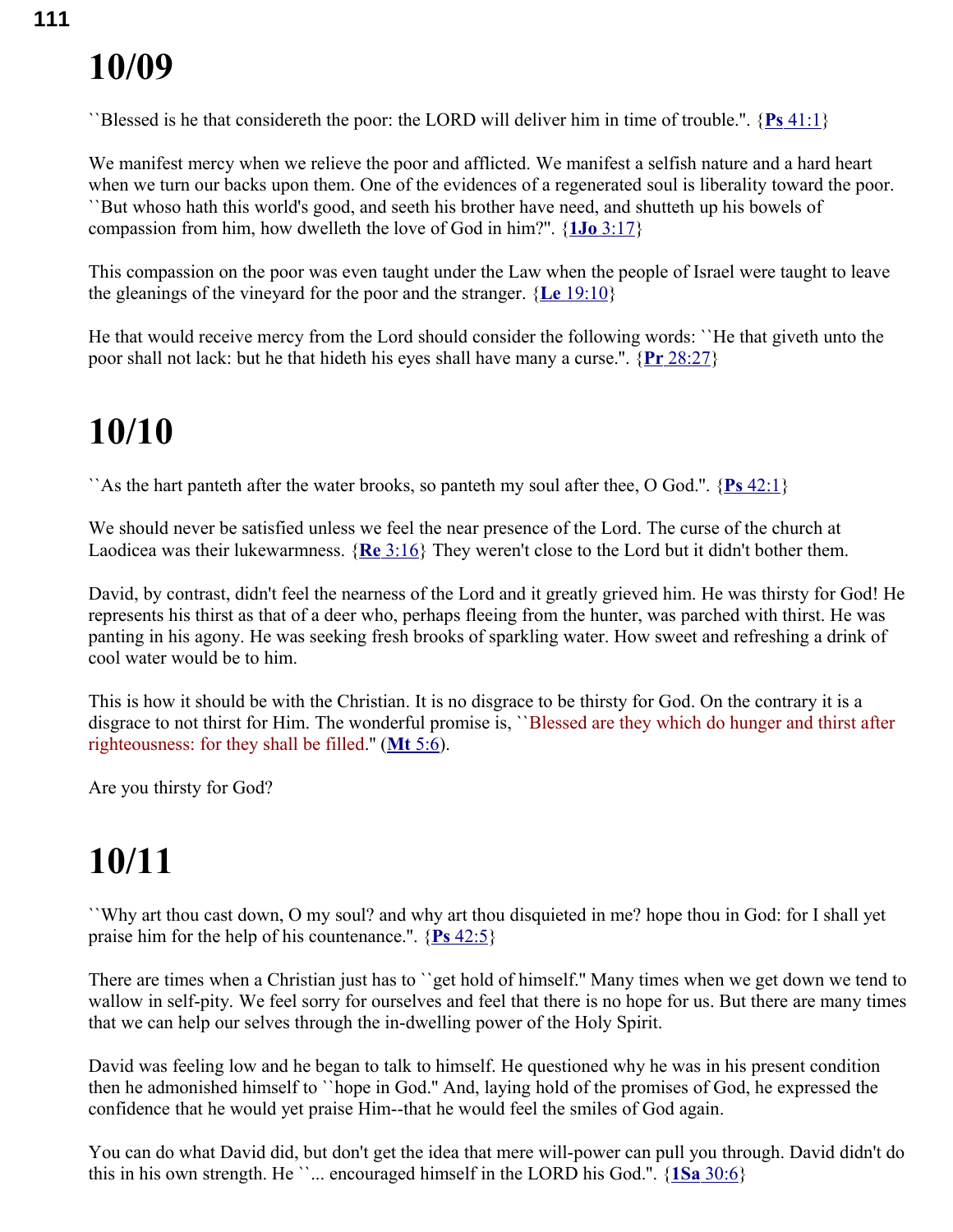``In God we boast all the day long, and praise thy name for ever. Selah.''. { **Ps** [44:8}](swordsearcher://bible/Ps44.8)

It is always wrong for a Christian to boast in himself. ``... All the workers of iniquity boast themselves....''. { **Ps** [94:4}](swordsearcher://bible/Ps94.4) But it is also wrong for a Christian to not boast in God! We are to live victorious lives in Him. When we live defeated lives it is a reflection on His goodness and power. The victory cry of the saint is, "I can do all things through Christ which strengtheneth me.''. { **Php** [4:13}](swordsearcher://bible/Php4.13) We must continually say, ``My soul shall make her boast in the LORD....''. { **Ps** [34:2}](swordsearcher://bible/Ps34.2)

When we overcome sin in our lives let us boast in God. When we grow in grace and in the knowledge of the Lord Jesus Christ let us boast in God. Let us be like the illiterate preacher who said that all he could do was ``brag on Jesus.''

What problem in life do you have today? Take it to the Lord in prayer. Then overcome it through Him. And when you have overcome it don't forget to brag on Jesus.

#### **10/13**

``The fool hath said in his heart, There is no God....''. { **Ps** [53:1}](swordsearcher://bible/Ps53.1)

There are many today who deny God. This denial takes many forms. Some are out-and-out atheists. Some, by holding the theory of naturalistic evolution, deny His direct work of creation. Some, by denying the supernatural inspiration of the scriptures, deny what He Himself has said is His infallible and inerrant word. Some claim that there is a God, but in reality, they deny Him by their lives. ``They profess that they know God; but in works they deny him, being abominable, and disobedient, and unto every good work reprobate.". { **Tit** [1:16}](swordsearcher://bible/Tit1.16)

Into this latter class fall all those who advocate relative morality. These deny that God as Creator has the authority to tell us just exactly how to live.

Many of these people are very intelligent and highly educated. Many are regarded as respectable citizens and hold high positions in the government and in schools.

But God says that they are fools.

## **10/14**

``Evening, and morning, and at noon, will I pray, and cry aloud: and he shall hear my voice.''. { **Ps** [55:17}](swordsearcher://bible/Ps55.17)

The custom of Jews was to pray at three stated times each day. We are not today tied down to these particular times of prayer, but we should pray just as frequently. No single thing will revive a drooping spiritual life like a revival of prayer. Each morning we should thank God for protection through the night and implore Him for strength for the day. The Lord Jesus rose up early to pray. { **Mr** [1:35}](swordsearcher://bible/Mr1.35)

In the middle of the day we need to renew our strength by prayer. Peter went to pray at noon (the sixth hour) and was blessed with a marvelous answer. { **Ac** [10:9}](swordsearcher://bible/Ac10.9)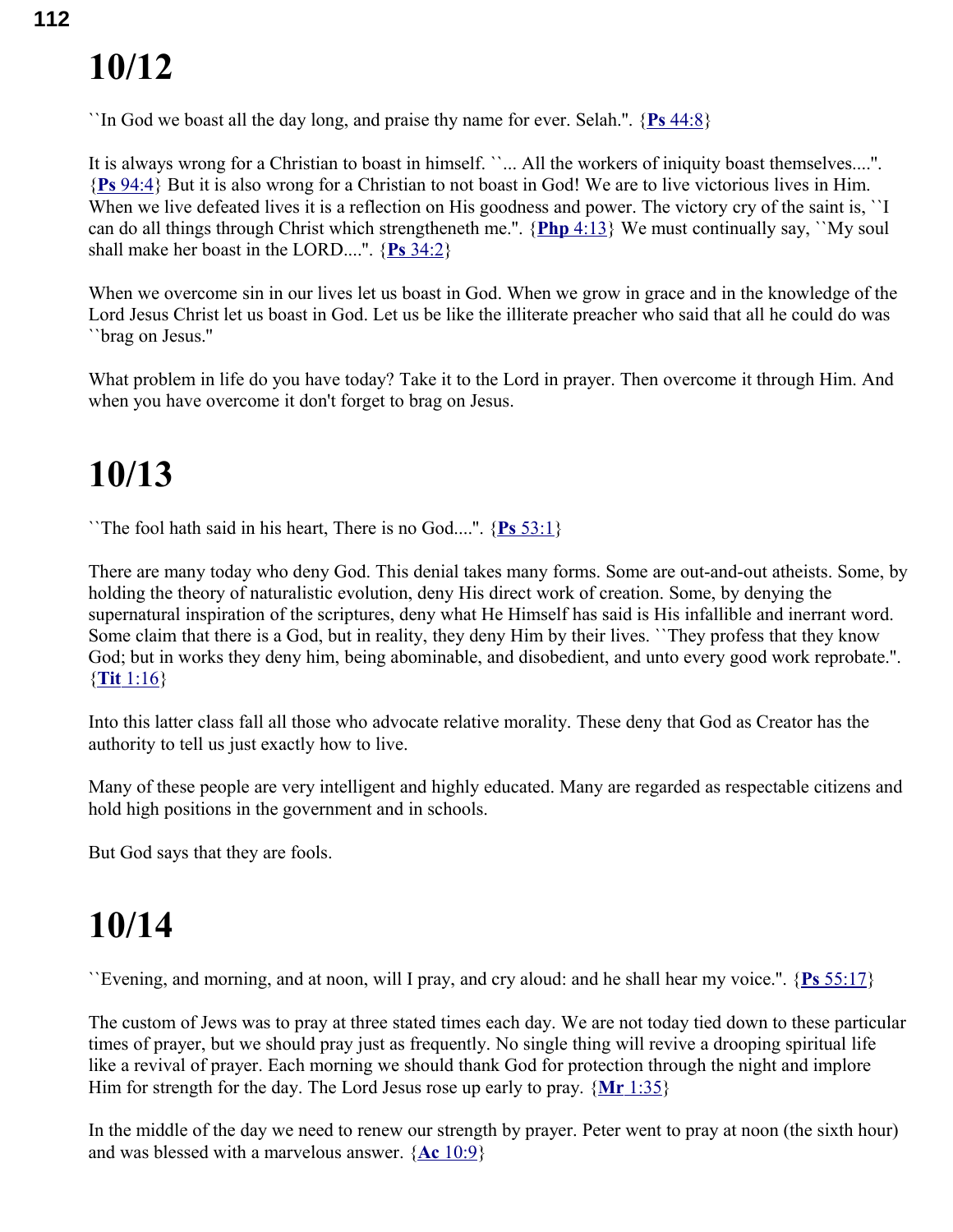Every evening we should fervently thank God for the mercies of the day and commit ourselves into His hands for protection through the night. Then we can say, ``I will both lay me down in peace, and sleep: for thou, LORD, only makest me dwell in safety.''. { **Ps** [4:8}](swordsearcher://bible/Ps4.8)

A praying Christian is one who knows the joy of the power of God in his life. Bestir yourself and pray!

## **10/15**

``Cast thy burden upon the LORD, and he shall sustain thee: he shall never suffer the righteous to be moved.''. { **Ps** [55:22}](swordsearcher://bible/Ps55.22)

The word translated ``burden'' here is YEHAB which means ``what is given by Providence.'' (Strong's Concordance). God is good and is a kind Father to His children. He never lets anything come their way but that which is ultimately for their good. This has to be believed by faith, for there are many things which befall us that we can't see the good in with our natural understanding. We simply have to believe God's word and trust His goodness.

One of the things that He does to teach us to trust Him is to give us burdens to bear. We soon learn that we can't bear the burdens, and we are constrained to cast them upon the Lord. To our joy we find that He will sustain us.

If you are burdened today that burden will prove to be a blessing. It will teach you not to rely on your own self but on the Lord. Cast it upon Him. He has broad shoulders.

#### **10/16**

``There is that speaketh like the piercings of a sword: but the tongue of the wise is health.''. { **Pr** [12:18}](swordsearcher://bible/Pr12.18)

The tongue is a very small member of our bodies, but what vast power it has for either good or evil. The tongue can cause death, even literal physical death. People can be incited to murder by wicked use of the tongue. The tongue can also cause the death of a reputation. Here it is said that the tongue speaks ``... like the piercings of a sword....'' David speaks of ``... the sons of men, whose teeth are spears and arrows, and their tongue a sharp sword.''. { **Ps** [57:4}](swordsearcher://bible/Ps57.4) Speaking of the wicked Paul says, ``... with their tongues they have used deceit; the poison of asps is under their lips: Whose mouth is full of cursing and bitterness....''. { **Ro** [3:13-14}](swordsearcher://bible/Ro3.13-14) The sting of the asp is a poisonous sting which can cause death. James says the tongue can cause a ``forest fire'' of destructive slander and gossip. { **Jas** [3:5-6}](swordsearcher://bible/Jas3.5-6) This fire can burn down years of hard work and dedicated effort.

We usually don't realize how destructive some of our conversation is. Let us carefully guard every word that comes out of our mouths.

## **10/17**

``The wicked are estranged from the womb: they go astray as soon as they be born, speaking lies. Their poison is like the poison of a serpent: they are like the deaf adder that stoppeth her ear....''. { **Ps** [58:3-4}](swordsearcher://bible/Ps58.3-4)

Every human that is born into this world after Adam sinned has been born in sin. ``Who can bring a clean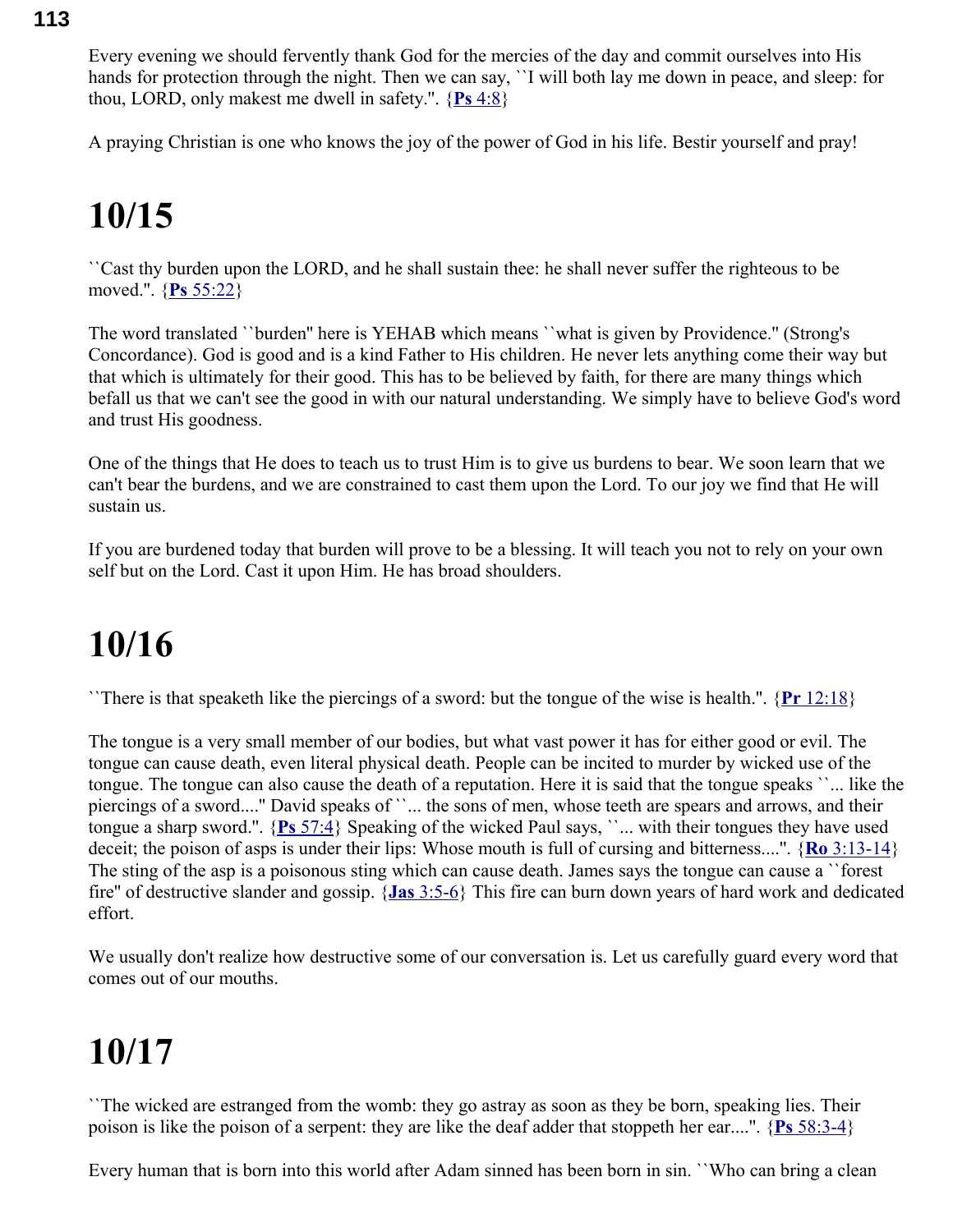thing out of an unclean? not one.''. { **Job** [14:4}](swordsearcher://bible/Job14.4) There is no such thing as infantile purity. If infants were pure and innocent they would not die, for sin is what brings about death. { **Ro** [5:12}](swordsearcher://bible/Ro5.12)

Children don't have to be taught to do wrong--on the contrary they have to be taught to do right. Little children can be very cruel to their playmates.

If little ones are sinners how is it they can be saved? Those for whom Christ died are saved by His blood. Many of them are born again at a very early age. John the Baptist had eternal life even when he was in his mother's womb. { **Lu** [1:4}](swordsearcher://bible/Lu1.4)

How terrible that sin is, even affecting little ones. But, oh, how wonderful is the salvation of the Lord.

#### **10/18**

``... Lead me to the rock that is higher than I''. { **Ps** [61:2}](swordsearcher://bible/Ps61.2)

Some people would like to put themselves on a level with God. As God spoke of them: ``... thou thoughtest that I was altogether such an one as thyself....''. { **Ps** [50:21}](swordsearcher://bible/Ps50.21) Still others would exalt themselves above God and sit in judgment of Him.

But the humble child of God is thankful that He is ``the rock that is higher than I'' When we are in trouble we recognize that we need a God Who is vastly superior to us in power and in wisdom. If God were on such a level that we could thoroughly understand Him, He wouldn't be God. The child of God who realizes the need of an almighty Savior rejoices in the following words and in many words like them: ``For as the heavens are higher than the earth, so are my ways higher than your ways, and my thoughts than your thoughts.''. { **[Isa](swordsearcher://bible/Isa55.9)** [55:9}](swordsearcher://bible/Isa55.9)

Don't try to fully understand the infinite Lord. Just be thankful for Him and trust Him.

## **10/19**

``When I remember thee upon my bed, and meditate on thee in the night watches.''. { **Ps** [63:6}](swordsearcher://bible/Ps63.6)

Life is so short and the Lord is so wonderful that there is no time to be lost in serving Him. As we are in bed falling asleep, we can use this time to meditate on Him. There is no better way to relax and relieve the tension of the day's burdens than by immersing our minds in the sea of God's perfections.

The best way to meditate on the Lord is to memorize scriptures that reveal His glorious attributes and revolve them in the mind while falling off to sleep. The more we do this the more we will delight in such exercises. We will be in the company of the blessed man whose ''... delight is in the law of the Lord; and in his law doth he meditate day and night.''. { **Ps** [1:2}](swordsearcher://bible/Ps1.2)

Faithfully practiced and diligently cultivated these night seasons with the Lord will become some of the most enjoyable times of our lives.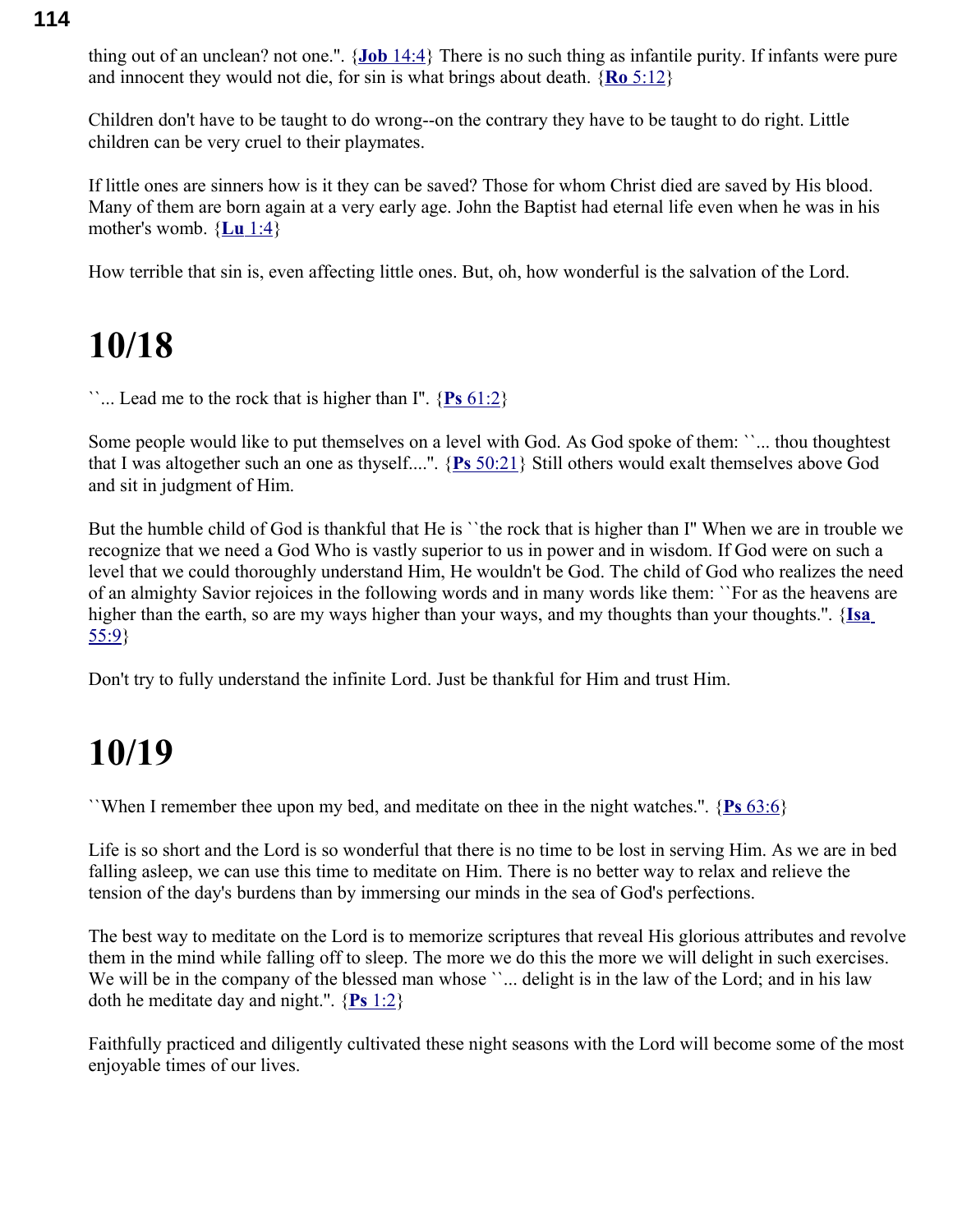``If I regard iniquity in my heart, the Lord will not hear me....''. { **Ps** [66:18}](swordsearcher://bible/Ps66.18)

When we pray we need to have an open channel of communication and fellowship with the Lord. Any known sin should be repented of immediately. The failure on our part to do this probably explains many of our failures in prayer. Solomon wrote, ``He that turneth away his ear from hearing the law, even his prayer shall be abomination.". {Pr [28:9}](swordsearcher://bible/Pr28.9) God spoke through Isaiah, ``... yea, when ye make many prayers, I will not hear: your hands are full of blood.''. { **Isa** [1:15}](swordsearcher://bible/Isa1.15) Remember this was spoken to God's chosen people in the kingdom of Judah. Isaiah said again, ``But your iniquities have separated between you and your God, and your sins have hid his face from you, that he will not hear.''. { **Isa** [59:2}](swordsearcher://bible/Isa59.2)

These examples, which could be multiplied, are sufficient to show that we must continually repent before God if we are to experience any power in our prayers.

## **10/21**

``Blessed be the Lord, who daily loadeth us with benefits, even the God of our salvation. Selah.''. { **Ps** [68:19}](swordsearcher://bible/Ps68.19)

We have much to bless the Lord for. Many of His most valuable blessings we take for granted. We often murmur in ingratitude when things don't go exactly as we think they should.

One of the best antidotes to ingratitude is to list God's daily blessings to us. As we compile the list we will be very amazed at His bountiful blessings that we will have hearts overflowing with thanksgiving rather than hears filled with ingratitude.

We are blessed with marvelous bodies with which to serve Him--organs of sight, hearing, tasting, smelling, feeling. We have voices with which to communicate. So marvelous are our bodies that David said, ``I will praise thee; for I am fearfully and wonderfully made: marvellous are thy works; and that my soul knoweth right well.''. { **Ps** [139:14}](swordsearcher://bible/Ps139.14)

Yes, there is much reason to praise the Lord.

## **10/22**

``I will go in the strength of the Lord GOD: I will make mention of thy righteousness, even of thine only.''. { **Ps** [71:16}](swordsearcher://bible/Ps71.16)

Many people have an exaggerated sense of their own strength and righteousness. The fact is that sinful humans have no strength nor righteousness of their own. As far as strength is concerned, it is ``... in Him we live, and move, and have our being.''. { **Ac** [17:28}](swordsearcher://bible/Ac17.28) Let us be very careful to give God all the credit for any and all good that we may be blessed to accomplish. Let us say with Paul: ``... I laboured more abundantly than they all: yet not I, but the grace of God which was with me.''. { **1Co** [15:10}](swordsearcher://bible/1Co15.10)

As far as our righteousness is concerned, it is true that ``... all our righteousnesses are as filthy rags.". {**Isa** [64:6}](swordsearcher://bible/Isa64.6) The righteousness that a child of God has is the imputed righteousness of the Lord Jesus Christ. ``But of him are ye in Christ Jesus, who of God is made unto us wisdom, and righteousness, and sanctification, and redemption: That, according as it is written, He that glorieth, let him glory in the Lord.''. { **1Co** [1:30-31}](swordsearcher://bible/1Co1.30-31)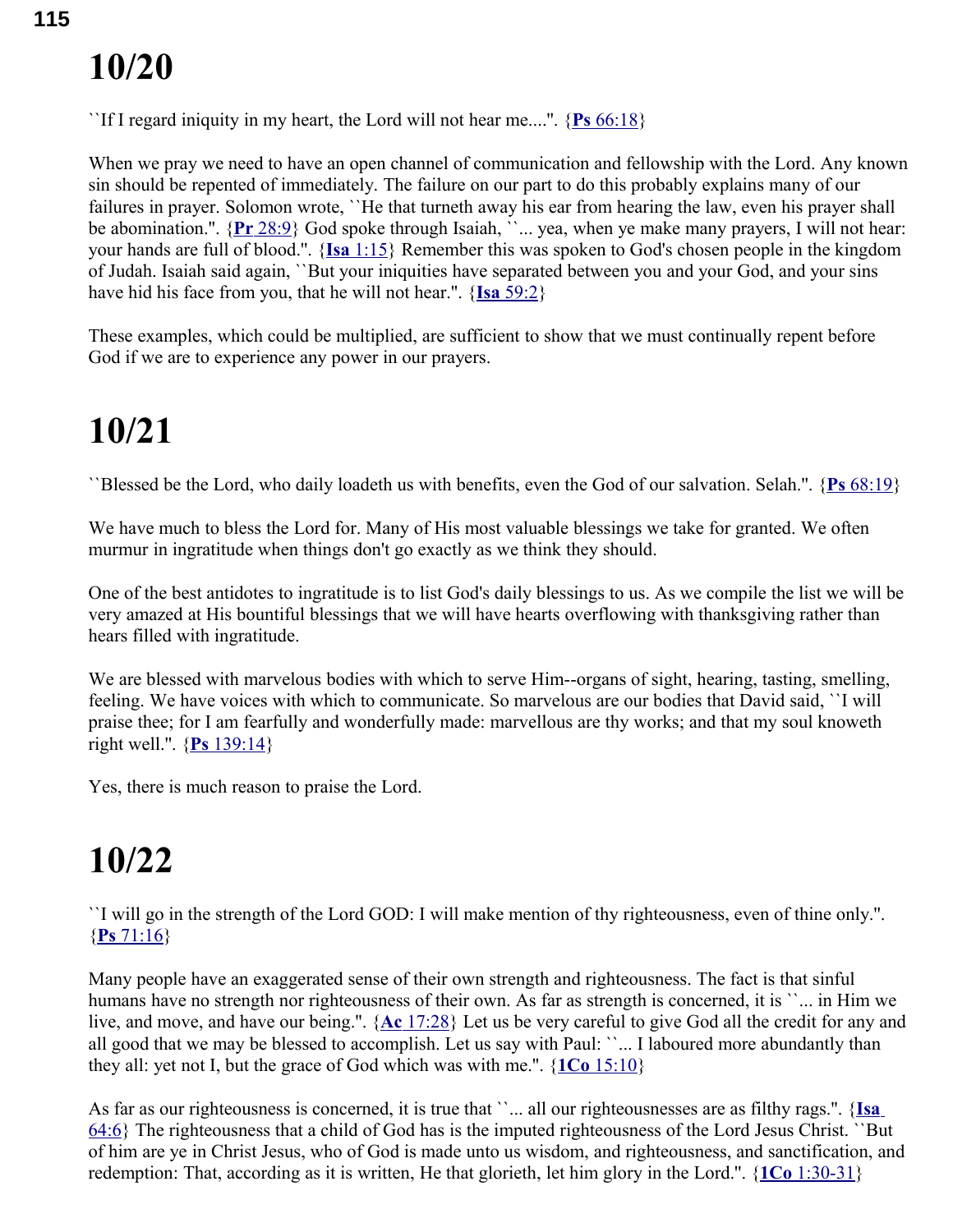``Surely the wrath of man shall praise thee: the remainder of wrath shalt thou restrain.''. { **Ps** [76:10}](swordsearcher://bible/Ps76.10)

God is glorified even in the lives of the wicked. Truly, "The LORD hath made all things for himself: yea, even the wicked for the day of evil.''. { **Pr** [16:4}](swordsearcher://bible/Pr16.4) As the inspired writer, John, wrote, ``Thou art worthy, O Lord, to receive glory and honour and power: for thou hast created all things, and for thy pleasure they are and were created.''. { **Re** [4:11}](swordsearcher://bible/Re4.11)

God lets the wicked rage in His wrath and rebellion until it suits His purposes to restrain him. He let Pharaoh rage and boast and show great wrath. Then He restrained His wrath and finally destroyed him. God was glorified in it all.

Today many men and women display a hatred of God and say many blasphemous things against Him. But, somehow this wrath will be used to praise God, and He will restrain the remainder of wrath at the precise right moment.

What a wonderful consolation this is.

#### **10/24**

``Mercy and truth are met together; righteousness and peace have kissed each other.''. { **Ps** [85:10}](swordsearcher://bible/Ps85.10)

This verse contains a wonderful description of what transpired on the cross in the Person of the Lord Jesus Christ.

God is a Holy God Who is ``... of purer eyes than to behold evil, and canst not look on iniquity....". {**Hab** [1:13}](swordsearcher://bible/Hab1.13) Man fell in sin and became separated from the Holy God. If God extended mercy but did not require that sin be paid for, He would violate His righteous nature. How could mercy be extended without a violation of truth and justice?

There can be no true peace between God and man where there is no righteousness on the part of man. How can righteousness and peace ``kiss'' each other? Job asked the question long ago: ``I know it is so of a truth: but how should man be just with God?''. { **Job** [9:2}](swordsearcher://bible/Job9.2)

The grand answer to these questions is found in the glorious Person and Work of the Lord Jesus Christ. He satisfied divine justice for His people. He paid the price for their sins. He made peace by the blood of the cross. He is their righteousness. He is truth incarnate. Praise His Holy Name!

## **10/25**

``Teach me to do thy will; for thou art my God: thy spirit is good; lead me into the land of uprightness.''. { **[Ps](swordsearcher://bible/Ps143.10)** [143:10}](swordsearcher://bible/Ps143.10)

This is a wonderful prayer and should be the constant petition of every child of God. God's will is revealed in the scriptures. However, we need the illumination of the Holy spirit as we study the scriptures. We must understand not only the letter but also the spirit of the scriptures.  $\{2Co\}3.6\}$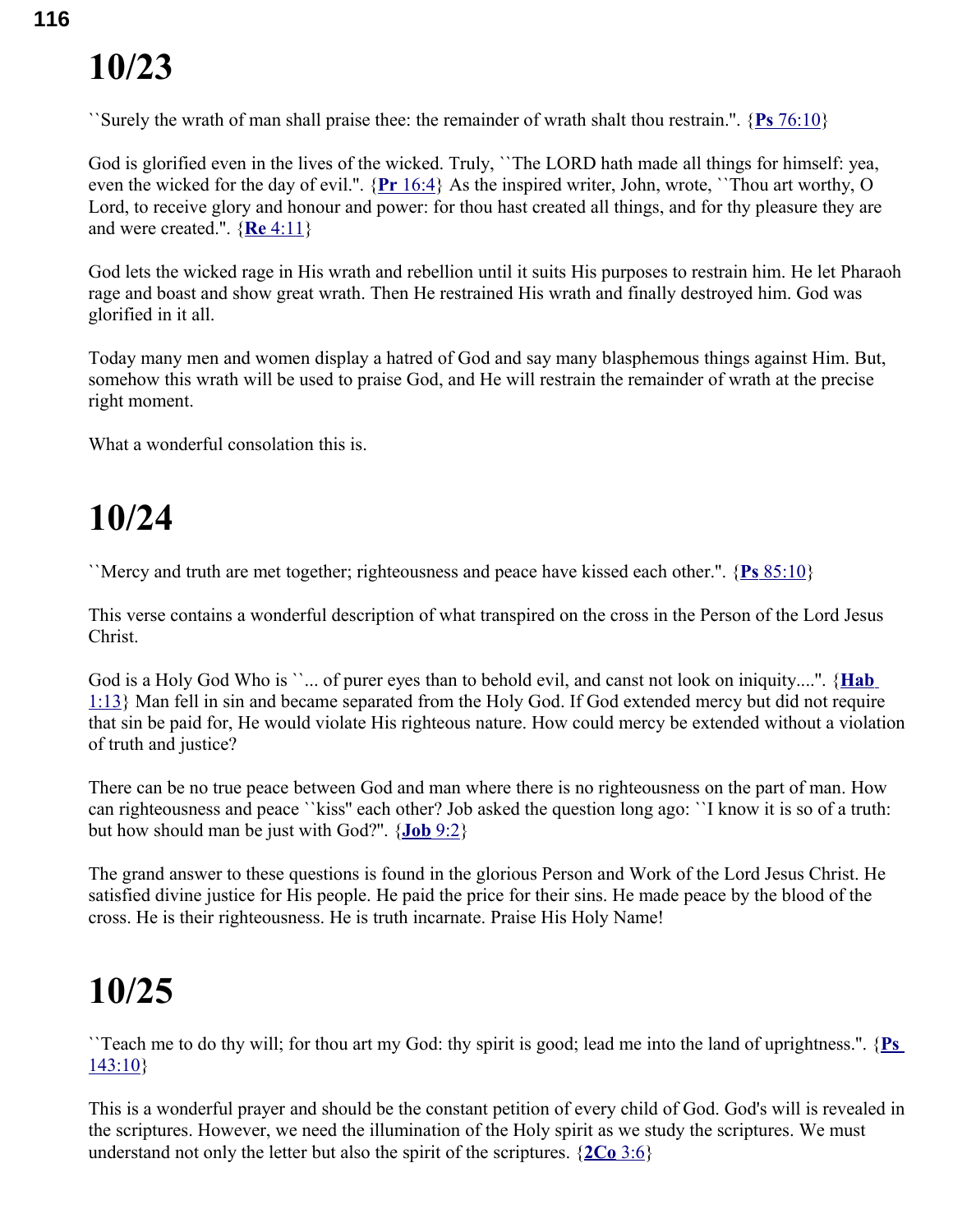We also need the chastening hand of God upon us if we are to learn to do His will. This is necessary because of the stubbornness of our sinful natures. God's chastening is an indication of His love. { **Heb** [12:6}](swordsearcher://bible/Heb12.6)

We also need to be directed by the providence of God into the experience in life that will enable us to experience the reality of the truths contained in the word of God!

Indeed, we are saying a lot when we pray, ``teach me to do thy will.''

#### **10/26**

``LORD, my heart is not haughty, nor mine eyes lofty: neither do I exercise myself in great matters, or in things too high for me.".  ${Ps\ 131:1}$  ${Ps\ 131:1}$ 

David here makes a statement of his humility that would be well for us all to be able to truthfully repeat. Nothing becomes a child of God like true humility. Nothing is more unbecoming to a saint than to be lifted up with pride. ``Pride goeth before destruction, and an haughty spirit before a fall.''. { **Pr** [16:18}](swordsearcher://bible/Pr16.18)

The man who is lifted up with pride will soon find himself in water that is too deep for him. He will presumptuously take upon himself jobs which he can't handle. He will always be restless and dissatisfied.

The humble man has peace within. He just does the best job he can and depends upon God to advance him. Thus David, the humble shepherd boy, is exalted by God to be king over Israel. Let us pray that God will make and keep us humble.

#### **10/27**

``Those that be planted in the house of the LORD shall flourish in the courts of our God. They shall still bring forth fruit in old age; they shall be fat and flourishing....''. { **Ps** [92:13-14}](swordsearcher://bible/Ps92.13-14)

The house of the Lord today is the local church. { **1Ti** [3:15}](swordsearcher://bible/1Ti3.15) Here God's house is compared to a beautiful orchard of fruit-bearing trees. The wonderful promise is that those in this orchard will still be producing fruit in old age. Some of the choicest fruit of the saints is borne in old age. Old age is, for the saint, not a time to be dreaded, but a time to be looked for with anticipation.

But this promise of fruit-bearing is only to those who are ``planted'' in the house of the Lord. Here is where the Lord nourishes with the  $\ldots$  rivers of water....".  $\{Ps\ 1:3\}$ 

#### **10/28**

``I am a companion of all them that fear thee, and of them that keep thy precepts.''. { **Ps** [119:63}](swordsearcher://bible/Ps119.63)

Our companions have a great deal of influence on us. An evil companion will inevitably corrupt us in some way. A righteous companion will always be an influence for good.

We must choose as our friends only those who fear God. A person who doesn't fear God will engage in almost any kind of conduct.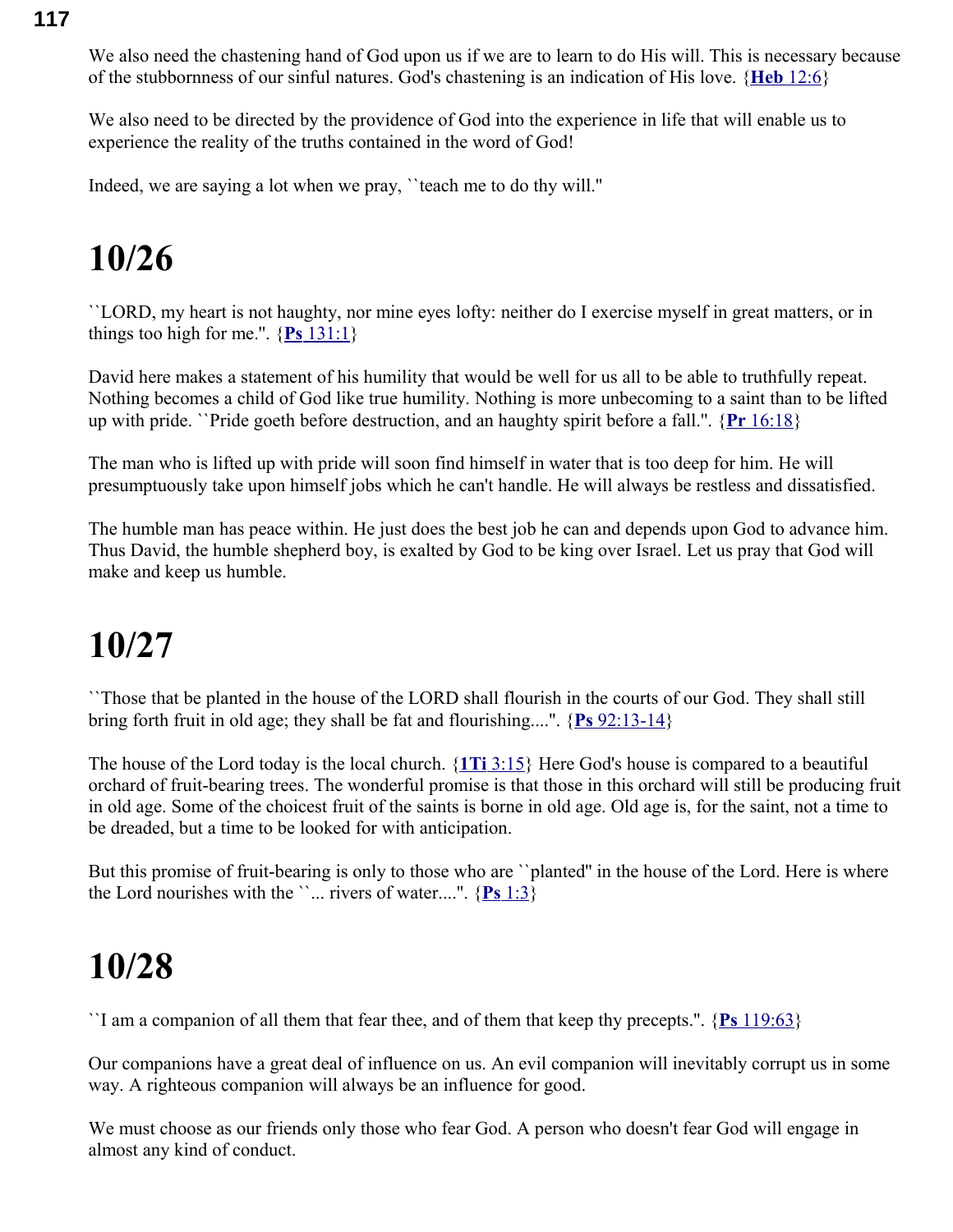Those who truly fear God will keep His precepts. As we walk with such along life's road we can help each other along the pathway of righteousness.

## **10/29**

``I rejoice at thy word, as one that findeth great spoil.''. { **Ps** [119:162}](swordsearcher://bible/Ps119.162)

It is impossible to overestimate the preciousness and value of the word of God. Without the blessed word we would not know where we had come from nor where we were going. We would not know from how to live, and would not have anything like and adequate knowledge of the Savior. But words fail to express the value of the Holy scriptures.

As we pore over its pages in an attitude of prayer God will open to us His storehouse of great treasures. These treasures are to be esteemed far above silver and gold. A man may have much silver and gold and still be miserable, but the man who rejoices at the word of God has true contentment. He alone has a right sense of values.

#### **10/30**

``Seven times a day do I praise thee because of thy righteous judgments.''. { **Ps** [119:164}](swordsearcher://bible/Ps119.164)

How many times have you praised God today? Have you even thought once about His righteous judgments? Do you know that there is power in praise? Do you know that Satan hates praise rendered to God? He will do anything he can to stop the sound of praise. As the song-writer put it: ``Hell's foundations quiver at the shout of praise, Brothers, lift your voices, Loud your anthems raise!''

Don't wait until you feel like it to praise God. He is worthy of our praise at all times, whether or not we feel like it.

Begin to praise Him and you'll soon feel like it!

## **10/31**

``... What man is there that is fearful and fainthearted? let him go and return unto his house, lest his brethren's heart faint as well as his heart.''. { **De** [20:8}](swordsearcher://bible/De20.8)

This is what the commanders of the armies of Israel were to tell the people before they entered into battle. They realized that fear and doubt were contagious and would spread like wildfire among the troops, demoralizing them.

The same holds true in our Christian warfare. We will greatly discourage our brethren if we manifest faithless attitudes of fear and doubt.

For the glory of God, for our own good, for the good or our brethren--let us ''... be strong in the Lord, and in the power of His might.".  ${Eph 6:10}$  ${Eph 6:10}$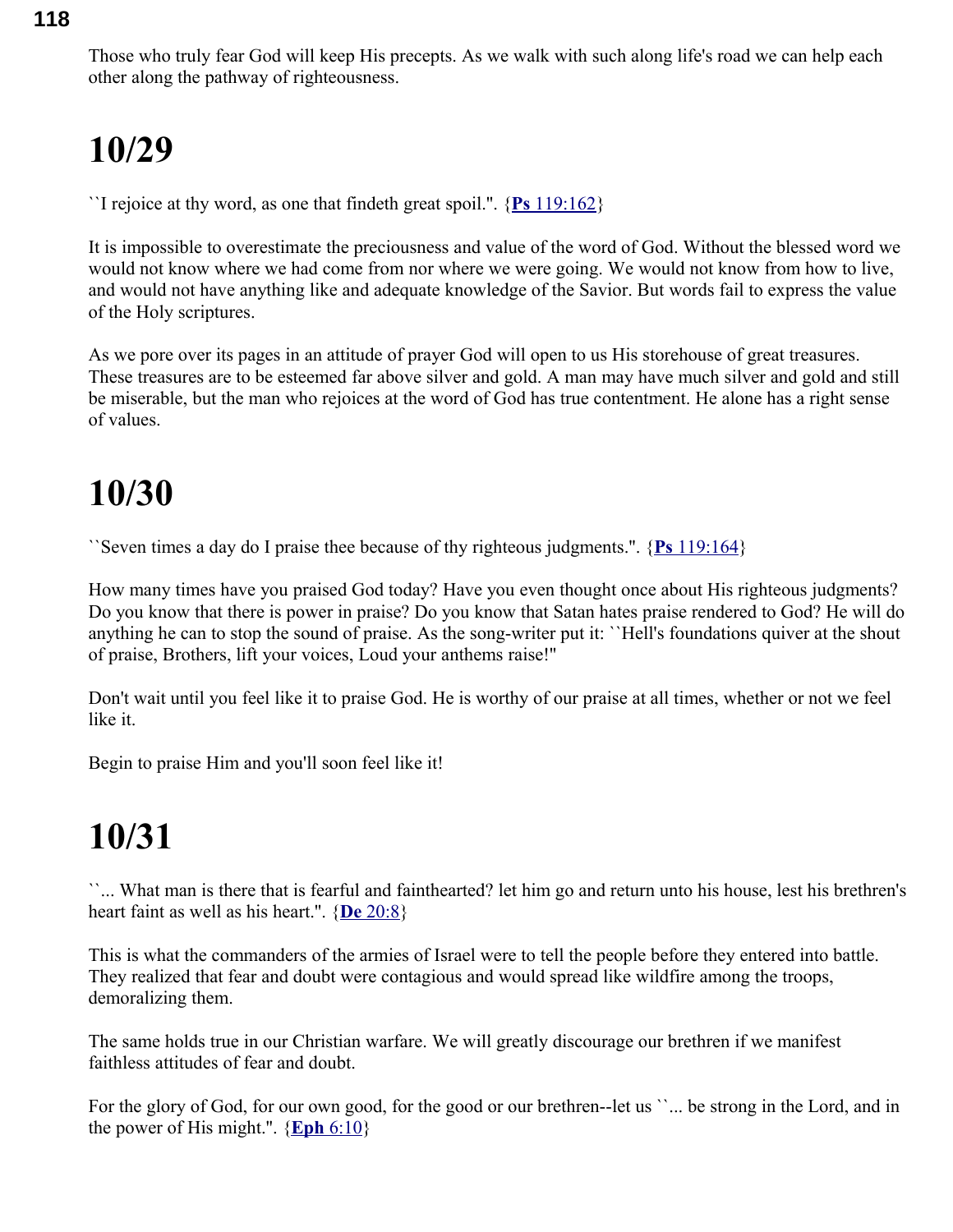``Wherefore the rather, brethren, give diligence to make your calling and election sure: for if ye do these things, ye shall never fall....".  $\{2Pe\}$  [1:10}](swordsearcher://bible/2Pe1.10)

One of the most potent weapons a child of God can use against the devil is the assurance of salvation. Make a man doubt his salvation and he will falter in his fight against sin. Make him sure of his salvation and he will cheerfully face all opposition.

Here saints are told to make their calling and election sure. The words ``to make'' are a middle infinitive in the Greek. The middle voice has the subject acting upon itself. So the saints are to make their calling and election sure to themselves. Their calling and election in Christ Jesus before the world began is sure and certain. { **[Eph](swordsearcher://bible/Eph1.4)** 1:4; **2Ti** [1:9;](swordsearcher://bible/2Ti1.9) **Ro** [8:29-30}](swordsearcher://bible/Ro8.29-30) Salvation is sure to all the elect of God.

But saints don't always live in the assurance of their salvation. The closer they live to God, the more sure they are of their salvation. Then they will ``in no wise stumble at any time.'' (literal Greek).

#### **11/02**

``Thine, O LORD, is the greatness, and the power, and the glory, and the victory, and the majesty: for all that is in the heaven and in the earth is thine; thine is the kingdom, O LORD, and thou art exalted as head above all.''. { **1Ch** [29:11}](swordsearcher://bible/1Ch29.11)

We need to be constantly reminded of the greatness of God. We live in an age of skepticism, agnosticism, and growing atheism. Men mock God in their words and deeds. Movies, plays, and songs are written in which God and the Bible are openly mocked.

Even many Christians don't have the proper idea of the power of God. Many pulpits picture God as weak and impotent as He begs the sinners to let Him come into their hearts. Expressions such as ``please give Jesus a chance'' are commonly used.

But this is not the picture of God which the Bible gives us. He is the almighty. Everything belongs to Him and He controls even wicked men and women for His own purposes. See **Ro** [9:17.](swordsearcher://bible/Ro9.17)

This God is worthy of our worship and our trust.

## **11/03**

``Thou shalt not take the name of the LORD thy God in vain; for the LORD will not hold him guiltless that taketh his name in vain.".  $\{Ex\ 20:7\}$ 

This commandment means, among other things, that we are forbidden to use the name of the Lord in an empty manner. This means that there must be a good reason for using His precious name every time that we use it. When we say ``Lord,'' ``oh God,'' or ``lordy,'' and such expressions we are taking the name of the Lord in vain.

The slang expression ``gee'' is a contraction of Jesus (Webster's Dictionary) and is taking God's name in vain. ``Golly'' is a euphemism for God and should not be used by those who desire to please God. ``Gosh'' is also a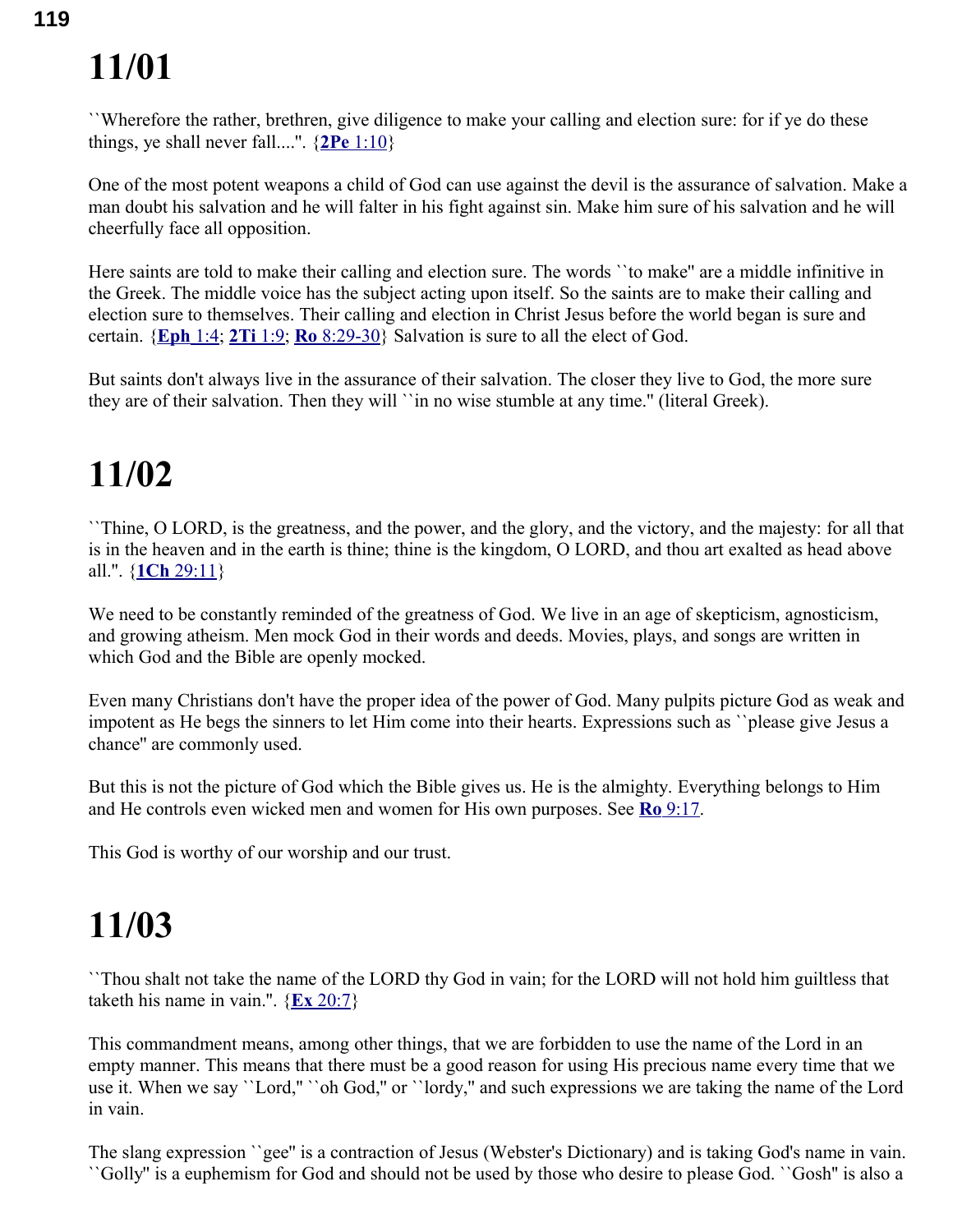euphemism for God.

You may have been in the habit of using some of these expressions, thinking that they were harmless. But they are not. They are the taking of the name of our Lord in vain. The sin must be confessed and the habit must be broken with the help of God.

#### **11/04**

``But if we walk in the light, as he is in the light, we have fellowship one with another, and the blood of Jesus Christ his Son cleanseth us from all sin.''. { **1Jo** [1:7}](swordsearcher://bible/1Jo1.7)

Light is a wonderful thing. ``... God is light....''. { **1Jo** [1:5}](swordsearcher://bible/1Jo1.5) The first thing that God created was light. { **[Ge](swordsearcher://bible/Ge1.3)** [1:3}](swordsearcher://bible/Ge1.3)

Darkness is a fearful thing. Those in darkness stumble and fall because they can't see where they are going. Those living in darkness have miserable homes and miserable individual lives.

There is only one way to have light on our pathway. We must walk close to God. He is the source of light. We walk close to Him as we live according to His word. ``Thy word is a lamp unto my feet, and a light unto my path.''. { **Ps** [119:105}](swordsearcher://bible/Ps119.105)

Let us heed the challenge that Isaiah gave to the people of God long ago: ``O house of Jacob, come ye, and let us walk in the light of the LORD.''. { **Isa** [2:5}](swordsearcher://bible/Isa2.5)

#### **11/05**

``If we confess our sins, he is faithful and just to forgive us our sins, and to cleanse us from all unrighteousness.''. { **1Jo** [1:9}](swordsearcher://bible/1Jo1.9)

This is a wonderful promise to a sin-burdened child of God. Often when the saint has been overtaken in sin, Satan tells him that his case is hopeless--that there is no forgiveness for him this time. The one overtaken in sin often feels that there is no forgiveness.

But we must not go by our feelings nor by Satan's lies. We must go by the infallible word of God. And the word says there is forgiveness upon confession. The word translated ``confess'' is HOMOLOGEO and literally means ``to speak the same thing.'' When we truly confess our sins we say the same thing about them that God does. We agree with what God says in His word about our sins. As a result of the inward conviction of the Holy Spirit we declare ourselves guilty.

And our merciful God forgives us and cleanses us.

#### **11/06**

``A double minded man is unstable in all his ways.''. { **Jas** [1:8}](swordsearcher://bible/Jas1.8)

A double minded man is one who can't make up his mind what he wants to do. One moment he wants one thing, and the next moment something else. The context in James indicates that the double-minded man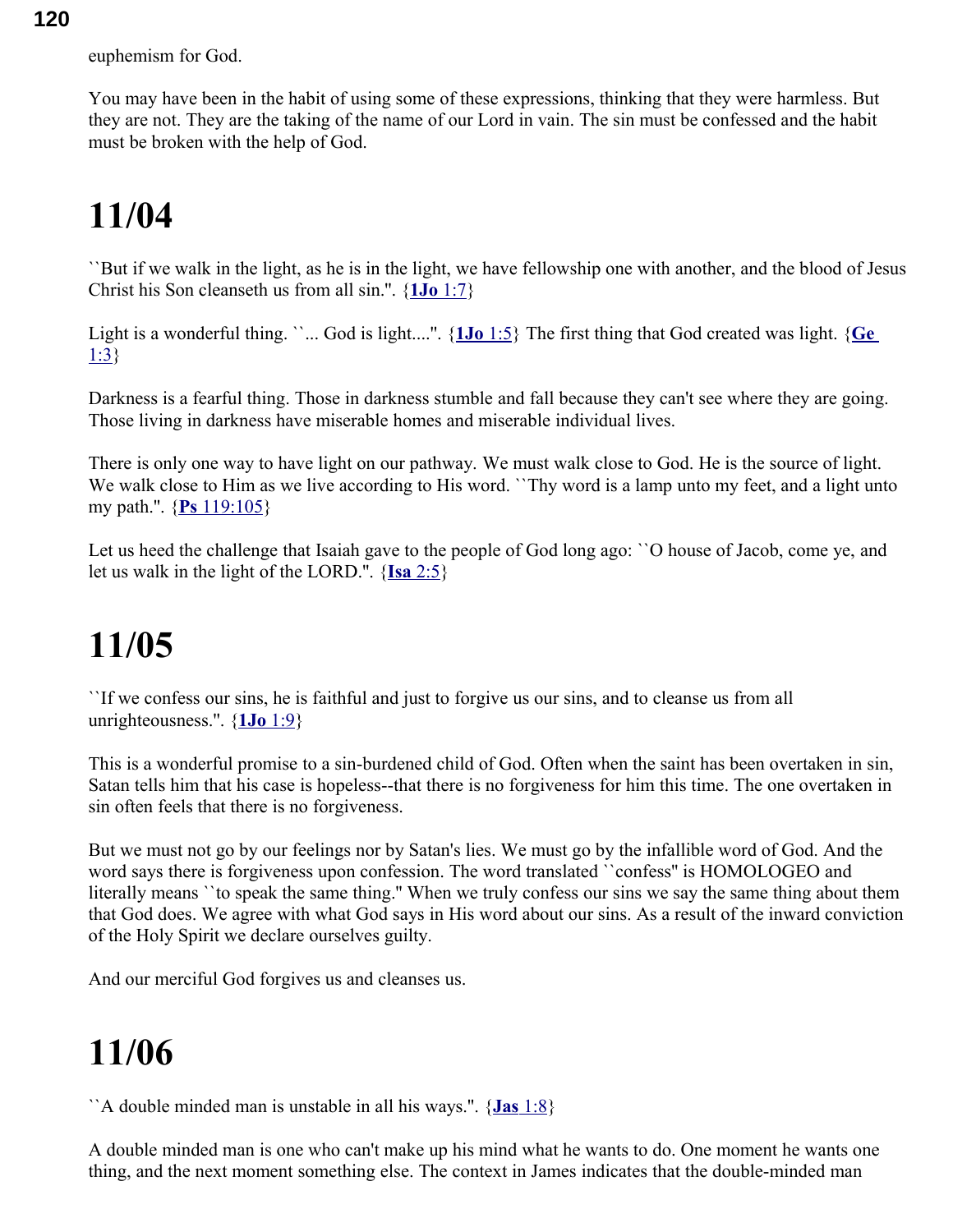doesn't pray effectively because he wavers right in the middle of his prayer! This man is unsettled and disorderly in all that he does. He will never get anything significant done in the cause of the Lord.

The unstable man is like the Israelites of whom Elijah said, ``How long halt ye between two opinions?''. {**[1Ki](swordsearcher://bible/1Ki18.21)** [18:21}](swordsearcher://bible/1Ki18.21) The word ``halt'' is from PASACH and means ``to limp.'' The Israelites were just limping along like a nation of cripples, because they couldn't make up their minds whether or not to serve God.

Don't go limping along. Satan is the author of this attitude. Be single-minded. Put God first today and every other day of your life.

## **11/07**

``Let your speech be alway with grace, seasoned with salt, that ye may know how ye ought to answer every man.''. { **Col** [4:6}](swordsearcher://bible/Col4.6)

There is a lot more in this verse than meets the eye. To live according to it, we need to carefully choose each word that we speak. We use many words that would shock us if we knew their real origin and meaning.

For example, when something pleasant happens to a person they are likely to say, ``That was lucky or that was fortunate.'' Such words should never be used by a child of God. They are pagan in origin. The words ``fortune,'' ``fortunate,'' etc. come for Fortuna, who in Roman mythology was the goddess of fortune. The word ``luck'' is a synonym of fortune.

Instead of using such words the informed child of God will give God credit for all the things he receives. He will call God's goodness ``blessings" instead of ``luck" or ``fortune."

Let you speech be seasoned with grace.

#### **11/08**

``Therefore to him that knoweth to do good, and doeth it not, to him it is sin.''. { **Jas** [4:17}](swordsearcher://bible/Jas4.17)

There are sins of omission as well as sins of actual commission. We may think the sins of commission are greater, but sin is sin.

Many professed Christians think if they are free from some of the grosser sins such as adultery, murder, and drunkenness, that they are doing well. But this verse from James tells us that it is sin to not do that which God has commanded.

In the parable of the talents, the Lord referred to the one who had not put his talent to use as a ``... wicked and slothful servant....''. { **Mt** [25:26}](swordsearcher://bible/Mt25.26) This man was guilty of sin because of inaction!

Have you been smugly resting in the idea that since you're not grossly sinning that God must surely be wellpleased with you? You had better reconsider the matter, repent of the sins of inaction and get busy in the Master's business.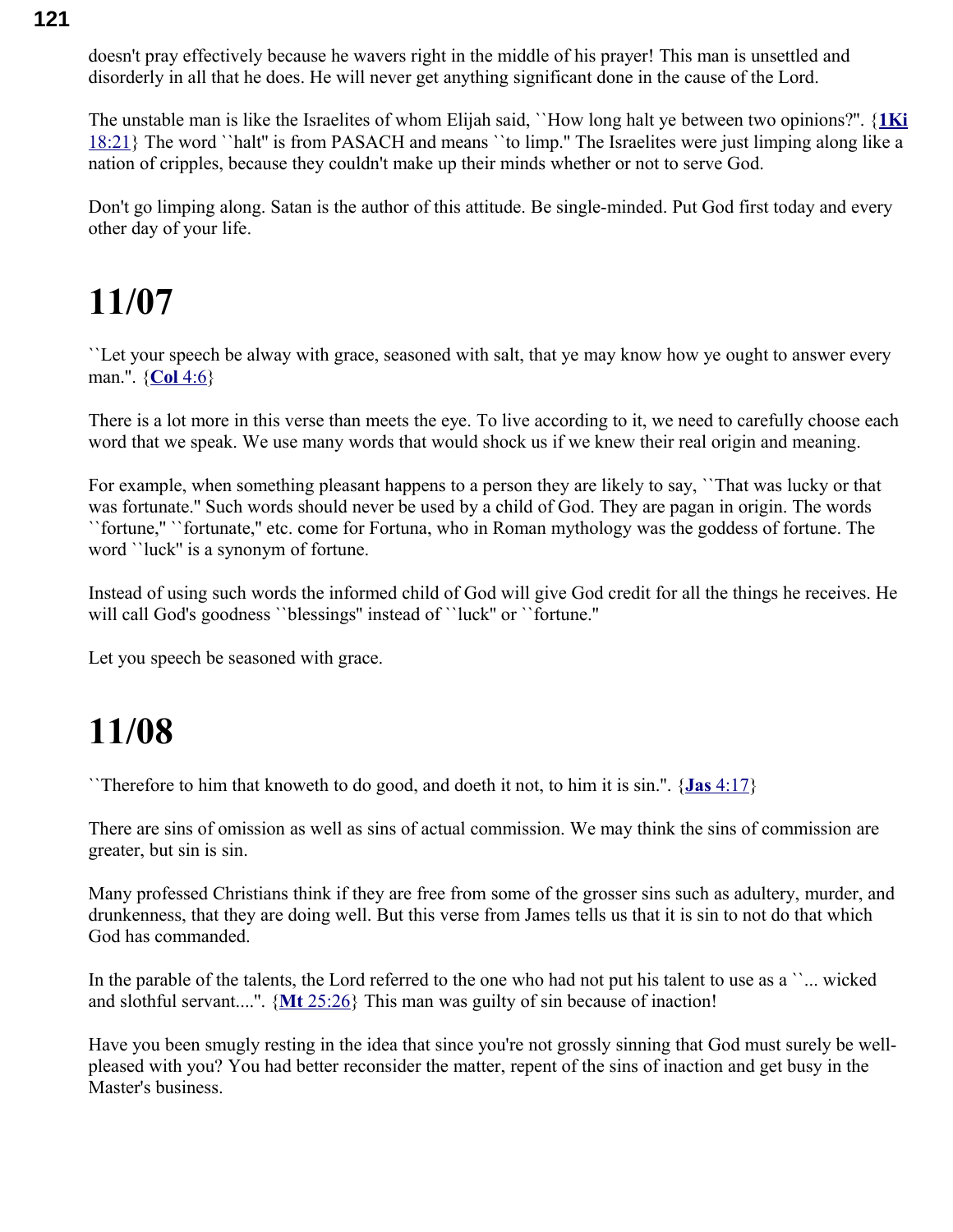``Take, my brethren, the prophets, who have spoken in the name of the Lord, for an example of suffering affliction, and of patience.''. { **Jas** [5:10}](swordsearcher://bible/Jas5.10)

The lives of Christians sometimes become very difficult. Especially is this true of very dedicated followers of the Lord who live in a complacent and luke-warm age like that of today. When their voices rise in protest against the ungodliness which abounds on every hand, they are sure to be persecuted--at the very least verbally.

When these trials come they need to again study the lives of those prophets of the past who lifted their voices like trumpets to protest the rising tide of ungodliness in their day. They stood against incredible odds. Often they lost their lives without seeing any outward fruit of their work. But the Lord Jesus said of such: ``... for great is your reward in heaven....''. { **Mt** [5:12}](swordsearcher://bible/Mt5.12) ``Just one glimpse of Him in heaven will the toils of life repay.''

## **11/10**

``But above all things, my brethren, swear not, neither by heaven, neither by the earth, neither by any other oath: but let your yea be yea; and your nay, nay; lest ye fall into condemnation.''. { **Jas** [5:12}](swordsearcher://bible/Jas5.12)

We sin with the tongue a great deal more than we realize. We are not to utter any idle words. But, because of habits that we pick up, most of us are prone to say many unnecessary things. Most, if not all, these unnecessary words are sinful.

It would appall most of us if we had to listen to a recording of our speech during a day. We probably utter many oaths without realizing it. But remember that God hears each word. Let us carefully listen to every word that proceeds out of our mouths and let us cultivate the habit of letting our ``yea be yea; and our nay, nay.''

## **11/11**

``Through faith we understand that the worlds were framed by the word of God, so that things which are seen were not made of things which do appear.''. { **Heb** [11:3}](swordsearcher://bible/Heb11.3)

The first chapter of Genesis makes it plain that God created the universe, including our heavens and earth, out of nothing. There was a time when there was no matter. God simply created all material substance by His word and formed it as He pleased.

Atheists, skeptics, and other so-called intellectuals believe that matter is eternal. Some believe that God and matter are the same thing. In other words they believe the universe is ``God,'' but the Bible teaches that God is a Person--not just a mass of mindless matter. God is immaterial; He is a Spirit. { **Joh** [4:24}](swordsearcher://bible/Joh4.24)

How can one believe this? How can one literally believe what the Bible says about Creation? Only if God has given him faith. Without faith a man can no more understand this than a dog can understand a man's world.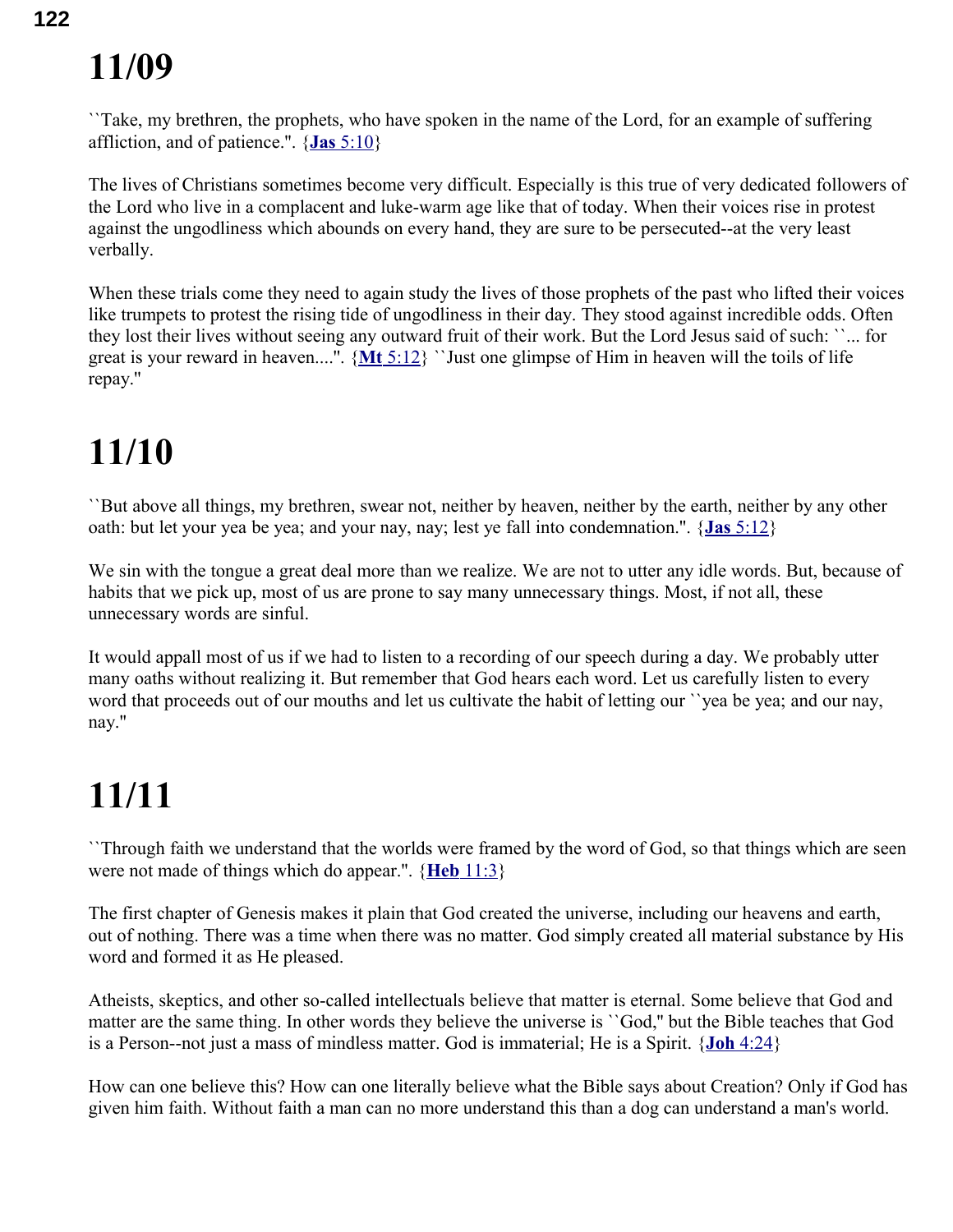``By faith Noah, being warned of God of things not seen as yet, moved with fear, prepared an ark to the saving of his house; by the which he condemned the world, and became heir of the righteousness which is by faith.''. { **Heb** [11:7}](swordsearcher://bible/Heb11.7)

What we do always has an effect on others, especially on those of our own family. This is particularly true of the heads of households. Noah's family was saved from the flood because he believed and obeyed God. When Lydia obeyed the word of God preached by Paul, her entire household was affected. { **Ac** [16:15}](swordsearcher://bible/Ac16.15) The same was true of the Philippian jailer. { **Ac** [16:31-34}](swordsearcher://bible/Ac16.31-34)

When Korah, Dathan, and Abiram rebelled against the Lord their entire households were destroyed. {Nu [16:23-35}](swordsearcher://bible/Nu16.23-35)

Let us be very careful how we live before the Lord. We can be a great blessing or a great curse to the ones who are closest to us.

## **11/13**

``And I will make of thee a great nation, and I will bless thee, and make thy name great; and thou shalt be a blessing....''. { **Ge** [12:2}](swordsearcher://bible/Ge12.2)

Abraham was not only blessed; he also became a blessing. So it should be with each of us. God doesn't bless us just so we can selfishly consume His blessings. He intends for us to use His gifts for the benefit of others. If we fail to do this, He will likely cut off His stream of blessings to us.

The Dead Sea is at the lowest sea level on earth. The Jordan River flows into it but nothing flows out of it. And it is so dead that nothing lives in it. So it will be in our lives.

The Sea of Galilee has streams flowing both into and out of it. It is teeming with life. It keeps on receiving and keeps on giving.

Has God given you money, health, talents? ``Give and it shall be given unto you....''. { **Lu** [6:38}](swordsearcher://bible/Lu6.38)

## **11/14**

`` (Of whom the world was not worthy:) they wandered in deserts, and in mountains, and in dens and caves of the earth.''. { **Heb** [11:38}](swordsearcher://bible/Heb11.38)

It is much better to be considered great in the eyes of the Lord than great in the eyes of the world. John the Baptist was ``... great in the sight of the Lord....''. { **Lu** [1:15}](swordsearcher://bible/Lu1.15) So were these heroes of the faith in Old Testament times whose sufferings and deeds of faith are recorded in Hebrews eleven.

In the Apostolic Age and since there have also been many who were despised by the world but who received the gracious approval of God.

The world exalts her own heroes. She builds monuments to them and writes of their earthly exploits in numerous books. But some day monuments, books, even the world itself will be burned up by the fire of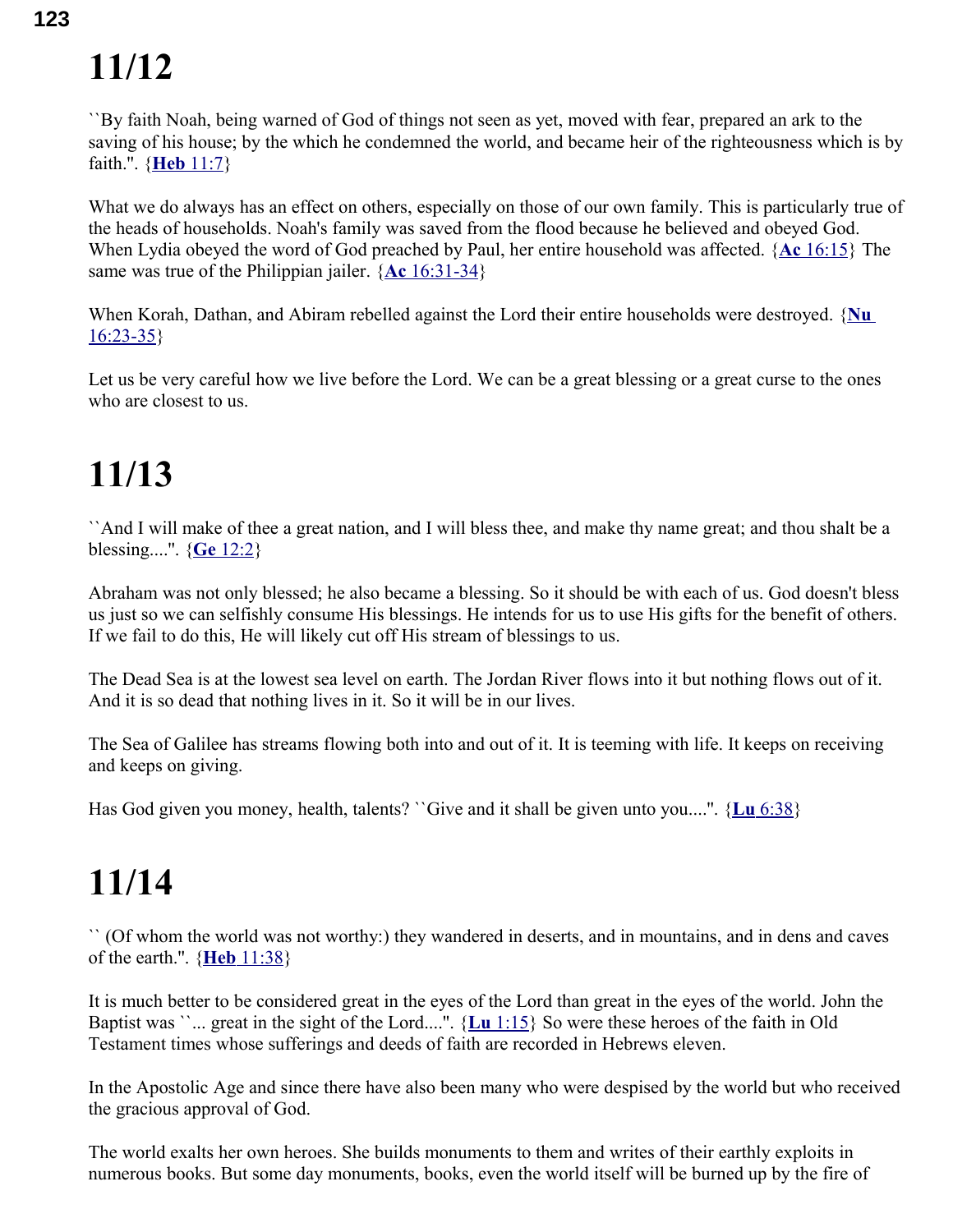God.

But those lowly ones, of whom this world was not worthy ''... shall shine as the brightness of the firmament; and ... as the stars for ever and ever.".  $\{ **Da** 12:3 \}$ 

## **11/15**

``For our God is a consuming fire.''. { **Heb** [12:29}](swordsearcher://bible/Heb12.29)

We often hear that ``God is love." That is wonderfully true. But it is also true that God is a consuming fire. This truth is a terror to the enemies of God, but, it is a wonderful consolation to His friends.

As far as His enemies are concerned, ``... he will burn up the chaff with unquenchable fire.''. { **Mt** [3:12}](swordsearcher://bible/Mt3.12) This will be the eternal fire of ``... hell, into the fire that never shall be quenched.". {Mr [9:43}](swordsearcher://bible/Mr9.43)

But the friends of God will not be destroyed by His fire. For them the fire is designed to purge away the dross of sin that they accumulate in their daily lives. For them it is the ``refiner's fire'' that they undergo from time to time in this earthly life. ``And he shall sit as a refiner and purifier of silver: and he shall purify the sons of Levi, and purge them as gold and silver, that they may offer unto the LORD an offering in righteousness.''. { **[Mal](swordsearcher://bible/Mal3.3)** 3:3}

## **11/16**

``Jesus Christ the same yesterday, and to day, and for ever.''. { **Heb** [13:8}](swordsearcher://bible/Heb13.8)

This wonderful verse reveals much of the Godhood of the Lord Jesus Christ. First, it says that He is ``the same.'' This speaks of His immutability. Men are fickle. They change. But our blessed Lord is perfect. He never changes. To change would imply imperfection. We can rely on His unchanging perfection. As the song writer put it: ``Change and decay in all around I see: O Thou who changest not, abide with me!''

Christ's eternity is also taught here. He has always been, is now, and always will be. He said, ``... Before Abraham was, I am.''. { **Joh** [8:58}](swordsearcher://bible/Joh8.58) He is now with His people. He said, ``For where two or three are gathered together in my name, there am I in the midst of them.''. { **Mt** [18:20}](swordsearcher://bible/Mt18.20) He will always be. Paul, speaking of the resurrected saints, said,  $\ldots$  and so shall we ever be with the Lord.".  $\{1Th\ 4:17\}$ 

# **11/17**

``Only Luke is with me. Take Mark, and bring him with thee: for he is profitable to me for the ministry.''. { **2Ti** [4:11}](swordsearcher://bible/2Ti4.11)

There is a wonderful lesson of restoration taught here. Mark had once proved cowardly and had in fear forsaken the service of the Lord. { **Ac** [13:13}](swordsearcher://bible/Ac13.13) Because of this Paul refused to take him with him the next time he went on an evangelistic tour. { **Ac** [15:37-39}](swordsearcher://bible/Ac15.37-39)

Now, many years later, Mark has repented and become strong in the Lord. Paul says that he is now profitable for the ministry.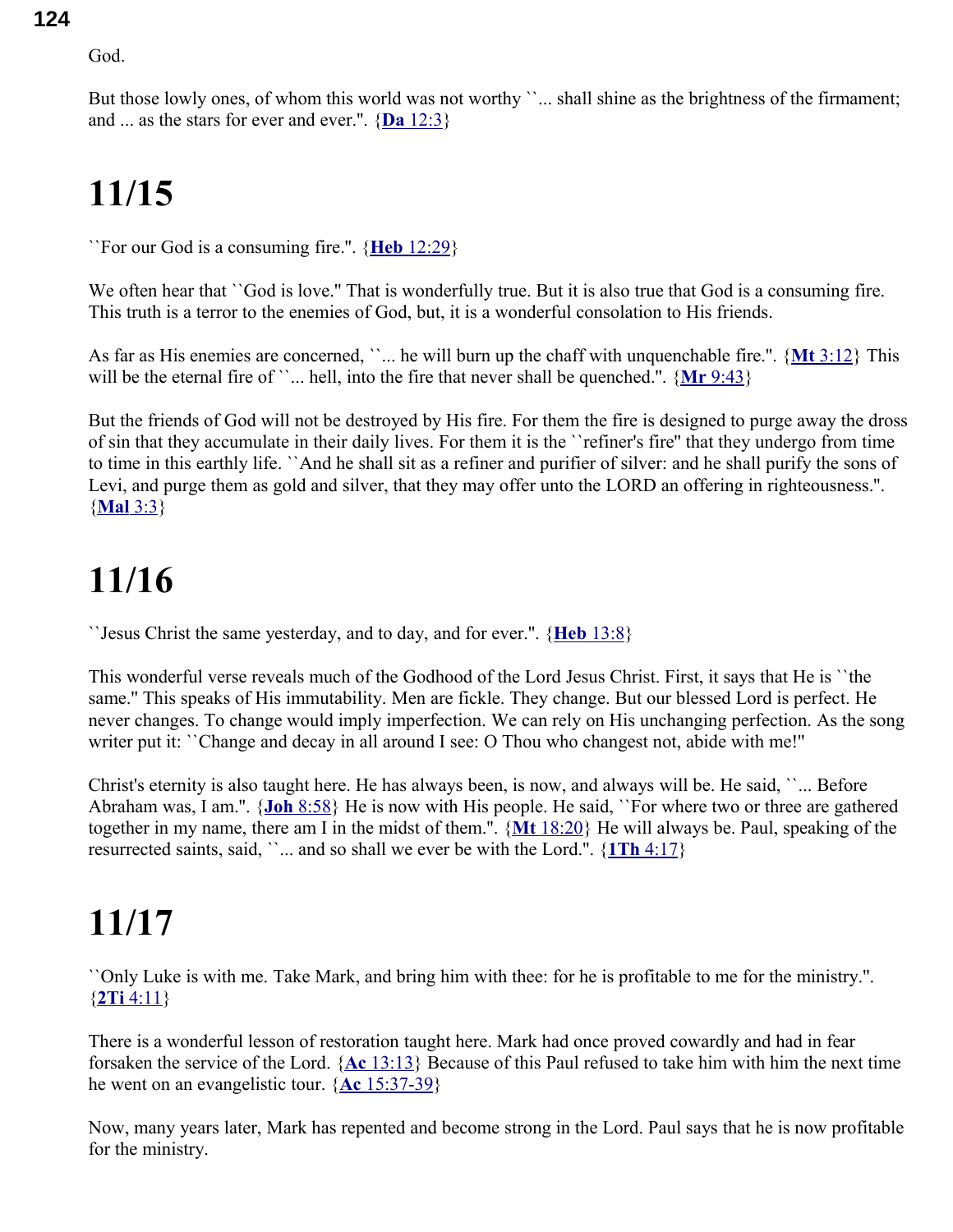Have you failed God? All is not lost! Beg God for forgiveness. He will strengthen you, restore you, and make you profitable for the ministry.

## **11/18**

``And the multitude of them that believed were of one heart and of one soul: neither said any of them that ought of the things which he possessed was his own; but they had all things common.''. { **Ac** [4:32}](swordsearcher://bible/Ac4.32)

The early church had tremendous spiritual power. Two reasons for this were their amazing degree of unity and their willingness to share what they had with one another. When these conditions are met today, the power will likely return.

Not everyone sold everything they had. But even what they retained, they freely shared--even houses. See **[Ac](swordsearcher://bible/Ac12.12)** [12:12.](swordsearcher://bible/Ac12.12)

Some people criticize this sharing and say that it brought poverty to the Jerusalem church. But this is not what brought poverty; the poverty was the result of a severe drought. See **Ac** [11:28-29.](swordsearcher://bible/Ac11.28-29)

There is not even implied in the inspired account one word of disapproval of this holy liberality.

Let us pray that God will soften our hearts and give us this unity, this generosity, and this power.

#### **11/19**

``For of a truth against thy holy child Jesus, whom thou hast anointed, both Herod, and Pontius Pilate, with the Gentiles, and the people of Israel, were gathered together, For to do whatsoever thy hand and thy counsel determined before to be done.''. { **Ac** [4:27-28}](swordsearcher://bible/Ac4.27-28)

God controls all things! Even the wicked inadvertently fulfill His will. It was in God's plan that the Lord Jesus die for His people. Christ stood in God's plan as ``... the Lamb slain from the foundation of the world.''. { **Re** [13:8}](swordsearcher://bible/Re13.8)

God is not the author of sin but He uses even wicked men for His purposes. These wicked ones who vented their malice on the Lamb of God were acting according to their natures and their desires when they crucified Jesus. But, unknowing to themselves, they were carrying out the purposes of God. They were doing ``... whatsoever thy hand and thy counsel determined before to be done.''. { **Ac** [4:28}](swordsearcher://bible/Ac4.28)

We must bow in reverence and in awe before Him ``... who worketh all things after the counsel of his own will.''. { **Eph** [1:11}](swordsearcher://bible/Eph1.11)

## **11/20**

``And God said, Let us make man in our image, after our likeness: and let them have dominion over the fish of the sea, and over the fowl of the air, and over the cattle, and over all the earth, and over every creeping thing that creepeth upon the earth.''. { **Ge** [1:26}](swordsearcher://bible/Ge1.26)

In this age of amazing achievements of men in almost every field of endeavor, we hear much boasting of the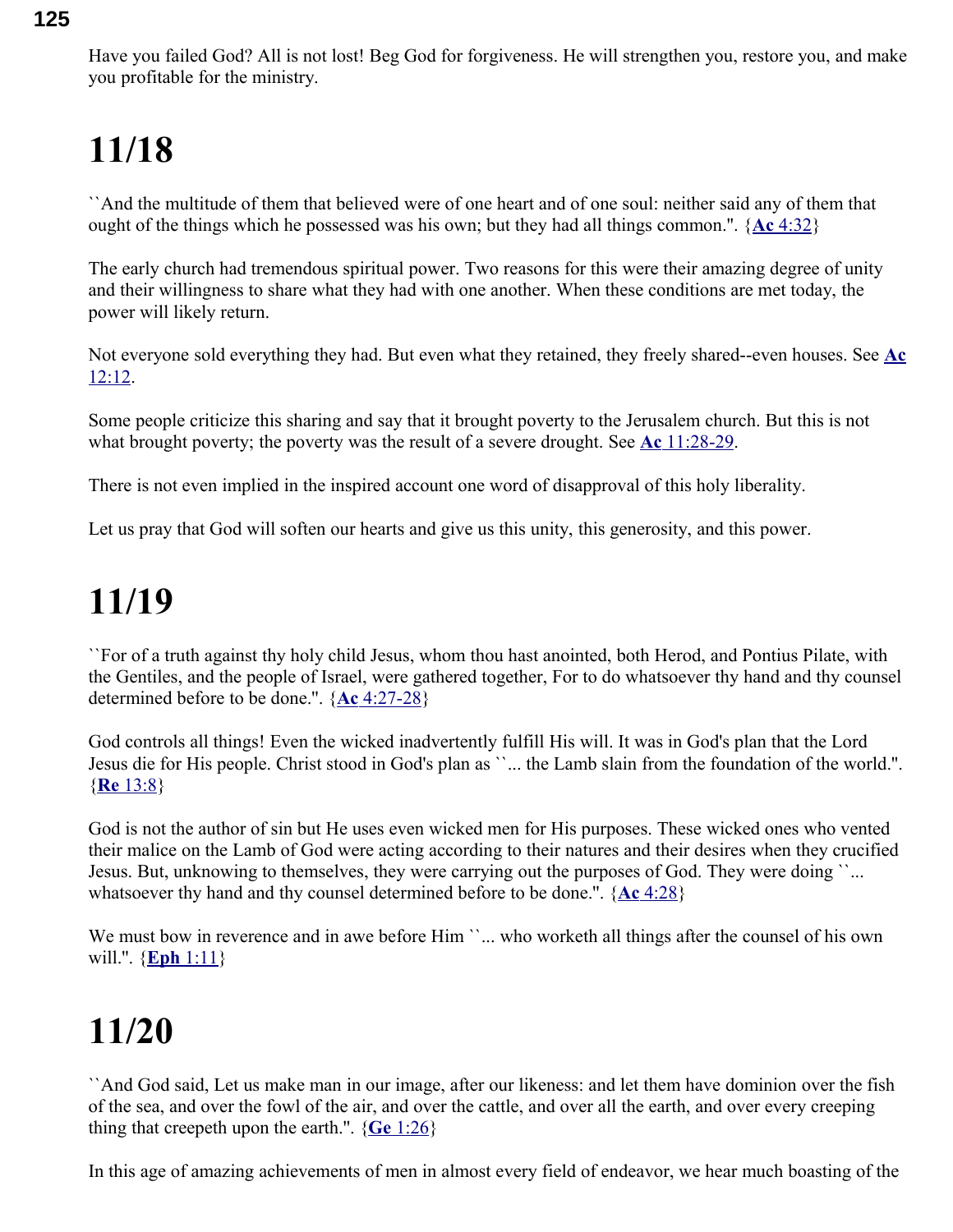greatness of man. Secular humanism has become a religion and man is his own god. But man deserves no credit. When God created man, He gave him the commission and the ability to have dominion over all the earth. This commission did not include just the saints but mankind in general.

It is true that man has misused the commission and abused God's good earth, but the commission is still in force. Even wicked men live, and move, and have their being in him--not as Savior, but as Creator. { **[Ac](swordsearcher://bible/Ac17.28)** [17:28}](swordsearcher://bible/Ac17.28) Let us give credit to God to whom it is due.

Man can go no farther than God will allow him.

# **11/21**

``Behold, a virgin shall be with child, and shall bring forth a son, and they shall call his name Emmanuel, which being interpreted is, God with us.''. { **Mt** [1:23}](swordsearcher://bible/Mt1.23)

Some so-called Christians today deny the Virgin Birth of the Lord Jesus Christ. They know not what they say. It was absolutely essential that the Son of God be born of a virgin. He had to have a human nature in order to take on Himself the sins of humans. See **Heb** [2:14.](swordsearcher://bible/Heb2.14) But He had to have sinless human nature. This would have been impossible had he had a human father. All the human race, coming from Adam, were born sinners. See **Ro** [5:12.](swordsearcher://bible/Ro5.12)

But Jesus was conceived in the womb of Mary by the Holy Spirit. See **Mt** [1:20.](swordsearcher://bible/Mt1.20) Thus He had a human nature, but was sinless. There could have been no Savior without this sinless conception and birth. Praise be to God for His marvelous work of the Virgin Birth of the Lord Jesus Christ! Truly Christ was and is ``... holy, harmless, undefiled, separate from sinners, and made higher than the heavens.". {**Heb** [7:26}](swordsearcher://bible/Heb7.26)

## **11/22**

``Therefore take no thought, saying, What shall we eat? or, What shall we drink? or, Wherewithal shall we be clothed?''. { **Mt** [6:31}](swordsearcher://bible/Mt6.31)

Is it not true that almost universally men violate this command of the Lord? What do most people, even Christians, worry about the most? Isn't it rising prices, not enough money, fear of poverty? And yet our Lord says ``don't worry about these things.''

He doesn't mean by this for us to be lazy or foolish. He means that we should do an honest day's work so far as He provides ability and opportunity, and let the matter rest with Him.

Follow this command of the all-wise Savior and see if you don't feel and get along a hundred per cent better.

## **11/23**

``But Simon's wife's mother lay sick of a fever, and anon they tell him of her. And he came and took her by the hand, and lifted her up; and immediately the fever left her, and she ministered unto them.''. { **Mr** [1:30-31}](swordsearcher://bible/Mr1.30-31)

We can learn a good lesson from Simon's mother-in-law. When Jesus healed her, she immediately began to serve. Many people when either spiritually or physically sick, want the Lord to heal them. They want to get

#### **126**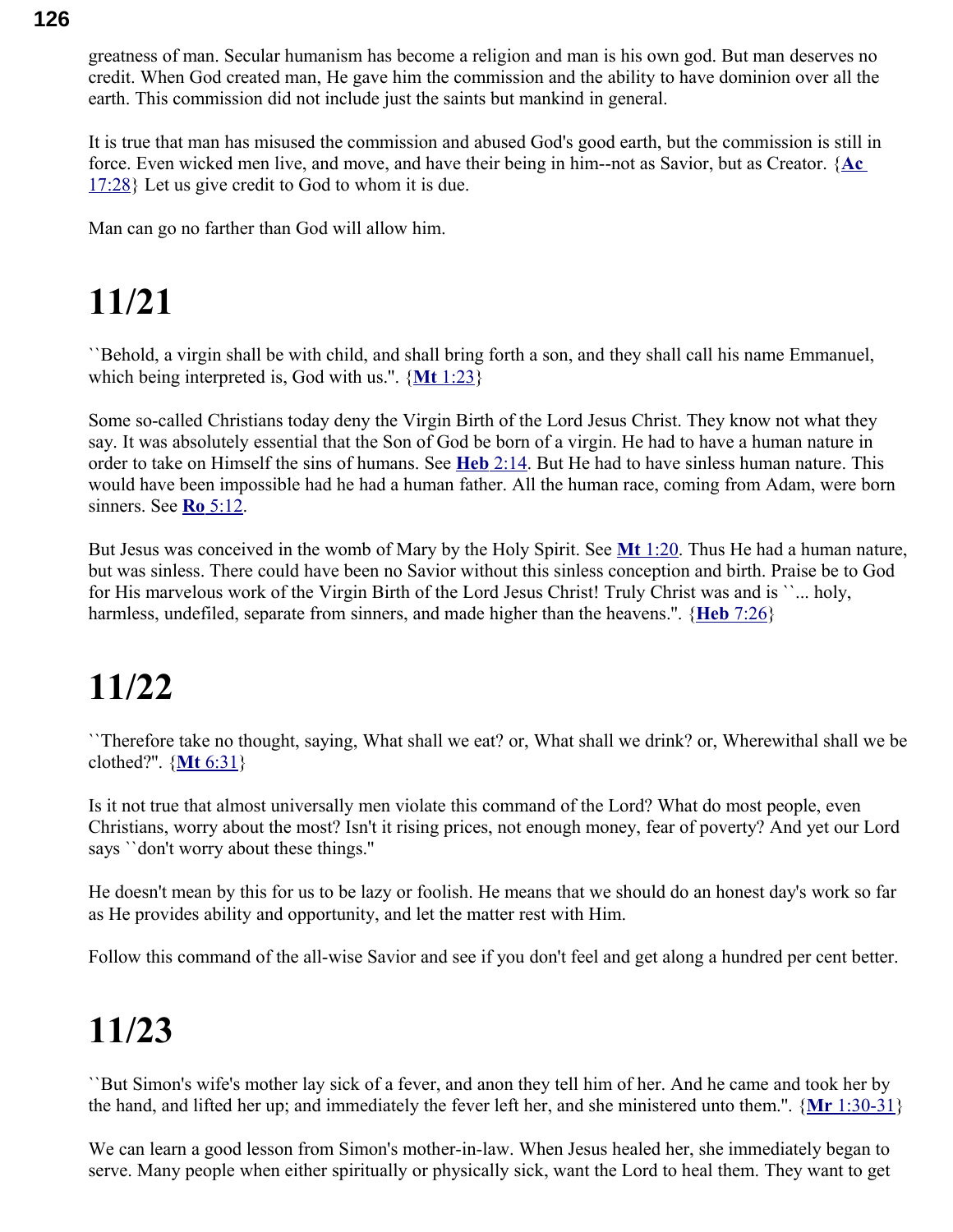well. But, why? All too often it is so they can go back to their old fun-loving way of life. They don't want to get well so they can serve the Lord and His people.

How is it with you? Are you sick? Do you want to get well? Why?

Or maybe the Lord has blessed you to get well. What are you doing with your physical and spiritual health?

## **11/24**

``And it came to pass, when Jesus had ended these sayings, the people were astonished at his doctrine: For he taught them as one having authority, and not as the scribes.''. { **Mt** [7:28-29}](swordsearcher://bible/Mt7.28-29)

When one has true authority, he doesn't have to argue. He just has to make statements. In fact, when one in authority argues with those under him, he lowers himself in their eyes.

Our Lord didn't argue. He had authority from heaven. He just spoke the truth and let it lie with the hearers. God didn't argue or try to reason with the atheists and evolutionists. He has authority and He simply said, "In the beginning God created the heaven and the earth.''. { **Ge** [1:1}](swordsearcher://bible/Ge1.1)

The church of the Lord Jesus Christ isn't called to argue. They are simply called to speak with authority. We have no authority in ourselves, but when we speak God's word we speak with His authority. Let us be careful to speak only His word. When we speak our words we cease to speak with authority.

## **11/25**

``He must increase, but I must decrease.''. { **Joh** [3:30}](swordsearcher://bible/Joh3.30)

John the Baptist was a great man. He stirred the world with his preaching. He had large crowds of followers. He was truly ``the man of the hour.'' But what really made him great was that he realized his littleness. He didn't exalt himself or try to make a place for himself. His one aim in life was to exalt the Lord Jesus Christ. He knew that if Christ was going to be exalted in his life that he was going to have to get into the background.

He didn't try to draw attention to himself. He pointed men to the Lamb of God. He constantly said, "... Behold the Lamb of God!''. { **Joh** [1:36}](swordsearcher://bible/Joh1.36)

If we want Jesus to be exalted in our lives we are going to have to do the same thing. Let us concentrate on decreasing that He may be increased.

## **11/26**

``John answered and said, A man can receive nothing, except it be given him from heaven.''. { **Joh** [3:27}](swordsearcher://bible/Joh3.27)

We hear people today say something like this: '`Christ has purchased salvation for you but all His work will be in vain if you don't accept His offer of salvation. He has done all he can; now you must do your part, or all will be in vain."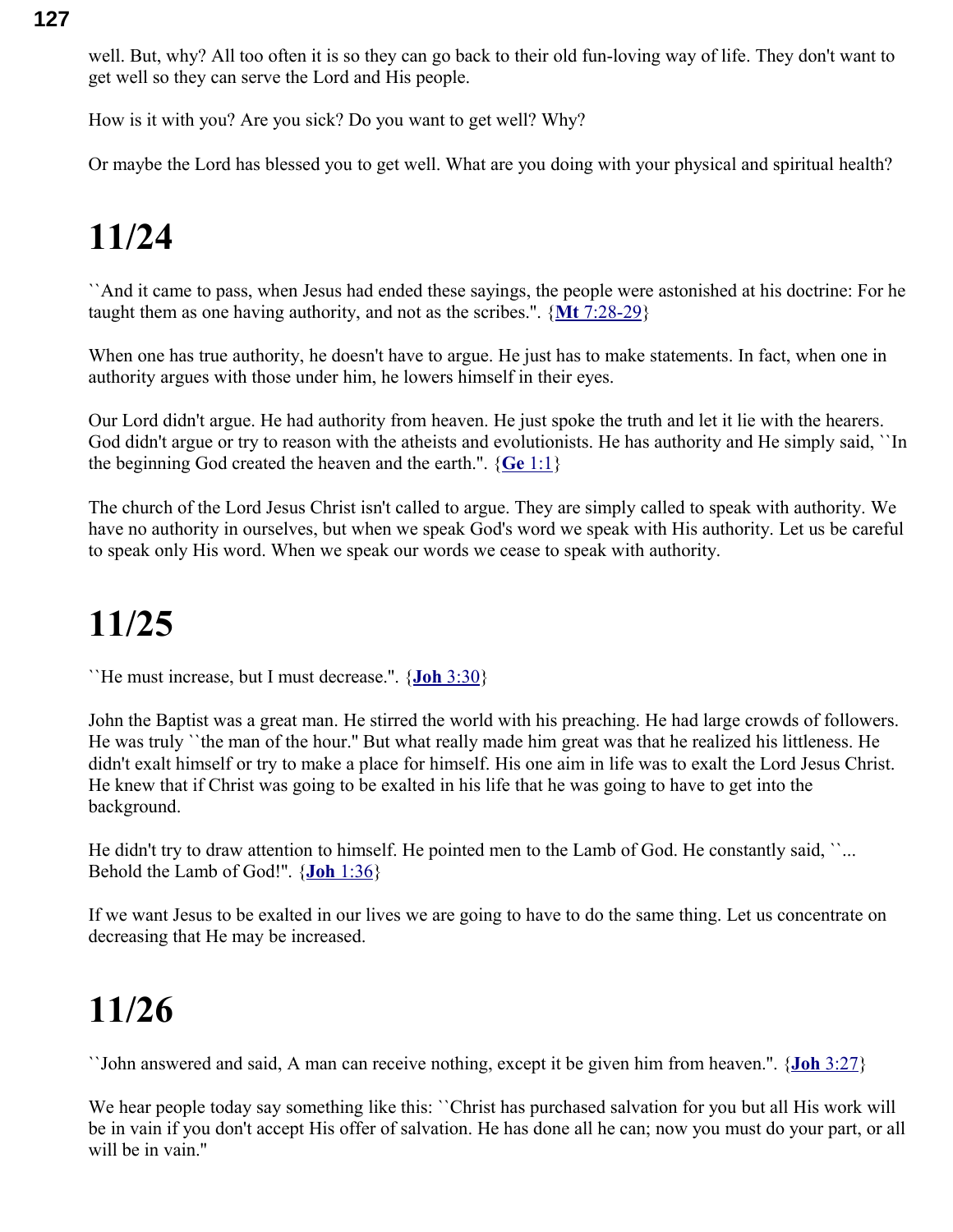This is not the teaching of scripture. According to the above verse a man can't even receive anything unless the ability to receive it is given him from heaven. Christ purchased total salvation for His people. And this includes the ability to receive what He purchased on the cross.

He said, ``All that the Father giveth me shall come to me....''. { **Joh** [6:37}](swordsearcher://bible/Joh6.37) And they don't come of their own ability. ``No man can come to me, except the Father which hath sent me draw him: and I will raise him up at the last day.''. { **Joh** [6:44}](swordsearcher://bible/Joh6.44)

God must receive all the credit for salvation. None of it belongs to man.

## **11/27**

``That all men should honour the Son, even as they honour the Father. He that honoureth not the Son honoureth not the Father which hath sent him.''. { **Joh** [5:23}](swordsearcher://bible/Joh5.23)

This verse excludes all but the Christian religion from being true religions. Many religious profess to honor God, but they don't do so unless they give full credit to the Lord Jesus Christ as being co-equal and co-eternal with God the Father. Mohammedans claim to honor God, but they hold Jesus as merely a great prophet. The Jews profess to honor the God of the Old Testament but they will never do so until they acknowledge the Lord Jesus Christ as the true Messiah. The Jehovah's Witnesses and Mormons have a high place in their theologies for the Lord Jesus Christ, but it is not high enough.

No one can honor God until he can from the heart say of Jesus what God the Father did. Of God the Father it is said: ``But unto the Son he saith, Thy throne, O God, is for ever and ever: a sceptre of righteousness is the sceptre of thy kingdom.''. { **[Heb](swordsearcher://bible/Heb1.8)** 1:8}

## **11/28**

``The officers answered, Never man spake like this man.''. { **Joh** [7:46}](swordsearcher://bible/Joh7.46)

Do you know why that no man had ever spoken like this Man? Because there had never been another Man like Him. He was the God Man. When He spoke the blind received their sight, the lepers were cleansed, the lame were healed. Even the waves and the wind obeyed His voice.

Nothing and no one can resist when He speaks. When He chooses to speak to the dead heart of a sinner that sinner receives spiritual life just as surely as Lazarus received physical life when he was raised from the dead. Lazarus didn't resist that irresistible voice and neither will any sinner to whom He chooses to speak. He said, ``... the words that I speak unto you, they are spirit, and they are life.''. { **Joh** [6:63}](swordsearcher://bible/Joh6.63) Has He spoken to you?

If He has you will hear Him speak again when ``... the Lord himself shall descend from heaven with a shout, with the voice of the archangel, and with the trump of God: and the dead in Christ shall rise....''. { **1Th** [4:16}](swordsearcher://bible/1Th4.16)

## **11/29**

``She said, No man, Lord. And Jesus said unto her, Neither do I condemn thee: go, and sin no more.'' ( **[Joh](swordsearcher://bible/Joh8.11)** [8:11\)](swordsearcher://bible/Joh8.11).

#### **128**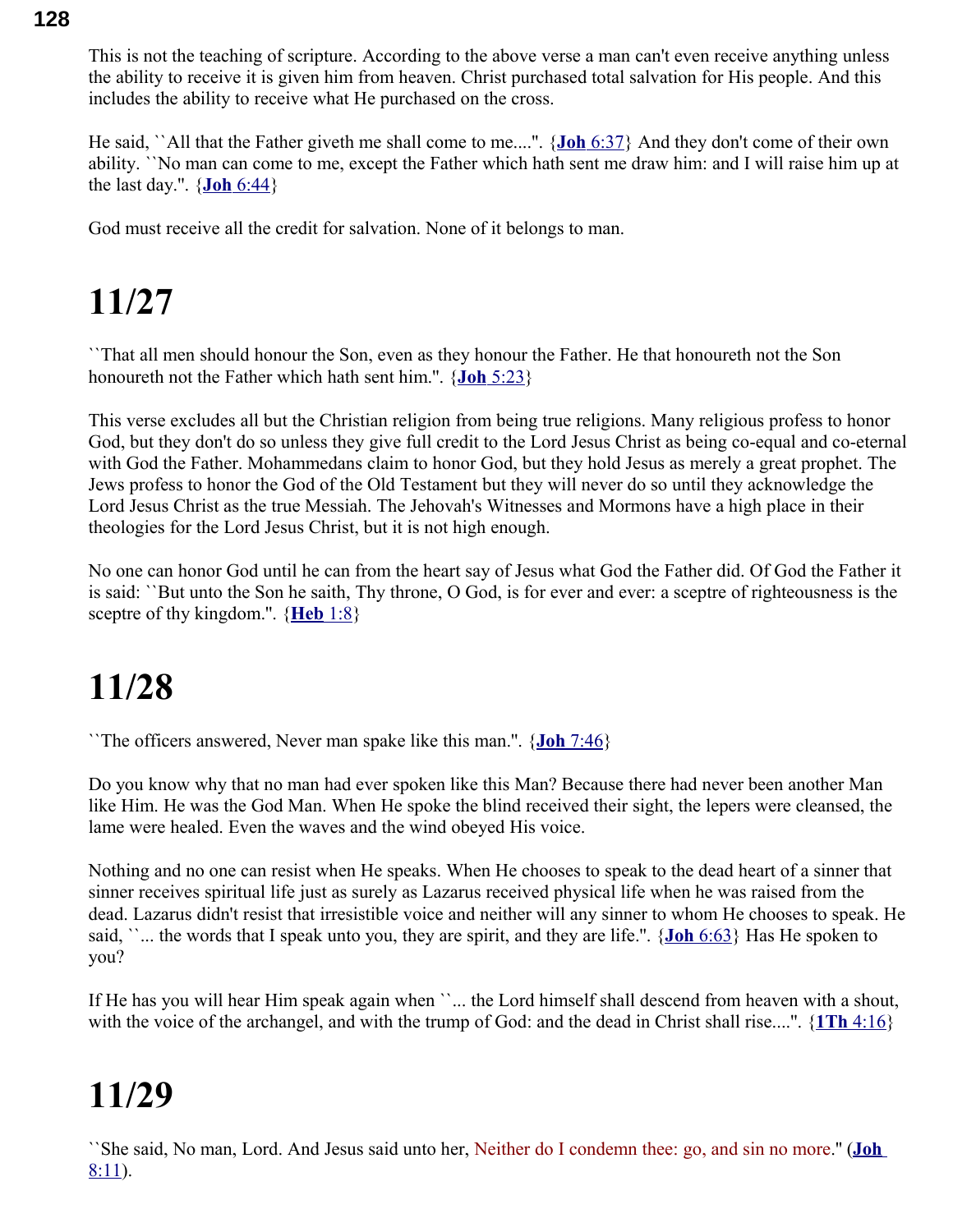This woman had broken one of the Ten Commandments of God. She had been caught in the very act of adultery. But Jesus had granted her repentance. He had forgiven her. He did not condemn her. We had better be mighty careful to not be in the position of condemning one whom Jesus has forgiven. We had better not be found in ``Moses' seat'' as the Scribes and Pharisees were, administering the cold condemnation of the letter of the law. We might find that ``Moses' seat'' will turn out to be a ``hot seat'' for us.

But if we are in the position of the forgiven one, we had also better take heed to the words of the Master, "... go, and sin no more.'' ( **Joh** [8:11\)](swordsearcher://bible/Joh8.11).

#### **11/30**

``Why do ye not understand my speech? even because ye cannot hear my word.''. { **Joh** [8:43}](swordsearcher://bible/Joh8.43)

These are amazing words. These people heard the words of Christ. They discoursed with Him. They were not deaf. There was nothing wrong with their physical ears. But Jesus said that they could not hear His word. What did He mean?

They could not ``spiritually understand'' the import of the words of the Savior. They were dead in sin. They were not the children of God. Christ said that ``Ye are of your father the devil....". {**Joh** [8:44}](swordsearcher://bible/Joh8.44)

A man may hear many glorious sermons, but unless the Lord gives him spiritual ``ears'' he won't really hear. Have you heard the Savior? Has He so spoken to you that your life has been changed? Then praise Him for it and live for Him. Where would you be if He had not loved you and blessed you to hear?

## **12/01**

``But let patience have her perfect work, that ye may be perfect and entire, wanting nothing.''. { **Jas** [1:4}](swordsearcher://bible/Jas1.4)

Patience is one of the most important spiritual graces. As James says, the Christian character cannot be complete without it. An impatient Christian is an immature Christian.

This is also one of the most difficult graces to develop. This grace grows only under trial (v.3). It is nurtured by tribulations. { **Ro** [5:3}](swordsearcher://bible/Ro5.3) God fosters the growth of this grace in His children by chastening them. (The word ``endure'' in **Heb** [12:7](swordsearcher://bible/Heb12.7) is the verb form of the word translated ``patience.'')

The fact that suffering plays such a great part in the development of this gift may explain why older saints often suffer very much. God is, as it were, ripening fruit for heaven! See how much Paul the Apostle suffered as an old man after he had spent much of his life in the service of the Master.

Patience is hard to learn, but what a precious grace it is. No wonder that James told us to ``... count it all joy when ye fall into divers temptations (testings); know this that the trying of your faith worketh patience.". { **Jas** [1:2-3}](swordsearcher://bible/Jas1.2-3)

## **12/02**

``The cloak that I left at Troas with Carpus, when thou comest, bring with thee, and the books, but especially the parchments.".  $\{2Ti\ 4:13\}$ 

#### **129**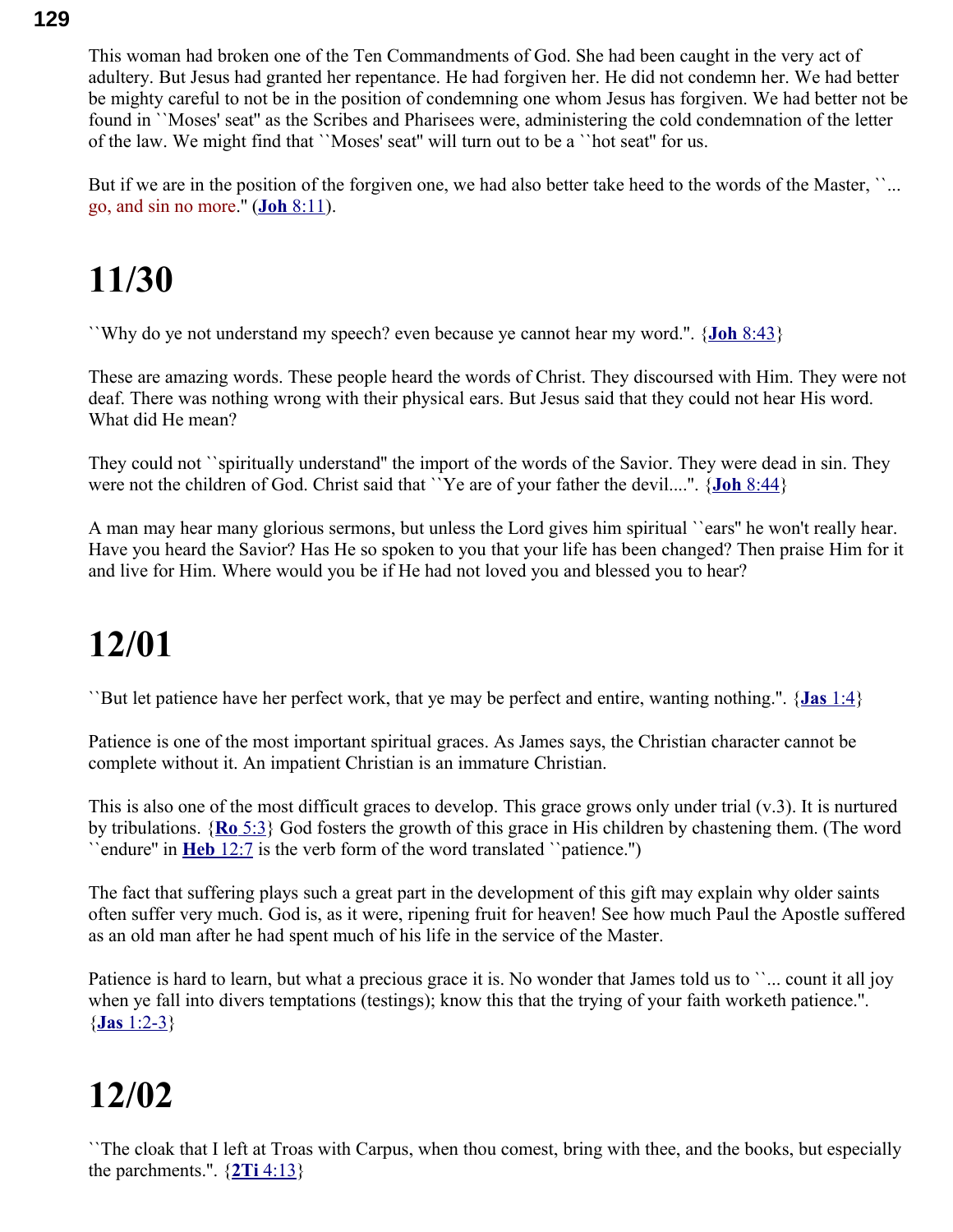This letter was written from Rome where Paul was imprisoned. It was written just before Paul died the death of a martyr for Jesus Christ. Paul knew that he was to die soon. { **2Ti** [4:6}](swordsearcher://bible/2Ti4.6)

Knowing all this Paul requested that ``the books, but especially the parchments'' be brought to him. Paul was requesting that the scriptures (which were often written on parchment) and that other books be brought to him. These other books (written on papyrus scrolls) were perhaps comments or notes that Paul had made on the scriptures.

Paul set a good example. He never ceased to study the word of God, even when he knew that he was soon to die. He fed his soul from the word of God. Christians must never cease to spend time in the word. As they near death the blessed word will strengthen them to die triumphantly.

#### **12/03**

``... And David said unto Saul, I cannot go with these; for I have not proved them....''. { **1Sa** [17:39}](swordsearcher://bible/1Sa17.39)

David had volunteered to fight Goliath, the giant. King Saul put his own armor on David. Then David uttered the above words and refused to use Saul's armor. He later went out, chose his own weapons (which he was accustomed to using), and slew the giant.

There is a very important spiritual lesson taught here. It is this: we cannot live life second-handedly using someone else's experiences. We can draw strength from one another; we can profit from following the good example of someone else; we can and should get counsel and advice from others. But we must live our own lives before God. We must pray our own prayers; we must obey God our own selves.

Second-hand faith is no good. We may be inspired and encouraged by the faith of someone else, but we must ask God to increase our own faith. As Paul said: ``But let every man prove his own work, and then shall he have rejoicing in himself alone, and not in another.''. { **Ga** [6:4}](swordsearcher://bible/Ga6.4)

#### **12/04**

``Woe unto them that call evil good, and good evil; that put darkness for light, and light for darkness; that put bitter for sweet, and sweet for bitter!''. { **Isa** [5:20}](swordsearcher://bible/Isa5.20)

Sinful man, in his blinded condition, places great value on those things which are worthless. He also regards as of no value those things which are most valuable. All this distortion is abominable in the eyes of God, and woe is pronounced on those who are guilty of it.

We see this twisting of things in the world today in the following and other ways:

Acceptance of homosexuality as an accepted way of life when God says it is sin of the basest kind. { **Ro** [1:26-](swordsearcher://bible/Ro1.26-27) [27}](swordsearcher://bible/Ro1.26-27)

Glorification of the ``career'' woman when God says that it should be the ambition of women ``... to be keepers at home....''. { **Tit** [2:5}](swordsearcher://bible/Tit2.5)

Acceptance of pre-marital and extra-marital sex, when God says that ``... whoremongers and adulterers God will judge.''. { **Heb** [13:4}](swordsearcher://bible/Heb13.4)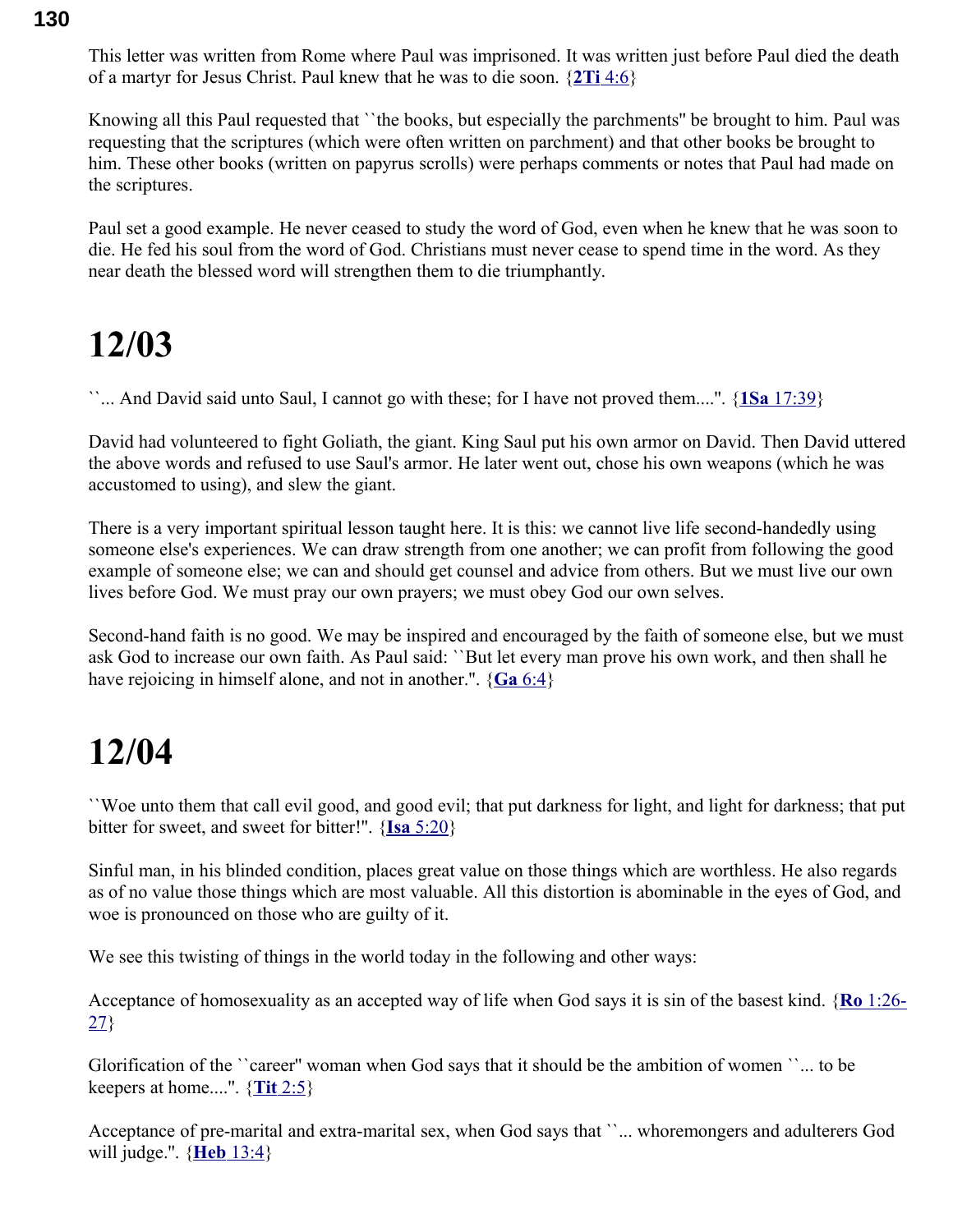``Who hath saved us, and called us with an holy calling, not according to our works, but according to his own purpose and grace, which was given us in Christ Jesus before the world began...''. { **2Ti** [1:9}](swordsearcher://bible/2Ti1.9)

It is a wonderful consolation that salvation is entirely in the hands of the Lord. If it were wholly or partly in the hands of men it would be uncertain.

This verse stresses the certainty of the salvation that is in the Lord. It is certain because it is not according to our works. Men are all sinners, and even the works of saved men are tainted with sin.

Salvation is certain because it is according to ``His own purpose and grace.'' Salvation is not an accident. God saves men ``on purpose.'' All those He purposed to be saved shall be saved. Nothing can hinder the purposes of the Almighty God.

Salvation is certain because it was given to the saints as they were viewed in Christ Jesus ``before the world began.'' This was before they could either help or hinder.

The saint who recognizes his sinfulness can thus rejoice in the salvation that is entirely dependent on the Lord.

## **12/06**

``For ye see your calling, brethren, how that not many wise men after the flesh, not many mighty, not many noble, are called....''. { **1Co** [1:26}](swordsearcher://bible/1Co1.26)

As we study history or look about us at contemporary life, we are prone to regard the famous and the wealthy as heroes. Children and even adults tend to pattern their life-styles after these heroes. We admire kings, generals, athletes, and glamorous figures from the entertainment world.

But this is not a safe practice. God says that the majority of these are not called into eternal life. Most of the Caesars of Rome lived notoriously wicked lives. Henry VIII of England had several of his wives murdered. Many entertainers live grossly immoral lives.

We must not be impressed with earthly grandeur, which will soon perish. Let us emulate the life of the lowly Man from Galilee. Let Him be our hero. He was meek and lowly while here on earth, but now He occupies the most exalted throne of all. True greatness lies in following Him.

## **12/07**

``That at the name of Jesus every knee should bow, of things in heaven, and things in earth, and things under the earth; And that every tongue should confess that Jesus Christ is Lord, to the glory of God the Father.''. { **Php** [2:10-11}](swordsearcher://bible/Php2.10-11)

In these wicked days many refuse to bow before Christ. God is blasphemed; jokes are made about the Bible;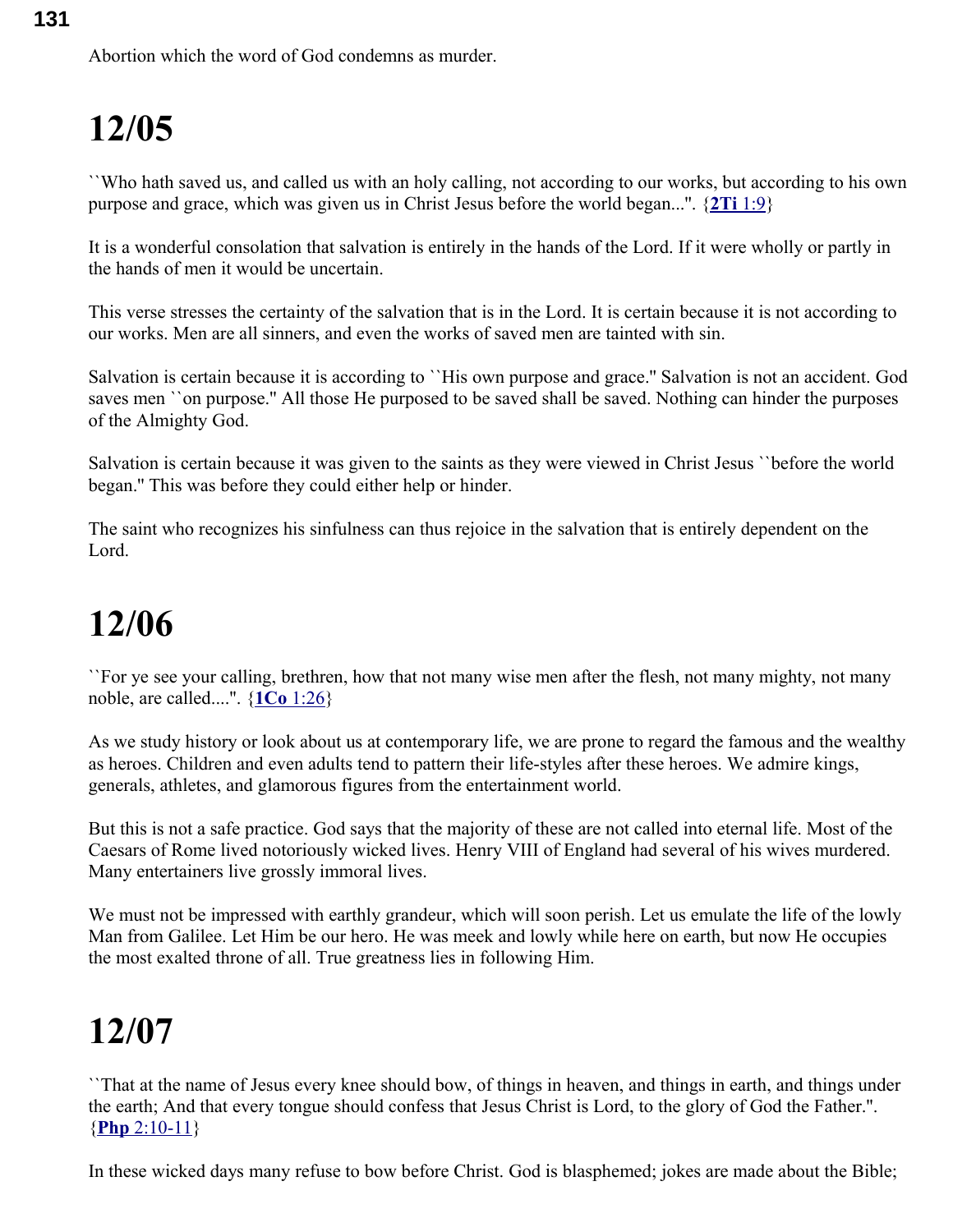**132**

movies and songs openly mock God and true religion. These things grieve the true children of God.

But they must take heart! The day is coming when the entire universe will bow before the Lord Jesus Christ. The righteous will do so joyfully. The wicked will be compelled to do so by His majesty, power, and authority.

You will bow before Him some day--one way or the other. Are you bowing before Him now?

#### **12/08**

``So then it is not of him that willeth, nor of him that runneth, but of God that showeth mercy.''. { **Ro** [9:16}](swordsearcher://bible/Ro9.16)

Salvation is entirely of the Lord. Many deny this. Some say that salvation is by their works. But, it is not of ``him that runneth.'' God's people perform good works because they are saved--not in order to be saved.

Some say that salvation is by an act of the human will; that men must embrace Christ by an act of their ``free will." But is not of ``him that willeth." When a person embraces Christ with his will, it is only because Christ has already worked that will in him. {Php [2:13}](swordsearcher://bible/Php2.13) Men are born into the family of God, ``... not of blood, nor of the will of the flesh, nor of the will of man, but of God.''. { **Joh** [1:13}](swordsearcher://bible/Joh1.13)

So salvation is not of man in any sense of the word, but is ``of God that sheweth mercy.''

#### **12/09**

``Strangers have devoured his strength, and he knoweth it not: yea, gray hairs are here and there upon him, yet he knoweth not.''. { **Ho** [7:9}](swordsearcher://bible/Ho7.9)

Men often become old and weak almost before they know it. The advancing signs of age will go undetected, especially if we never look into a mirror.

In spiritual matters, Christians become weak and gradually decline if they are not very careful. They are often self-deceived and think they are doing very well, when, in reality, they are growing very cold toward God.

This is particularly true if they are not spending time before their spiritual ``mirror'' (the Bible). Neglect of the regular study of God's word will result in spiritual ``gray hairs'' appearing without being detected.

Have you got gray hair? Have you looked into your mirror lately?

#### **12/10**

``Unto Adam also and to his wife did the LORD God make coats of skins, and clothed them.''. { **Ge** [3:21}](swordsearcher://bible/Ge3.21)

Adam and Eve were evidently clothed with the glory of God in their state of innocence. When they sinned they became acutely aware of their nakedness. They tried to clothe themselves with fig leaves. This clothing was not durable.

In mercy God gave them the substantial clothing of coats of skins. This involved the shedding of blood.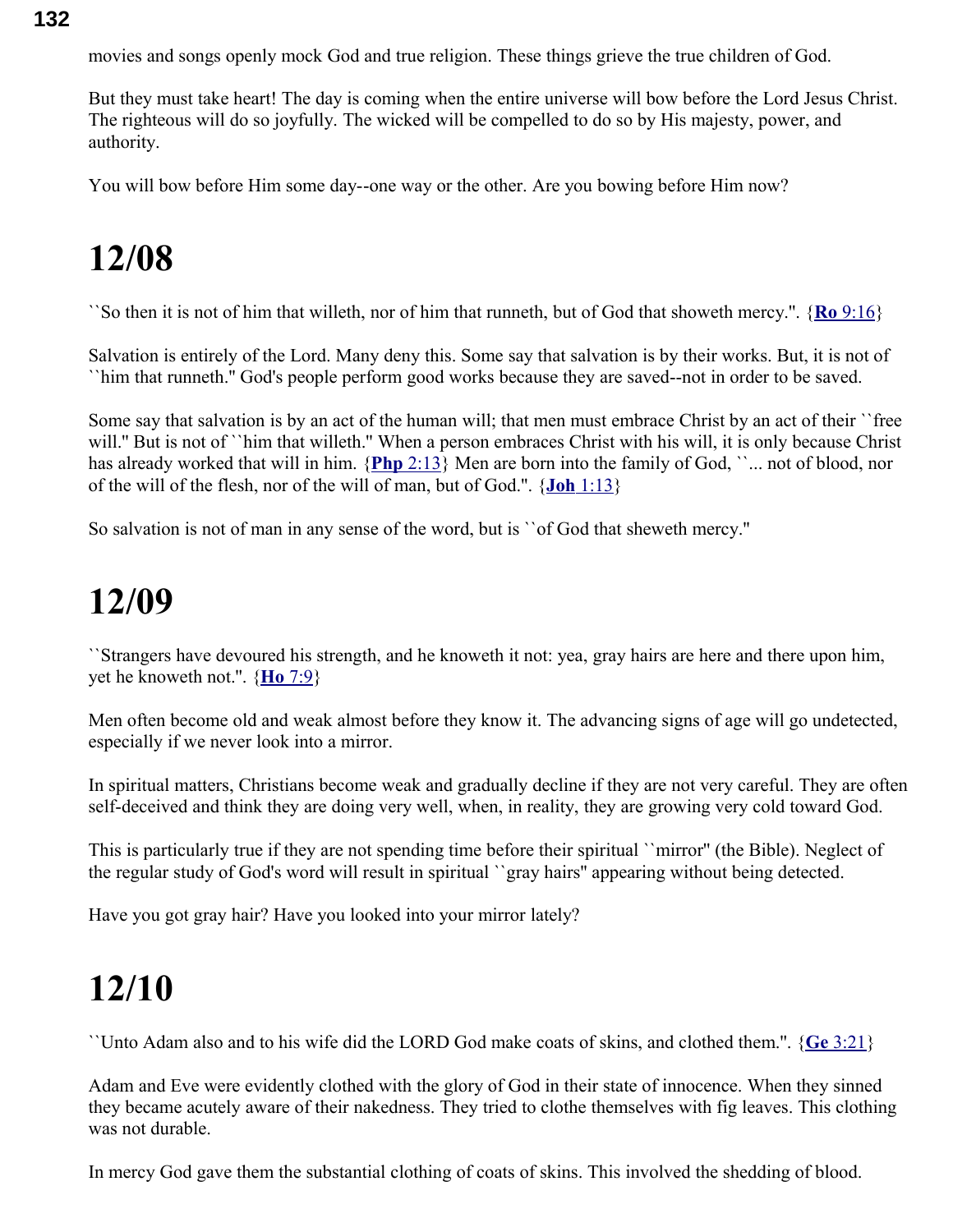**133**

The gospel is preached in this story. When men become convicted of their sins and realize that they stand naked before God they try to clothe themselves with their good works. These soon wither away like the fig leaves. In mercy God shed the blood of His Son and clothed His people in the imputed righteousness of the Lord Jesus Christ.

Praise God for this perfect clothing! It alone enables a sinner to stand before God.

## **12/11**

``And the man said, The woman whom thou gavest to be with me, she gave me of the tree, and I did eat.''. { **Ge** [3:12}](swordsearcher://bible/Ge3.12)

Sinful man refuses to accept the responsibility for his actions. He tries to ``pass the buck'' to someone else and ultimately blames God for his miserable condition. That is exactly what is recorded here of Adam. He blamed Eve for his sin and then blamed God for giving him Eve!

When one is brought to repentance, however, he acknowledges that he is to blame, and he begs God for mercy.

How is it with you? Do you still blame others for your failures? Do you finally blame God? Or has He graciously granted repentance to you?

## **12/12**

``And Enoch walked with God after he begat Methuselah three hundred years, and begat sons and daughters....''. { **Ge** [5:22}](swordsearcher://bible/Ge5.22)

There is wonderful encouragement here for Christians who want to walk with God in this evil generation. Enoch walked with God for three hundred years! It wasn't easy because Enoch stood alone in a wicked world. And he witnessed against this wickedness. { **Jude** [14-15}](swordsearcher://bible/Jude1.14-15)

Enoch did not do this in his own strength and neither can you. Enoch did it by faith. { **Heb** [11:5}](swordsearcher://bible/Heb11.5) We must do the same and give God all the glory.

#### **12/13**

``Abram dwelled in the land of Canaan, and Lot dwelled in the cities of the plain, and pitched his tent toward Sodom.''. { **Ge** [13:12}](swordsearcher://bible/Ge13.12)

Greed and selfishness will bring great trouble into a man's life. As Paul said, ``But they that will be rich fall into temptation and a snare, and into many foolish and hurtful lusts, which drown men in destruction and perdition.''. { **1Ti** [6:9}](swordsearcher://bible/1Ti6.9)

Lot chose to live near Sodom for material reasons. He saw that the area was ``... well watered every where....". { **Ge** [13:10}](swordsearcher://bible/Ge13.10) Sodom was a terribly immoral place and Lot probably did not plan to live there. At first he only ``pitched his tent toward Sodom.'' But the next notice that is made of Lot is that he ``... dwelt in Sodom.''. { **Ge** [14:12}](swordsearcher://bible/Ge14.12) That is the way that sin works. It is insidious; it eats like a cancer. The sinner usually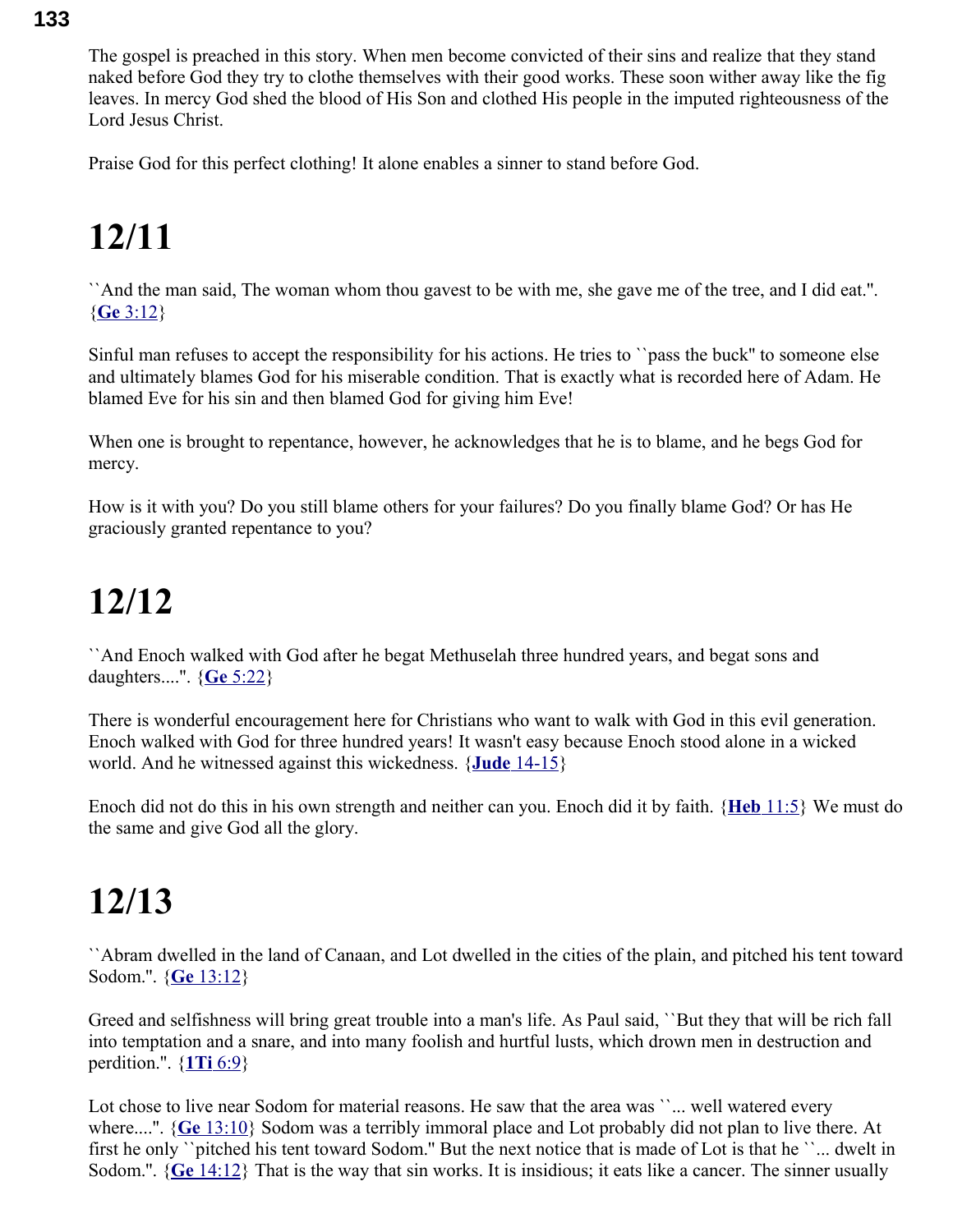never intends to go as far into sin as he actually does. He is caught in its trap before he realizes what has happened.

The lesson here is: ``Don't pitch your tent toward Sodom.'' Don't take the first step into sin. It will ruin you.

## **12/14**

``But the men of Sodom were wicked and sinners before the LORD exceedingly.''. { **Ge** [13:13}](swordsearcher://bible/Ge13.13)

The name of Sodom is infamous for its moral corruption. In fact the word ``sodomy'' has become established in the English language. Sodomy is ``any sexual intercourse regarded as abnormal, as between persons of the same sex.'' (Webster's Dictionary). Today it is popular to regard homosexuality and other perversions as ``sicknesses'' or even as acceptable behavior.

But God said that those who practice such things are ``wicked and sinners before the Lord exceedingly.'' This is the position genuine Christians must take. It is the only position sustained by the Bible.

God showed His anger at these perversions by destroying Sodom and Gomorrha with fire. He said that these ``... are set forth for an example, suffering the vengeance of eternal fire.''. { **[Jude](swordsearcher://bible/Jude1.7)** 7}

If anyone reading this is guilty of such perversion, repent of it before God! The psychiatrist and sociologist may pour balm on your conscience for awhile. But ultimately, you must face God with your sin. If He grants you repentance, He will forgive you. But you must cease from this filthy practice.

## **12/15**

``In the selfsame day was Abraham circumcised, and Ishmael his son.''. { **Ge** [17:26}](swordsearcher://bible/Ge17.26)

Abraham is a good example of instant obedience to God. He obeyed God immediately. He didn't argue with God or ask for time to think the situation over.

This was when Abraham was ninety-nine years old. Many people think that a person is ``over-the-hill'' when they reach an advanced age. This may be true physically, but it certainly is not true spiritually.

This instant obedience is one of the traits which constituted the noble character of Abraham. God will use a man or woman who will obey Him. Don't argue with God; don't ``drag your feet.'' When He tells you to do something, do it right then.

#### **12/16**

``And the LORD said, If I find in Sodom fifty righteous within the city, then I will spare all the place for their sakes.''. { **Ge** [18:26}](swordsearcher://bible/Ge18.26)

There is vast power in a righteous life. God will have respect to those who are diligently trying to obey Him. If there had been fifty righteous in the wicked city of Sodom God would have spared it for their sakes. He even said that He would spare it if there were ten righteous ones found there. { **Ge** [18:32}](swordsearcher://bible/Ge18.32)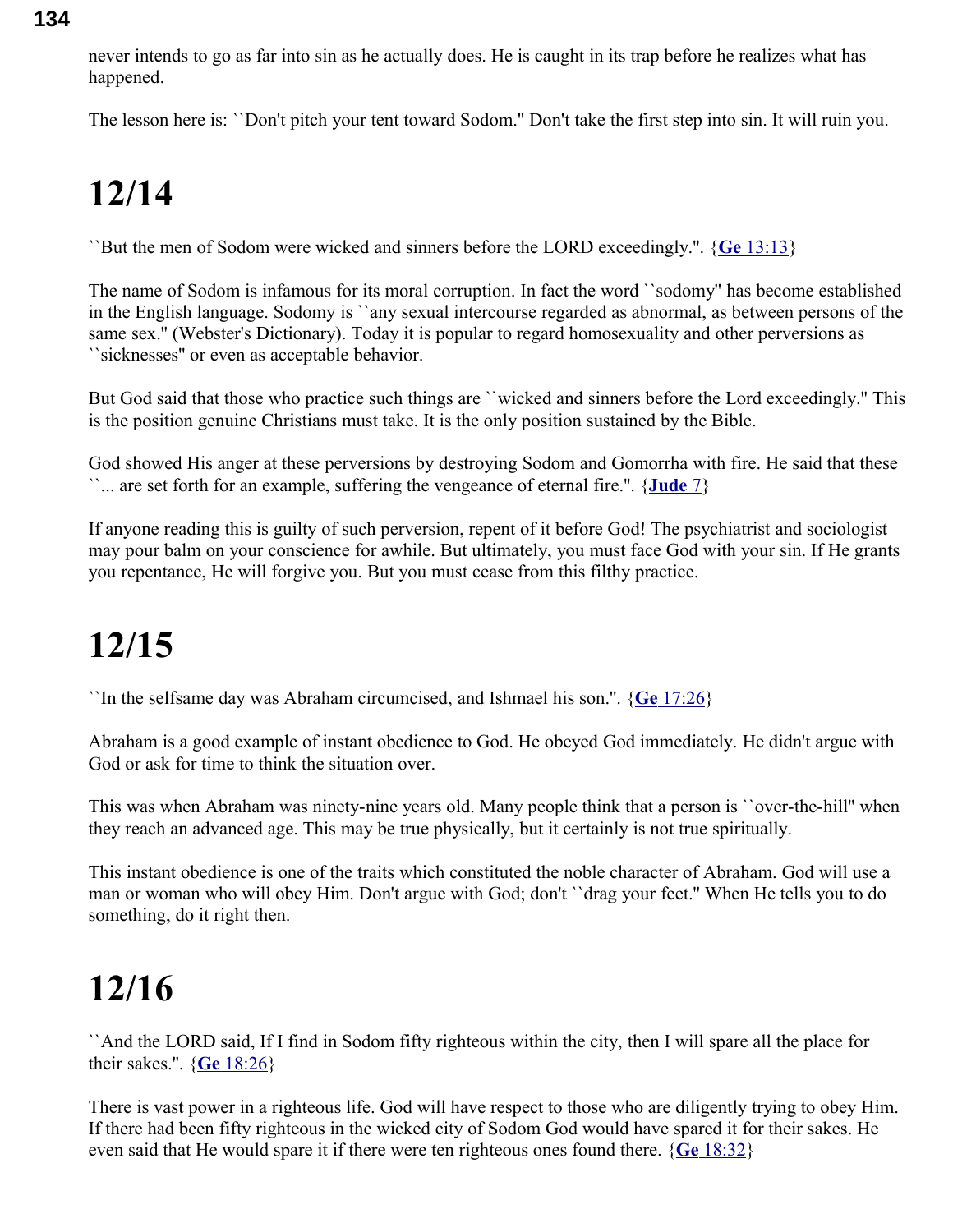**Eze** [14:14](swordsearcher://bible/Eze14.14) indicates that men such as Noah, Daniel, and Job possessed great spiritual power with God. We should examine the lives of these men and seek to emulate them.

Christian friend, do you feel weak and fear that there is nothing you can do to combat the rising tide of wickedness? Well, there is something you can do. Draw nigh to God. Purge yourself of all known sin. Your life will have great power with Him and will act as a preservative for the land.

## **12/17**

``And Abraham lifted up his eyes, and looked, and behold behind him a ram caught in a thicket by his horns: and Abraham went and took the ram, and offered him up for a burnt offering in the stead of his son.''. { **[Ge](swordsearcher://bible/Ge22.13)**  $22:13$ 

There is a plain and beautiful picture of the Lord Jesus Christ here. Isaac was on the altar; the knife was in the hand of Abraham about to be plunged into the breast of Isaac.

God told Abraham to do no harm to his son. Abraham looked round and saw the ram caught in the thicket. This ram became the substitute for Isaac and was offered up in his stead.

Isaac is a vivid type of the elect of God who deserve eternal death because of their sins. The knife is a type of God's justice which must be satisfied. The ram is a beautiful type of Christ. He took the place of His people and died for them on the cross. They went free. This is the essence of the gospel. May this familiar account always remain fresh and beautiful to the child of God.

## **12/18**

``And there was set meat before him to eat: but he said, I will not eat, until I have told mine errand....''. { **[Ge](swordsearcher://bible/Ge24.33)** [24:33}](swordsearcher://bible/Ge24.33)

A great example of dedication to the service of someone else is taught here. Abraham's servant was to seek a bride for Isaac. To do so he had to cover many weary miles on camels. When he arrived at his destination he was, no doubt, very tired and hungry. Food was set before him.

But he was so urgent in the service of his master, that he refused to eat until he had told his errand. In this day of love of ease and comfort it is good to have an example of one who so loves his master that he is more interested in service to him than he is to his own needs.

If this man could be that dedicated to Abraham, how much more should we be dedicated to the Lord Jesus.

#### **12/19**

``And Isaac entreated the LORD for his wife, because she was barren: and the LORD was entreated of him, and Rebekah his wife conceived.''. { **Ge** [25:21}](swordsearcher://bible/Ge25.21)

There is a great power in the prayers of husbands for their wives. God has placed the husband as the head of the household. This is an awesome responsibility. But where God gives responsibility, He is also gracious to give power to fulfill that responsibility.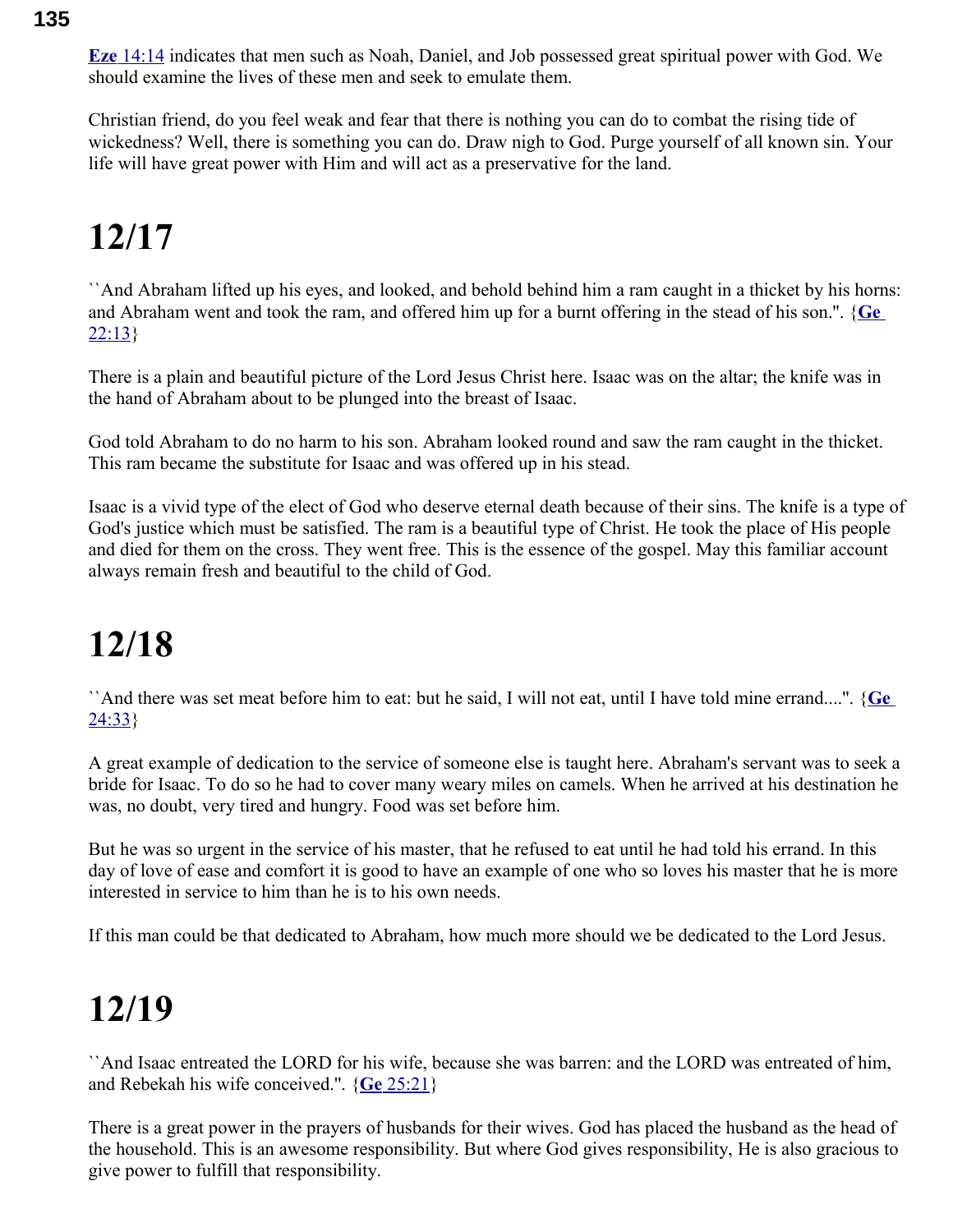When a man prays for his wife God hears that prayer! Husbands, recognize your privilege and responsibility. Don't neglect to protect your precious wife by lifting up your voice to God day and night in her behalf!

## **12/20**

``Because that Abraham obeyed my voice, and kept my charge, my commandments, my statutes, and my laws.''. { **Ge** [26:5}](swordsearcher://bible/Ge26.5)

Our obedience to God has great consequences, not only for ourselves, but for our offspring to many generations. Here the Lord was blessing Isaac for Abraham's sake. What would have been the sad consequence for Isaac if Abraham had been disobedient?

Wake up! Be alert! Don't be drugged to sleep by Satan. Your obedience to God has vast consequences. It will help you to be obedient if you can envision the multitude of blessings obedience will bring to future generations.

## **12/21**

``And Jacob served seven years for Rachel; and they seemed unto him but a few days, for the love he had to her.''. { **Ge** [29:20}](swordsearcher://bible/Ge29.20)

Time just seems to ``drag by'' when we are doing a job we don't like. It seems like the days are so long and dreary. But look how fast the years passed for Jacob. He knew that at the end of the seven years he would fully experience the love of his beloved Rachel.

Translate this into service for the Lord. If we look forward to embracing our precious Savior at the end of earthly life the years will fly by. Unpleasant tasks will become a joy. ``Just one glimpse of Him in glory, will all the toils of life repay.''

#### **12/22**

``And he said, Let me go, for the day breaketh. And he said, I will not let thee go, except thou bless me.''. { **Ge** [32:26}](swordsearcher://bible/Ge32.26)

This is a powerful example of prevailing prayer. This was not presumption on Jacob's part. Jacob was given the faith to ``hold on to'' God until he was given an answer.

What a contrast this is to the weak and sickly prayers that are often offered.

If we want power from God we are going to have to ``wrestle'' with Him in prayer. Jacob's life was radically changed as a result of this ``all-night'' prayer meeting with God.

Do you want radical change in your life? Pray God that He will help you to pray like this!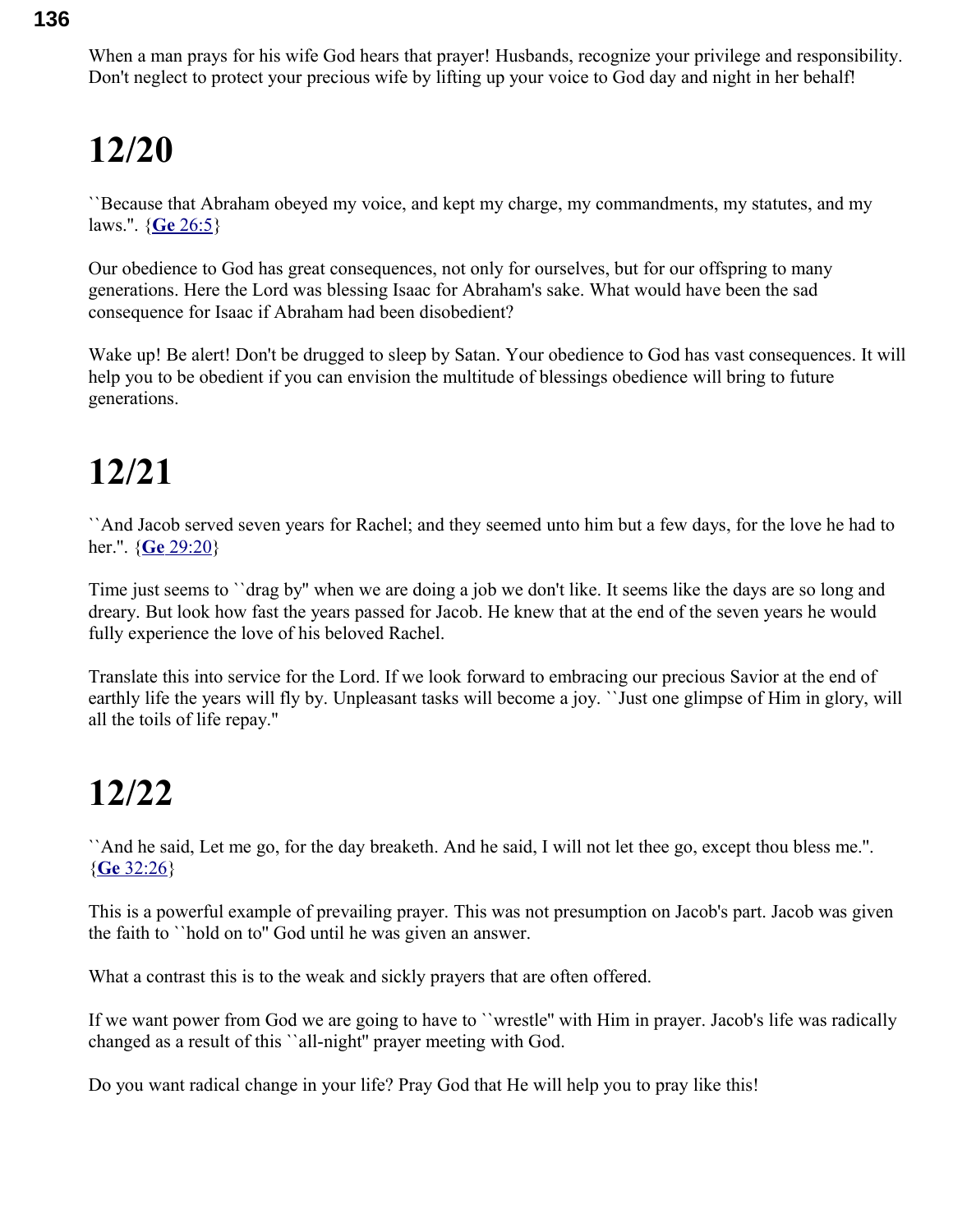``Then Jacob said unto his household, and to all that were with him, Put away the strange gods that are among you, and be clean, and change your garments....''. { **Ge** [35:2}](swordsearcher://bible/Ge35.2)

Sometimes the godly head of a home must ''put his foot down" and demand at least external righteousness from his household. That is his solemn responsibility before God. God holds fathers responsible as His representatives to demand obedience from the family to the laws of God.

How we need resolute and courageous leadership in homes today! Faint-hearted father, follow the example of old Jacob. Don't take ``no'' for an answer. Encourage yourself in the Lord; accept your responsibility before God. He will help you, and your family will be immeasurably blessed.

#### **12/24**

``He hath not beheld iniquity in Jacob, neither hath he seen perverseness in Israel: the LORD his God is with him, and the shout of a king is among them.''. { **Nu** [23:21}](swordsearcher://bible/Nu23.21)

This is a glorious testimony of the covering blood of the Lord Jesus Christ. Jacob had plenty of iniquity; Israel was full of perverseness. But the Lord did not see it; He did not behold it. Why? Because He saw the blood!

This is why the believer can boldly approach God in prayer. This is why the saint can walk in communion with God.

Balaam wanted to curse Israel. But, ``Who shall lay any thing to the charge of God's elect? It is God that justifieth.''. { **Ro** [8:33}](swordsearcher://bible/Ro8.33)

#### **12/25**

``But if ye will not do so, behold, ye have sinned against the LORD: and be sure your sin will find you out.''. { **Nu** [32:23}](swordsearcher://bible/Nu32.23)

We can't escape the all-seeing eye of God. It is foolish to try to do so. When we least expect it our sin will find us out--probably in a very embarrassing and humiliating way.

The only way to escape this humiliation is to immediately confess and repent of all known sin.

Cain couldn't hide his sin; David couldn't hide his; you can't hide yours. It may take many years for it to happen, but ''be sure your sin will find you out."

## **12/26**

``But if ye will not drive out the inhabitants of the land from before you; then it shall come to pass, that those which ye let remain of them shall be pricks in your eyes, and thorns in your sides, and shall vex you in the land wherein ye dwell.''. { **Nu** [33:55}](swordsearcher://bible/Nu33.55)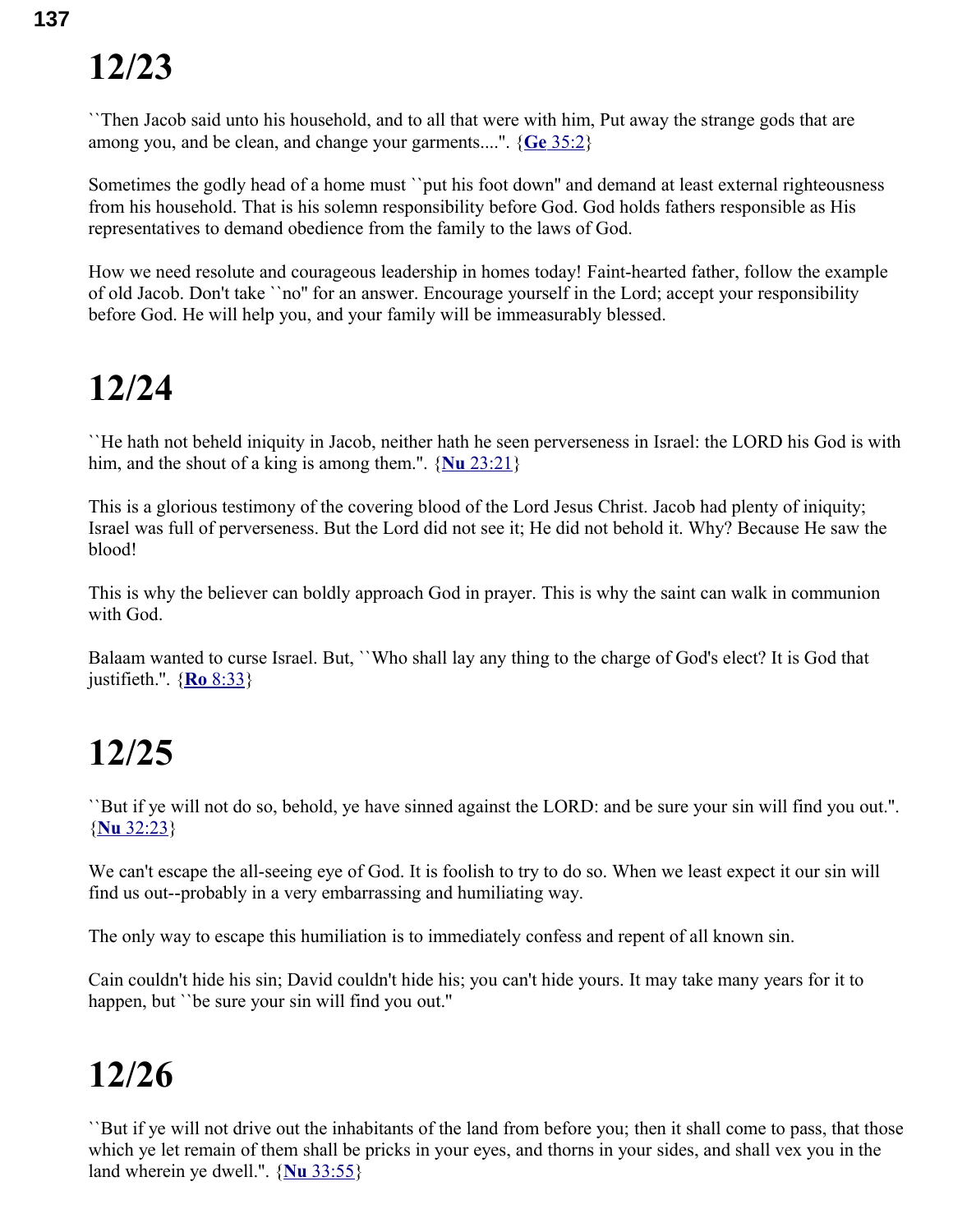The Israelites did not drive out all the wicked inhabitants of the land as God commanded them to. They drove out only enough to make the land barely habitable. They stopped before the job was complete. The ones they left in the land proved to be great sources of trouble to them.

It is that way with our sins. When we are saved by the power of God, we must try to drive all sin out of our lives. We must not permit any "pet" sins to remain. We cannot peaceably co-exist with a few sins. They will be a snare to us and will lead us into greater sins.

Declare unconditional war on all your sins!

#### **12/27**

``And the LORD commanded us to do all these statutes, to fear the LORD our God, for our good always, that he might preserve us alive, as it is at this day.''. { **De** [6:24}](swordsearcher://bible/De6.24)

Satan tries to tell us that the Lord is a hard taskmaster and that He has given us a lot of commandments to keep to take all the joy out of our lives. This is a base lie and must be recognized as such.

God loves His children. He never does anything but good to them. He gave all His commandments out of love to them. All God's laws are ``for our good always.''

Don't listen to Satan's lies. Cheerfully obey the laws of God for His glory and for your good.

#### **12/28**

``And if there be any blemish therein, as if it be lame, or blind, or have any ill blemish, thou shalt not sacrifice it unto the LORD thy God.''. { **De** [15:21}](swordsearcher://bible/De15.21)

These words were spoken regarding the Old Testament sacrificial offerings. The Israelites were forbidden to offer ``second best'' offerings to the Lord. They were to offer the very best of what they had.

The principle holds true today. If we give the Lord the ``left-overs'' of our time, money, energy, and concern, He will regard these as blemished offerings.

When the Lord gave His best (His only-begotten Son) for sinners, how can we expect Him to accept our ``lame'' and ``blind'' offerings?

``Be not deceived; God is not mocked: for whatsoever a man soweth, that shall he also reap.''. { **Ga** [6:7}](swordsearcher://bible/Ga6.7)

#### **12/29**

``The woman shall not wear that which pertaineth unto a man, neither shall a man put on a woman's garment: for all that do so are abomination unto the LORD thy God.''. { **De** [22:5}](swordsearcher://bible/De22.5)

These words were uttered in Old Testament times, but they are particularly applicable in the wicked times in which we live. Every attempt is being made by Satanic forces to break down the God-ordained distinctions between the sexes. Perversion in the vilest forms is being promoted on every hand.

#### **138**